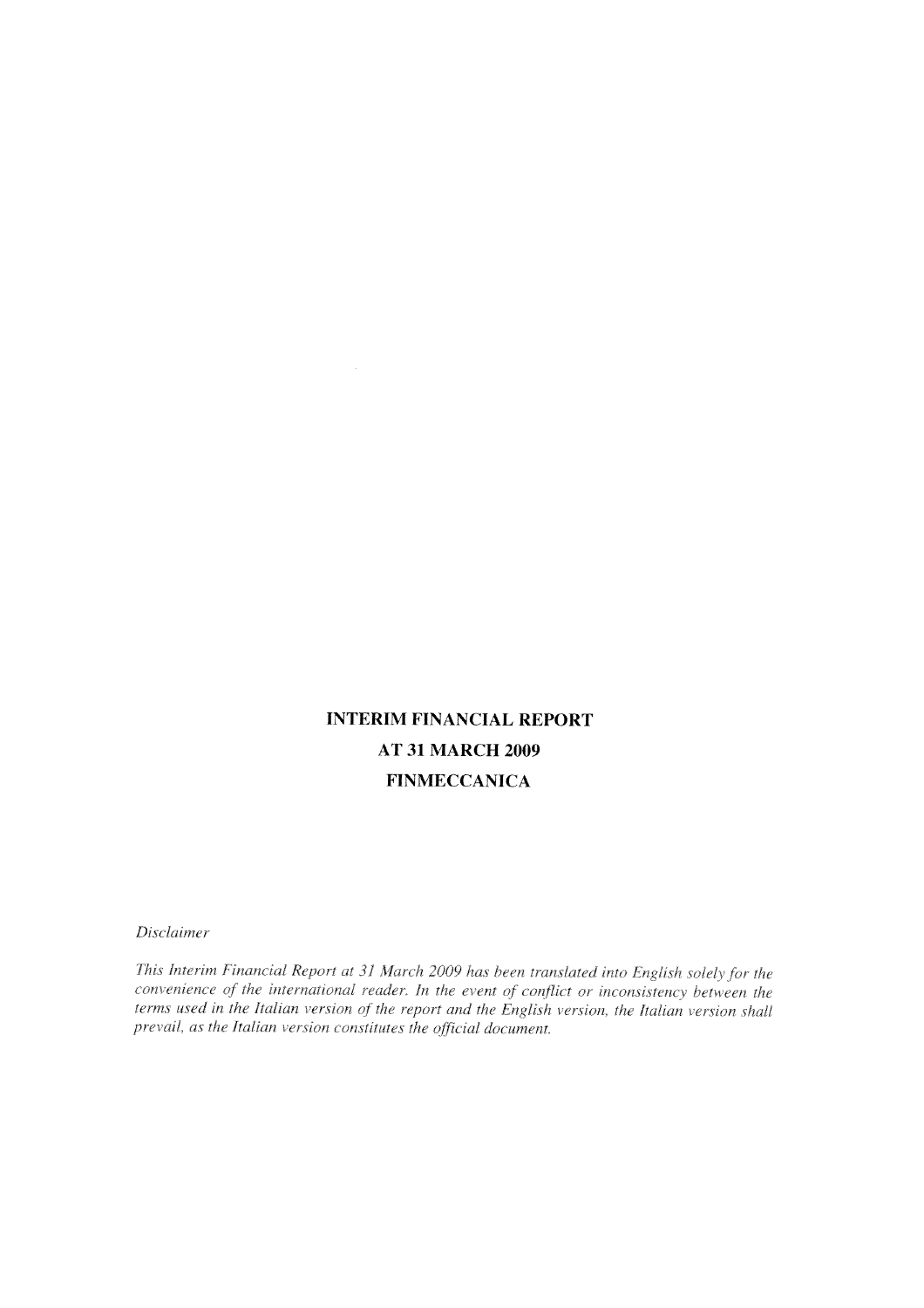## **CONTENTS**

|           | Significant events and events subsequent to closure of the accounts for the quarter 50 |
|-----------|----------------------------------------------------------------------------------------|
|           |                                                                                        |
|           | ANALYSIS OF THE BALANCE SHEET AND INCOME STATEMENT AT 31                               |
|           |                                                                                        |
| $\bullet$ |                                                                                        |
|           |                                                                                        |
|           |                                                                                        |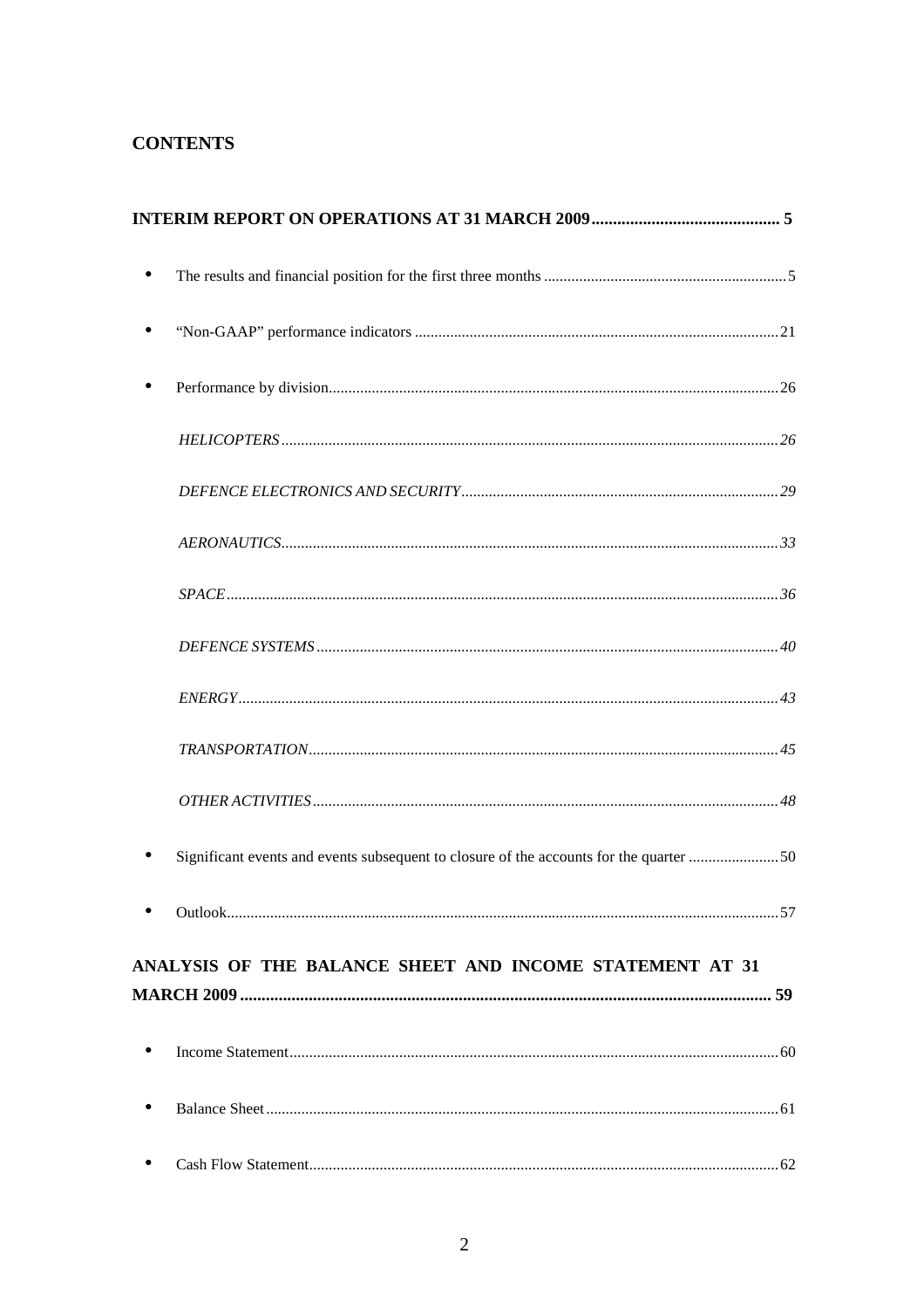| 1.  |                                                                             |  |
|-----|-----------------------------------------------------------------------------|--|
| 2.  |                                                                             |  |
| 3.  | Treatment of income taxes applied in the preparation of interim reports and |  |
| 4.  |                                                                             |  |
| 5.  |                                                                             |  |
| 6.  |                                                                             |  |
| 7.  |                                                                             |  |
| 8.  |                                                                             |  |
| 9.  |                                                                             |  |
| 10. |                                                                             |  |
| 11. |                                                                             |  |
| 12. |                                                                             |  |
| 13. |                                                                             |  |
| 14. |                                                                             |  |
| 15. |                                                                             |  |
| 16. |                                                                             |  |
| 17. |                                                                             |  |
| 18. |                                                                             |  |
| 19. |                                                                             |  |

 $\bullet$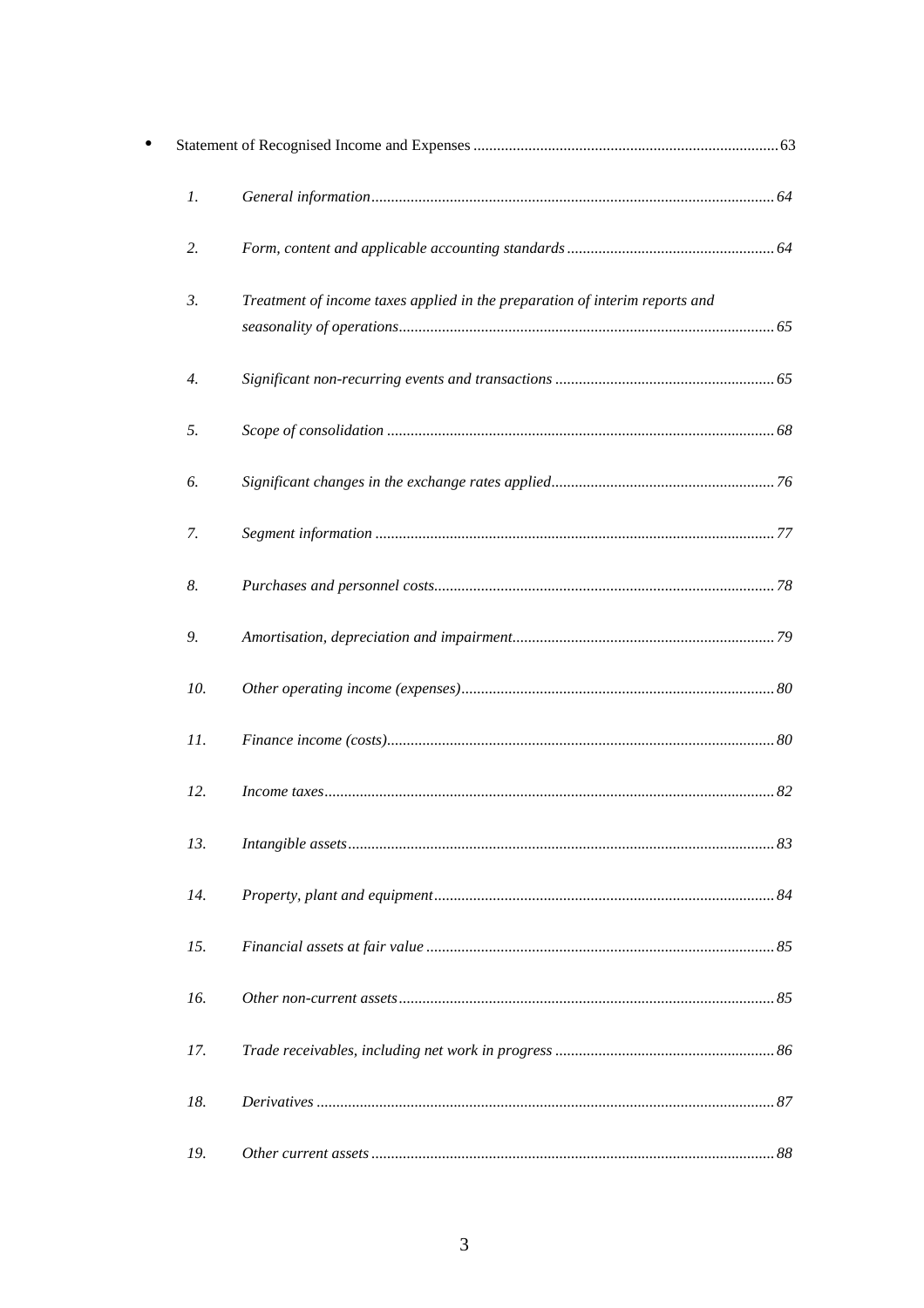| 20. |  |
|-----|--|
| 21. |  |
| 22. |  |
| 23. |  |
| 24. |  |
| 25. |  |
| 26. |  |
| 27. |  |
| 28. |  |
|     |  |

• Declaration of the officer responsible for the interim financial report at 31 March 2009 pursuant to art. 154-bis, paragraph 2 of Legislative Decree 58/98, as amended...............................................107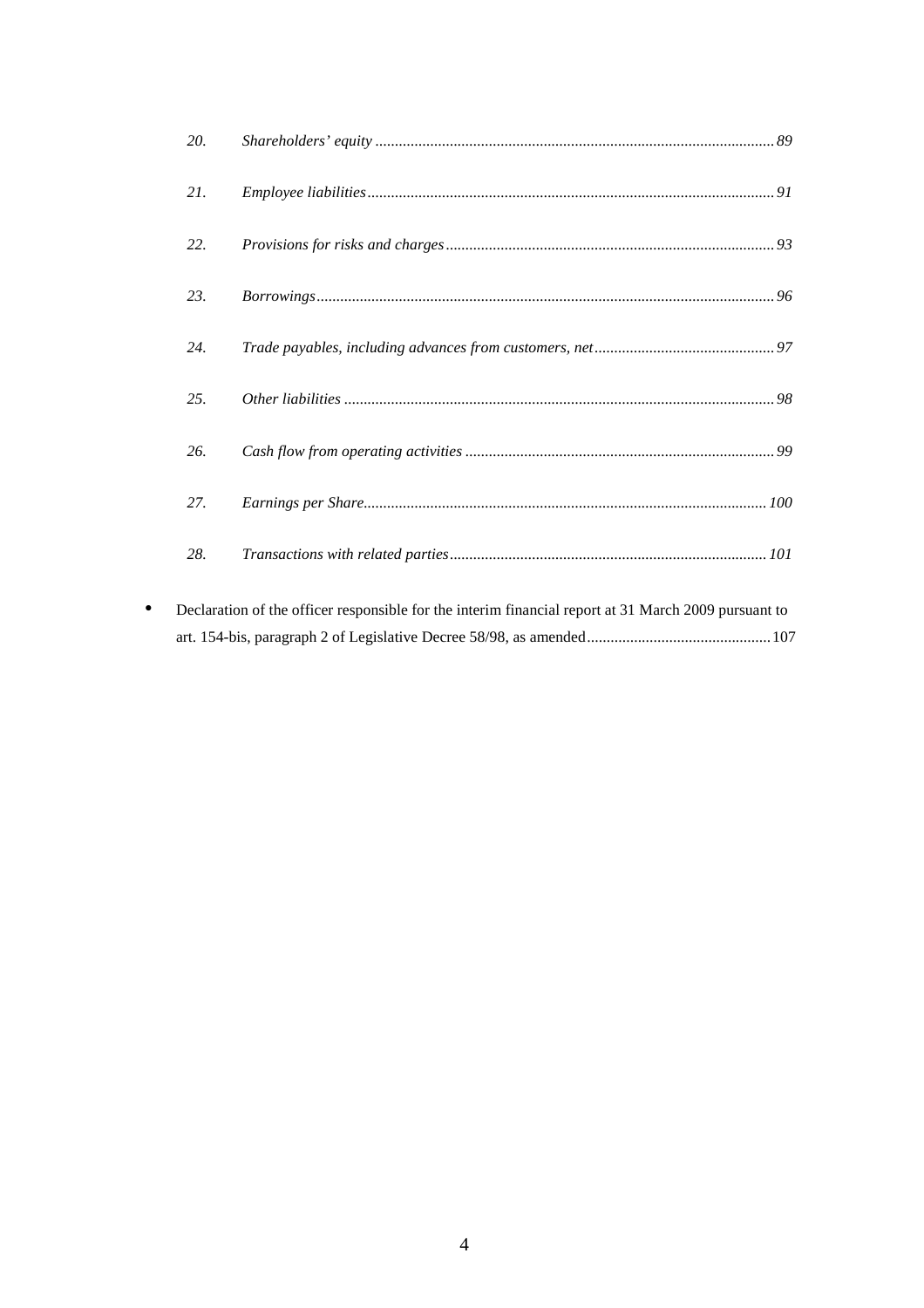## **Finmeccanica Group**

## **Interim report on operations at 31 March 2009**

## **The results and financial position for the first three months**

## Highlights

| $\epsilon$ millions               | <b>March</b><br>2009 | <b>March</b><br>2008 | <b>Change</b> | 2008   |
|-----------------------------------|----------------------|----------------------|---------------|--------|
| New orders                        | 3,917                | 3,292                | 19%           | 17,575 |
| <b>Order backlog</b>              | 43,319               | 38,888               | 11%           | 42,937 |
| <b>Revenue</b>                    | 3,911                | 2,916                | 34%           | 15,037 |
| Adjusted EBITA (*)                | 242                  | 133                  | 82%           | 1,305  |
| Net profit                        | 108                  | 126                  | (14%)         | 621    |
| <b>Adjusted net profit</b>        | 108                  | 72                   | 50%           | 664    |
| Net capital invested              | 10,792               | 7,109                | 52%           | 9,513  |
| Net financial debt                | 4,479                | 1,928                | 132%          | 3,383  |
| FOCF $(*)$                        | (951)                | (928)                | (2%)          | 469    |
| $ROS (*)$                         | 6.2%                 | 4.6%                 | 1.6 p.p.      | 8.7%   |
| $ROI (*)$                         | 16.3%                | 16.2%                | 0.1 p.p.      | 21.4%  |
| $ROE$ $(*)$                       | 10.5%                | 11.9%                | $(1.4)$ p.p.  | 10.5%  |
| $EVA$ (*)                         | (67)                 | (74)                 | 9%            | 376    |
| <b>Research &amp; Development</b> | 388                  | 394                  | (2%)          | 1,809  |
| Workforce (no.)                   | 73,385               | 61,396               | 20%           | 73,398 |

## *(\*): refer to the following section for definitions of the indicators.*

As has been stated several times, Finmeccanica Group's (the Group) consolidated results for the first quarter are not entirely representative of the trend for the financial year as a whole since more than half of the Group's business is concentrated in the second half of the year.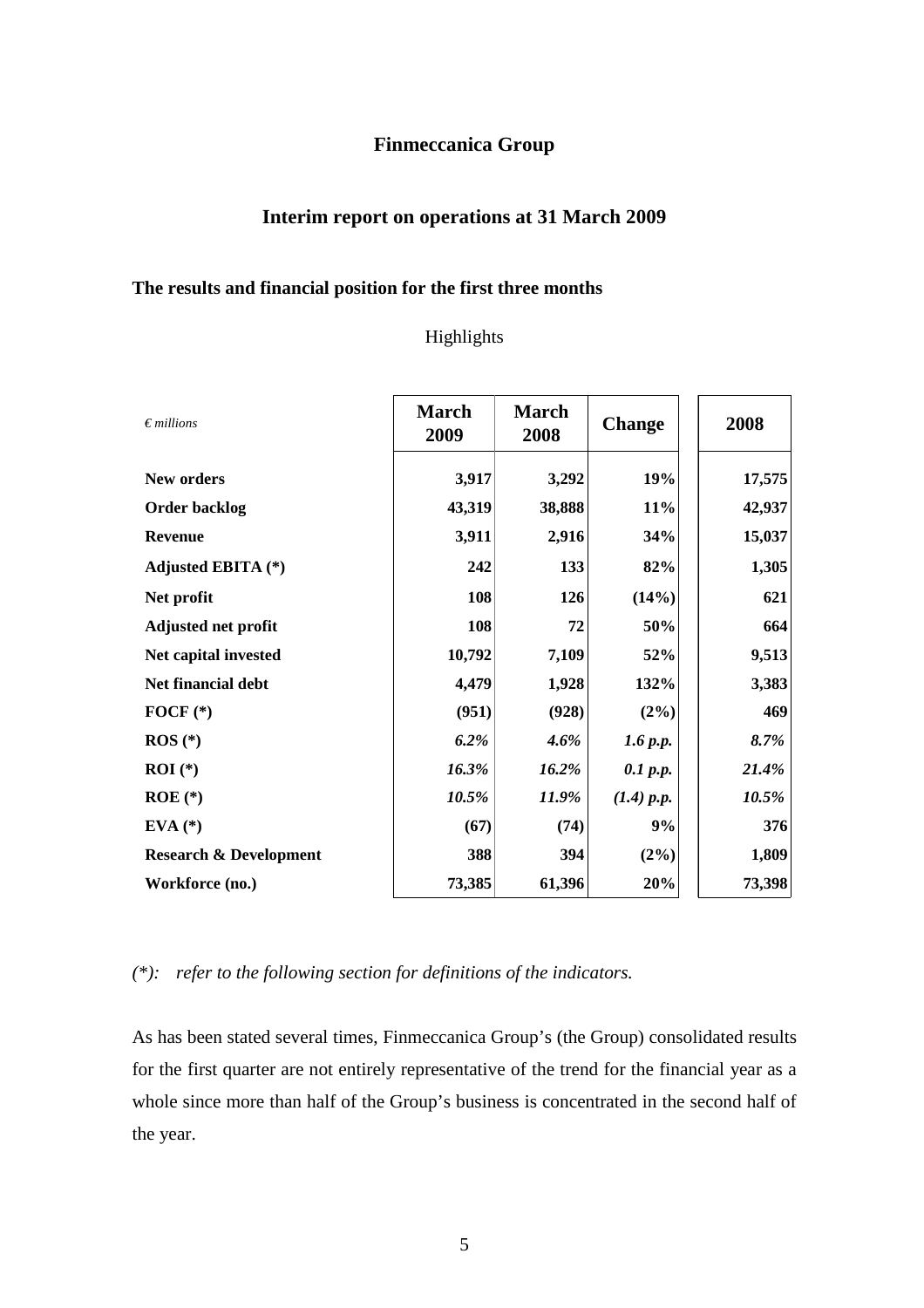Nonetheless, during the first quarter of 2009, the Group's results showed an improvement over the same period of 2008.

As a matter of fact, the analysis of the main indicators for the first quarter of 2009 reveals that revenues increased by about 34% over the previous year and adjusted EBITA rose by roughly 82%. Return on sales (ROS) increased to 6.2%, up 1.6 percentage points over the 4.6% reported at 31 March 2008. New orders grew by 19% compared with the figure at 31 March 2008.

With regard to Group profitability, return on investment (ROI) stood at 16.3% (16.2% at 31 March 2008), EVA came to a negative  $\epsilon$ mil. 67 (negative  $\epsilon$ mil. 74) and return on equity (ROE) came to 10.5% (11.9%). It should be specified, with regard to EVA, that, due to the changes in the macroeconomic scenario, the increase in the cost of money and risk premiums, Finmeccanica recently increased the Group's cost of capital by around 1 percentage point, compared with that used up through 31 December 2008. Based on the cost of capital used for 2009, EVA at 31 March 2008 would have been negative  $\epsilon$ mil. 86 rather than negative €mil. 74.

Before turning to examine the results at 31 March 2009 in detail, it should be reported that, on 22 October 2008, the Group completed the purchase of 100% of the American group DRS Technologies (DRS), a leader in providing integrated products, services and support in the defence electronics and security sector.

The contribution of DRS to the Group's consolidated results constitutes a change in the two periods compared, particularly as to income statement figures.

However, to provide figures for internal Group growth, comments have been given on the discrepancies between the two periods being compared, isolating to the extent possible the effects of the changes in the scope of consolidation as noted above. To aid in this, the table below shows the principle indicators for DRS for the period under analysis: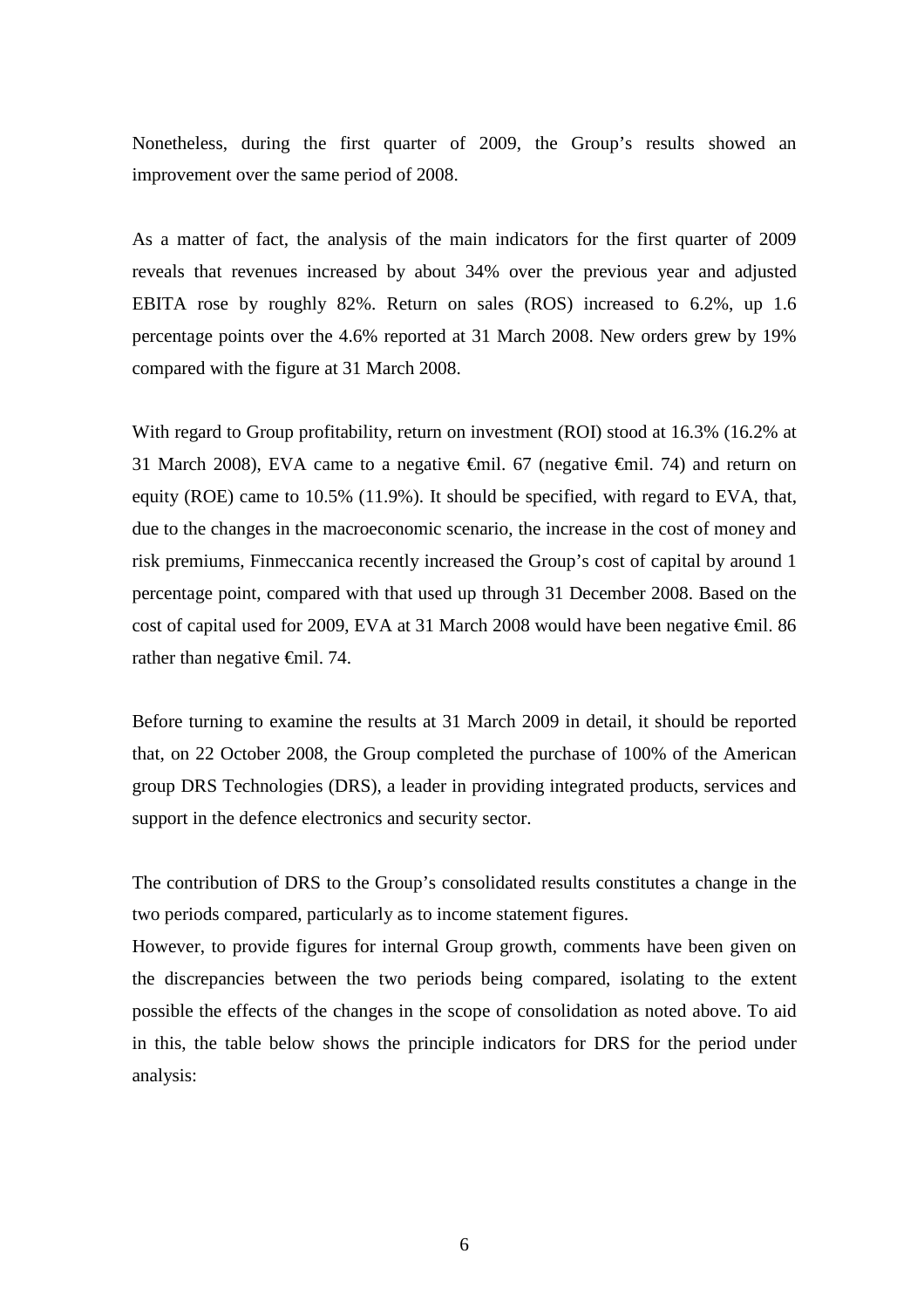|                      | $\epsilon$ millions |
|----------------------|---------------------|
| New orders           | 1,114               |
| Revenue              | 747                 |
| Adjusted EBITA $(*)$ | 83                  |
| Net profit           | 27                  |
| FOCF $(*)$           | (24)                |

*(\*): refer to the following section for definitions of the indicators* 

If we consider these values from the figures at 31 March 2009 and compare them on a consistent basis with those for the corresponding period of the preceding year, the Group shows a substantial improvement, as reported in the table below:

| $\epsilon$ millions | <b>March</b><br>2009 | <b>March</b><br>2008 | change   |
|---------------------|----------------------|----------------------|----------|
| New orders          | 2,803                | 3,292                | (15%)    |
| Revenue             | 3,164                | 2,916                | 9%       |
| Adjusted EBITA (*)  | 159                  | 133                  | 20%      |
| Net profit          | 81                   | 72                   | 13%      |
| FOCF $(*)$          | (927)                | (928)                | $0\%$    |
| $ROS (*)$           | 5.0%                 | 4.6%                 | 0.5 p.p. |

*(\*): refer to the following section for definitions of the indicators* 

If we come to analyse the net result, it should be noted that contributing to the positive results for the first quarter of 2008 was the  $\epsilon$ mil. 54 capital gain from the sale of 26 million shares of STMicroelectronics (STM) to French company FT1CI (Section 4). Excluding the impact of this event, the net profit came to roughly  $\epsilon$ mil. 72.

Comparing the two net profits, broken down into their individual components, we can see that the net profit at 31 March 2009 was €mil.9 higher than the same period of 2008.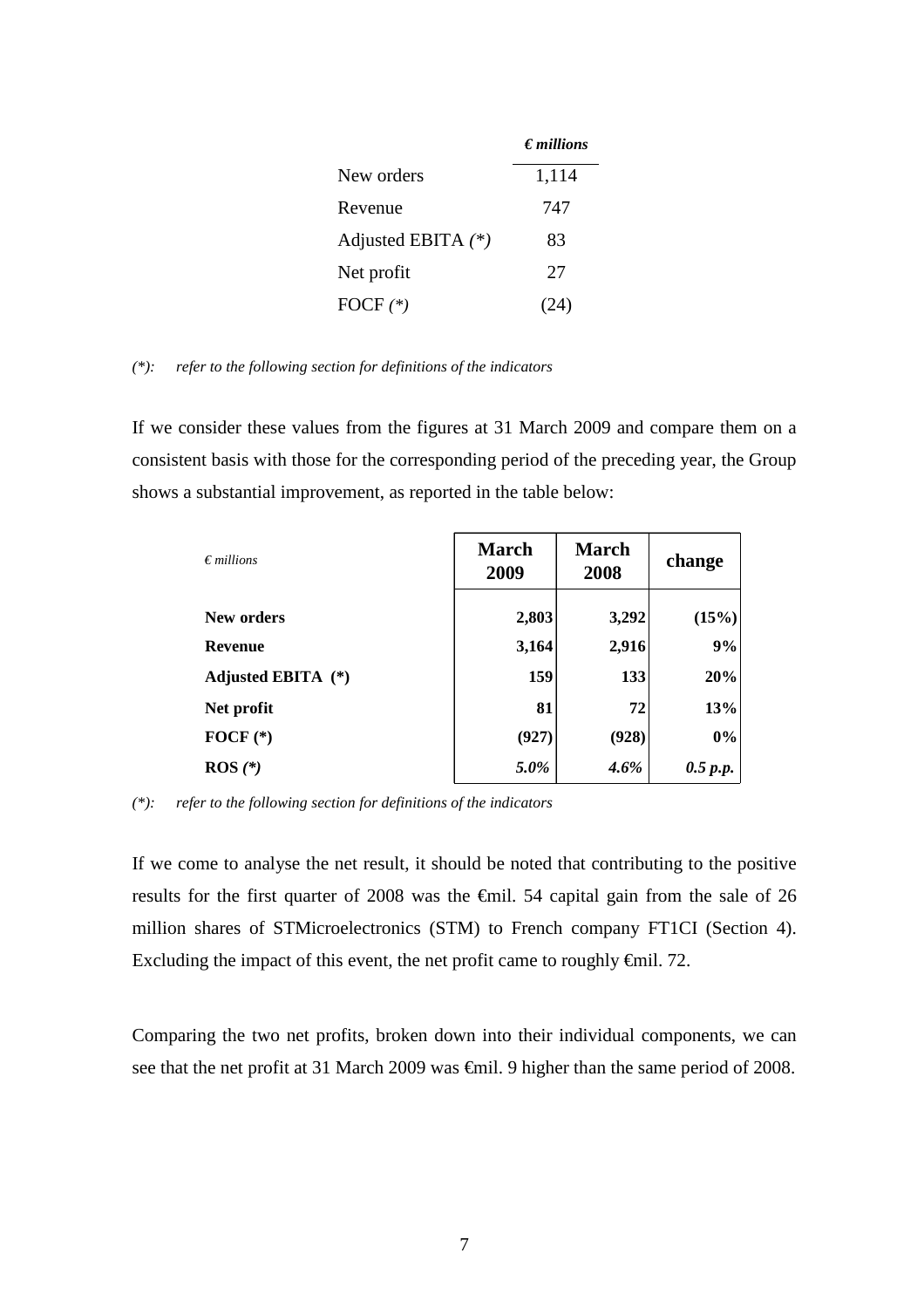The improvement in the Group's net profit is due to: the increase in EBIT for  $\epsilon$ mil. 27 and taxes for  $\epsilon$ mil. 11, partly offset by a deterioration in finance costs ( $\epsilon$ mil. 29), essentially due to the higher average amount of net financial debt for the period.

The effective tax rate at 31 March 2009 came to about 39.3%, the same as the theoretical tax rate.

#### \*\*\*\*\*\*\*\*\*\*\*\*\*

| Income statement                                     |                | For the three months ended 31<br><b>March</b> |         |
|------------------------------------------------------|----------------|-----------------------------------------------|---------|
|                                                      | <b>Section</b> | 2009                                          | 2008    |
| $\epsilon$ millions                                  |                |                                               |         |
| <b>Revenue</b>                                       |                | 3,911                                         | 2,916   |
| Purchases and personnel costs                        | $(*)$          | (3,512)                                       | (2,670) |
| Depreciation and amortisation                        | 9              | (130)                                         | (98)    |
| Other net operating income (expenses)                | $^{(**)}$      | (27)                                          | (15)    |
| <b>Adjusted EBITA</b>                                |                | 242                                           | 133     |
| Non-recurring income/(costs)                         |                |                                               |         |
| Restructuring costs                                  |                | (3)                                           | (4)     |
| Impairment of goodwill                               |                |                                               |         |
| Amortisation of intangible assets acquired through a |                |                                               |         |
| business combination                                 | 9              | (23)                                          | (6)     |
| <b>EBIT</b>                                          |                | 216                                           | 123     |
| Net finance income (costs)                           | (***)          | (39)                                          | 69      |
| Income taxes                                         | 12             | (69)                                          | (66)    |
| <b>NET PROFIT (LOSS) BEFORE</b>                      |                | 108                                           | 126     |
| <b>DISCONTINUED OPERATIONS</b>                       |                |                                               |         |
| Result of discontinued operations                    |                |                                               |         |
| <b>NET PROFIT (LOSS)</b>                             |                | <b>108</b>                                    | 126     |

*Notes on the reconciliation between the reclassified income statement and the statutory income statement:* 

*(\*) Includes "Purchases", "Purchase of services" and "Personnel costs" (excluding "Restructuring costs", "Work performed by the Group and capitalised" and "Change in inventories of work in progress, semifinished and finished goods").* 

*(\*\*) Includes "Other operating income", "Other operating expenses" (excluding restructuring costs, impairment of goodwill, non-recurring income/(costs) and including impairment).* 

*(\*\*\*) Includes "Finance income", "Finance costs" and "Share of profit (loss) of equity accounted investments".*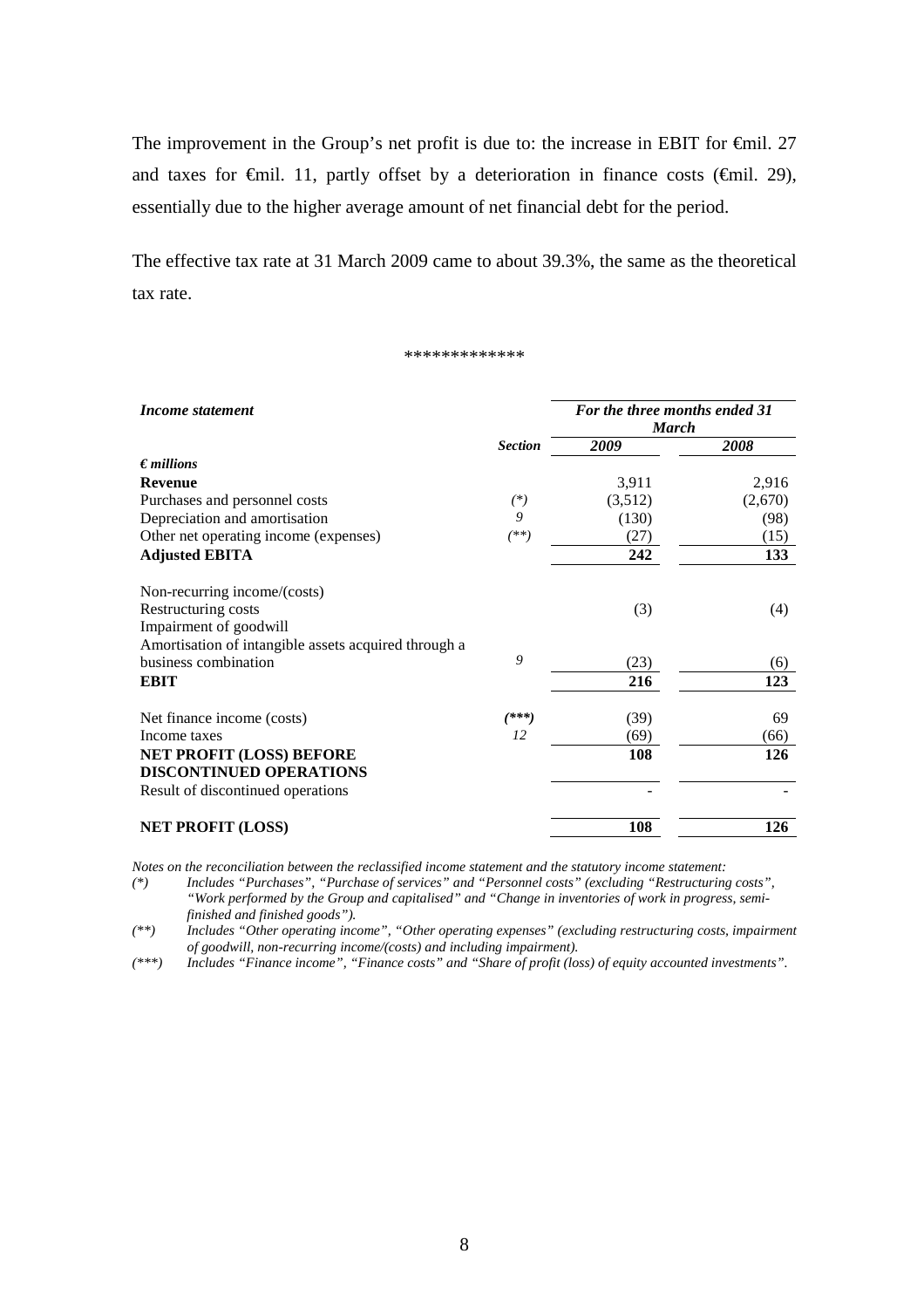# **Primary Finmeccanica Group indicators by segment**

# **March 2009 (** $\epsilon$  millions) **New orders Order**

| <b>March 2009</b><br>$(\in$ millions)   | New orders | Order<br>backlog | <b>Revenues</b> | Adj. EBITA | $ROS\%$   | R&D | Workforce<br>(no.) |
|-----------------------------------------|------------|------------------|-----------------|------------|-----------|-----|--------------------|
| Helicopters                             | 702        | 10,513           | 756             | 74         | 9.8%      | 79  | 10,340             |
| <b>Defence Electronics and Security</b> | 1,582      | 11,001           | 1,427           | 110        | 7.7%      | 136 | 30,229             |
| <b>Aeronautics</b>                      | 319        | 8,245            | 553             | 22         | 4.0%      | 83  | 13,812             |
| Space                                   | 225        | 1,449            | 191             | (1)        | $(0.5\%)$ | 14  | 3,659              |
| <b>Defence Systems</b>                  | 104        | 3,747            | 232             | 11         | 4.7%      | 60  | 4,072              |
| Energy                                  | 214        | 3,661            | 333             | 31         | 9.3%      | 5   | 3,373              |
| <b>Transportation</b>                   | 772        | 5,218            | 427             | 29         | 6.8%      | 11  | 7,102              |
| <b>Other activities</b>                 | 64         | 356              | 80              | (34)       | n.a.      |     | 798                |
| <b>Eliminations</b>                     | (65)       | (871)            | (88)            |            |           |     |                    |
|                                         | 3,917      | 43,319           | 3,911           | 242        | 6.2%      | 388 | 73,385             |

|                                         | New orders | Order      | <b>Revenues</b> | Adj. EBITA | ROS % | R&D | Workforce  |
|-----------------------------------------|------------|------------|-----------------|------------|-------|-----|------------|
| March 2008 $\epsilon$ millions)         |            | backlog    |                 |            |       |     | (no.)      |
|                                         |            | at 31 Dec. |                 |            |       |     | at 31 Dec. |
|                                         |            | 2008       |                 |            |       |     | 2008       |
|                                         |            |            |                 |            |       |     |            |
| Helicopters                             | 795        | 10,481     | 713             | 85         | 11.9% | 62  | 10,289     |
| <b>Defence Electronics and Security</b> | 857        | 10,700     | 677             | 21         | 3.1%  | 143 | 30,330     |
| <b>Aeronautics</b>                      | 526        | 8,281      | 491             | 19         | 3.9%  | 113 | 13,907     |
| Space                                   | 211        | 1,383      | 203             | 3          | 1.5%  | 12  | 3,620      |
| <b>Defence Systems</b>                  | 303        | 3,879      | 247             | 18         | 7.3%  | 46  | 4,060      |
| Energy                                  | 439        | 3,779      | 229             | 14         | 6.1%  | 5   | 3,285      |
| Transportation                          | 220        | 4,858      | 379             | 18         | 4.7%  | 13  | 7,133      |
| <b>Other activities</b>                 | 17         | 348        | 50              | (45)       | n.a.  |     | 774        |
| <b>Eliminations</b>                     | (76)       | (772)      | (73)            |            |       |     |            |
|                                         | 3,292      | 42,937     | 2,916           | 133        | 4.6%  | 394 | 73,398     |

| <b>Change</b>                           | New orders | Order<br>backlog | <b>Revenues</b> | Adj. EBITA | ROS %                     | R&D     | Workforce<br>(no.) |
|-----------------------------------------|------------|------------------|-----------------|------------|---------------------------|---------|--------------------|
|                                         | delta %    | delta %          | delta %         | delta %    | delta p.p.                | delta % | delta %            |
| <b>Helicopters</b>                      | (12%)      | n.s.             | 6%              | (13%)      | $(2.1)$ p.p.              | 27%     | n.s                |
| <b>Defence Electronics and Security</b> | 85%        | 3%               | 111%            | 424%       | 4.6 p.p.                  | (5%)    | n.s.               |
| <b>Aeronautics</b>                      | (39%)      | n.s.             | 13%             | 16%        | 0.1 p.p.                  | (27%)   | (1%)               |
| <b>Space</b>                            | 7%         | 5%               | (6%)            | (133%)     | $(2.0)$ p.p. <sup>1</sup> | 17%     | 1%                 |
| <b>Defence Systems</b>                  | (66%)      | (3%)             | (6%)            | (39%)      | $(2.5)$ p.p.              | 30%     | 0.3%               |
| <b>Energy</b>                           | $(51\%)$   | (3%)             | 46%             | 121%       | 3.2 p.p.                  |         | 3%                 |
| <b>Transportation</b>                   | 251%       | 7%               | 13%             | 61%        | 2.1 p.p.                  | (15%)   | n.s                |
| <b>Other activities</b>                 | 276%       | 2%               | n.a.            | (24%)      | n.a.                      |         | 3%                 |
|                                         | 19%        | $1\%$            | 34%             | 82%        | $1.6$ p.p.                | $(2\%)$ | $(0.02\%)$         |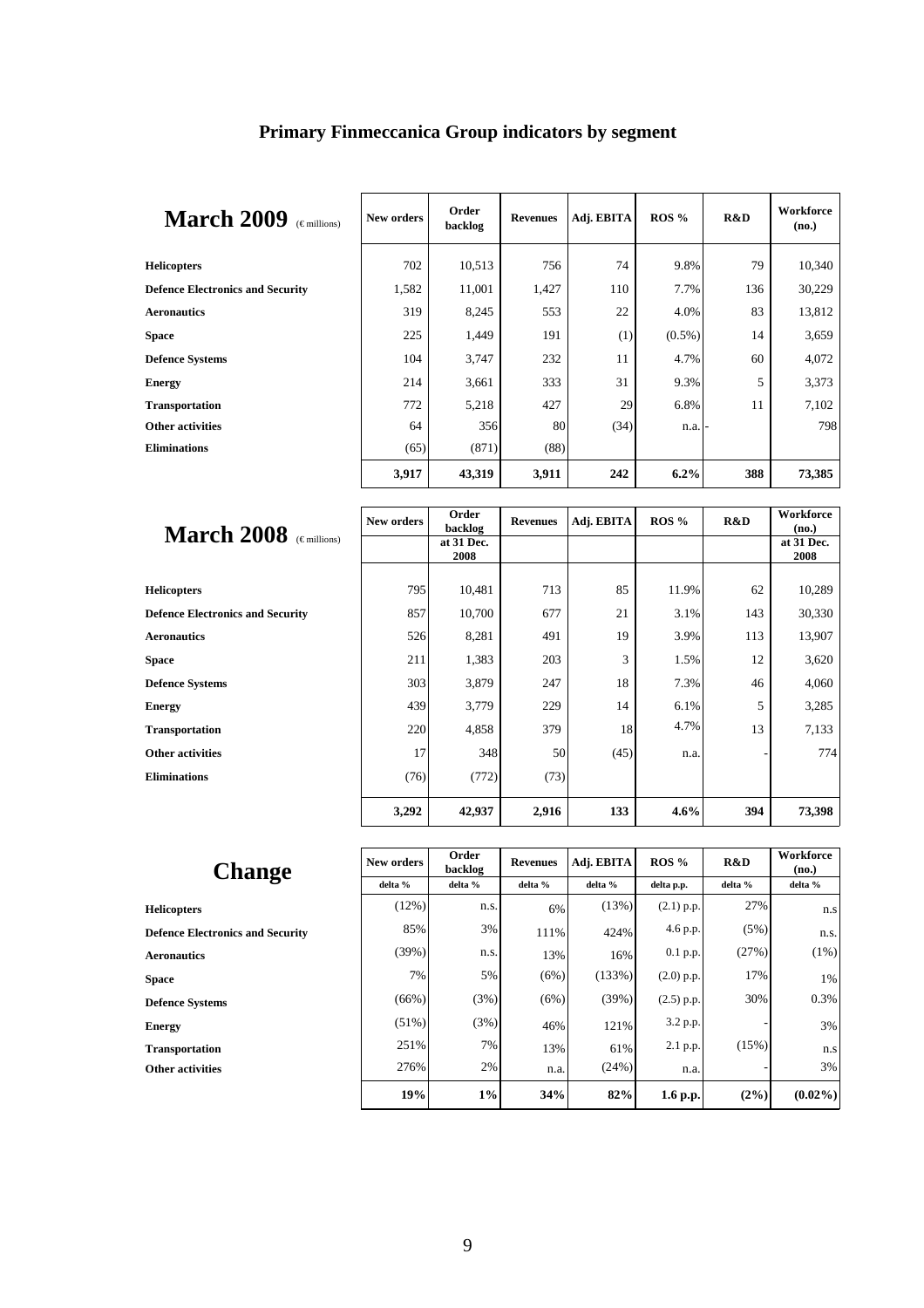The primary changes that marked the Group's performance compared with the first quarter of the previous year are described below. A deeper analysis can be found in the section covering the trends in each business segment*.*

From a commercial perspective, the Group reported an increase in **new orders** amounting to €mil. 3,917 at 31 March 2009, compared with €mil. 3,292 at 31 March 2008, for an increase of  $\epsilon$ mil. 625 (19%).

New orders fell in the following segments:

- o *Defence Electronics and Security* (excluding DRS) and *Defence Systems:* the drop in orders is attributable to the fact that significant new orders were received in the first quarter of 2008;
- o *Helicopters:* the net reduction in orders in due to the decline in sales in the *commercial segment*, partly offset by the increase in new orders for product support;
- o *Aeronautics* and *Energy:* the fall in new orders is mainly the result of a number delays in the receipt of orders.

Among the segments that contributed to the improvement in the results were *Transportation,* with an increase in new orders in all segments, and *Space,* with an increase in new orders in the satellite services segment.

\*\*\*\*\*\*\*\*\*\*\*\*\*

The **order backlog** at 31 March 2008 amounted to €mil. 43,319, a €mil. 382 increase over 31 December 2008 (€mil. 42,937).

The net change is due to ordinary order acquisition and customer billing activities, as well as the effect deriving from the translation of financial statements expressed in foreign currencies at more favourable euro/dollar and euro/pound sterling exchange rates than at the end of the previous period.

The order backlog, based on workability, guarantees coverage of around 2.5 years of production.

\*\*\*\*\*\*\*\*\*\*\*\*\*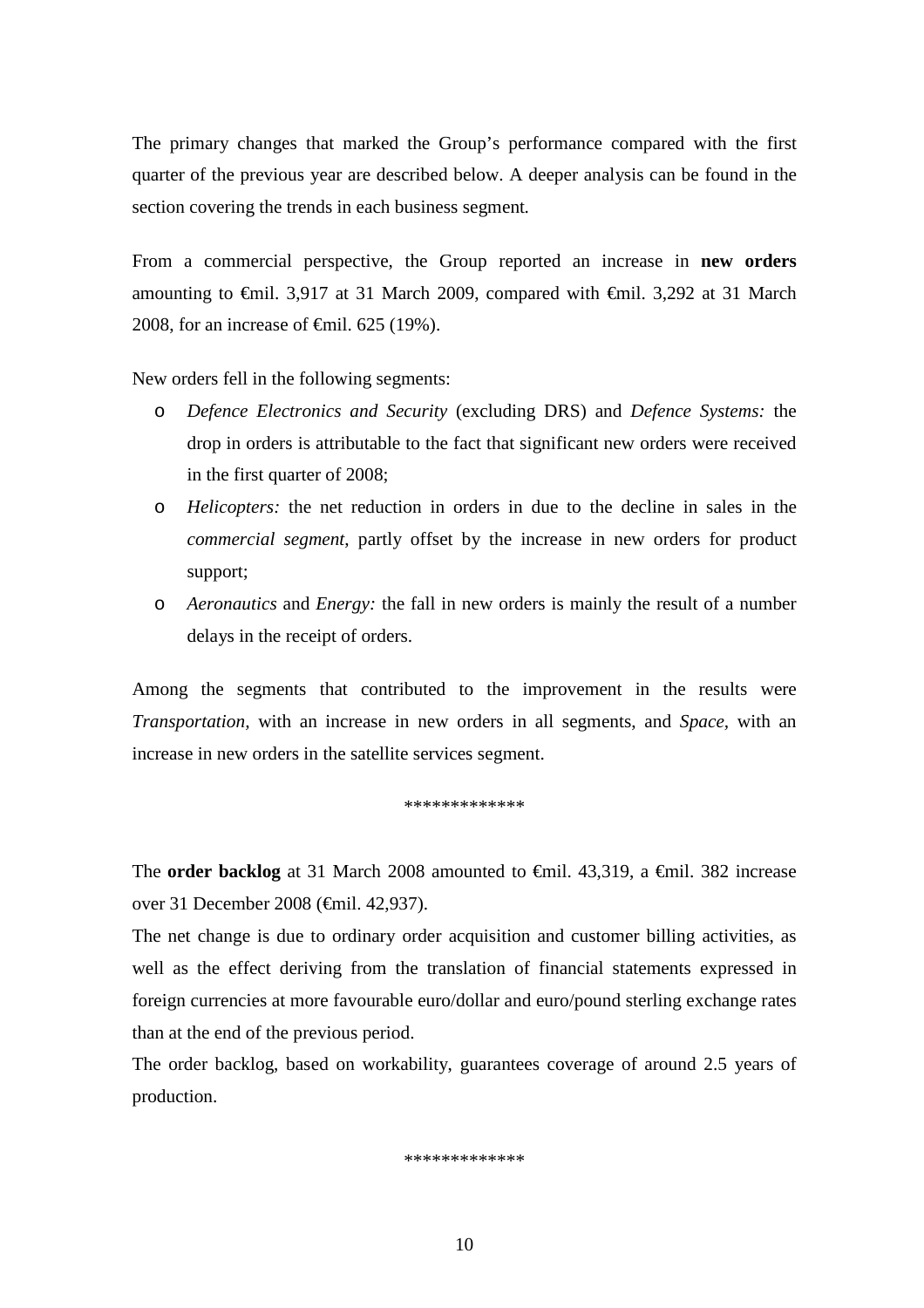At 31 March 2009, **revenues** totalled €mil. 3,911, compared with €mil. 2,916 for the same period of 2008, an increase of €mil. 995, or 34%, of which €mil. 248 is attributable to internal growth.

In terms of the internal growth in revenues, it should be noted that the increase in production volumes spans all sectors of activity:

- o *Defence Electronics and Security:* due to increased activity in command and control systems and avionics and electro-optical systems;
- o *Aeronautics:* due to the higher contribution of the military segment, as a result of increased production for the EFA programme and for the MB339 trainers, and in civil activities with the increase in production of ATR*.*
- o *Helicopters:* due to growth in product support activities;
- o *Energy:* due to work on orders for plants and to the service segment in relation to scheduled maintenance;
- o *Transportation:* due primarily to signalling and transport systems, largely as a result of increased activity in transport systems.

Finally, there was lower production in the *Space*, in both manufacturing and space services, and in the *Defence Systems* sectors*,* due to lower volumes reported in missile systems.

#### \*\*\*\*\*\*\*\*\*\*\*\*\*

**Adjusted EBITA** at 31 March 2009 came to  $\epsilon$ mil. 242, compared with  $\epsilon$ mil. 133 for the same period of 2008, an increase of  $\epsilon$ mil. 109, of which  $\epsilon$ mil. 26 is attributable to internal growth.

This internal growth in adjusted EBITA was characterised by widespread improvement across almost all business sectors also as a result of improved profitability, while there was slight decline in the following segments:

o in *Helicopters* as a result of the negative impact of the translation of financial statements in foreign currencies and lower profitability (integrated support contracts (IOS) for the UK Ministry of Defence);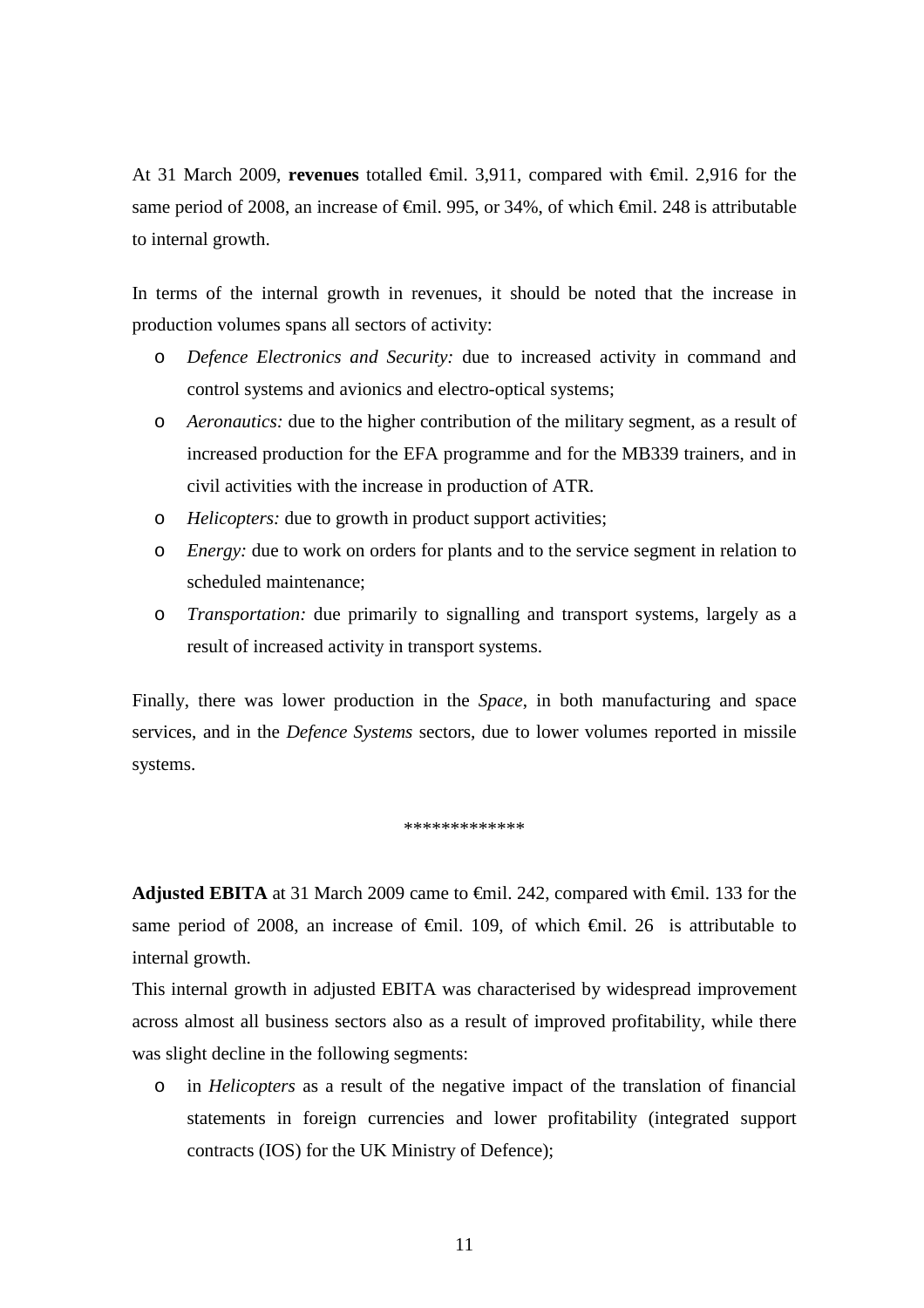- o in *Space* as a result of cost overruns and the lower productivity of a number of manufacturing activities;
- o in *Defence Systems* primarily as a result of lower production volumes and decreased profitability in missile systems, which benefited from progress made in a number of programmes nearing completion in the previous year.

\*\*\*\*\*\*\*\*\*\*\*\*

**Research and development** costs at 31 March 2099 amounted to €mil. 388, essentially in line with the first quarter of 2008 ( $\epsilon$ mil. 394).

Research and development costs in the *Aeronautics* segment amounted to €mil. 83 (about 21% of the Group total) in the first quarter of 2009, reflecting the commitment to programmes being developed in the civil and military segments.

In *Defence Electronics and Security,* R&D costs totalled €mil. 136 (roughly 35% of the Group total) and related in particular to:

- o in the *avionics and electro-optical systems segment:* the continuation of development for the EFA programme and new electronic-scan radar systems for both surveillance and combat;
- o in the *communications segment:* the continuation of the development of Tetra technology products and software design radio;
- o in the *command and control systems segment*: the continuation of development of MFRA multi-functional 3D Kronos active radar surveillance systems, upgrading of the current SATCAS products, the programme to develop capabilities and technologies for architectural design and construction of major systems for the integrated management of operations by armed ground forces (Combined Warfare Proposal (CWP)).

Finally, in the *Helicopters* segment*,* R&D costs came to €mil. 79 (about 20% of the Group's total) and mainly concerned the development of technologies primarily for military use (AW149) and the development of multi-role versions of the BA 609 convertiplane for national security.

\*\*\*\*\*\*\*\*\*\*\*\*\*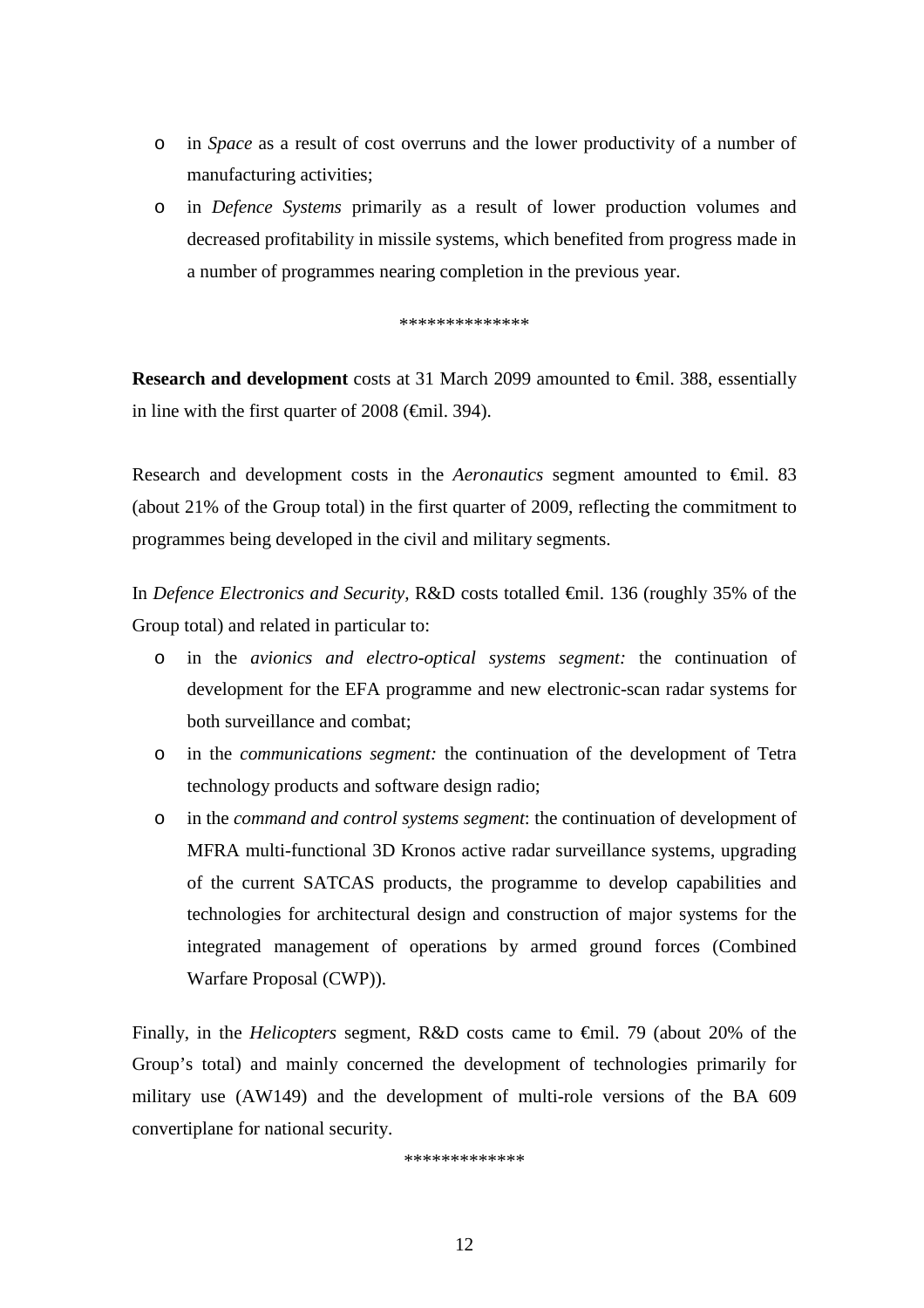The **workforce** at 31 March 2009 came to 73,385, a decrease of 13 from the 73,398 at 31 December 2008, due to negative turnover.

The geographical distribution of the workforce at 31 March 2009 was substantially the same as that at 31 December 2008, breaking down into 59% of the workforce in Italy and 41% in foreign countries (largely the United States, the United Kingdom and France).

#### \*\*\*\*\*\*\*\*\*\*\*\*\*\*

| <b>Balance</b> sheet                                                  | <b>Section</b> | 31 Mar<br>2009 | 31 Dec. 2008 |
|-----------------------------------------------------------------------|----------------|----------------|--------------|
| $\epsilon$ millions                                                   |                |                |              |
| Non-current assets                                                    |                | 13,496         | 13,113       |
| Non-current liabilities                                               | $(*)$          | (2,708)        | (2,655)      |
|                                                                       |                | 10,788         | 10,458       |
| Inventories                                                           |                | 4,713          | 4,365        |
| Trade receivables                                                     | $(**)$ 17      | 8,886          | 8,329        |
| Trade payables                                                        | $(***)$ 24     | (12,096)       | (12, 134)    |
| <b>Working capital</b>                                                |                | 1,503          | 560          |
| Provisions for short-term risks and charges                           | 22             | (604)          | (632)        |
| Other net current assets (liabilities)                                | (****)         | (877)          | (873)        |
| Net working capital                                                   |                | 22             | (945)        |
| Net invested capital                                                  |                | 10,810         | 9,513        |
| Capital and reserves attributable to equity holders of<br>the Company |                | 6,160          | 5,974        |
| Minority interests in equity                                          |                | 171            | 156          |
| Shareholders' equity                                                  | 20             | 6,331          | 6,130        |
| Net financial debt (cash)                                             | 23             | 4,479          | 3,383        |
| Net (assets) liabilities held for sale                                | *****          |                |              |

*Notes on the reconciliation between the reclassified balance sheet and the statutory balance sheet:* 

*(\*) Includes all non-current liabilities except "Non-current borrowings".* 

 *(\*\*) Includes "Contract work in progress."* 

*(\*\*\*) Includes "Advances from customers".* 

*(\*\*\*\*) Includes "Income tax receivables, "Other current assets and "Derivative assets", excluding "Income tax payables", "Other current liabilities" and "Derivative liabilities".* 

*(\*\*\*\*\*) Includes the net amount of "Non-current assets held for sale" and "Liabilities directly connected with assets held for sale".* 

At 31 March 2009 the consolidated **net capital invested** came to €mil. 10,810, compared with  $\epsilon$ mil. 9,513 at 31 December 2008, for a net increase of  $\epsilon$ mil. 1,279.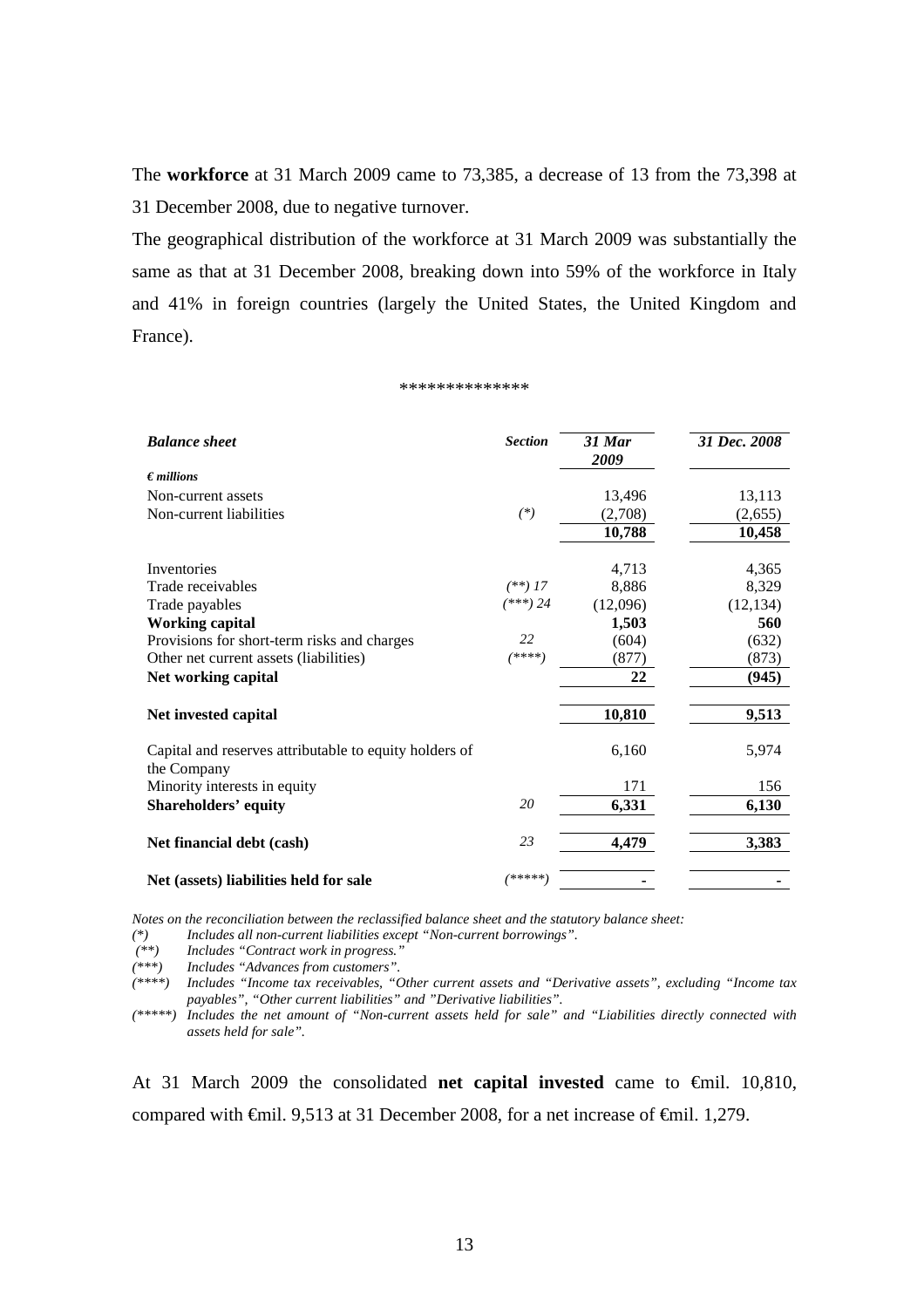More specifically, there was a  $\epsilon$ mil. 967 increase in **net working capital** (positive  $\epsilon$ mil. 22 at 31 March 2009 compared with negative  $\epsilon$ mil. 945 at 31 December 2008) due mainly to the use of cash during the period (Free Operating Cash Flow) as described below.

As to **capital assets**, there was an increase of  $\epsilon$ mil. 330 ( $\epsilon$ mil. 10,788 at 31 March 2009) compared with  $\epsilon$ mil. 10,458 at 31 December 2008).

\*\*\*\*\*\*\*\*\*\*\*\*\*\*\*\*

The *Free Operating Cash Flow* (FOCF) is to be analysed in the context of the period, and seasonal factors have to be taken into account. The balance between trade collections and payments reveals that payments are particularly higher than collections. At 31 March 2009, FOCF was negative (use of cash) in the amount of about  $\epsilon$ mil. 951 compared with a negative  $\epsilon$ mil. 928 at 31 March 2008 Excluding DRS's cash usage (€mil. 24), at 31 March 2009 FOCF is in line with the figure of the same period of 2008.

In the first quarter of 2009, investment activities, needed for product development, were largely concentrated in the Aeronautics (51%), Defence Electronics and Security (12%) and Helicopters (20%) divisions.

\*\*\*\*\*\*\*\*\*\*\*\*\*\*\*\*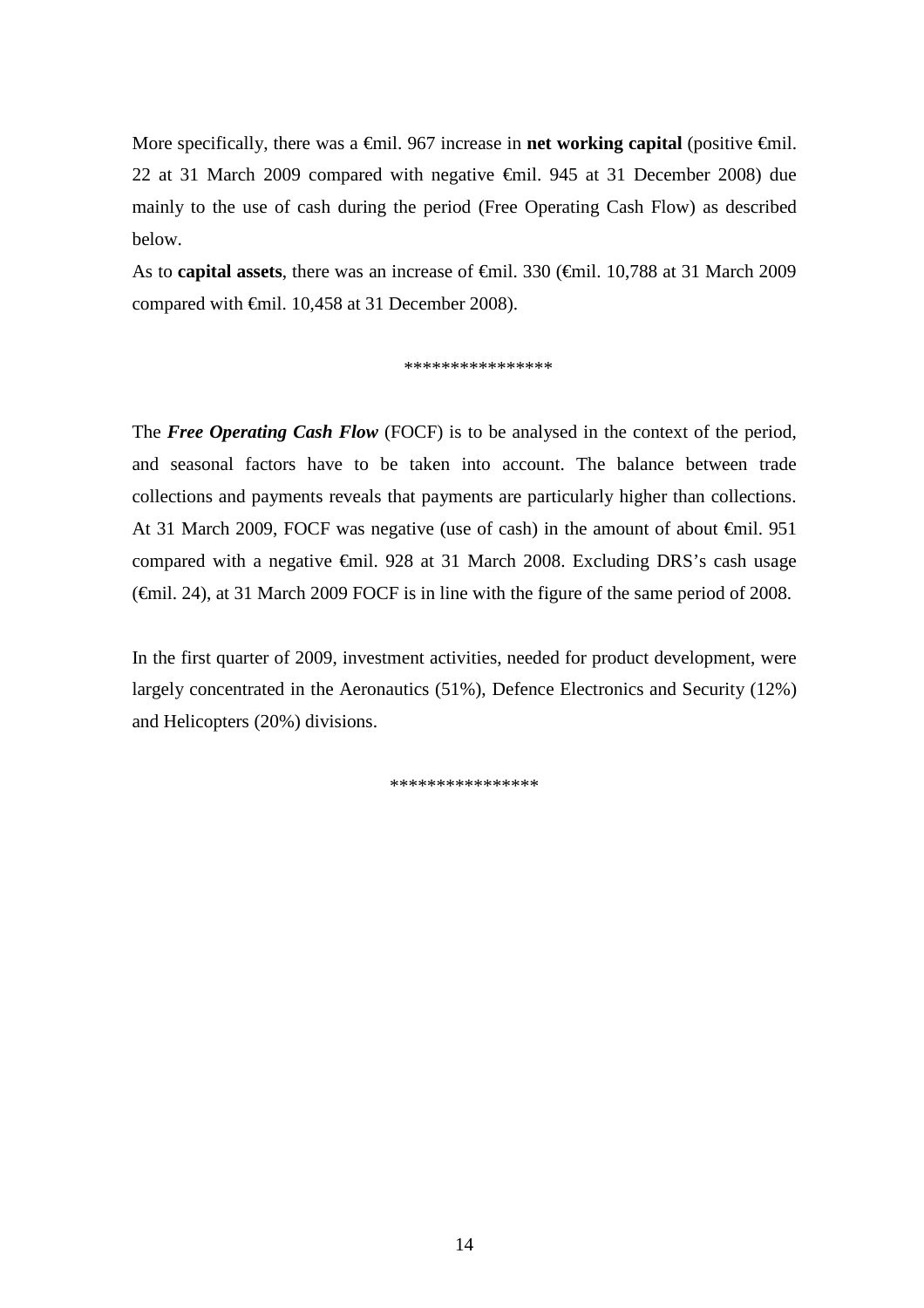|                                                                                                    | For the three months ended 31 March |          |       |  |  |
|----------------------------------------------------------------------------------------------------|-------------------------------------|----------|-------|--|--|
|                                                                                                    | 2009                                | 2008     |       |  |  |
| Cash and cash equivalents at 1 January                                                             | 2,297                               | 1,607    |       |  |  |
| Gross cash flow from operating activities<br>Changes in other operating assets and liabilities and | 407                                 | 257      |       |  |  |
| provisions for risks and charges (*)                                                               | (210)                               | (189)    |       |  |  |
| <b>Funds From Operations (FFO)</b>                                                                 |                                     | 197      | 68    |  |  |
| Changes in working capital                                                                         | (885)                               | (723)    |       |  |  |
| Cash flow generated from (used in) operating activities                                            | (688)                               | (655)    |       |  |  |
| Cash flow from ordinary investing activities                                                       | (263)                               | (273)    |       |  |  |
| <b>Free Operating Cash Flow (FOCF)</b>                                                             |                                     | (951)    | (928) |  |  |
| Strategic operations                                                                               | (26)                                | 187      |       |  |  |
| Change in other investing activities $(**)$                                                        | (50)                                | (12)     |       |  |  |
| Cash flow generated from (used in) investing activities                                            | (339)                               | (98)     |       |  |  |
| Capital increases                                                                                  | (2)                                 | $\theta$ |       |  |  |
| Net change in borrowings                                                                           | (546)                               | (57)     |       |  |  |
| Cash flow generated from (used in) financing activities                                            | (548)                               | (57)     |       |  |  |
| <b>Exchange gains/losses</b>                                                                       | 7                                   | (8)      |       |  |  |
| Cash and cash equivalents at 31 March                                                              | 729                                 | 789      |       |  |  |

*(\*) Includes the amounts of "change in other operating assets and liabilities", "finance costs paid", "income taxes paid" and "change in provisions for risks and charges".* 

*(\*\*) Includes "other investing activities", dividends received from subsidiaries and loss coverage for subsidiaries.* 

#### \*\*\*\*\*\*\*\*\*\*\*\*\*\*\*\*

Group **net financial debt** (payables higher than financial receivables and cash and cash equivalents) at 31 March 2009 came to €mil. 4,479 (€mil. 3,383 at 31 December 2008), a net increase of €mil. 1,096.

The following graph shows the most significant movements that contributed to the change in net financial debt between the two periods being compared: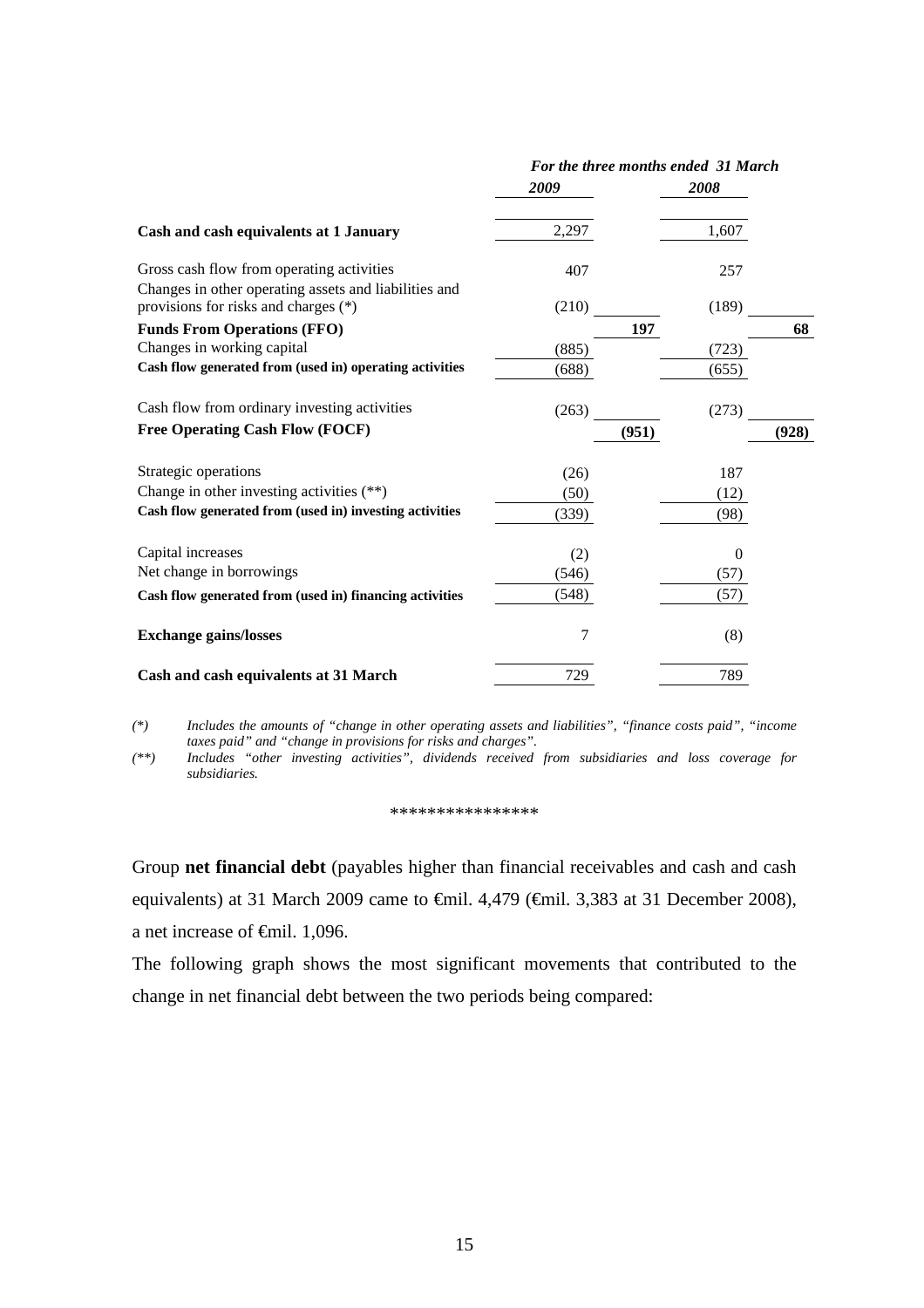31 March 2009 -  $\epsilon$  millions



#### \*\*\*\*\*\*\*\*\*\*

| $\epsilon$ millions                         | 31 Mar. 2009 | 31 Dec. 2008 |
|---------------------------------------------|--------------|--------------|
| Short-term borrowings                       | 260          | 1,144        |
| Medium/long-term borrowings                 | 4,434        | 3,995        |
| Cash and cash equivalents                   | (729)        | (2,297)      |
| <b>BANK DEBT AND BONDS</b>                  | 3,965        | 2,842        |
| Securities                                  | (1)          | (1)          |
| Financial receivables from Group companies  | (44)         | (26)         |
| Other financial receivables                 | (565)        | (653)        |
| <b>FINANCIAL RECEIVABLES AND SECURITIES</b> | (610)        | (680)        |
| Borrowings to related parties               | 653          | 652          |
| Other short-term borrowings                 | 367          | 469          |
| Other medium/long-term borrowings           | 104          | 100          |
| <b>OTHER BORROWINGS</b>                     | 1,124        | 1,221        |
| NET FINANCIAL DEBT (CASH)                   | 4,479        | 3,383        |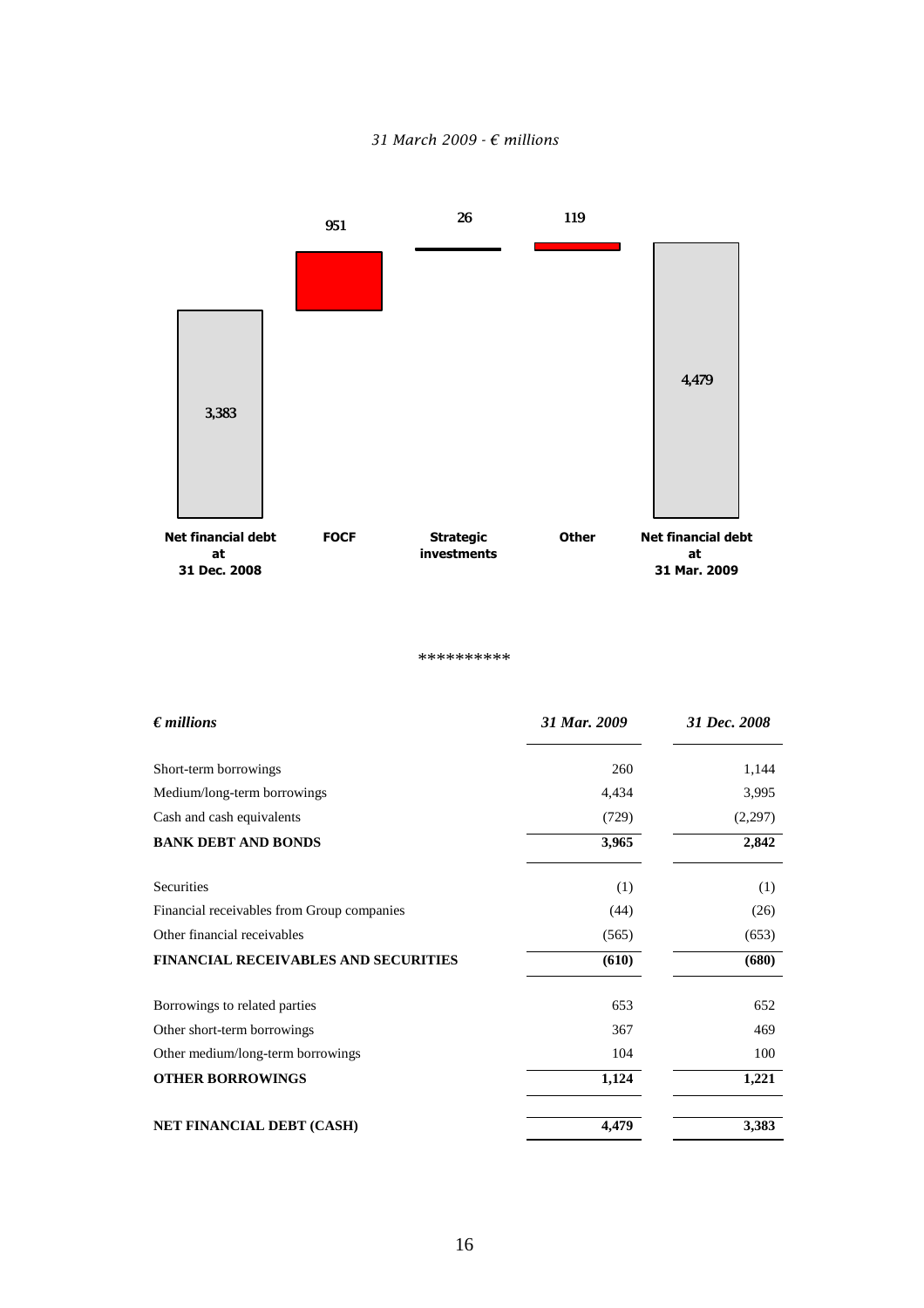Consistent with the approach adopted in the presentation of the accounts over the last few years, the net debt figure for March 2009 does not include the net fair value of derivatives at the date the accounts were closed (positive balance of  $\epsilon$ mil. 51).

As already noted in the paragraph on the FOCF, the deterioration reported during the period confirms the traditional pattern of trade collections and payments, in which payments are higher than collections, with a greater usage of cash in operations, partly offset by reduced investment activities for the period.

The net financial debt for the period includes  $\epsilon$ mil 26 relating to the payment of costs associated with the acquisition of DRS, already recorded within trade payables in the 2008 financial statements.

Moreover, in January, the relevant Group companies made a second reimbursement payment of €mil. 80 (total initial debt of €mil. 39) to the Ministry for Economic Development (MED) as a result of the decisions made concerning the methods for complying with the scheduled repayment plans and the corresponding finance costs related to programmes funded by Law 808/1985. The first reimbursement payment of €mil. 297 was made in May 2008.

In the first quarter of 2009, the Group made assignments of non-recourse receivables for a nominal amount of around  $\epsilon$ mil. 123.

As regards the composition of the debt items, with particular regard to bank borrowings and bonds, which went from  $\epsilon$ mil. 2,842 at 31 December 2008 to  $\epsilon$ mil. 3,965 at 31 March 2009, the main changes were as follows:

• short-term borrowings fell from  $\epsilon$ mil. 1,144 at 31 December 2008 to  $\epsilon$ mil. 260 at 31 March 2009, mainly due to the prepayment, for nearly the full amount, of the DRS bond issues (about  $\epsilon$ mil. 868). Although these bonds were set to mature in future years, the acquisition triggered the change of control clause requiring the accelerated repayment of the principle (put option) in January 2009 (see the "Financial Transactions" section). The remaining portion of the bonds, amounting to about  $\epsilon$ mil. 23, was included among medum/long-term debt;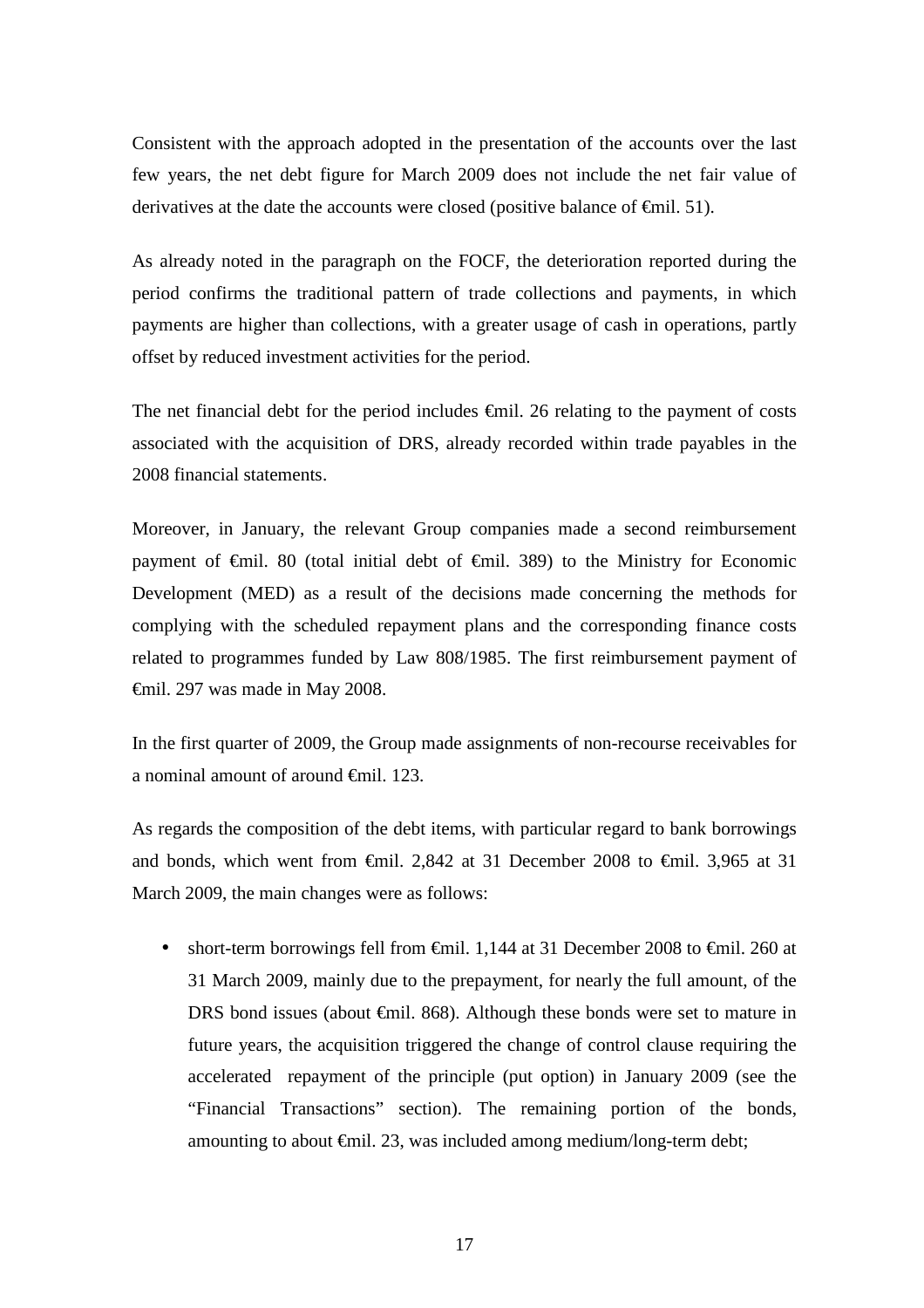- medium/long-term borrowings rose from  $\epsilon$ mil. 3,995 at 31 December 2008 to €mil 4,434 at 31 March 2009, mainly due to the effect of the recognition, in addition to the remaining portion of the DRS bond issue mentioned above, of the following:
	- $\epsilon$  =  $\epsilon$ mil. 250 resulting from the opening, in February 2009, of the bond issue placed on the financial market by Finmeccanica Finance at the end of 2008;
	- $\epsilon$  =  $\epsilon$ mil. 149 resulting from the final disbursement under the Senior Term Loan Facility relating to the purchase of DRS;

Also of importance is the fact that cash and cash equivalents fell due to the high use of cash through ordinary operations. Moreover, a portion of cash and cash equivalents was used for the reimbursement of the DRS bonds prepaid in January, as well as for the payment of €mil. 80 to the MED described above.

The item "financial receivables and securities" equal to  $\epsilon$ mil. 610 ( $\epsilon$ mil. 680 at 31 December 2008) includes the amount of  $\epsilon$ mil. 539 ( $\epsilon$ mil. 628 at 31 December 2008) in respect of the portion of financial receivables that the MBDA and Alcatel Alenia Space joint ventures hold vis-à-vis the other partners in implementation of existing treasury agreements. In accordance with the consolidation method used, these receivables, like all the other joint venture items, are included in the Group's scope of consolidation on a proportionate basis.

The item "borrowings to related parties" amounting to  $\epsilon$ mil. 653 ( $\epsilon$ mil. 652 at 31 December 2008) includes the debt of  $\epsilon$ mil. 541 ( $\epsilon$ mil 570 at 31 December 2008) of Group companies in the above joint ventures for the unconsolidated portion, and the debt of €mil. 95 (€mil. 62 at 31 December 2008) to the ompany Eurofighter, of which Alenia Aeronautica owns 21%. In regard to this, under a new treasury agreement signed in 2008, surplus cash and cash equivalents, when available, is now distributed among the partners.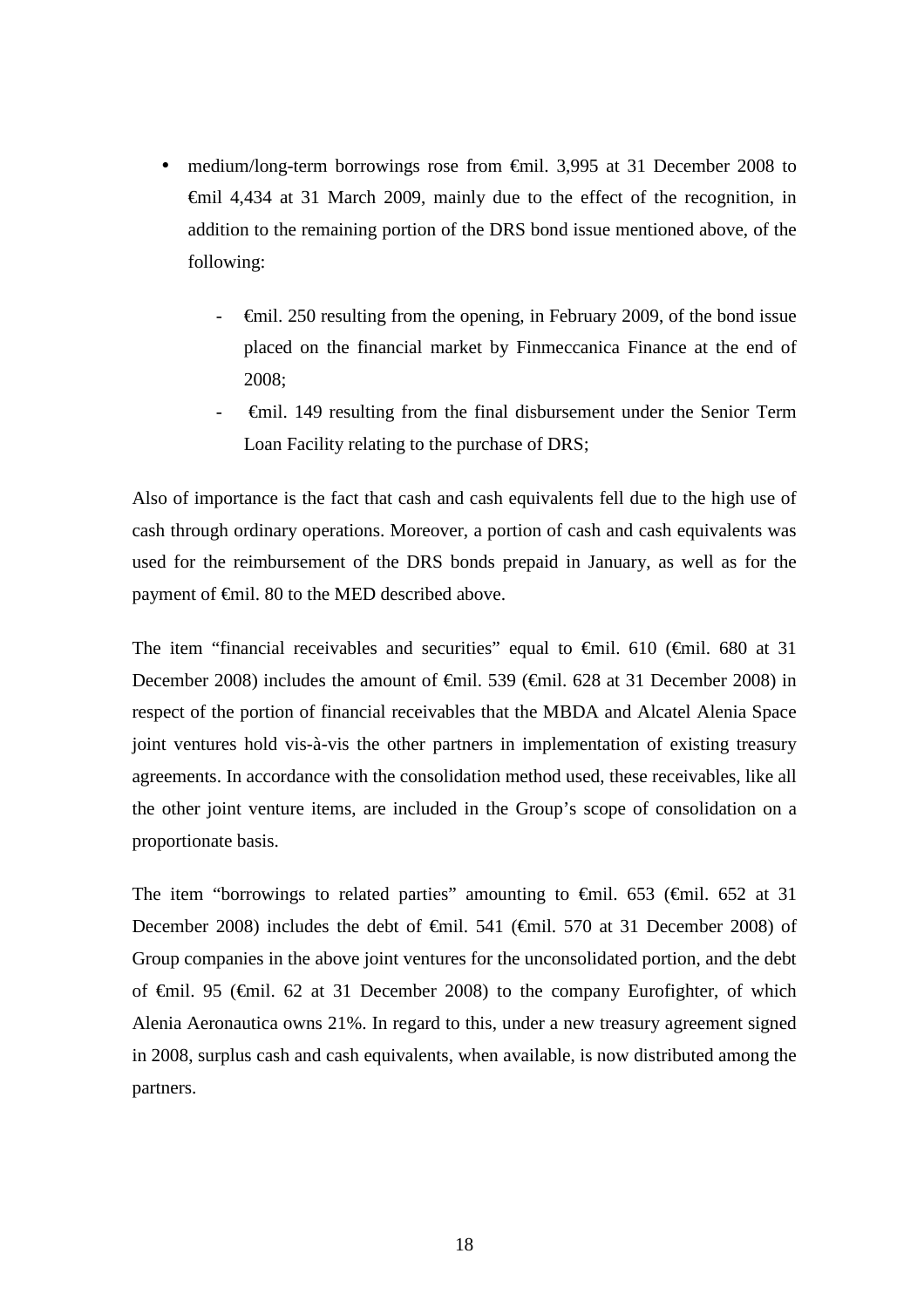As part of the centralisation of its financial operations, Finmeccanica has credit lines and guarantees to meet the Group needs. Specifically, it holds a medium-term revolving credit line of  $\epsilon$ mil. 1,200 agreed in 2004 with a pool of domestic and foreign banks (current maturity 2012). At 31 March 2009, this credit line was entirely unused. Also on that date Finmeccanica had additional short-term credit lines for cash amounting to around €mil. 966, of which €mil. 841 is unconfirmed and €mil. 125 is confirmed, that were also unused. There are also unconfirmed guarantees of around €mil. 1,710.

Despite the existence of a still extremely volatile financial market as a result of the persisting crisis, during the period Finmeccanica pursued actions aimed at maintaining an average remaining life (currently about 5 years) consistent with its operating needs. This makes the Group's financial structure more sound and compatible with medium and long-term financial returns for significant investments required to develop products. By maintaining a stable financial and equity structure, the Group is able to keep steady control over its companies' financial needs.

\*\*\*\*\*\*\*\*\*\*\*\*\*\*\*\*\*

## **Transactions with related parties**

Transactions with related parties concern activities in the ordinary course of business and are carried out at arm's length (where they are not governed by specific contractual conditions), as is the settlement of interest-bearing payables and receivables.

These mainly relate to the exchange of assets, the performance of services and the generation and use of net cash from and to associated companies, held under common control (joint ventures), consortia, and unconsolidated subsidiaries.

The section "Analysis of the balance sheet and income statement at 31 March 2009" contains a summary of income statement and balance sheet balances attributable to transactions with related parties, as well as the percentage impact of these transactions on the respective total balances.

\*\*\*\*\*\*\*\*\*\*\*\*\*\*\*\*\*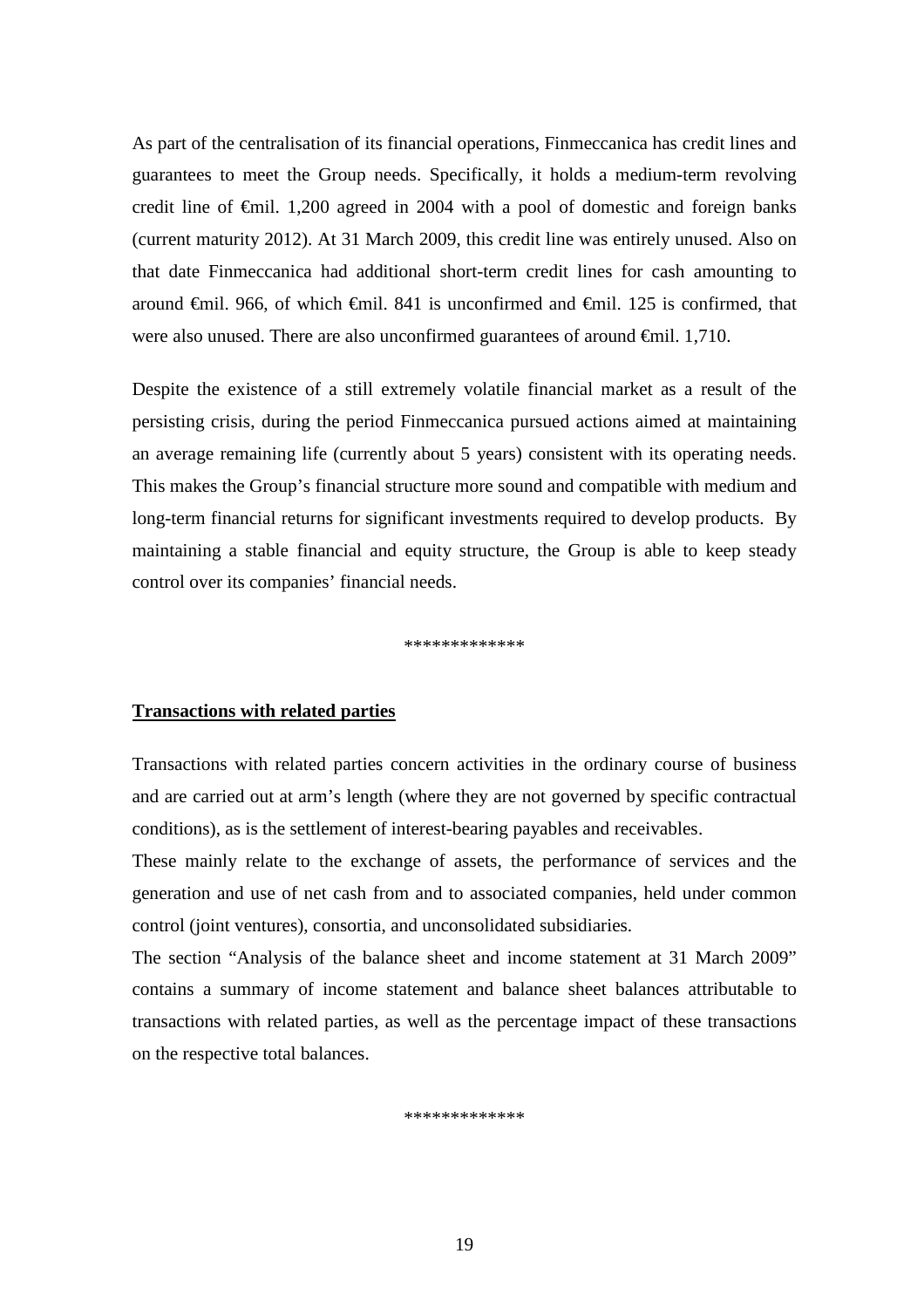### **CONSOB – Market Regulation, Art. 36.**

In accordance with CONSOB provisions contained in the Market Regulation and specifically Art. 36 of Resolution no. 16191/2007, Finmeccanica completed the assessment relating to the US group DRS Technologies (acquired on 22 October 2008) as well as the other subsidiaries, established and regulated under the laws of non-European Union countries, that were deemed material based on the criteria provided under Art. 151 of the Issuers Regulation adopted through CONSOB Resolution no. 11971/1999.

These assessments revealed the existence of an adequate administrative and accounting system, as well as compliance with the other conditions provided under Art. 36, with regard to the non-EU foreign subsidiaries (DRS Sustainment Systems Inc, DRS Technical Services Inc, DRS Sensors & Targeting Systems Inc, Agusta Aerospace Corp. USA and AgustaWestland Bell LLC) identified under the aforementioned law and in accordance with the measures provided by their respective legal systems.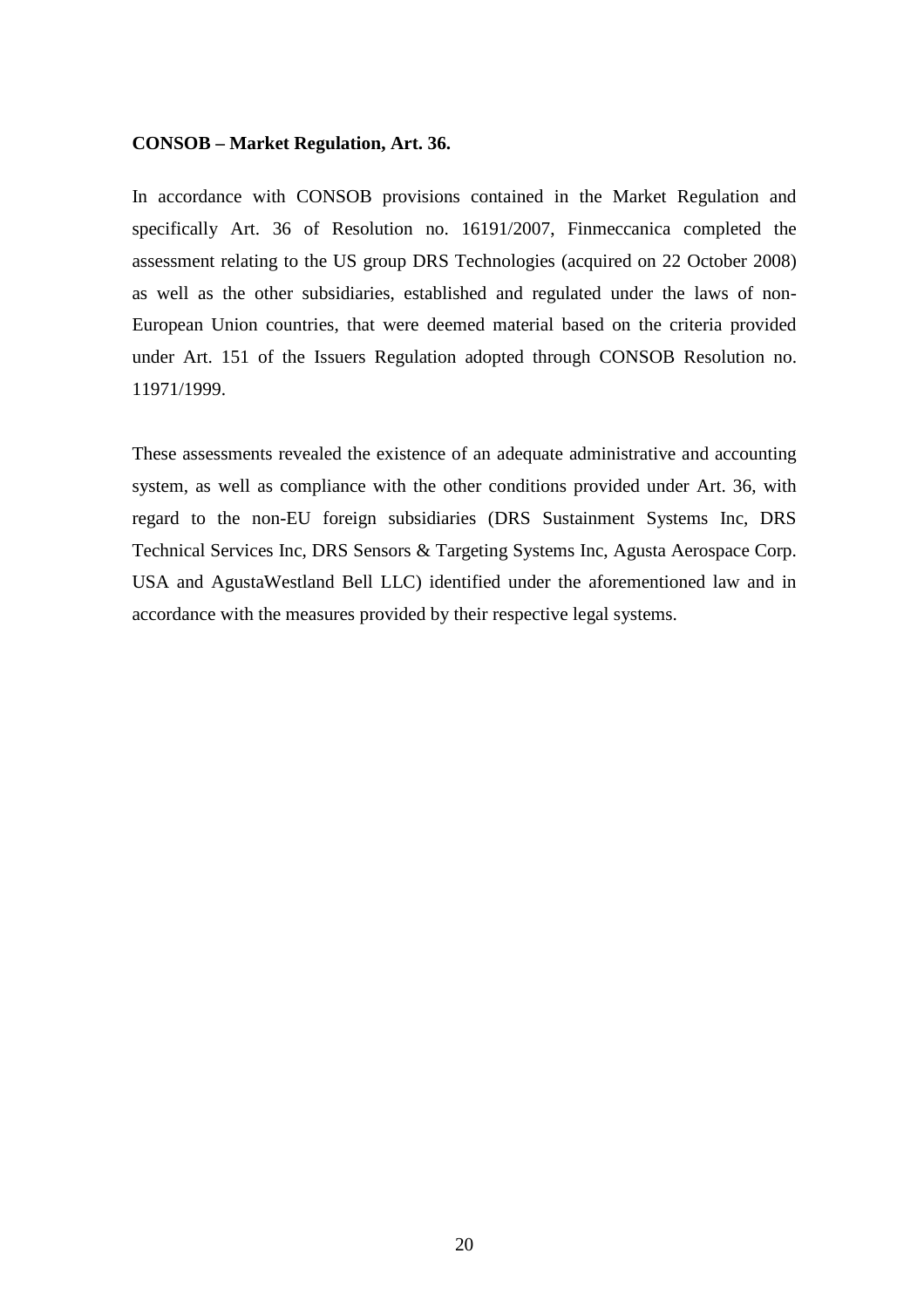## **"Non-GAAP" performance indicators**

Finmeccanica's management assesses the Group's performance and that of its business segments based on a number of indicators that are not envisaged by the IFRSs. Specifically, adjusted EBITA is used as the primary indicator of profitability, since it allows us to analyse the Group's marginality by eliminating the impact of the volatility associated with non-recurring items or items unrelated to ordinary operations.

As required by Communication CESR/05-178b, below is a description of the components of each of these indicators:

- *EBIT*: i.e. earnings before interest and taxes, with no adjustments. EBIT also does not include costs and income resulting from the management of unconsolidated equity investments and other securities, nor the results of any sales of consolidated shareholdings, which are classified on the financial statements either as "*finance income and costs*" or, for the results of equity investments accounted for with the equity method, under "*effect of the accounting for equity investments with the equity method*"*.*
- *Adjusted EBITA*: It is arrived at by eliminating from EBIT (as defined above) the following items:
	- any impairment in goodwill;
	- amortisation of the portion of the purchase price allocated to intangible assets in relation to business combinations, as required by IFRS 3;
	- reorganization costs that are a part of significant, defined plans;
	- other exceptional costs or income, i.e. connected to particularly significant events that are not related to the ordinary performance of the business.

Adjusted EBITA is then used to calculate return on sales (ROS) and return on investment (ROI), which is calculated as the ratio of adjusted EBITA to the average value of capital invested during the two periods being compared, net of investments in STM and Avio.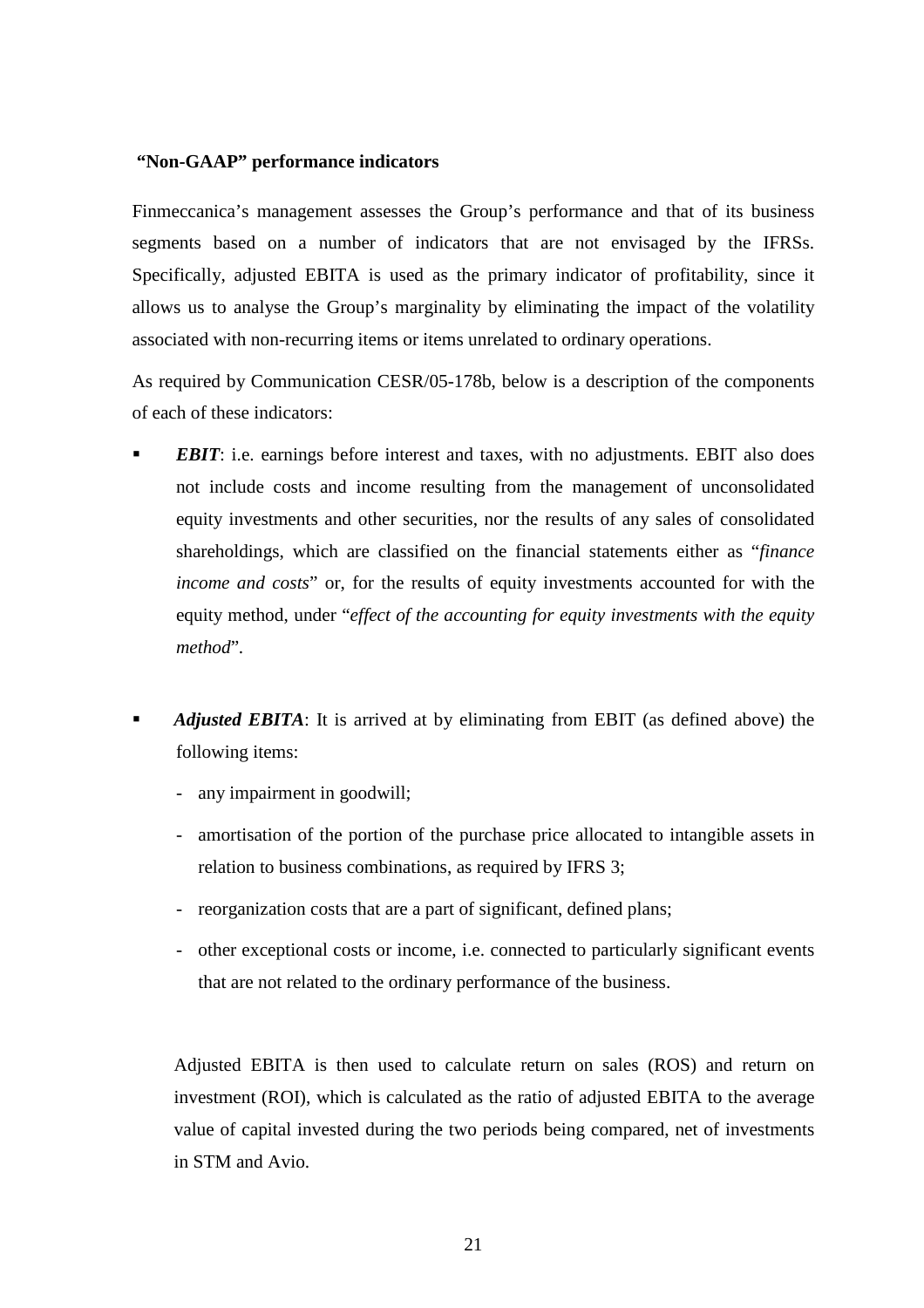A reconciliation of EBIT and adjusted EBITA for the periods concerned is shown below:

|                                                                                                                                      | 31 March 2009      |                                                                |                  |              |                                  |    |                       |                            |              |
|--------------------------------------------------------------------------------------------------------------------------------------|--------------------|----------------------------------------------------------------|------------------|--------------|----------------------------------|----|-----------------------|----------------------------|--------------|
|                                                                                                                                      | <b>Helicopters</b> | <b>Defence</b><br><b>Electronics</b><br>and<br><b>Security</b> | Aeronau-<br>tics | <b>Space</b> | Defence Energy<br><b>Systems</b> |    | <b>Transportation</b> | Other<br><b>Activities</b> | <b>Total</b> |
| $\epsilon$ million                                                                                                                   |                    |                                                                |                  |              |                                  |    |                       |                            |              |
| Earnings before income<br>taxes, net financial income<br>and costs and share of<br>results of equity accounted<br>investments (EBIT) | 72                 | 89                                                             | 22               | (1)          | 10                               | 31 | 27                    | (34)                       | 216          |
| Amortisation of intangible<br>assets acquired through a<br>business combination                                                      | $\overline{c}$     | 20                                                             |                  |              | 1                                |    |                       |                            | 23           |
| Restructuring costs<br><b>Adjusted EBITA</b>                                                                                         | 74                 | 110                                                            | 22               | (1)          | 11                               | 31 | $\overline{2}$<br>29  | (34)                       | 3<br>242     |

|                                                                                                                                      | 31 March 2008   |                                                                |                  |              |                                  |               |                           |                         |                       |
|--------------------------------------------------------------------------------------------------------------------------------------|-----------------|----------------------------------------------------------------|------------------|--------------|----------------------------------|---------------|---------------------------|-------------------------|-----------------------|
|                                                                                                                                      | Helicopte<br>rs | <b>Defence</b><br><b>Electronics</b><br>and<br><b>Security</b> | Aeronau-<br>tics | <b>Space</b> | <b>Defence</b><br><b>Systems</b> | <b>Energy</b> | <b>Transport</b><br>ation | Other<br>Activiti<br>es | <b>Total</b>          |
| $\epsilon$ million                                                                                                                   |                 |                                                                |                  |              |                                  |               |                           |                         |                       |
| Earnings before income<br>taxes, net financial income<br>and costs and share of results<br>of equity accounted<br>investments (EBIT) | 83              | 18                                                             | 19               | 3            | 13                               | 14            | 18                        | (45)                    | 123                   |
| Amortisation of intangible<br>assets acquired through a<br>business combination                                                      | $\overline{2}$  | 3                                                              |                  |              | л.                               |               |                           |                         | 6                     |
| Restructuring costs<br><b>Adjusted EBITA</b>                                                                                         | 85              | 21                                                             | 19               | 3            | $\overline{4}$<br>18             | 14            | 18                        | (45)                    | $\overline{4}$<br>133 |

**Adjusted net profit:** This is arrived at by eliminating from net profits the positive and negative components of income that are the effects of events that, due to their scale and departure from the Group's usual performance, are treated as extraordinary.

The reconciliation of net profit and adjusted net profit for the periods concerned is shown below: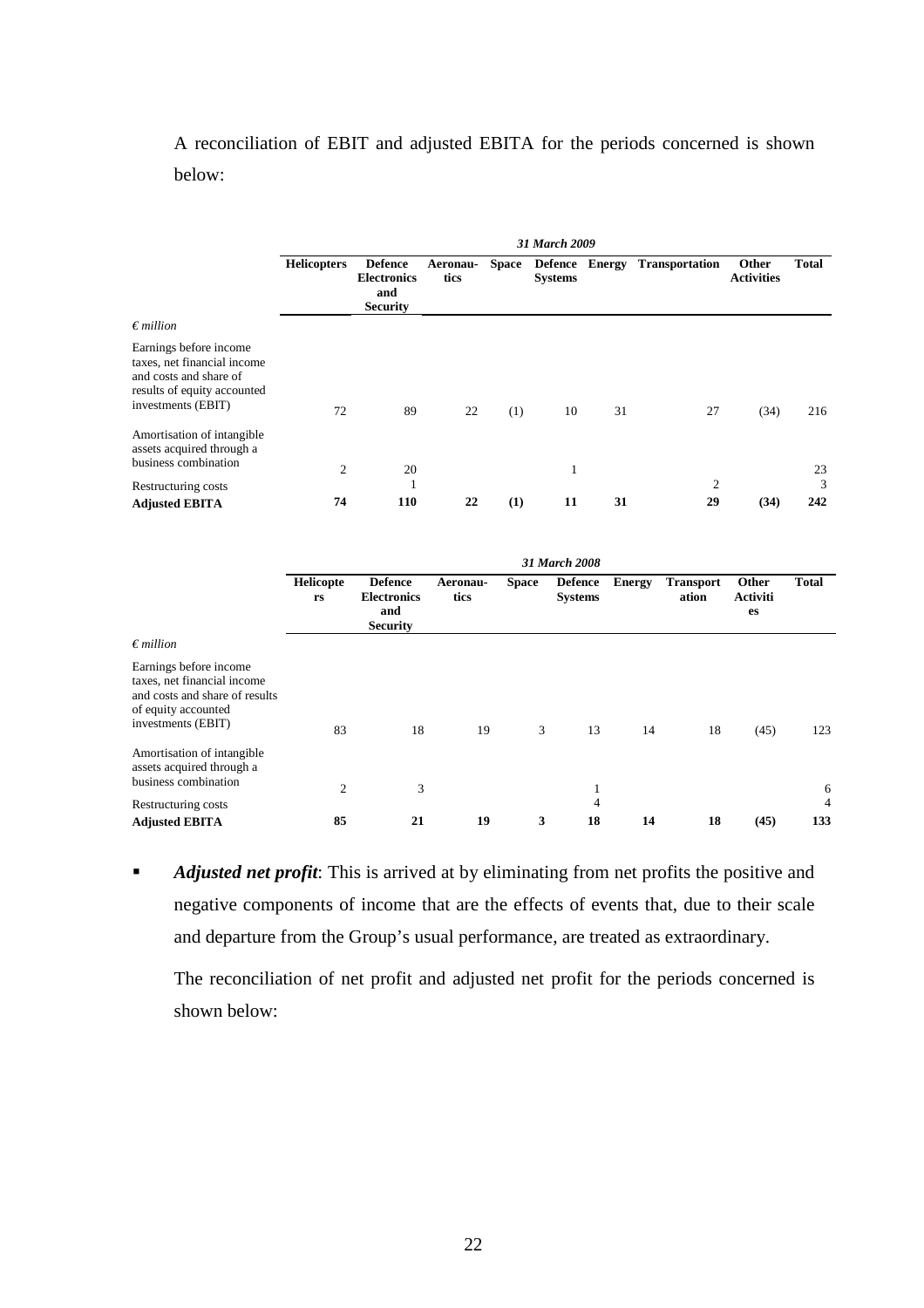|                                              | For the three months ended 31<br><b>March</b> |             |                |  |  |
|----------------------------------------------|-----------------------------------------------|-------------|----------------|--|--|
| $\epsilon$ million                           | 2009                                          | 2008        | <b>Section</b> |  |  |
| Net profit<br>Net gain on sale of STM shares | 108                                           | 126<br>(56) | $\overline{4}$ |  |  |
| <b>Adjusted earnings before taxes</b>        | 108                                           | 70          |                |  |  |
| Tax effect of the adjustments                |                                               | 2           | $\overline{4}$ |  |  |
| Adjusted net profit                          | 108                                           | 72          |                |  |  |

This adjusted net profit is used to calculate return on equity (ROE), which is based on the average value of equity for the two periods being compared.

- **Free Operating Cash Flow (FOCF):** This is the sum of the cash flow generated by (used in) operating activities and the cash flow generated by (used in) investment and divestment of intangible assets, property, plant and equipment, and equity investments, net of cash flows from the purchase or sale of equity investments that, due to their nature or significance, are considered "strategic investments". The calculation of FOCF for the periods concerned is presented in the reclassified statement of cash flows shown in the previous section.
- *Funds From Operations (FFO)*: This is cash flow generated by (used in) operating activities net of changes in working capital (as described under Section 26) The calculation of FFO for the periods concerned is presented in the reclassified statement of cash flows shown in the previous section.
- *Economic Value Added (EVA)*: This is calculated as adjusted EBITA net of taxes and the cost (comparing like-for-like in terms of consolidated companies) of the average value of invested capital (excluding the investments in STM and Avio) for the two periods concerned and measured on a weighted-average cost of capital (WACC) basis.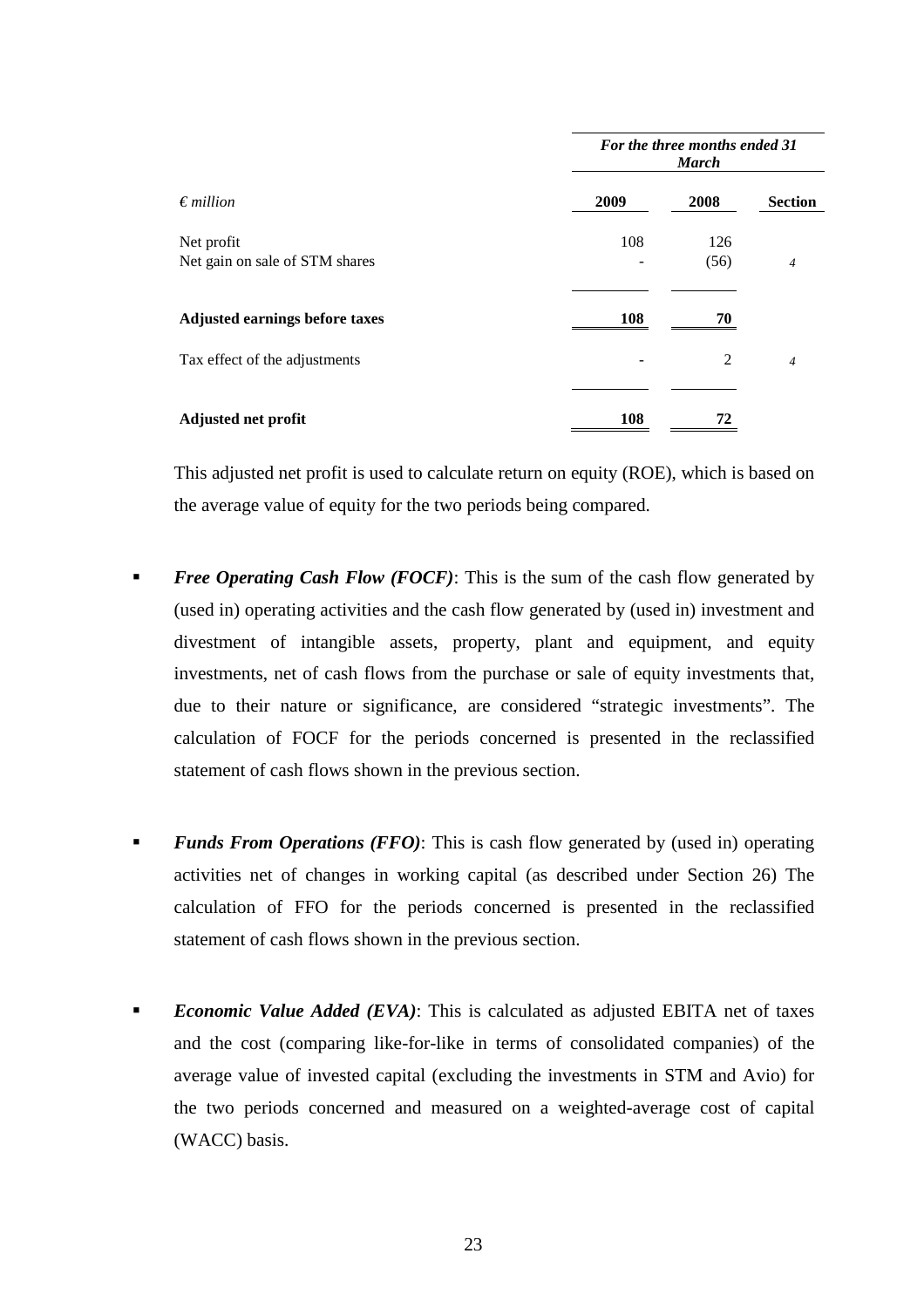- *Working capital*: this includes trade receivables and payables, contract work in progress and advances received.
- **Net working capital:** this is equal to working capital less current provisions for risks and charges and other current assets and liabilities.
- *Net capital invested*: this is the algebraic sum of non-current assets, non-current liabilities and net working capital.
- *Net financial debt*: the calculation model complies with that provided in Paragraph 127 of Recommendation CESR/05-054b implementing EC Regulation 809/2004. For details on its composition, refer to Section 23 of the notes.
- *Research and development spending:* the Group classifies under R&D all internal and external costs incurred relating to projects aimed at obtaining or employing new technologies, knowledge, materials, products and processes. These costs may be partly or entirely reimbursed by customers, funded by public institutions through grants or other incentives under law or, lastly, be borne by the Group. From an accounting standpoint, R&D costs can be categorised differently as indicated below:
	- if they are reimbursed by the customer pursuant to a contract, they are classified under "work in progress";
	- if they relate to research or if they are at a stage at which it is not possible to demonstrate that the activity will generate future economic benefits - these costs are taken to profit or loss in the period incurred;
	- finally, if these costs relate to a development activity for which the technical feasibility, the capability and the willingness to see the project through to the end, as well as the existence of a potential market for generating future economic benefits can be shown, they are capitalised under "Intangible assets". In the case in which a grant is given towards these expenses, the carrying value of the intangible assets is reduced by the amount received or to be received.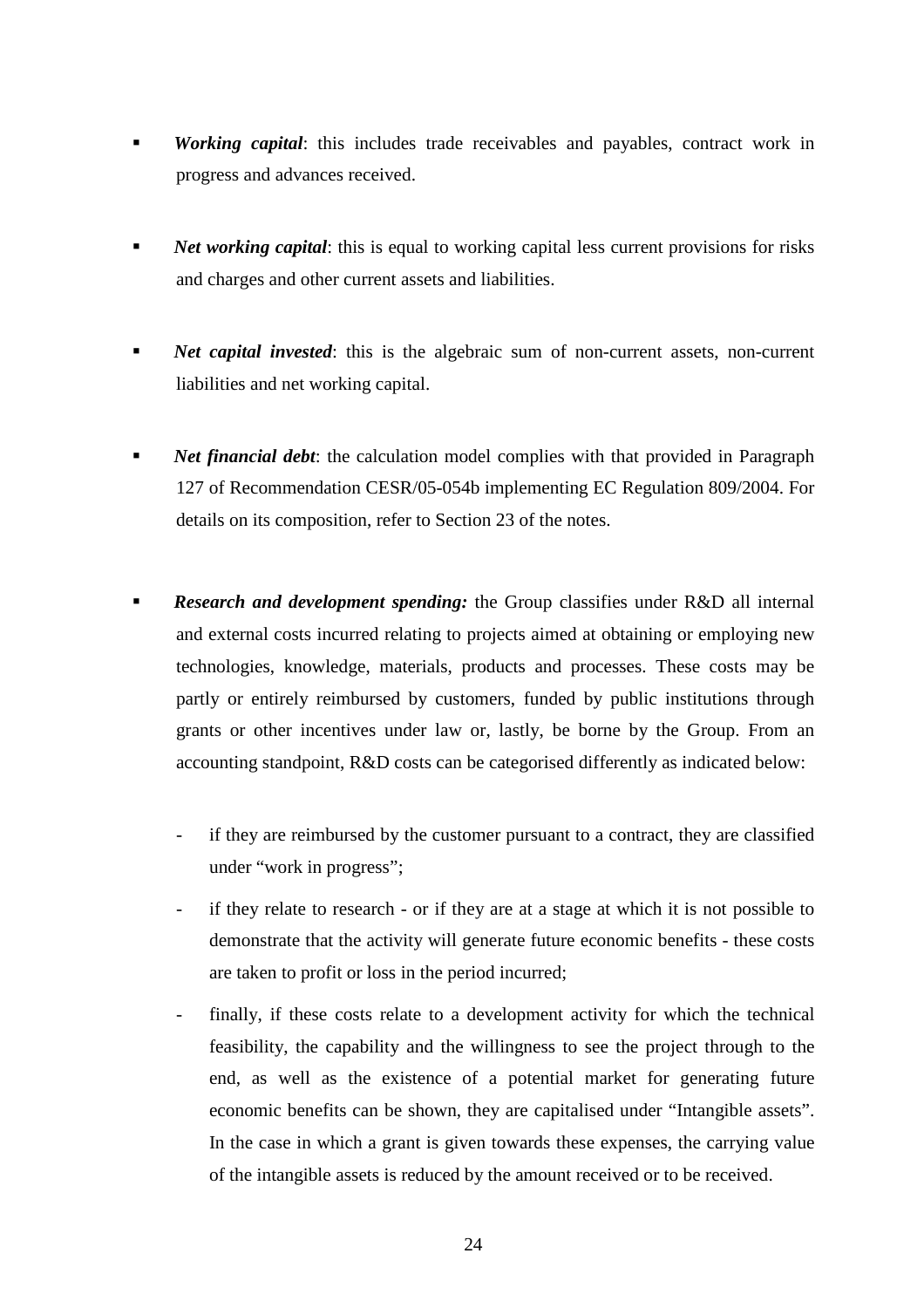- **New orders:** this is the sum of contracts signed with customers during the period that satisfy the requirements for being recorded in the order book.
- **•** *Order backlog:* this figure is the difference between new orders and invoiced orders (income statement) during the reference period, excluding the change in contract work in progress. This difference is added to the backlog for the preceding period.
- **Workforce:** the number of employees reported on the last day of the period.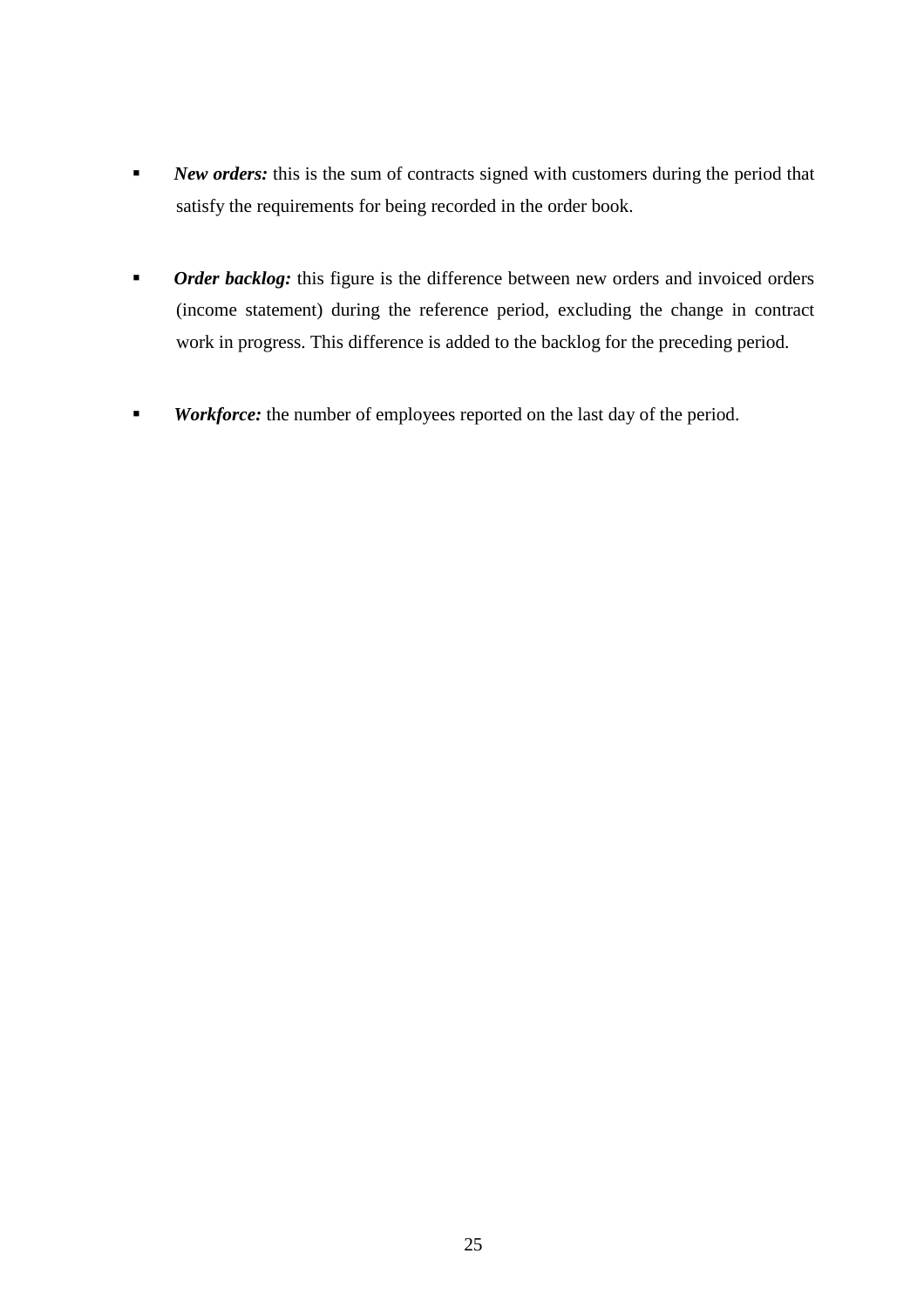## **Performance by division**

| $\epsilon$ millions    | 31 Mar. 2009 | 31 Mar. 2008 | 31 Dec. 2008 |
|------------------------|--------------|--------------|--------------|
| New orders             | 702          | 795          | 5,078        |
| Order backlog          | 10,513       | 8,679        | 10,481       |
| Revenues               | 756          | 713          | 3,035        |
| Adjusted EBITA         | 74           | 85           | 353          |
| <b>ROS</b>             | 9.8%         | 11.9%        | 11.6%        |
| Research & Development | 79           | 62           | 273          |
| Workforce (no.)        | 10,340       | 9,954        | 10,289       |

## *HELICOPTERS*

Finmeccanica, through the AgustaWestland NV group, is a world leader in the civil and military helicopter industry.

Total volume of **new orders** at 31 March 2009 came to €mil. 702, a 12% decrease from the first quarter of 2008 ( $\epsilon$ mil. 795), and breaks down in 59% for helicopters (new helicopters and upgrading) and 41% for support (spare parts and inspections). The helicopter segment fell from the first quarter of 2008, both in absolute and percentage terms, as a result of the financial crisis, the negative effects of which are beginning to be felt even in the helicopter industry, especially the commercial segment (civil and government). By contrast, product support has expanded, with a sizable increase of  $\epsilon$ mil. 160 over the same period of lastyear.

The most important new orders received in the military segment were:

• the order from the UK Ministry of Defence for 12 Lynx Mk 9 helicopters, a variant of the Super Lynx helicopter used by the UK armed forces, in order to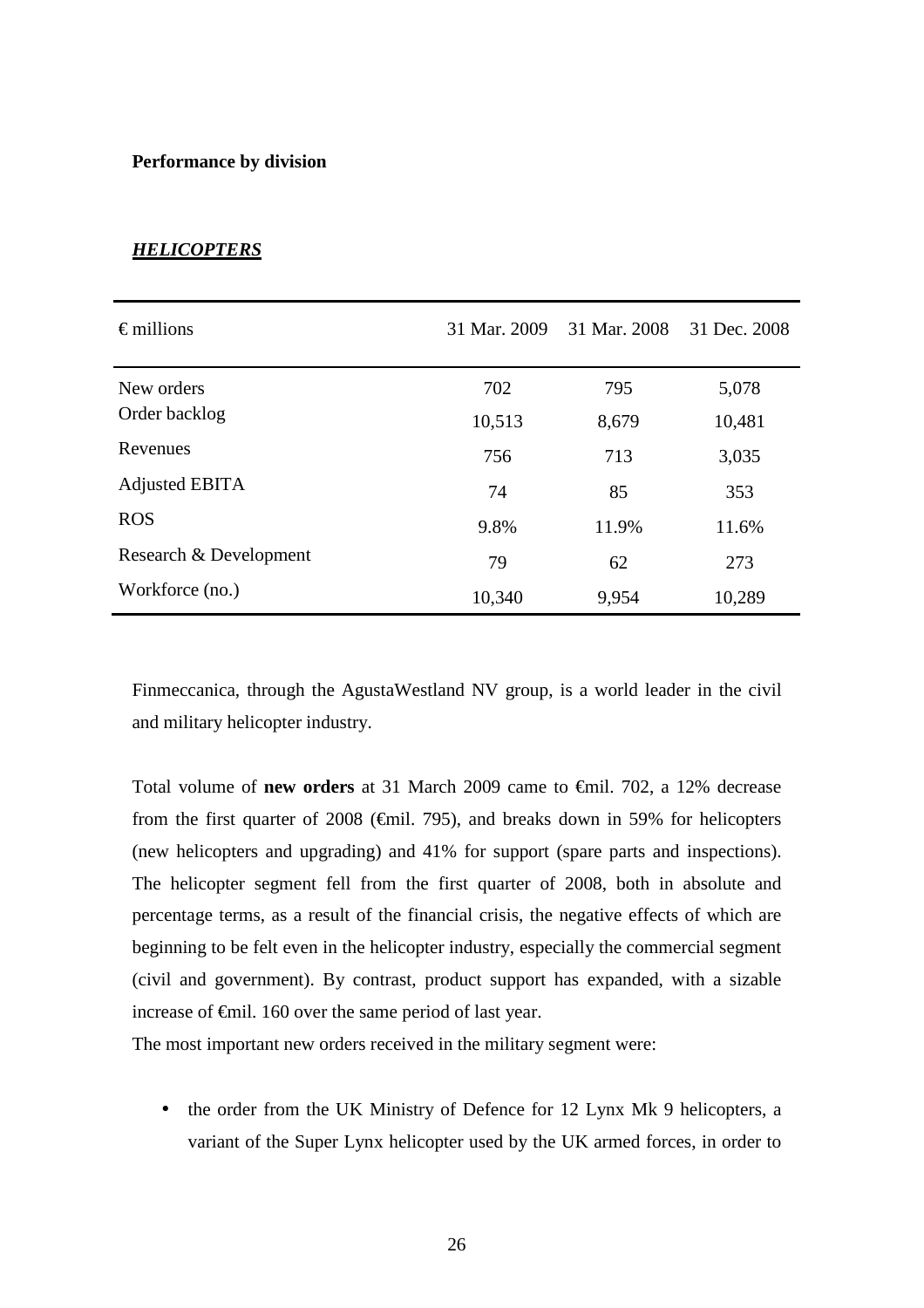ensure support to military operations prior to the entry into operation of the new Future Lynx helicopter. The contract is worth €mil. 62.

In the civil and government sector, new orders for 13 helicopters were received in the first quarter of 2009, worth a total of about €mil. 300. Of note in that regard are the following:

- the order from the Cypriot Justice Ministry for two AW139 helicopters for use in search and rescue and public order operations;
- the order from the Malaysian fire department for two AW139 helicopters for use in fire-fighting and search and rescue operations.

The value of the **order backlog** at 31 March 2009 came to €mil. 10,513, in line with the same figure at 31 December 2008 ( $\epsilon$ mil. 10,481) and is sufficient to guarantee coverage of production for an equivalent of 3 years.

The order backlog at 31 March 2009 breaks down into 79% for helicopters (including the T129 Atak and NH90 programmes), 20% for support activities (where 50% is represented by integrated support contracts (IOS) for the British Ministry of Defence), and 1% for engineering activities.

With regard to progress made on the order for the **helicopter for the President of the United States of America,** in the first quarter of 2009, two more helicopters were delivered to the American partner Lockheed Martin System Integrator Ltd, for a total of 8 out of 9 provided for under the contract (Increment 1). For the second part of the programme (Increment 2), the US Administration has initiated the Nunn-McCurdy process requiring Congress to reconsider the programme. The result is expected to be announced in June 2009, barring any unforeseen developments.

**Revenues** at 31 March 2009 came to €mil. 756, up 6% from the figure at 31 March 2008 ( $\epsilon$ mil. 713). This increase is largely due to product support activities, where production volumes rose across all types of activities compared with 31 March 2008.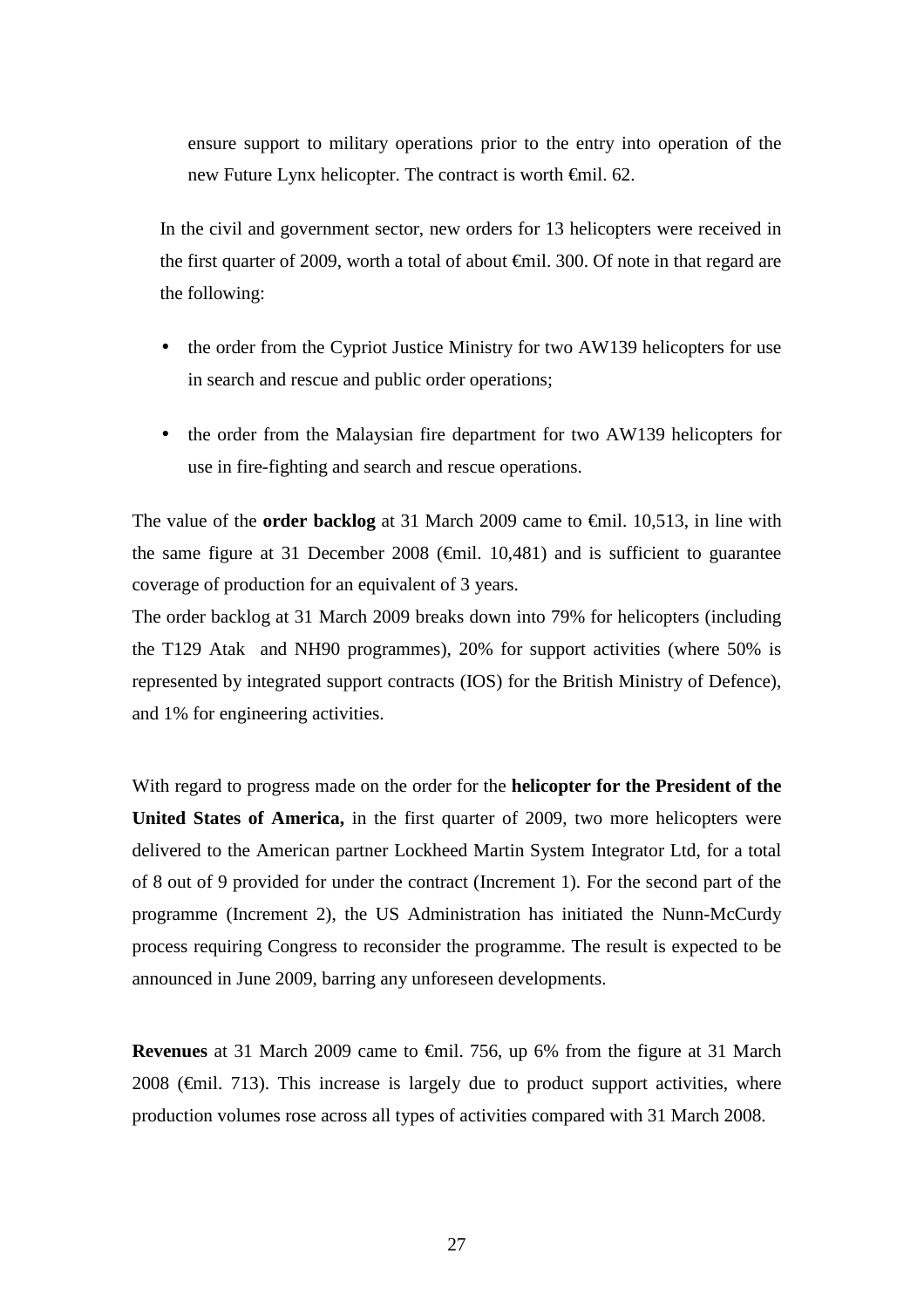In particular, there was significant performance in turnkey support, including the IOS contracts for the British Ministry of Defence, which posted higher revenues of 14%. The helicopter segment fell lightly, by around 2%.

Adjusted EBITA at 31 March 2009 came to  $\epsilon$ mil. 74, down  $\epsilon$ mil. 11 from the  $\epsilon$ mil. 85 reported for the first quarter of 2008. This decrease is due to the negative impact of the translation of financial statements in foreign currencies into euros and to lower profitability (IOS contracts for the British Ministry of Defence) as a result of the different mix of revenues mentioned above. As a result of these factors, **ROS** fell to 9.8%, down from the 11.9% reported at 31 December 2008.

**Research and development** costs at 31 March 2009, amounting to  $\epsilon$ mil. 79 ( $\epsilon$ mil. 62 at 31 March 2008), mainly concerned the development of technologies primarily for military use for a new helicopter of the 6/7-tonne class named the A149 and development of multi-role versions of the BA 609 convertiplane for national security.

The **workforce** at 31 March 2009 came to 10,340, a 51 employee increase over 31 December 2008 (10,289).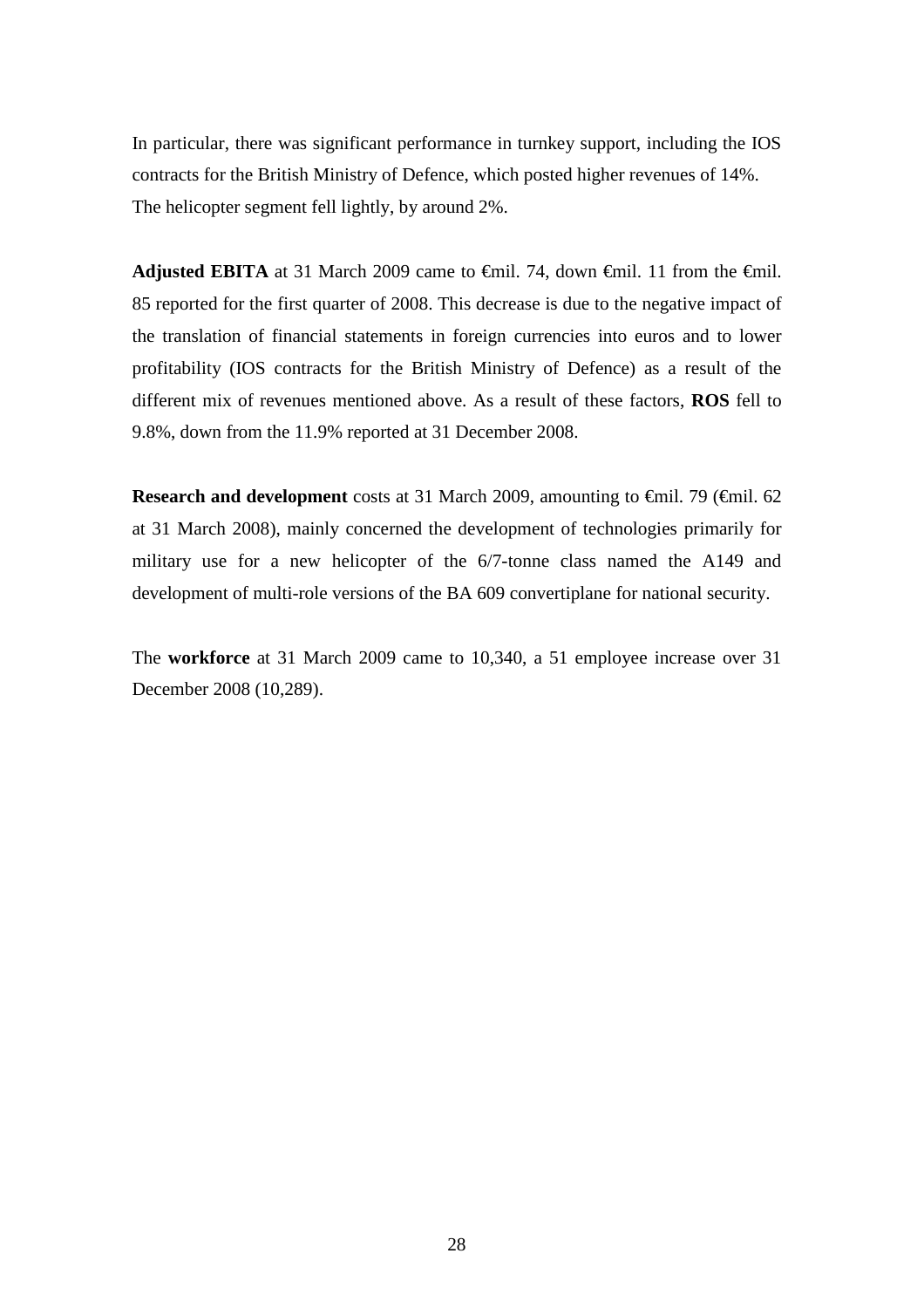| $\epsilon$ millions    | 31 Mar. 2009 | 31 Mar. 2008 | 31 Dec. 2008 |
|------------------------|--------------|--------------|--------------|
| New orders             | 1,582        | 857          | 4,418        |
| Order backlog          | 11,001       | 8,616        | 10,700       |
| Revenues               | 1,427        | 677          | 4,362        |
| Adjusted EBITA         | 110          | 21           | 442          |
| <b>ROS</b>             | 7.7%         | 3.1%         | 10.1%        |
| Research & Development | 136          | 143          | 619          |
| Workforce (no.)        | 30,229       | 19,513       | 30,330       |

## *DEFENCE ELECTRONICS AND SECURITY*

The division covers activities relating to the creation of major integrated systems for defence and security based on complex architectures and network-centric techniques and the manufacture of avionics and electro-optical equipment and systems, unmanned aircraft, radar systems, land and naval command and control systems, air traffic control systems, communications systems and integrated networks for land, naval, satellite and avionic applications, and activities for private mobile radio communications systems, value-added services and IT and security activities.

Finmeccanica has a number of companies that are active in the Defence Electronics and Security industry, including: Selex Sensors and Airborne Systems Ltd, Galileo Avionica SpA, Selex Sistemi Integrati SpA, the Elsag Datamat Group, the Selex Communications Group, Selex Service Management SpA, Seicos SpA and the Vega Group (which has been under the control of the UK subsidiary Selex Sistemi Integrati SpA since 2 January 2009).

On 22 October 2008, Finmeccanica also successfully completed the acquisition of DRS Technologies, the American company that is a leader in the supply of integrated products, services and support for military forces and governmental agencies in the defence electronics and security sector. DRS specialises in defence technologies,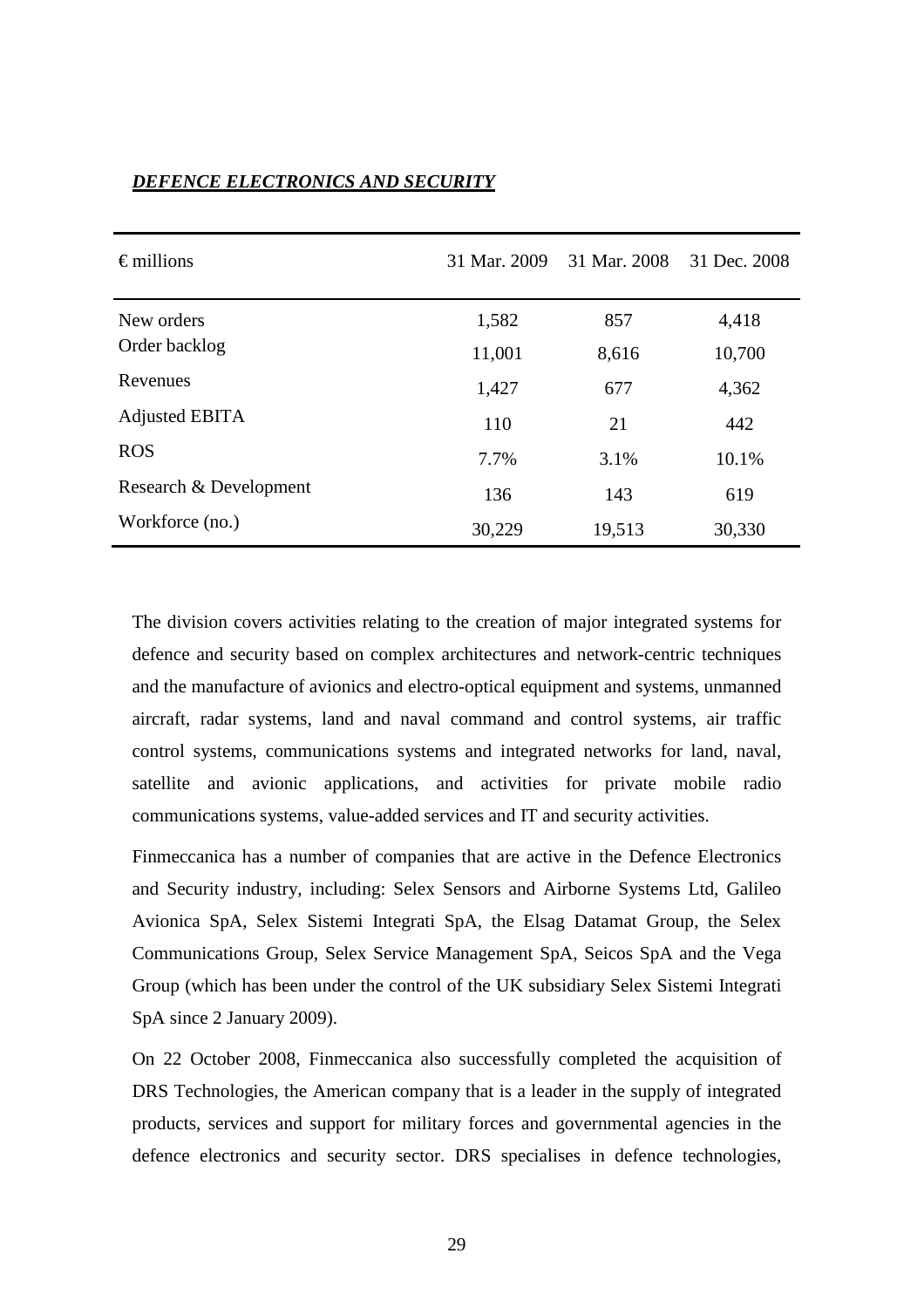developing, producing and supplying assistance for a vast range of systems conceived to satisfy the requirements of mission critical and military support operations, in addition to homeland security systems.

However, to provide a representation of the division's performance, where appropriate, the differences between the two periods compared are presented, excluding the effect of the results of DRS as previously reported.

New orders at 31 March 2009 totalled €mil. 1,582 (€mil. 857 a 31 March 2008). Excluding the contribution of DRS, there was a 45% decrease in orders received from the first quarter of the previous year, during which there were significant orders for the Italian and French FREMM naval programme.

The main new orders received in the various segments include the following:

- *avionics and electro-optical systems*: additional orders for the European EFA programme relating, in particular to logistics and to the Defensive Aids Sub System (DASS) combat radar; space programme orders;
- *radar and command and control systems*: the order from the Italian Department of Civil Protection to build a G8 event management system including two security operation centres, a radiolocalisation communications system and a supervision and control centre; and the signing of a rider to the contract to supply Fixed Air Defence Radar (FADR) to NATO countries; order for consultancy services for the UK Ministry of Defence;
- *integrated communication networks and systems*: additional orders for EFA communication systems and initial orders for activity connected with the third lot of the European programme;
- *information technology and security*: order from Poste Italiane to supply PDAs for letter carriers; the order for supervisory control and data acquisition activities for the Rome Metro line C; the order for security logic activity for controlling access to INPS's computer networks;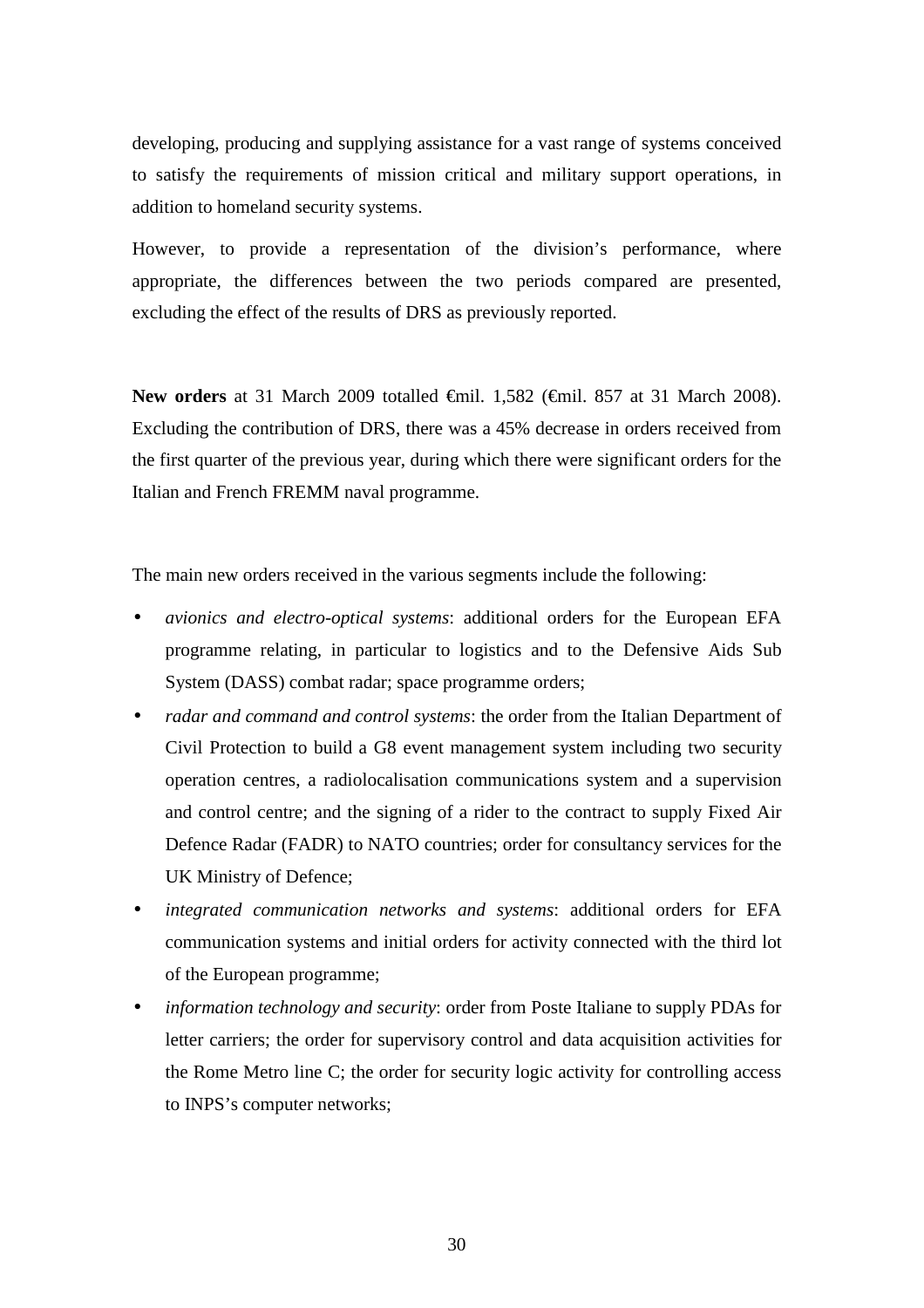• *DRS group*: the order from the US Army's Communications & Electronic Systems Command for the Movement Tracking System (MTS); contracts with the US army for: additional activities related to the Thermal Weapon Sight (TWS) system issued to soldiers; logistics, support and spare parts for the Mast Mounted Sight (MMS) system for Kiowa Warrior helicopters; the supply of Tactical Quiet Generators (TOG).

The **order backlog** came to  $\epsilon$ mil. 11,001, compare with  $\epsilon$ mil. 10,700 at 31 December 2008 (+3%), one-third of which related to the avionics and electro-optical systems segment, and one-fourth to the activities of DRS.

**Revenues** at 31 March 2009 amounted to €mil. 1,427, a 7% increase over the same period of the previous year ( $\epsilon$ mil. 677 at 31 March 2008), excluding the contribution of DRS and the negative change due to the conversion of the financial statements denominated denominated in a foreign currency. This was thanks to increased activity in command and control systems and avionics and electro-optical systems.

Revenues resulted mainly from the following:

- *avionics and electro-optical systems*: the continuation of activities relating to DASS production and the production of avionics equipment and radar for the EFA program; systems for countermeasures; devices for the helicopter and space programmes; and logistics;
- *radar and command and control systems*: the continuation of activities relating to air traffic control programmes both in Italy and, above all, abroad; contracts for Orizzonte, FREMM, Baynunah, Nuova Unità Maggiore (NUM) and upgrading; Medium Extended Air Defense System (MEADS) and Future Surface to Air Family (FSAF) international cooperation contracts; the programme to supply Fixed Air Defence Radar (FADR); start-up of upgrading, management and maintenance of a technosystem for the Civil Protection Department;
- *integrated communication systems and networks*: the continuation of activities relating to the construction of the national Tetra network; the development and manufacture of equipment for EFA and the NH90; the provision of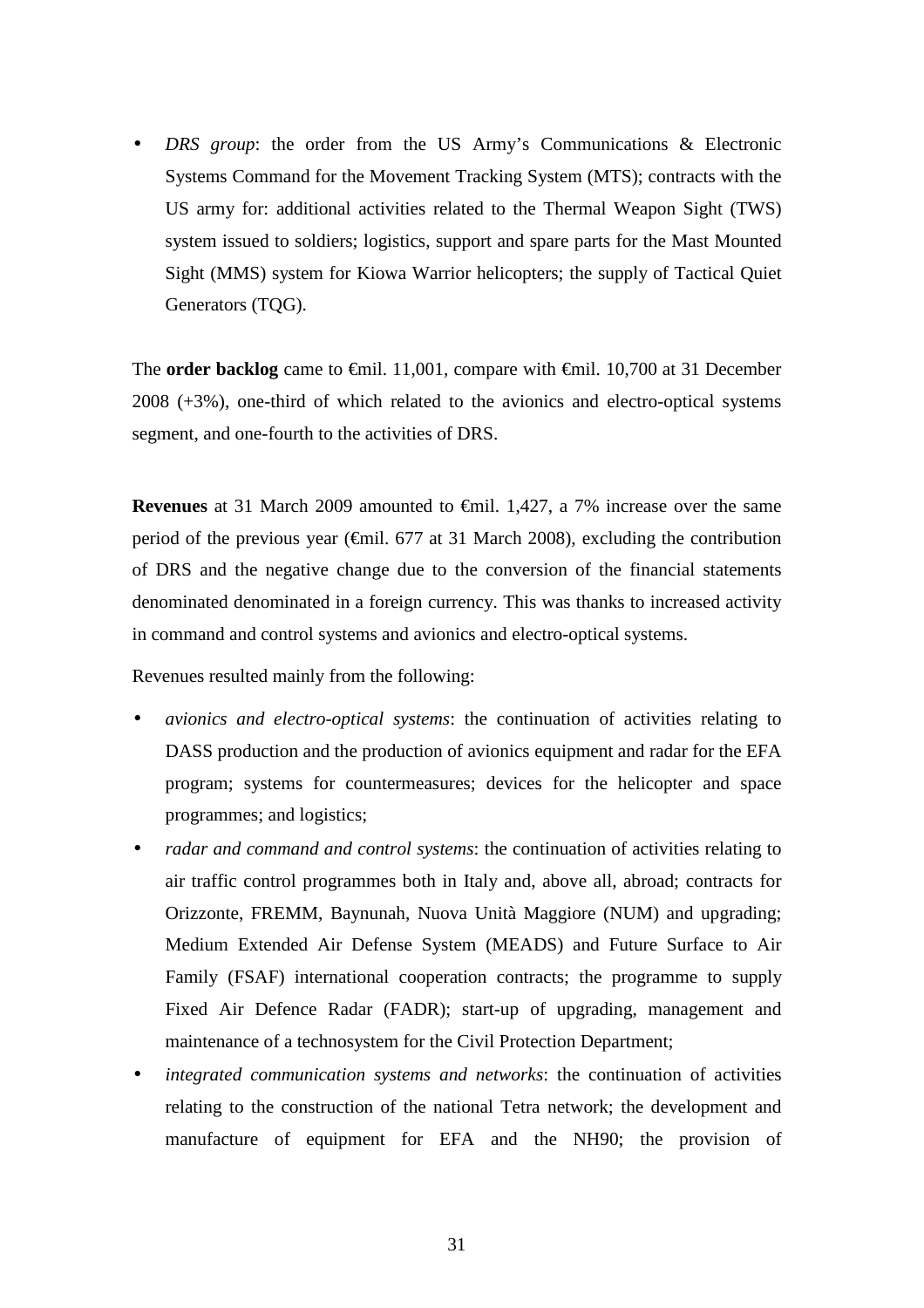communication systems for the military both in Italy and the UK; the continuation of activities relating to the FREMM programme;

• *information technology and security*: activities relating to postal automation services and ICT services.

Adjusted EBITA reached  $\epsilon$ mil. 110 at 31 March 2009. Excluding the contribution of DRS ( $\epsilon$ mil. 83) and the negative change due to the conversion of the financial statements denominated denominated in a foreign currency, adjusted EBITDA grew by  $\epsilon$ mil. 10 compared with the figure reported for the first quarter of the previous year (€mil. 21). This is mainly due to growth in command and control systems and to improved profitability in communications systems. As a result, calculated in this way, **ROS** came to 4% (3.1% at 31 March 2008).

**Research and development** costs at 31 March 2009 totalled €mil. 136, down about  $\epsilon$ mil. 7 from 31 March 2008, and related in particular to: the continuation of development for the EFA programme and new electronic-scan radar systems for both surveillance and combat for the avionics and electro-optical systems segment; the development of Tetra technology products and software design radio for the communications segment; the continuation of development of MFRA multi-functional 3D Kronos active radar surveillance systems, upgrading of the current SATCAS products and of the programme to develop capabilities and technologies for architectural design and construction of major systems for the integrated management of operations by armed ground forces (Combined Warfare Proposal (CWP)) for the command and control systems segment.

The **workforce** at 31 March 2009 totalled 30,229, a decrease of about 101 from 31 December 2008 (30,330).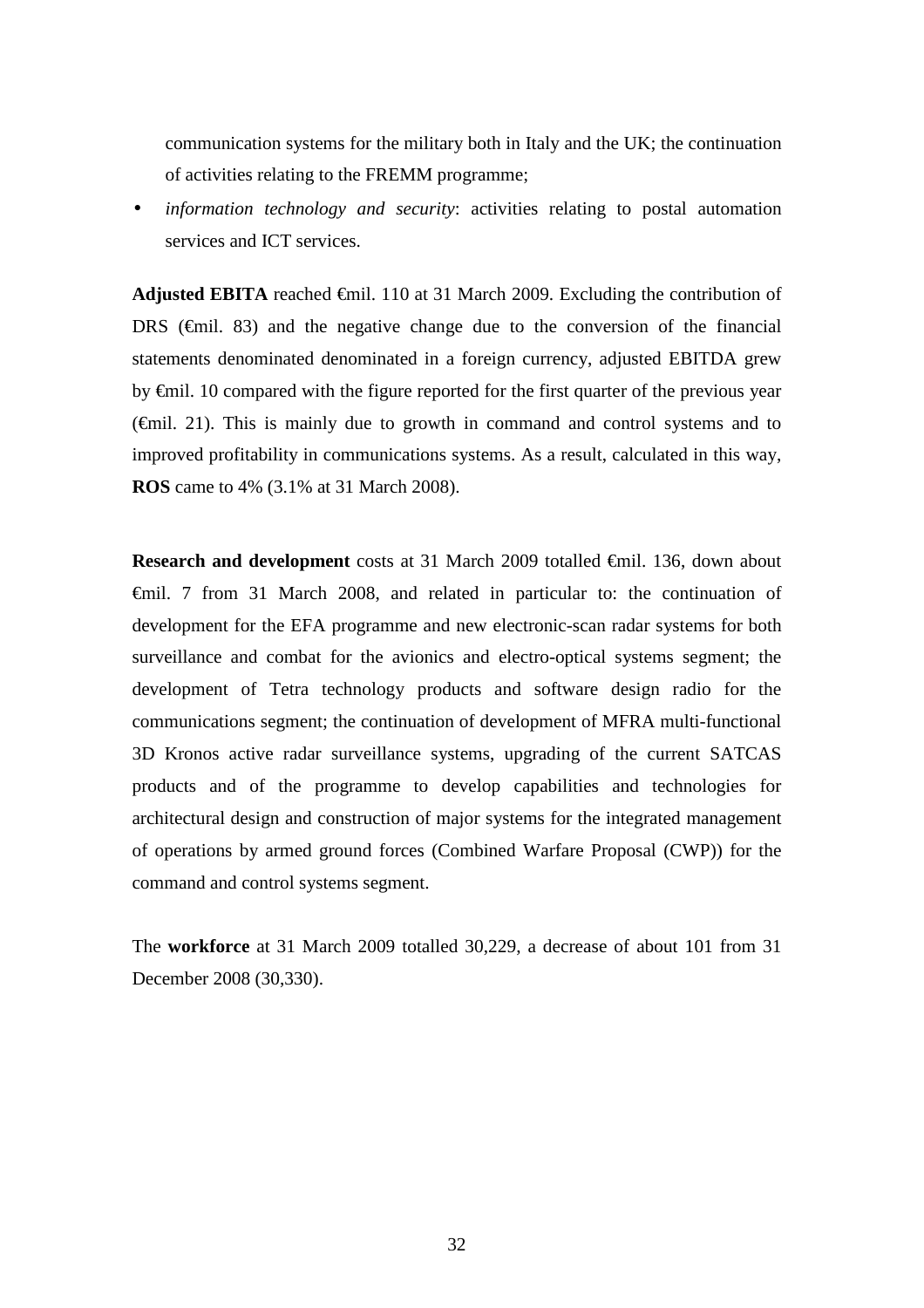## *AERONAUTICS*

| $\epsilon$ millions    | 31 Mar. 2009 | 31 Mar. 2008 | 31 Dec. 2008 |
|------------------------|--------------|--------------|--------------|
| New orders             | 319          | 526          | 2,720        |
| Order backlog          | 8,245        | 8,092        | 8,281        |
| Revenues               | 553          | 491          | 2,530        |
| Adjusted EBITA         | 22           | 19           | 250          |
| <b>ROS</b>             | 4.0%         | 3.9%         | 9.9%         |
| Research & Development | 83           | 113          | 508          |
| Workforce (no.)        | 13,812       | 13,539       | 13,907       |

The Aeronautics division includes Alenia Aeronautica SpA (production of military aircraft for combat, transport and special missions, as well as civil applications such as aerostructures and regional turboprop aircraft) and its subsidiaries, including: Alenia Aermacchi SpA (production of military training aircraft and engine nacelles for civil aeronautics); Alenia Aeronavali SpA (cargo aircraft conversions and maintenance); and the GIE-ATR consortium, in which a 50% equity stake is held (final assembly and marketing of ATR aircraft), Alenia North America Inc which operates in the American market through a joint venture and Superjet International SpA in which a 51% equity stake is held (sale and assistance for Superjet aircraft).

**New orders** at 31 March 2009 came to €mil. 319, down €mil. 207(€mil. 526 at 31 March 2008) due to delays in receiving expected orders. The main orders received during the first quarter of 2009 included the following:

- *in the military segment*: the order for seven more C27J aircraft for the US and orders for logistical support for EFA craft;
- *the civil segment*: orders for aerostructures for the A380, B777, A321 and customer service activities for ATR craft.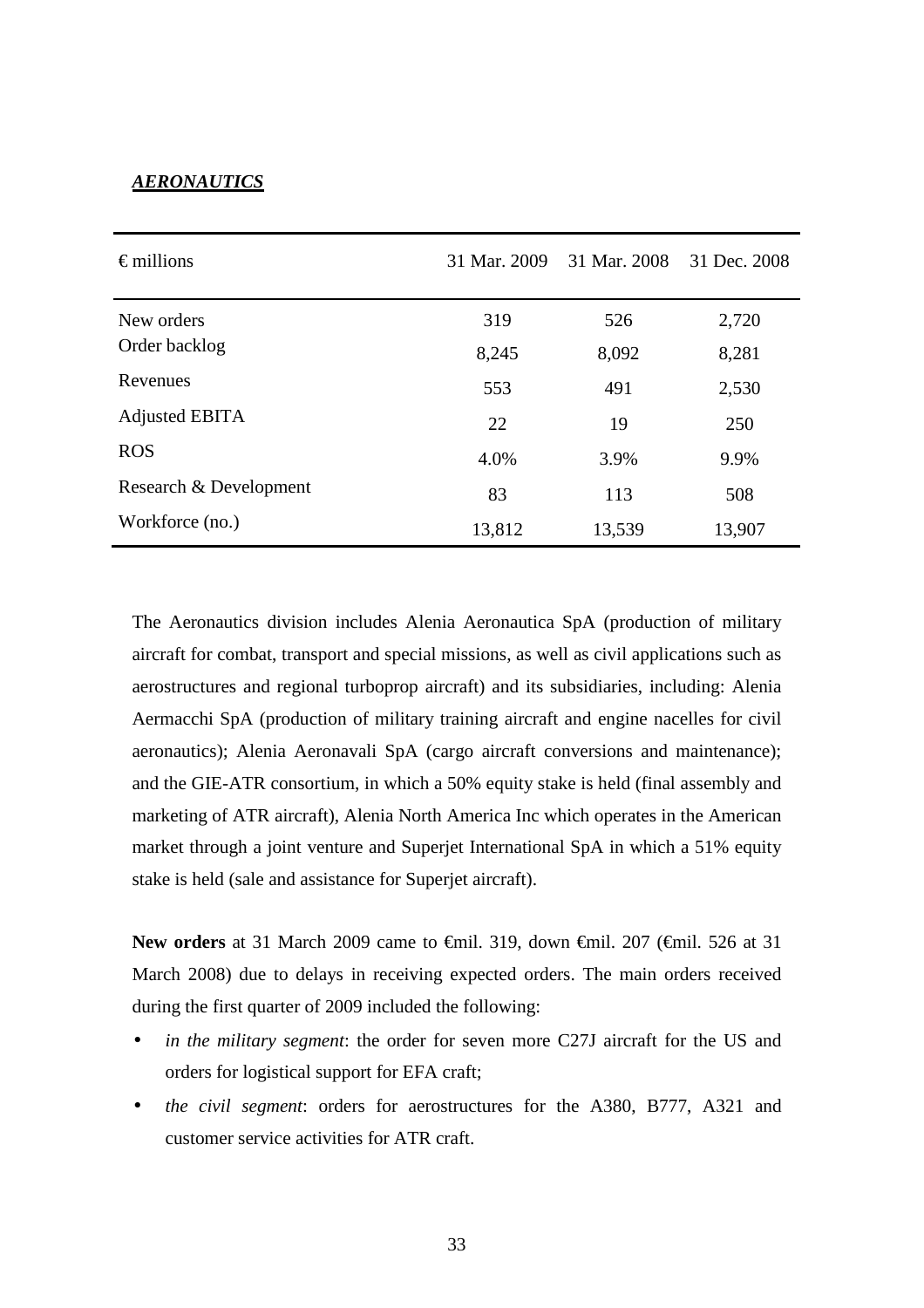Among the commercial activity in the *military segment* in the first quarter of 2009, in relation to training aircraft, on 25 February 2009, the government of the United Arab Emirates announced that it had begun negotiations for the purchase of 48 advanced M346 training aircraft from Alenia Aermacchi SpA. Negotiations are also well under way with the Italian Air force for the provision of the first lot of 6 aircraft.

The **order backlog** at 31 March 2009 came to  $\epsilon$ mil. 8,245, in line with the figure at 31 December 2008 ( $\epsilon$ mil. 8,281). The breakdown at the end of the year revealed a significant portion for the following programmes: EFA (about 45%), B787 (about 16%), C27J (about 8%) and special versions of the ATR (about 6%). It is expected to continue expanding over the medium/long term. The order backlog guarantees coverage of around 3 years of production.

**Revenues** for the first quarter of 2009 came to  $\epsilon$ mil. 553, an increase of  $\epsilon$ mil. 62 (12.6%) over the  $\epsilon$ mil. 491 reported at 31 March 2008. Growth was seen in the military segment, due to increased production for the EFA programme and for the MB339 trainers, and in civil activities with the increase in production of ATR*.*  In the first quarter of 2009, production in the military segment mainly regarded:

- *aircraft*: continuation of development and production for the second lot of the EFA programme and logistics; production of the C27J aircraft for the Italian Air Force and a number of export markets; the continuation of upgrades to the Tornado aircraft and the modification and upgrading of the avionics of the AMX aircraft;
- *trainers*: the production of the MB339 aircraft with regard to contracts for upgrading 14 aircraft for the Italian Air Force and for supplying 8 craft to the Royal Malaysian Air Force, of which the first 2 were delivered in March;

Production in the *civil segment* mainly related to supplying the following customers:

Boeing: production of sections of fuselages and horizontal tail wings for the new B787 aircraft and control surfaces for the B767 and B777 aircraft;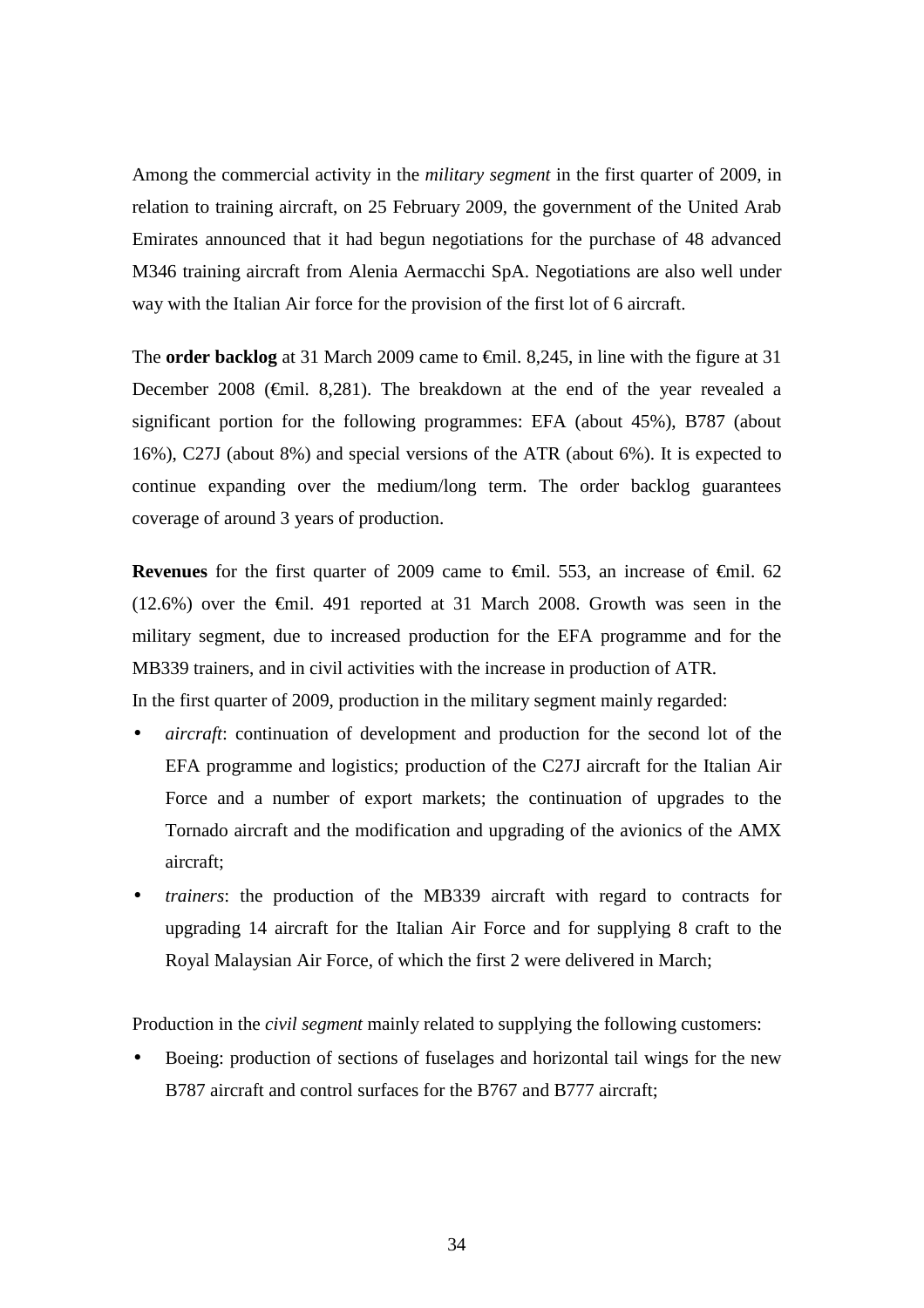- Airbus: production of components for the central section of the fuselage of the A380, of a fuselage section for the A321, and of the tail cone and mechanical wing components for the A340;
- GIE ATR, in partnership with EADS-ATR: the production of the ATR 42 and 72 turboprops;

For other customers work continued on:

- the assembly and sale of ATR craft with the delivery of 8 aircraft;
- production of engine nacelles and cargo transformations of the MD10 and MD11 aircraft.

**Adjusted EBITA** came to €mil. 22 at 31 March 2009, €mil. 3 higher than the €mil. 19 reported for the first quarter of 2008, mainly due to the increase in volumes mentioned above. **ROS** remained substantially stable (4.0% compared with 3.9% at 31 March 2008).

**Research and development** costs for the first quarter 2009 totalled  $\epsilon$ mil. 83 ( $\epsilon$ mil. 113 at 31 March 2008). This result reflects the commitment to programmes being developed: B787, C27J, M346, ATR ASW and A380*.* Research and development into technologies for innovative aerostructures using composite materials and system integration also continued.

Furthermore, a portion of these costs is related to the development of important military programmes (EFA and Tornado) that have been commissioned by customers.

The **workforce** at 31 March 2009 numbered 13,812, a decrease of 95 from the 13,907 employees at 31 December 2008. This decrease reflects the reduction in the workforce of Alenia Aeronautica SpA (64) under its reorganisation plan and reduced volumes of activity.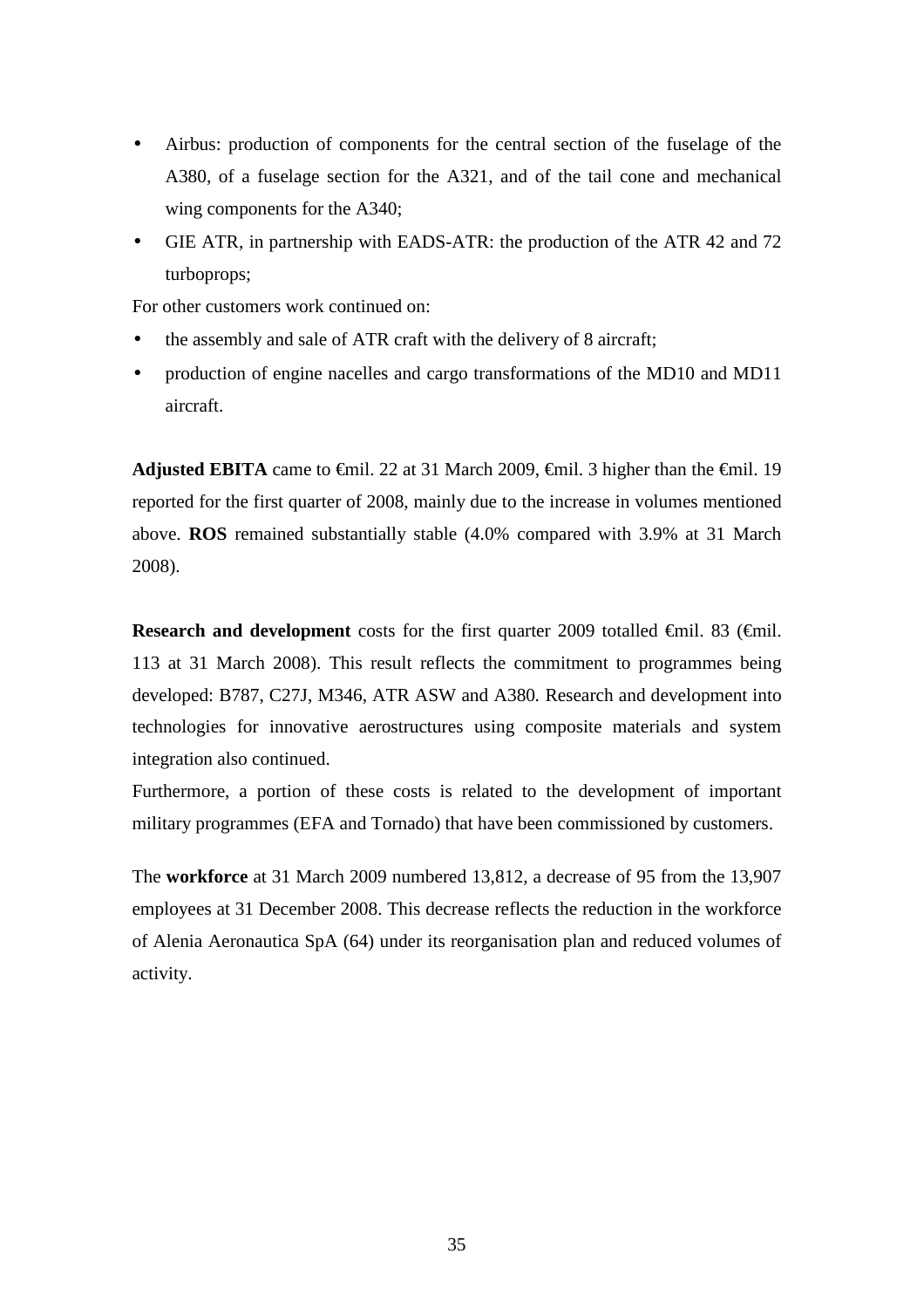## *SPACE*

| $\epsilon$ millions    | 31 Mar. 2009 | 31 Mar. 2008 | 31 Dec. 2008 |
|------------------------|--------------|--------------|--------------|
| New orders             | 225          | 211          | 921          |
| Order backlog          | 1,449        | 1,460        | 1,383        |
| Revenues               | 191          | 203          | 994          |
| Adjusted EBITA         | (1)          | 3            | 65           |
| <b>ROS</b>             | $(0.5\%)$    | 1.5%         | 6.5%         |
| Research & Development | 14           | 12           | 64           |
| Workforce (no.)        | 3,659        | 3,400        | 3,620        |

*Note that all figures refer to the two joint ventures (Thales Alenia Space S.A.S. and Telespazio Holding Srl) consolidated on a proportionate basis at 33% and 67%, respectively.* 

Finmeccanica SpA operates in the space industry through the **Space Alliance** between Finmeccanica and Thales through two joint ventures in the space industry dedicated, respectively, to satellite services (Telespazio Holding Srl, which is based in Italy and has its main industrial facilities in Italy, France, Germany and Spain and in which Finmeccanica SpA holds 67% and Thales 33%) and to manufacturing (Thales Alenia Space SAS, which is based in France and has its main industrial facilities in France, Italy, Belgium and Spain, in which Finmeccanica SpA holds 33% and Thales 67%). More specifically, **Telespazio Holding Srl** focuses on satellite services in the following segments: networks and connectivity (fixed and mobile telecommunications services, network services, TV, defence and security services, valued-added services), satellite operations (in-orbit satellite control, earth centre management, telemetry services, command and control and Launch and Early Operation Phase (LEOP) services), earth observation (data, thematic maps, operational services) and navigation and infomobility (Galileo services).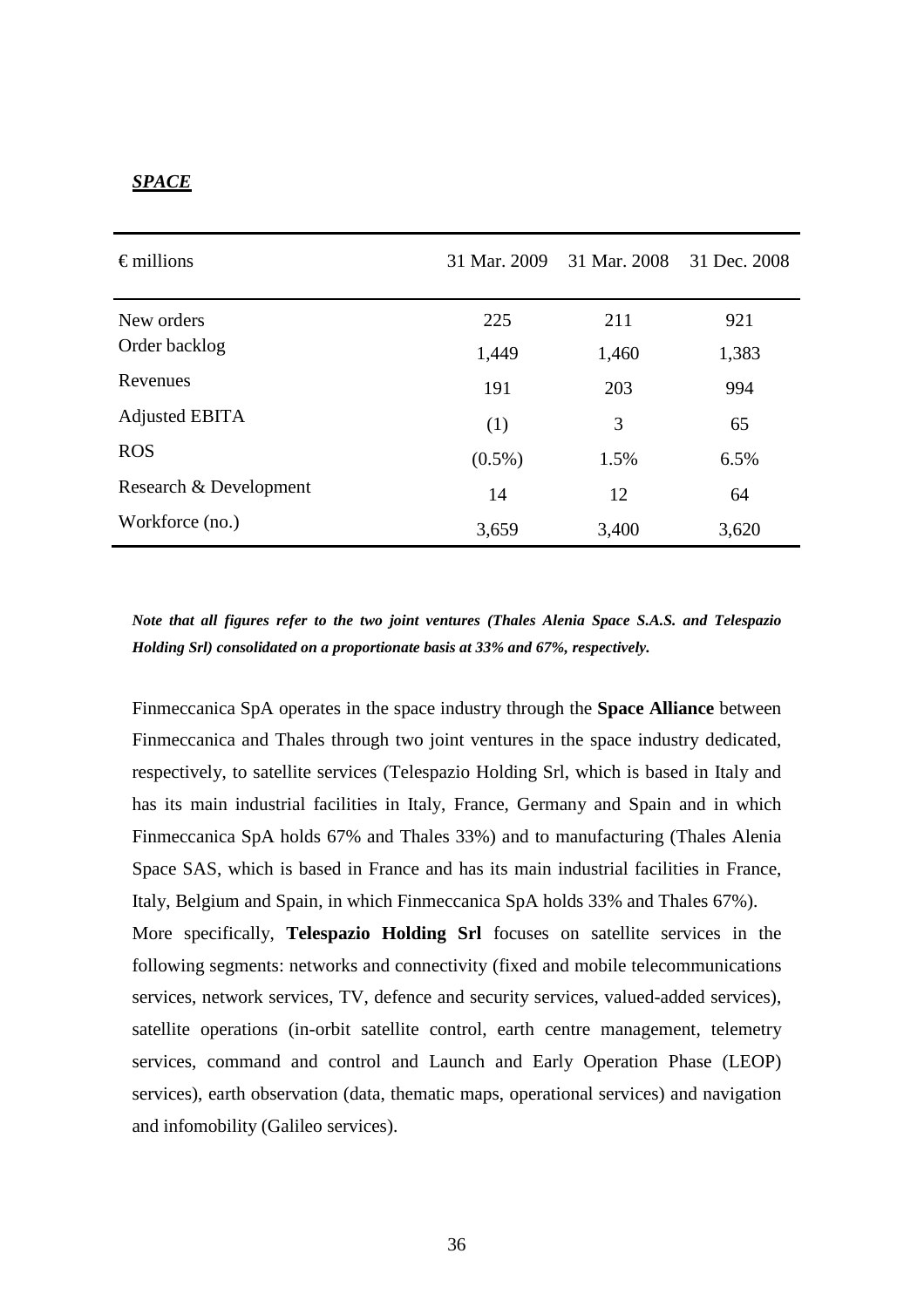**Thales Alenia Space SAS** focuses on manufacturing (design, development and production) in the following segments: telecommunications satellites (commercial, governmental and military), scientific programmes, earth observation systems (optical and radar), satellite navigation, orbital infrastructures and transport systems, equipment and devices.

From a commercial perspective, during the first quarter of 2009, the Group acquired **new orders** amounting to €mil. 225, up €mil. 14 from the same period of 2008 (€mil. 211) due to an increase in orders in the satellite services segment.

The most significant new orders for the period were:

- in the *commercial telecommunications segment*: the contracts for the provision of and launch services for the W3B satellite for Eutelsat; the additional lot for the Yahsat programme; contracts to supply the payload for the Arabsat 5C satellite; new orders for satellite TV capacity to Mediaset and telecommunications satellite services;
- in the *military and government telecommunications segment*: the first lot of the order from the French Ministry of Defence relating to Phase B of the CSO (post-Helios) programme;
- in the *earth observation segment*: the first lot of the order for the first satellite of the Sentinel 1 mission relating to the GMES-Kopernikus programme for territorial control and security; new monitoring and territorial management services;
- in the *navigation and infomobility segment*: further orders relating to the In Orbit Validation (IOV) phase of the Galileo Programme;
- in the *science programmes segment*: additional lots for the Herschel-Planck Programme;
- in the *equipment and devices segment*: new orders for onboard equipment.

The **order backlog** at 31 March 2009 came to €mil. 1,449, an increase of €mil. 66 over the same figure at 31 December 2008 (€mil. 1,383). The order backlog, based on workability, guarantees coverage of 70% of production expected for the remaining nine months of the year (75% by the manufacturing segment and 25% by satellite services). The backlog at 31 March 2009 is composed of manufacturing activities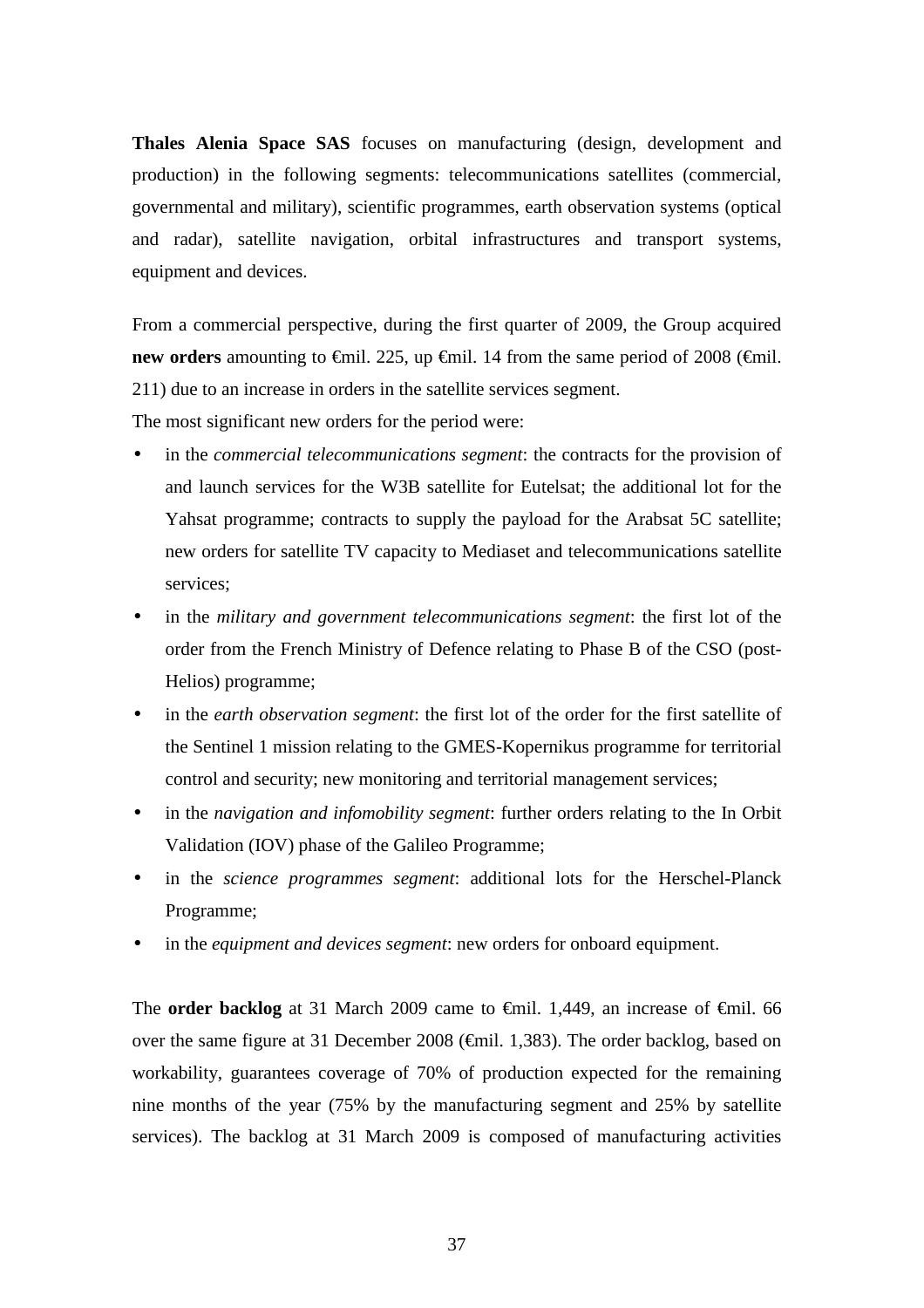(52% satellites and payloads, 10% infrastructures and equipment) for 62% and satellite services for the remaining 38%.

**Revenues** in the first quarter of 2009 came to €mil. 191, a decrease of €mil. 12 from the corresponding period of the previous year ( $\epsilon$ mil 203) due to a lower level of production in both segments. The principle sources of production revenues were the continuation of activities relating to:

- in the *commercial telecommunications segment* for:
	- o the Yahsat, Globalstar, Rascom 1R, W3B and W2A (launched on 4 April from the Baikonur Cosmodrome in Kazakhstan with an ILS rocket) satellites for Eutelsat, Palapa-D, Alphasat, Nilesat;
	- o development of the payloads for the Arabsat 5A/5B satellites;
	- o the provision of telecommunications satellite services and the resale of satellite capacity;
- in the *military telecommunications segment* for the Sicral 1B (which was launched on 20 April using a Sea Launch Zenit-3SL rocket) and Satcom BW programmes;
- in the *earth observation segment* for the COSMO-SkyMed programme, the satellites for the Sentinel 1 and, especially, 3 missions (GMES programme), the GOCE satellite (which was launched on March 17 from the Plesetsk base in Russia with a Rockot rocket);
- in the *science programmes segment* for the Herschel- Plank (deep-space observation mission which is expected to be launched on May 6) and Alma programmes (one of the largest radio telescopes on Earth for astronomy, which should be installed in the Atacama desert in Chile by the end of 2009);
- in the *satellite navigation segment* for the IOV phase of the Galileo programme;
- in the *orbital infrastructure segment* for programmes connected with the International Space Station;
- in the *equipment and devices segment* for the development of onboard equipment.

**Adjusted EBITA** at 31 March 2009 was negative  $\epsilon$ mil. 1, a decrease of  $\epsilon$ mil. 4 compared with the figure posted at 31 March 2008 ( $\bigoplus$ mil. 3), specifically due to the cost overruns and lower productivity of a number of manufacturing activities. **ROS** came to 0.5%, compared with the 1.5% reported at 31 March 2008.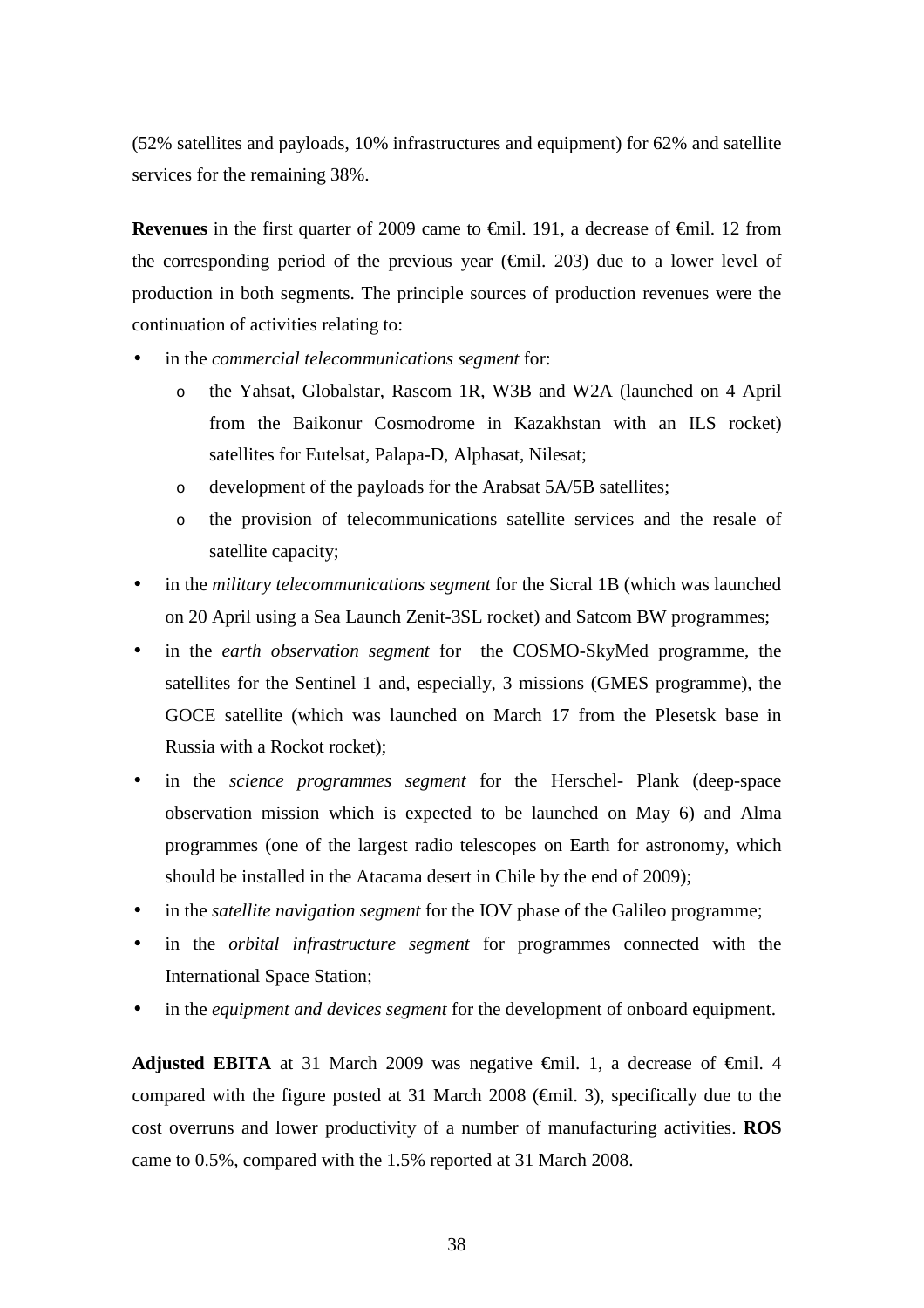**Research and development** costs for the first quarter of 2009 came to  $\epsilon$ mil. 14, an increase of  $\epsilon$ mil. 2 over the figure posted for the same period of 2008 ( $\epsilon$ mil. 12). Activities in this area included the development of:

- systems and solutions for security and emergency management (GMES), for navigation/infomobility services (Galileo);
- GIS platforms (Geodatabase) and algorithms and processors for the production of earth observation data (COSMO-SkyMed);
- Ka, C and Ku-band telecommunications payloads and payloads for earth observation;
- preparatory studies for planetary exploration (ExoMars), technologies for space infrastructures, life-support systems and vehicles for interplanetary exploration.

The **workforce** at 31 March 2009 came to 3,659, for an increase of 39 employees over the 3,620 at 31 December 2008, due to higher expected production in the satellite services segment.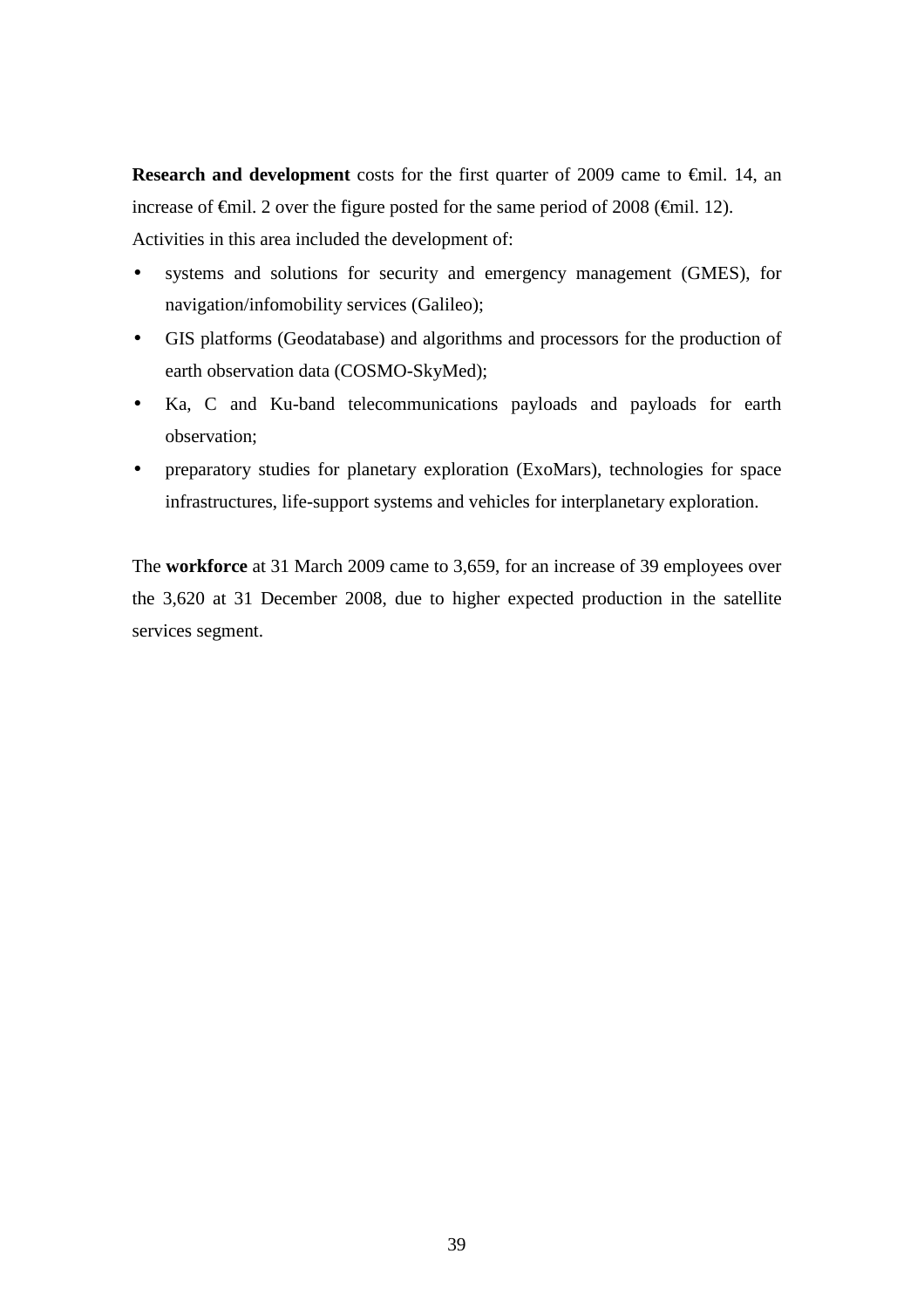## *DEFENCE SYSTEMS*

| $\epsilon$ millions    | 31 Mar. 2009 | 31 Mar. 2008 | 31 Dec. 2008 |
|------------------------|--------------|--------------|--------------|
| New orders             | 104          | 303          | 1,087        |
| Order backlog          | 3,747        | 4,098        | 3,879        |
| Revenues               | 232          | 247          | 1,116        |
| Adjusted EBITA         | 11           | 18           | 127          |
| <b>ROS</b>             | 4.7%         | 7.3%         | 11.4%        |
| Research & Development | 60           | 46           | 258          |
| Workforce (no.)        | 4,072        | 4,117        | 4,060        |

*Note that the figures relating to the MBDA joint venture are consolidated on a proportionate basis at 25%.*

Defence Systems includes the activities of MBDA, the joint venture with BAE Systems and EADS in which Finmeccanica holds a 25% stake, in missile systems, the Oto Melara group in land, sea and air weapons systems, and WASS SpA in underwater weapons (torpedoes and counter-measures) and sonar systems.

New orders at 31 March 2009 came to €mil 104, down from the same period of 2008  $(\text{Fmil. } 303)$  which benefited from an important contract from Pakistan in missile systems and orders for the FREMM frigates in underwater systems. The most important new orders for the quarter include the order from the UK Ministry of Defence for upgrading of the Brimstone air-to-surface missile systems and various orders for customer support in the missile systems segment; the order from Turkey for four 40/70 mm machine gunners and the order for four 76/62 SR cannons and eight 30 mm machine gunners from Greece in land, sea and air weapons systems.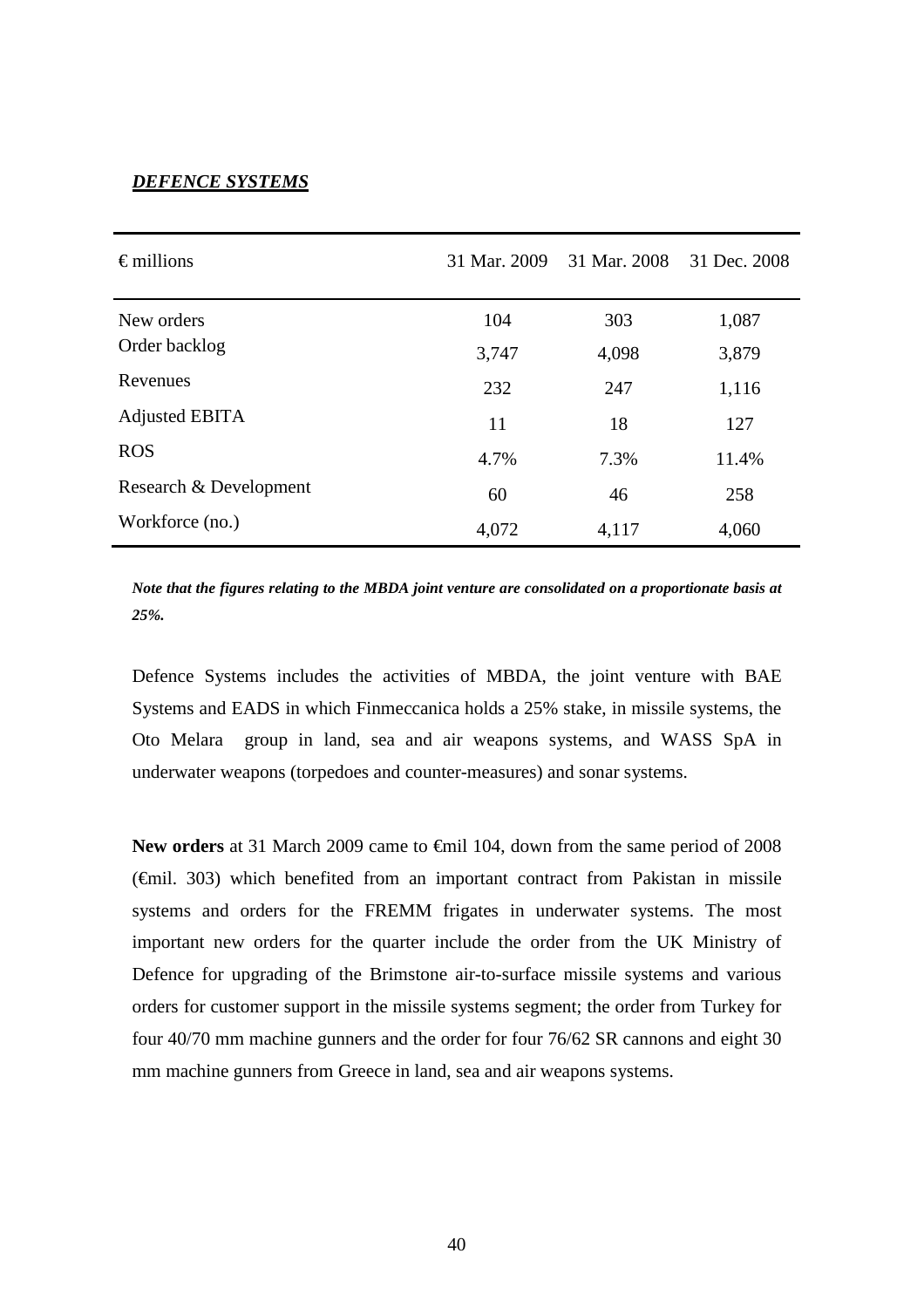The **order backlog** at 31 March 2009 came to  $\epsilon$ mil 3,747 ( $\epsilon$ mil. 3,879 a 31 December 2008), corresponding to 3.2 years of activity, of which two-thirds related to missile systems.

**Revenues** at 31 March 2009 came to €mil 232, a decrease of 6% from 31 March 2008  $(\epsilon m)$ . 247), essentially due to lower volumes reported in missile systems.

Revenues were the result of the following activities:

- *missile systems*: activities for the production of Aster and Seawolf missiles; activities relating to the development of the air defence system in connection with the tri-national Medium Extended Air Defense System (MEADS)program in which the US, Germany and Italy participate; as well as activities under the contracts with the UK Ministry of Defence for the pre-assessment phases for the new Defence Industrial Strategy programmes;
- *land, sea and air weapons systems*: the production of PZH 2000 howitzers, MAVs for the Italian Army, Hitfist turrets kits for Poland, 76/62 SR cannons for various foreign customers; the development of guided munitions; the production of SAMPT missile launchers for MBDA Italia and logistics;
- *underwater systems*: activities relating to the Black Shark heavy torpedo, the MU90 light torpedo and to countermeasures for various countries, as well as those relating to the FREMM programme.

Adjusted EBITA at 31 March 2009 totalled €mil 11, a decrease of <del>C</del>mil 7 from the same period of 2008 ( $\epsilon$ mil. 18) due to lower revenue volumes and decreased profitability in missile systems, which benefited from progress made in a number of programmes nearing completion in the previous year. As a result, **ROS** amounted to 4.7% at 31 March 2009 compared to 7.3% for the same period of the previous year.

**Research and development** spending at 31 March 2009 came to  $\epsilon$ mil 60, a 30% increase from the same period of 2008 ( $\epsilon$ mil. 46). Some of the key activities included those for the MEADS air-defence program mentioned above and the continuation of the development of the Meteor air-to-air missile in missile systems; activities for guided munitions programmes and programmes for the development of the 127/64 LW cannon in the land, sea and air weapons segment; and activities relating to the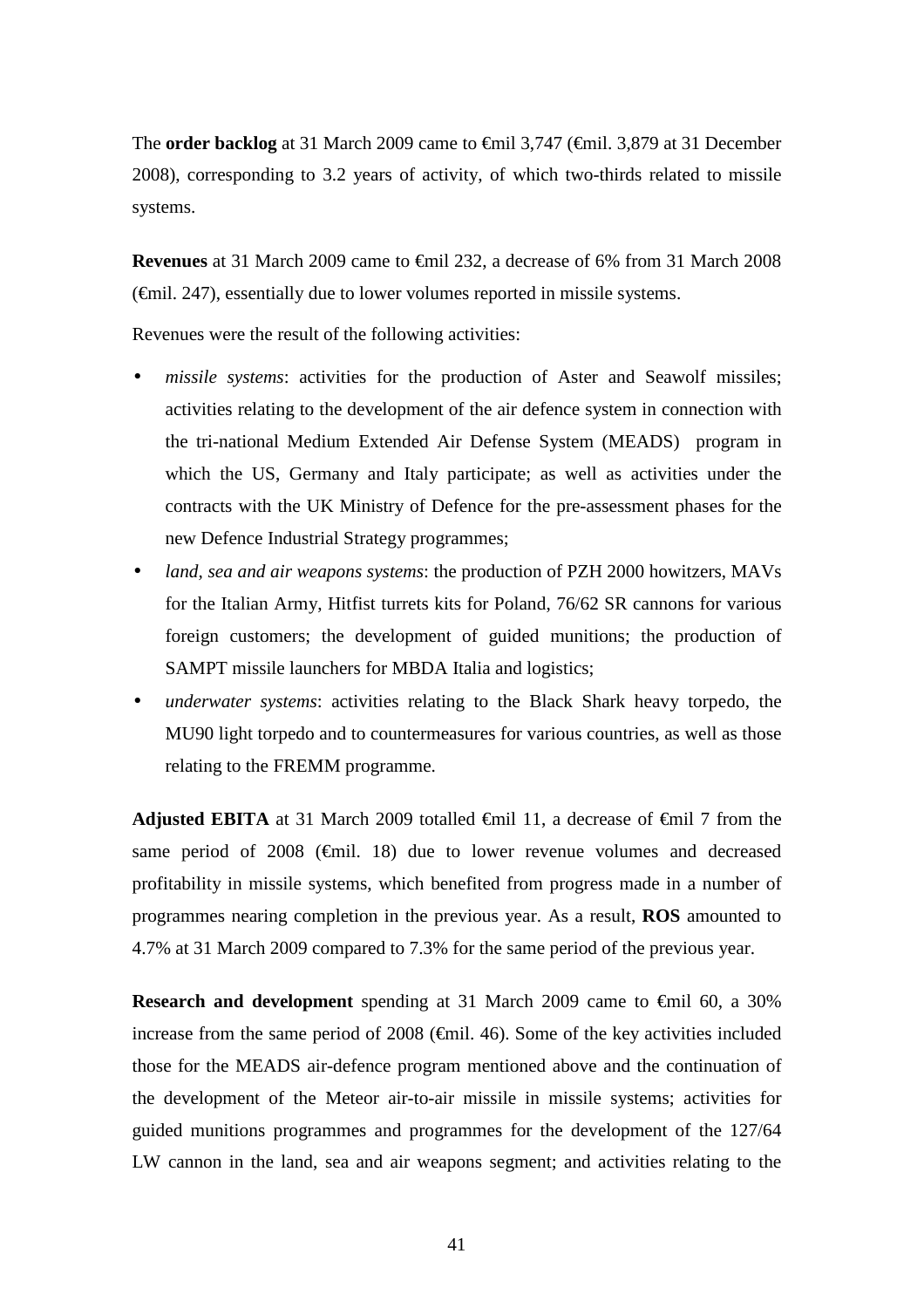Black Shark heavy torpedo and the upgrading of the A244 light torpedo in the underwater systems segment.

The **workforce** at 31 March 2009 came to 4,072, substantially in line with the figure reported at 31 December 2008 (4,060).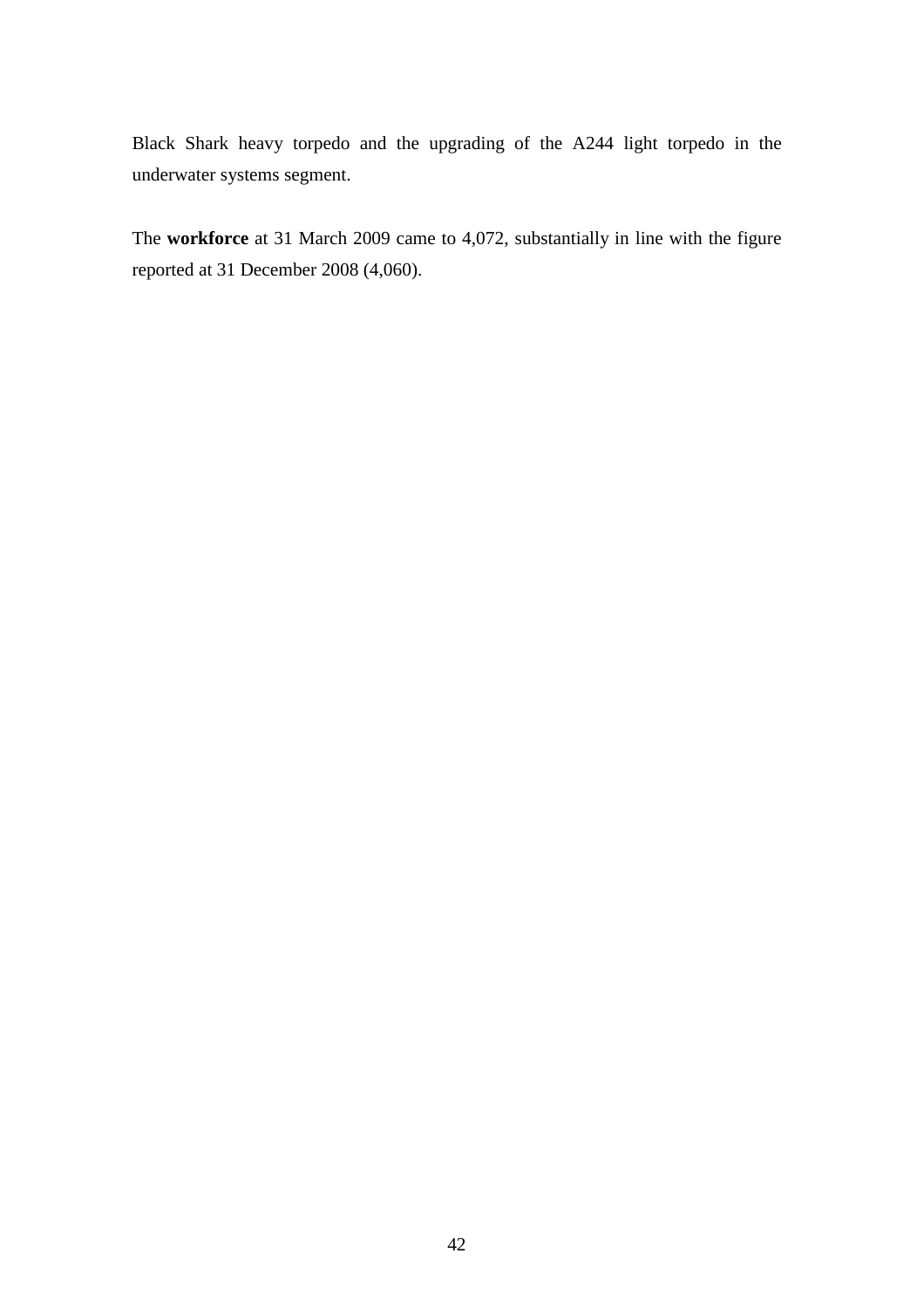## *ENERGY*

| $\epsilon$ millions    | 31 Mar. 2009 | 31 Mar. 2008 | 31 Dec. 2008 |
|------------------------|--------------|--------------|--------------|
| New orders             | 214          | 439          | 2,054        |
| Order backlog          | 3,661        | 3,399        | 3,779        |
| Revenues               | 333          | 229          | 1,333        |
| Adjusted EBITA         | 31           | 14           | 122          |
| <b>ROS</b>             | 9.3%         | 6.1%         | 9.2%         |
| Research & Development | 5            | 5            | 32           |
| Workforce (no.)        | 3,373        | 3,081        | 3,285        |

Ansaldo Energia and its subsidiaries specialise in providing "plants and components" for generating electricity (conventional thermal, combined-cycle and simple-cycle, cogeneration, geothermal and nuclear power plants) and post-sale services. The scope of the companies directly controlled by Ansaldo Energia includes Ansaldo Nucleare SpA, Ansaldo Ricerche SpA, Ansaldo Fuel Cells SpA, Asia Power Projects Private Ltd, Ansaldo ESG AG and the Ansaldo Thomassen BV group.

In the first quarter of 2009, **new orders** totalled €mil. 214, down from the €mil. 439 during the same period of the previous year due to several delays in receiving expected new orders. In the New Unit segment, the major new orders in the components included a turbogroup with a V94.3A4 turbine and the related balance-of-plant (BOP) equipment for the Torino Nord site, the reservation fee from ISAB Energy for a turbogroup with a V94.2 turbine for the Priolo Gargallo site (Syracuse) and a reservation fee from Energy Plus to build a 400 MW turnkey combined cycle plants for the Salerno site. It should be noted that, in the first quarter, only the reservation fees mentioned above were received, while the entire contracts will be completed at a later time. In the service segment, new orders included the long term service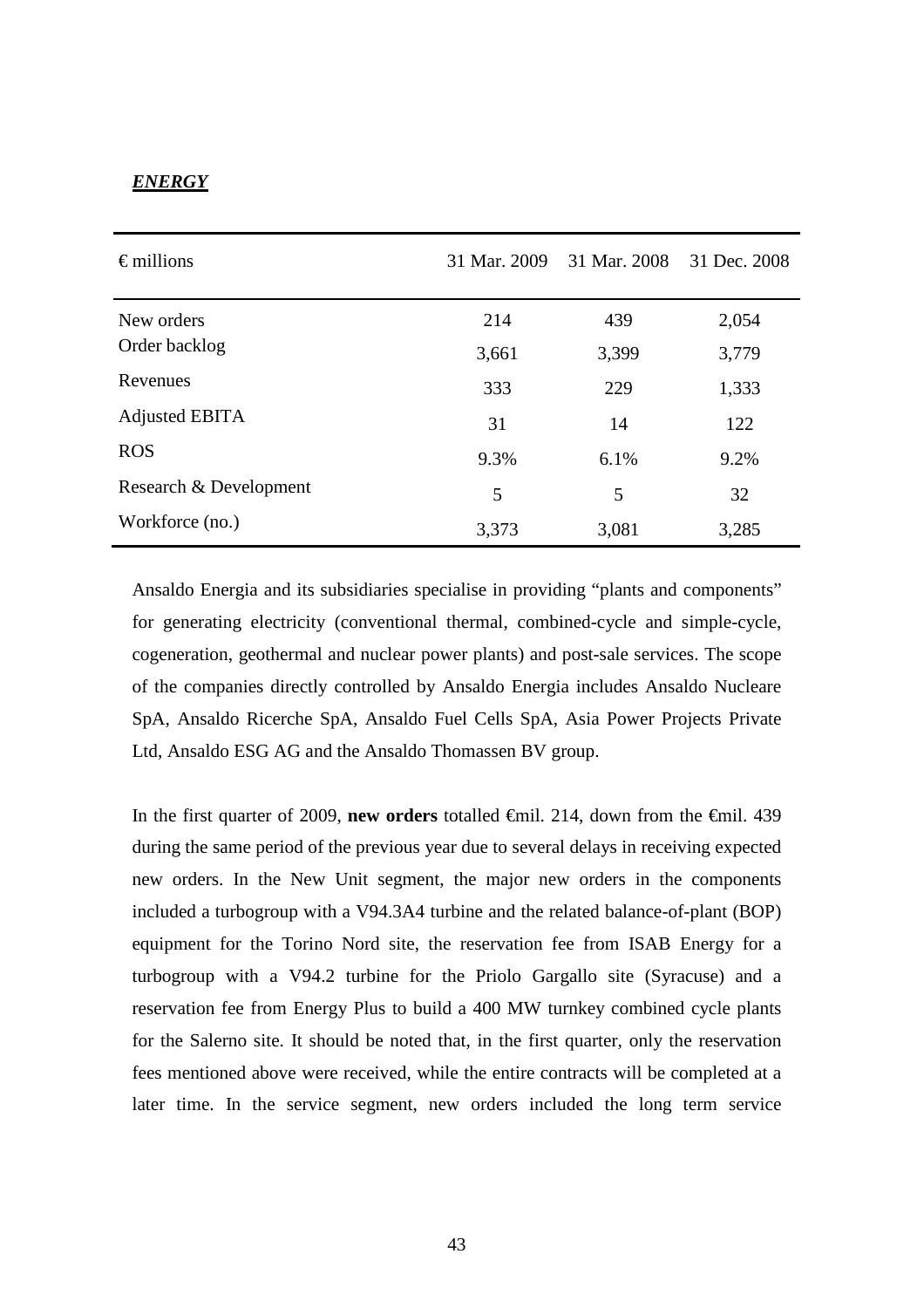agreement (LTSA) for the Torino Nord site, new solution contracts (changing parts of the turbine) and spare parts contracts.

Finally, regarding the nuclear segment, there were new engineering contracts from China as part of the partnership with Westinghouse on the Sanmen project.

The **order backlog** at 31 March 2009 came to €mil. 3,661, compared with €mil. 3,779 at 31 December 2008. The composition of the backlog at 31 March 2009 is attributable for 49% to plant and manufacturing-related activities, 49% to service activities (largely constituted of scheduled maintenance contracts), and the remaining 2% to nuclear work processes.

At 31 March 2009, **revenues** came to €mil. 333, a 45% increase over the same period of the previous year ( $\epsilon$ mil. 229). The growth in production volumes was due to work on orders for plants (specifically Turano, Bayet, Larbaa, Batna and M'Sila), and to the service segment in relation to flow agreements (spare parts, upgrading, solutions).

**Adjusted EBIT** came to €mil. 31 for the first quarter of 2009, compared with  $€$ mil 14 for the same period of 2008. The increase of  $\epsilon$ mil 17 is attributable to the aforementioned increase in production volumes and to the higher profitability of a number of orders in the New Unit segment.

**ROS** came to 9.3% at 31 March 2009, an improvement of 3.2 percentage points over the first quarter of 2008.

**Research and development** costs at 31 March 2009 came to  $\epsilon$ mil. 5, in line with the first quarter of 2008, representing 1.5% of revenues (2.2% at 31 March 2008). Research and development mainly included large-size gas and steam turbine development projects and continued development of the new air-cooled generator model.

The **workface** at 31 March 2009 came to 3,373 as compared with 3,285 at 31 December 2008 due to normal turnover.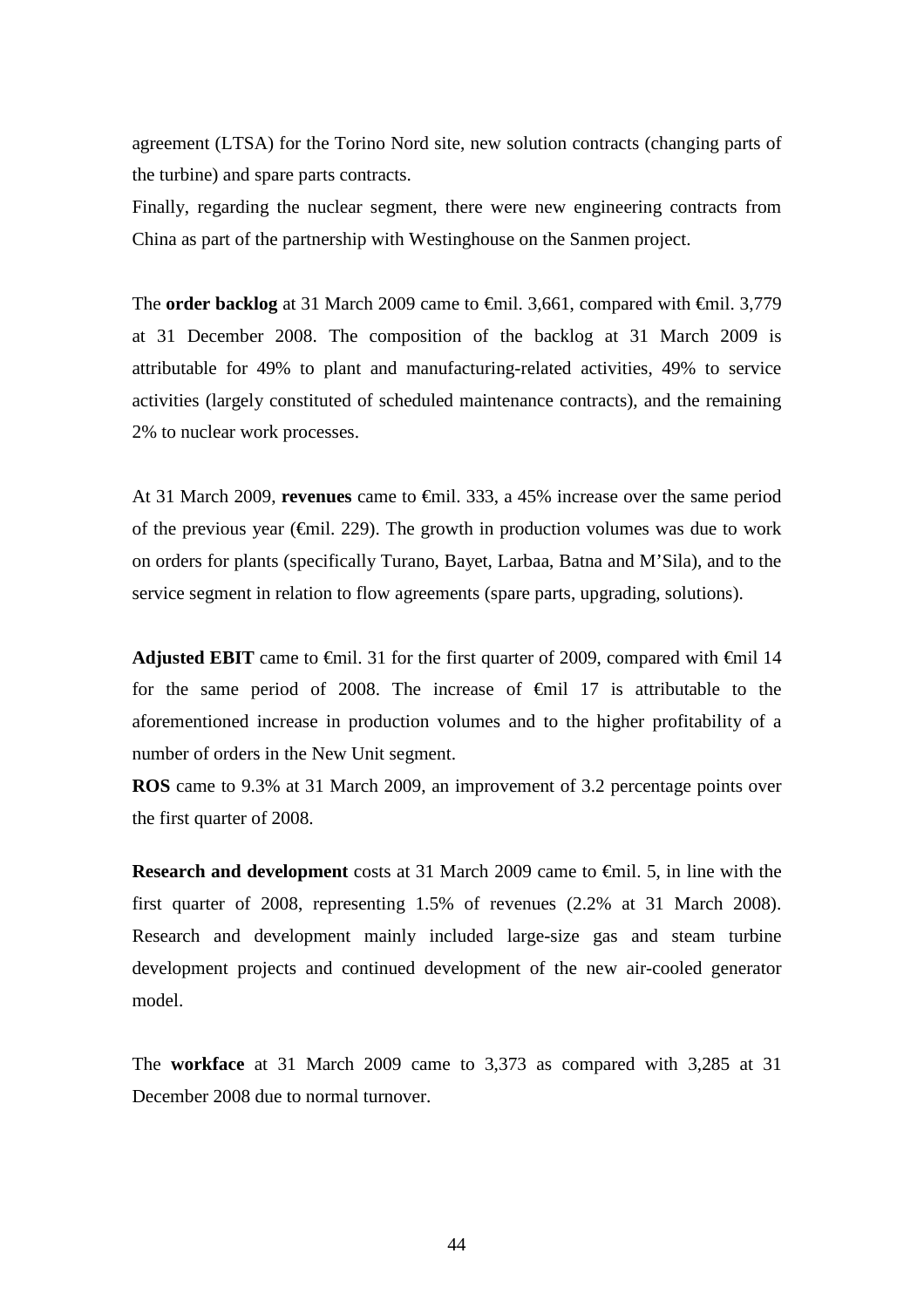## *TRANSPORTATION*

| $\epsilon$ millions    | 31 Mar. 2009 | 31 Mar. 2008 | 31 Dec. 2008 |
|------------------------|--------------|--------------|--------------|
| New orders             | 772          | 220          | 1,595        |
| Order backlog          | 5,218        | 4,928        | 4,858        |
| Revenues               | 427          | 379          | 1,798        |
| Adjusted EBITA         | 29           | 18           | 117          |
| <b>ROS</b>             | 6.8%         | 4.7%         | 6.5%         |
| Research & Development | 11           | 13           | 55           |
| Workforce (no.)        | 7,102        | 7,030        | 7,133        |

The Transportation division comprises the Ansaldo STS group (signalling and transport systems) and AnsaldoBreda SpA and its subsidiaries (vehicles) and BredaMenarinibus SpA (buses); the latter has been included in the Transportation division starting from 1 January 2009 (data at 31 March 2008 and at 31 December 2008 has been classified accordingly).

New orders at 31 March 2009 came to €mil. 772, up €mil. 552 ompared with the first quarter of 2008 ( $\epsilon$ mil. 220), due to increased new orders in all segments. The following were the most important new orders for the period:

- *signalling and transport systems*:
	- o *signalling*: maintenance contract for the Madrid-Lleida high-speed line in Spain; the order from Rete Ferroviaria Italiana for the ACC computer-based interlocking system for the Palermo station; the order from Siemens for the Level 2 on-board European Rail Traffic Management System (ERTMS) in Germany; the contract for the Lexington Avenue and Fifth Avenue stations of the New York metro; the order relating to the Clearway 3 project for the Kingsgrove-Revesby line around Sydney in Australia;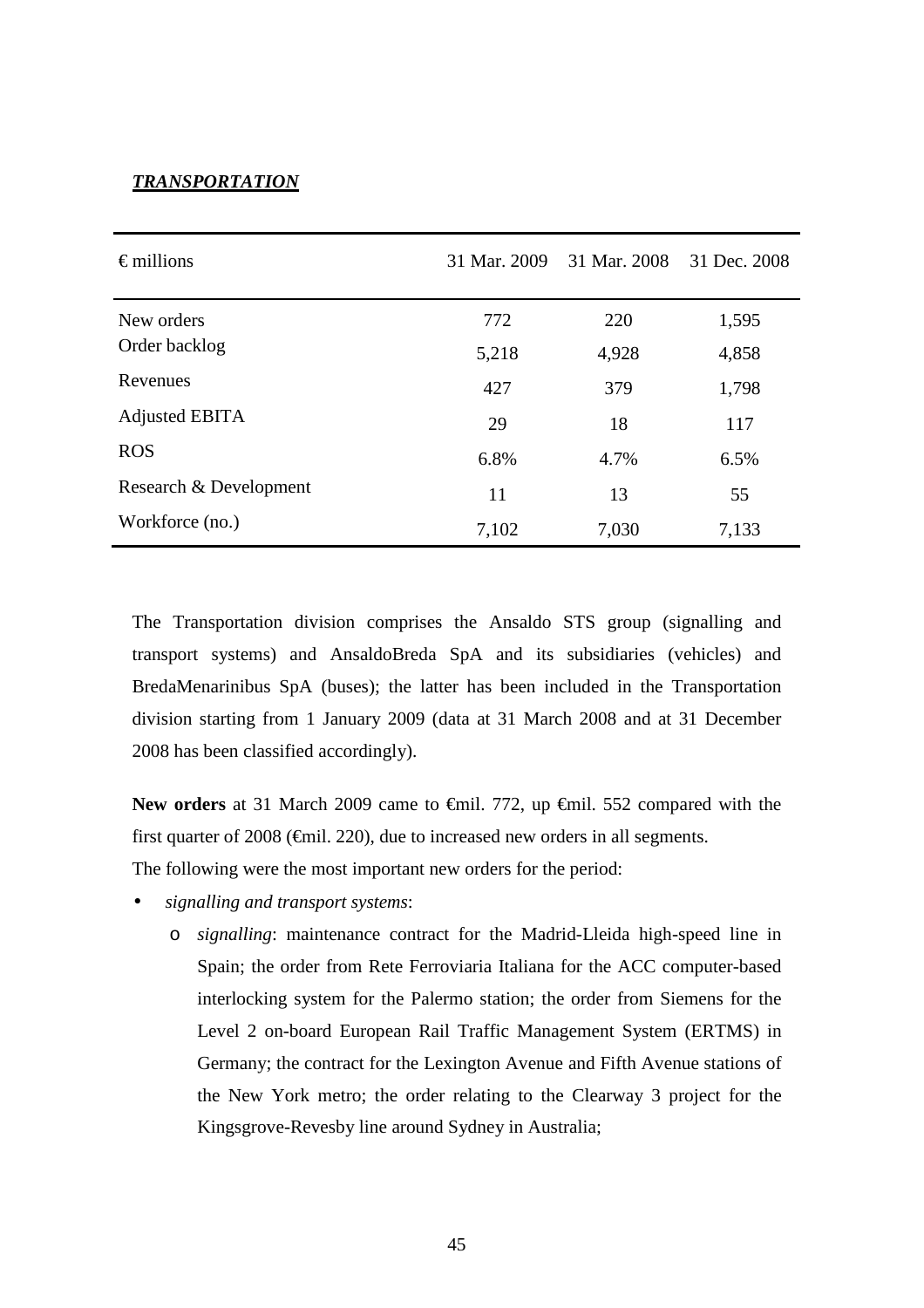- o *transport systems*: the first phase of the project for the driverless circular line of the Taipei metro; the order for Naples Line 1; changes to the order for the Rome-Naples high-speed line;
- *vehicles*: trains for the circular line of the Taipei metro; Sirio trams for the city of Kayseri in Turkey; service orders;
- *buses*: 45 trolley buses and related two-year maintenance activity for the city of Rome.

At 31 March 2009 the **order backlog** €mil. 5,218, up €mil. 360 compared to 31 December 2008 (€mil. 4,858). The order backlog at 31 March 2009 breaks down as follows: 65% for systems and signalling, 34% for vehicles and 1% buses.

**Revenues** at 31 March 2009 were equal to €mil. 427, up €mil. 48 compared to the first quarter of 2008 ( $\epsilon$ mil. 379), due primarily to signalling and transport systems, where revenues grew 18% compared with the same period of the previous year as a result of increased activity in transport systems. Noteworthy orders in the Transportation division include:

- *signalling and transport systems*:
	- o *signalling*: high-speed train orders for the Milan-Bologna line and for automated train control systems (SCMT) orders, both wayside and on-board, for Italy; orders for the Australian Rail Track Corporation (ARTC) in Australia; the Cambrian Line in the UK; the Shitai line and the high-speed Zhengzhou-Xi'an line in China; the Seoul-Busan high-speed line in Korea; the Union Pacific Railroad project; various orders for components;
	- o *transport systems*: the metro systems of Genoa, Naples Line 6, Copenhagen, Rome Line C and Brescia; high-speed rail orders in Italy;
- *vehicles*: trains for regional service for Ferrovie Nord of Milan; trains for the Dutch and Belgian railways; trains for the Milan and Brescia metros; the Circumvesuviana; trains for the Danish railways; various Sirio orders and service orders.

For the buses segment, revenues for the first quarter 2009 were made up of 84% from vehicles and 16% from the post-sales services.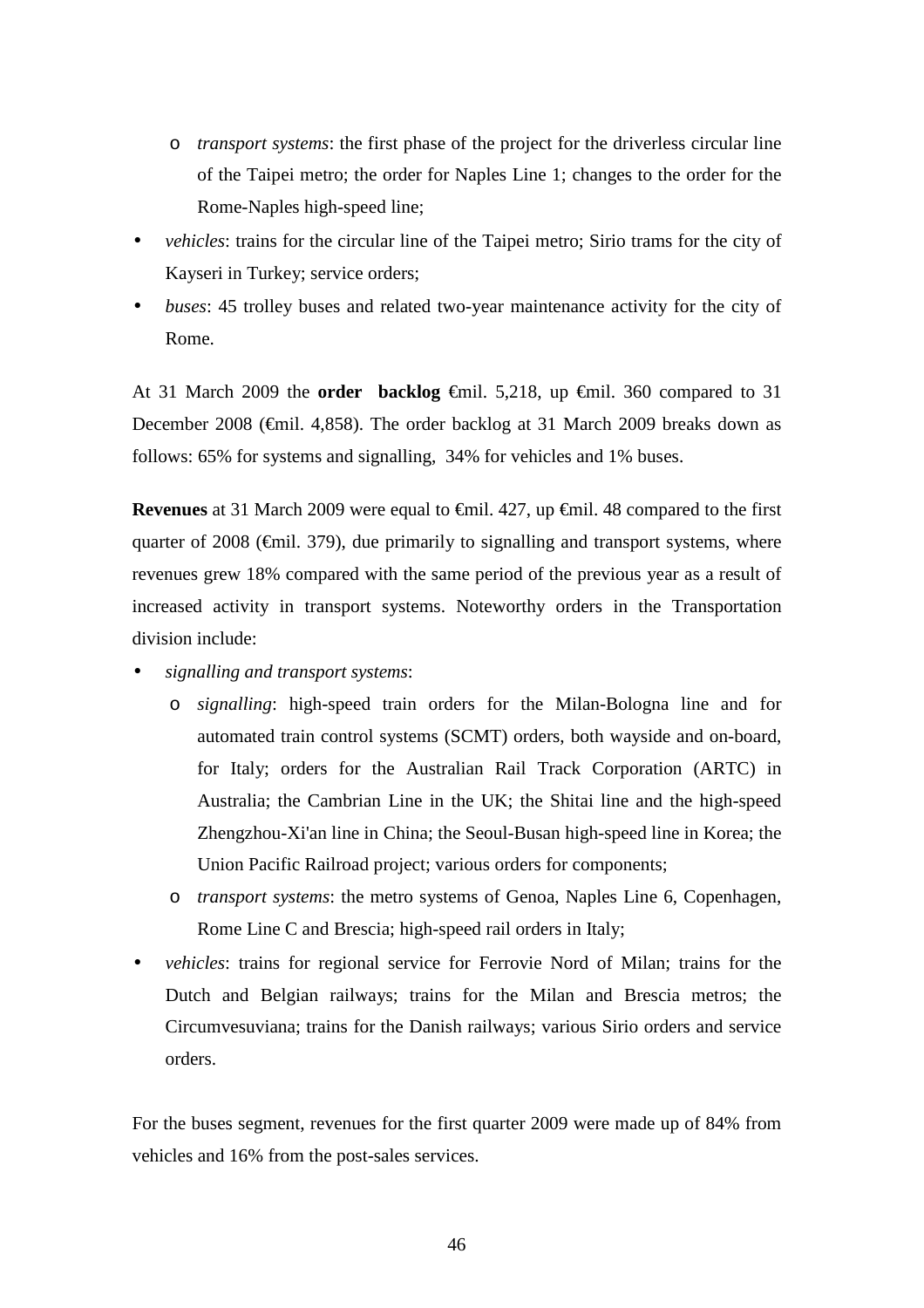Adjusted EBITA stood at  $\epsilon$ mil. 29 at 31 March 2009, up  $\epsilon$ mil. 11 over the same period of the previous year ( $\epsilon$ mil. 18). Of this,  $\epsilon$ mil. 6 of the increase is attributable to the signalling and transport systems segment as a result of higher production volumes,  $\epsilon$ mil. 3 to the vehicles segment due to higher industrial profitability, and  $\epsilon$ mil. 2 to the buses segment. **ROS** for the sector rose as a result, reaching 6.8% compared with 4.7% at 31 March 2008.

**Research and development** costs at 31 March 2009 were equal to €mil. 11, down  $\epsilon$ mil. 2 from the figure reported at 31 March 2008 ( $\epsilon$ mil. 13). R&D activities focused primarily on signalling and transport systems segment projects, with the main emphasis on signalling projects.

The **workforce** stood at 7,102 at 31 March 2009, down 31 from 31 December 2008 (7,133 employees), mostly attributable to the signalling and transport systems segment, mainly as a result of the reorganisation plan being implemented in America.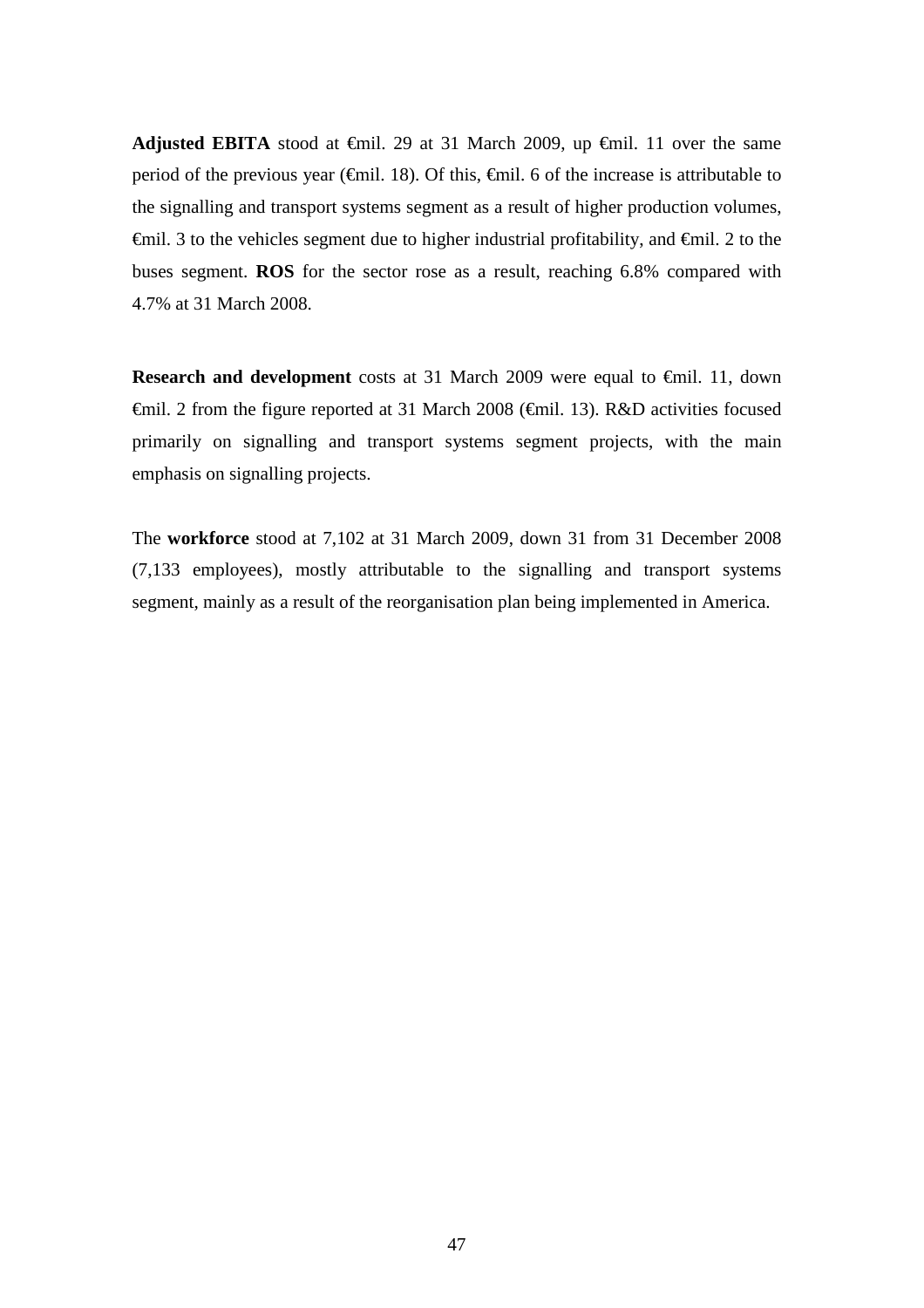## *OTHER ACTIVITIES*

| $\epsilon$ millions    | 31 Mar. 2009 | 31 Mar. 2008 | 31 Dec. 2008 |
|------------------------|--------------|--------------|--------------|
| New orders             | 64           | 17           | 75           |
| Order backlog          | 356          | 514          | 348          |
| Revenues               | 80           | 50           | 386          |
| Adjusted EBITA         | (34)         | (45)         | (171)        |
| <b>ROS</b>             | n.s.         | n.s.         | n.s.         |
| Research & Development |              |              |              |
| Workforce (no.)        | 798          | 762          | 774          |

The division includes: the Elsacom NV group, which manages satellite telephony services; Finmeccanica Group Services SpA, the Group service management company; Finmeccanica Finance SA and Aeromeccanica SA, which provide financial support to the Group; Finmeccanica Group Real Estate SpA, which managements, rationalizes and improves the Group's real estate holdings; and So.Ge.Pa. - Società Generale di Partecipazioni SpA, which manages the pre-winding-up/winding-up and rationalisation processes of companies falling outside the activity sectors through transfer/repositioning transactions. Beginning from 1 January 2009, BredaMenarinibus SpA (buses) has been included in the Transportation sector (data at 31 March 2008 and at 31 December 2008 has been classified accordingly).

The division also includes Fata SpA, which operates in the area of plants for processing aluminium and steel flat rolled products and engineering design in the electricity generation area for engineering, procurement and construction (EPC) activities.

With regard to Fata SpA, from a commercial standpoint, the company received **new orders** totalling €mil. 64 at 31 March 2009, up €mil. 47 from the same period of 2008  $(\epsilon m)$ . This improvement is entirely traceable to the acquisition of the Torino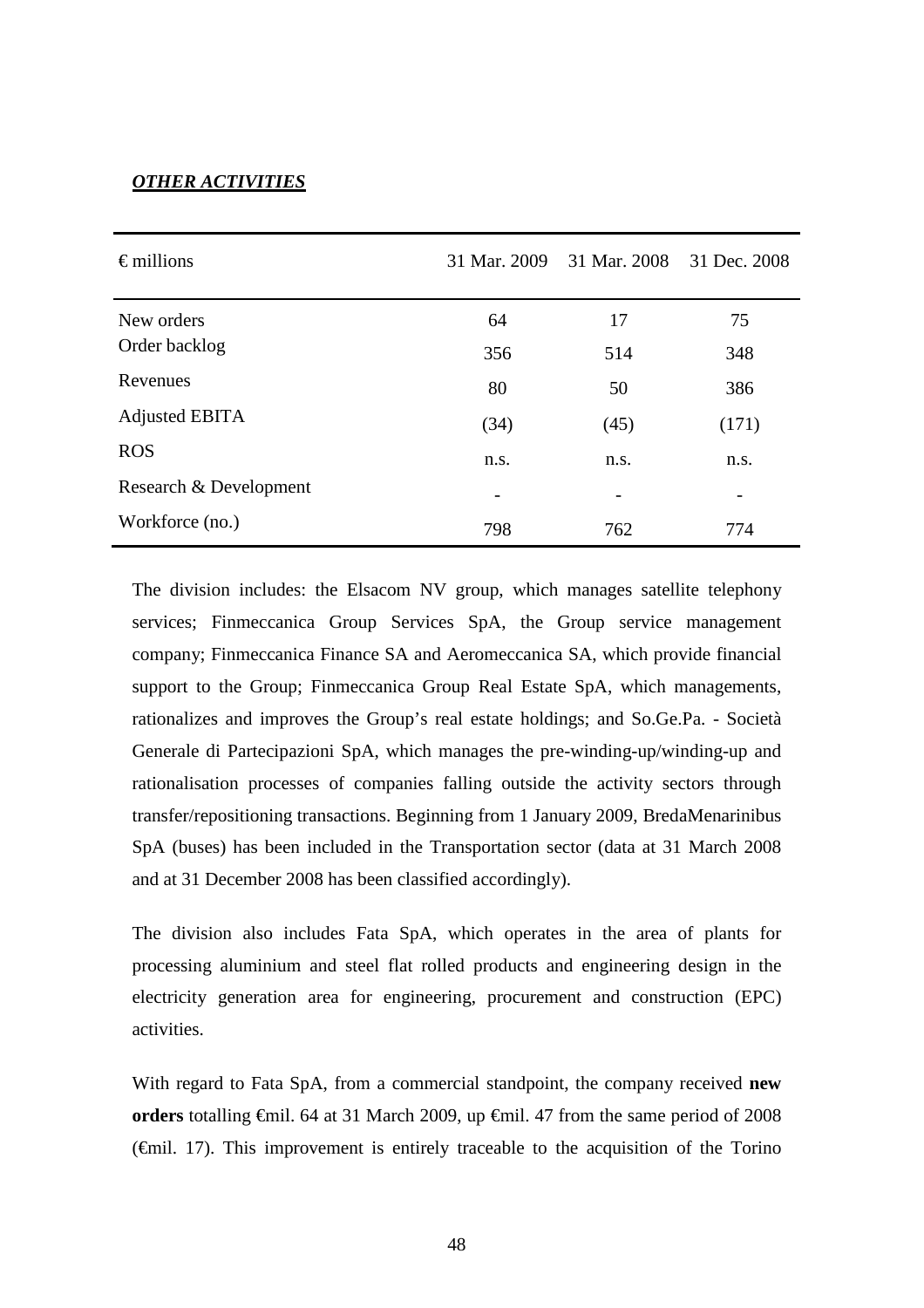Nord order, relating to the construction of a combined-cycle plant in partnership with Ansaldo Energia (Power segment).

**Revenues** at 31 March 2009 came to  $\epsilon$ mil. 61, up  $\epsilon$ mil. 22 over the previous year  $(\epsilon m$ il. 39), mainly due to increased revenues from the Smelter line. Production broke down as follows: 77% attributable to the Smelter line, 13% to the Hunter line, 2% to the Power line and 8% to logistics.

Specifically, progress was made on the Hormozal, Hormozal Phase 2 and Qatalum orders (Smelter line), on the Chinese, Korean and Romanian orders (Hunter line) and on the Moncalieri order (Power line). Logistics activities carried out by Fata Logistic SpA, primarily for Finmeccanica Group companies, contributed to these results. Fata SpA's **workforce** at 31 March 2009 totalled 292 employees.

This division's figures also include those of **Finmeccanica SpA**, which for some years has been undergoing an extensive transformation process, altering its focus from a financial company to that of an industrial company. This process, which is not yet complete, received a boost during the preceding fiscal year with a commitment from management to press on with a series of actions concerning industrial, technological and commercial integration. The Group will then be able to benefit from an additional impetus in improving its own productivity through processes to increase efficiency and rationalisation.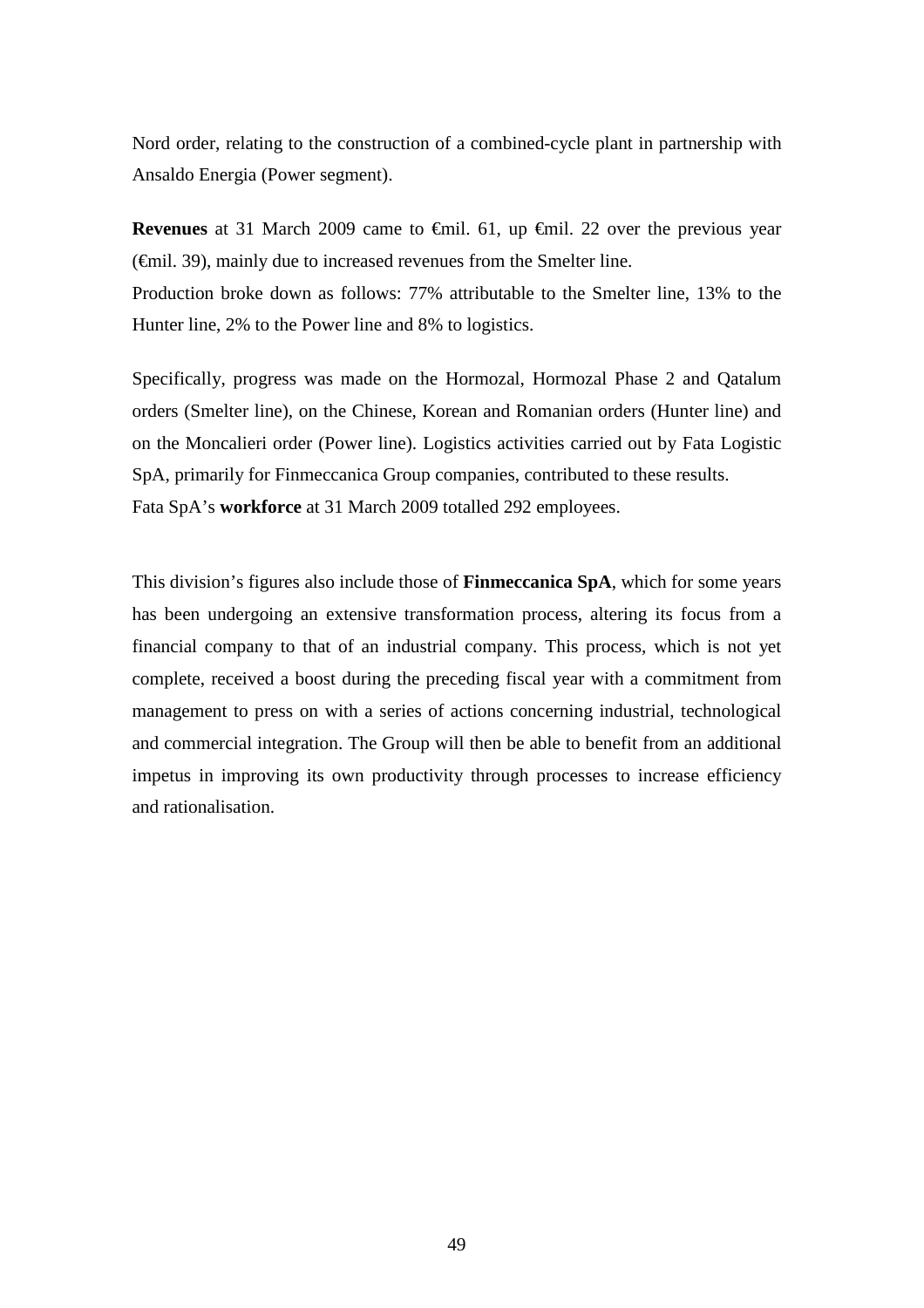**Significant events and events subsequent to closure of the accounts for the quarter** 

## **Industrial transactions**

In the *Helicopters* division, on 12 February 2009, AgustaWestland and **Tata Sons** - an Indian business group active in the ICT, engineering, materials, services and energy sectors - signed a Memorandum of Understanding to form an Indian joint venture for the final assembly of the AW119 helicopter. The new joint venture will be responsible for AW119 final assembly, customisation and delivery worldwide, while AgustaWestland will remain responsible for worldwide marketing and sales.

In the *Defence Electronics and Security* division, following the successful acquisition of the British Vega Group Plc, on 2 January 2009, Finmeccanica - as part of the process of strengthening Selex Sistemi Integrati role as a system integrator transferred the entire share capital of Vega Group Plc (renamed Vega Consulting Services Ltd) to Selex Systems Integration Ltd (a UK subsidiary of Selex Sistemi Integrati). The systems business belonging to Vega Consulting Services Ltd was also transferred to Selex Systems Integration Ltd. Only the highly-specialised consulting services targeted at the UK Ministry of Defence in the *Defence* and *Government* divisions and customer care services remain with Vega Consulting Services Ltd.

On 7 April, 2009, Selex Sistemi Integrati and the Russian companies **Scartel LLC** and **Russian Electronics OJSCo**, which belong to the **Russian Technologies** public group, reached an agreed to form a consortium in the security sector to design and produce systems for the management of the security of large events and the protection of critical infrastructures (such as industrial and oil plants, ports, airports, train stations, etc.).

In the *Aeronautics* division, on 25 February 2009, the Government of the United Arab Emirates announced in Abu Dhabi during the International Defence Exhibition & Conference (IDEX 2009) that negotiations have been started for the acquisition of 48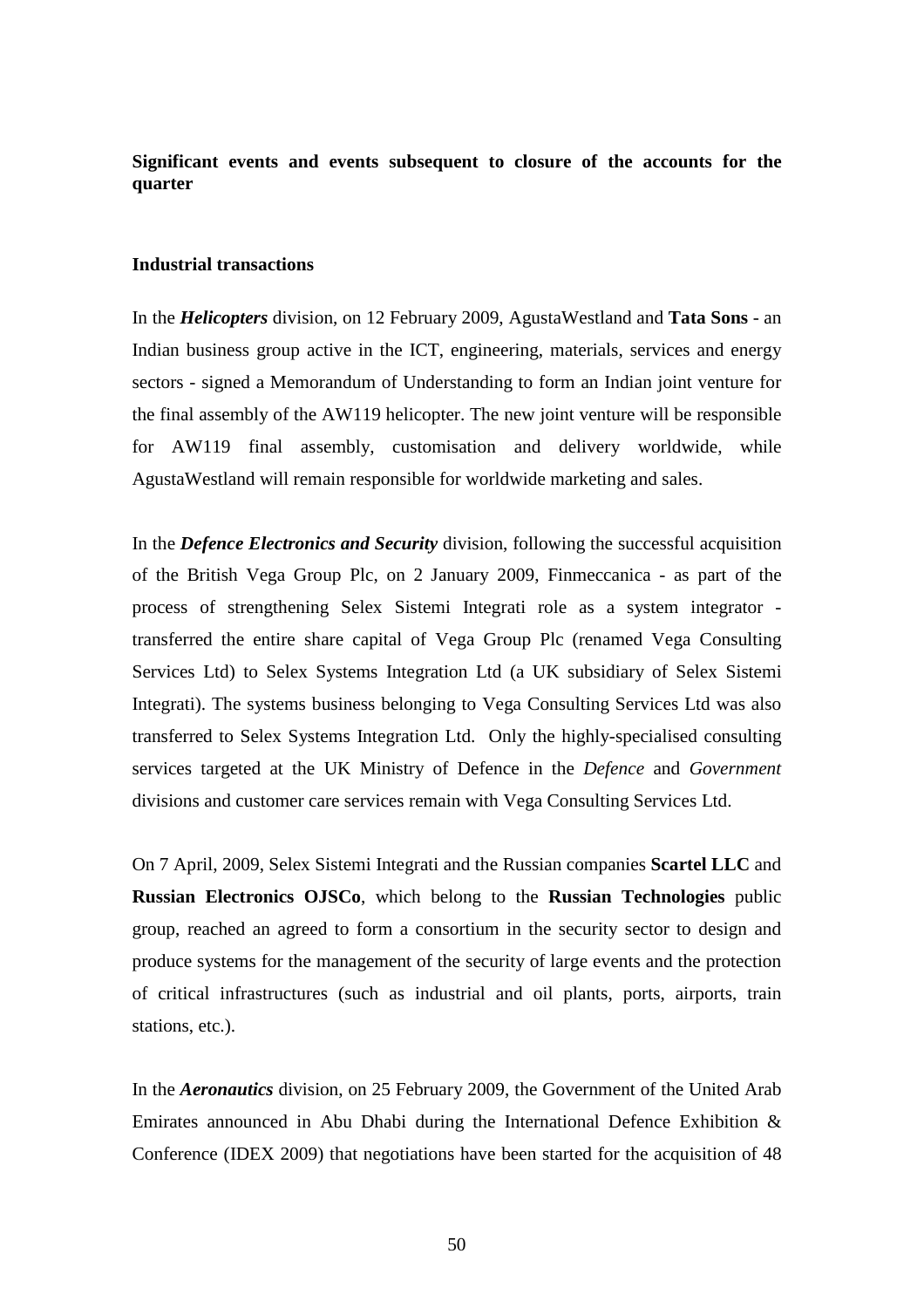advanced M346 trainers from Alenia Aermacchi. According to the agreement, a joint venture will be created in the UAE between Alenia Aermacchi and **Mubadala Development Company** for the development of a final assembling line for the M346.

On 7 April 2009, based on preliminary agreements signed in 2007, Alenia Aeronautica acquired at 25% stake plus one share of **Sukhoi Civil Aircraft Corporation** (SCAC), a company that designs, develops and produces the Sukhoi Superjet 100, the programme for a new-generation regional jet with 75-100 seats in which Alenia Aeronautica act as Program Strategic Partner. In 2007 Alenia Aeronautica and Sukhoi Holding formed the SuperJet International joint venture (51% Alenia Aeronautica, 49% Sukhoi Holding), based in Venice, which is responsible for marketing, sales and delivery for the European, North and South American, African, Japanese and Oceania markets, as well as worldwide after sales support.

In the *Transportation* division, the merger of Ansaldo Trasporti - Sistemi Ferroviari SpA (ATSF) and Ansaldo Segnalamento Ferroviario SpA (ASF) with Ansaldo STS (ASTS) became effective starting 1 January 2009. The process to rationalise and simplify the Ansaldo STS group also involves the merger of the Dutch sub-holding company Ansaldo Signal NV (in liquidation) with ASTS in 2009. As a result, some of the foreign operating companies, such as Ansaldo STS France and the US company Union Switch & Signal (renamed Ansaldo STS USA starting from 1 January 2009), will pass under the direct control of ASTS.

## **Financial transactions**

In February 2009, Finmeccanica Finance, after completing the  $\epsilon$ mil. 750 bond issue undertaken in December 2008 as part of the Euro Medium Term Note (EMTN) programme, re-opened the fixed-rate bond issue, issuing additional bonds totalling  $\epsilon$ mil. 250, bringing the total value of the transaction to  $\epsilon$ bil. 1.

The latest tranche of the bonds with maturity 3 December 2013 (5-year), with a yield to maturity of 7.121%, have a re-offer price of 103.930% (and an annual coupon of 8.125%).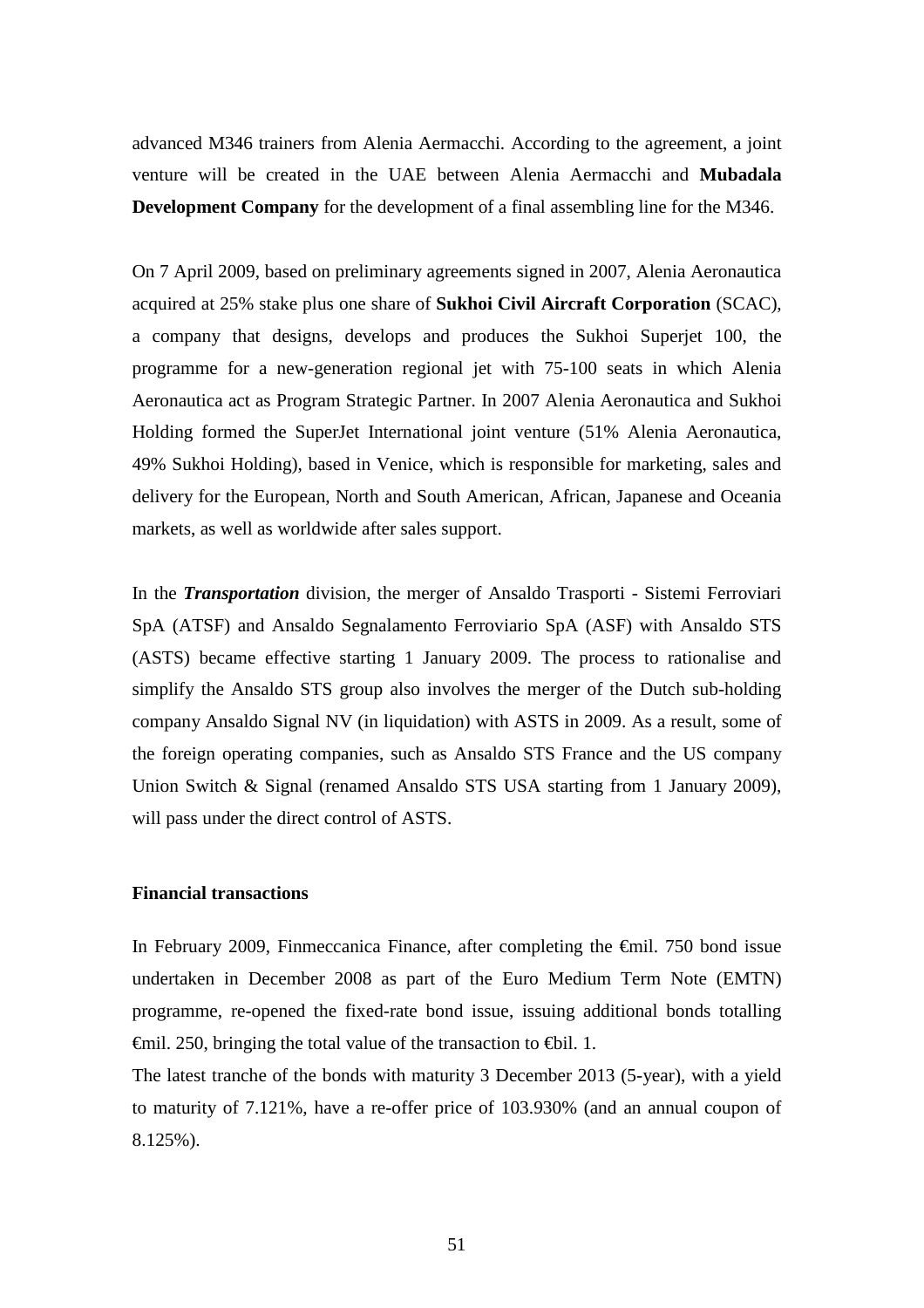The bonds were placed with institutional investors on the international Eurobond market and the issue falls within the ordinary financing activities of the Group, aimed at maintaining capital structure stability and financial flexibility.

Banca IMI, BNP Paribas, Merrill Lynch International, UBS Investment Bank and UniCredit Group served at joint bookrunners, while Banca Finnat Euramerica Abaxbank acted as co-manager.

As more fully explained in the report on operations to the 2008 financial statements, in January an accelerated repayment was made on the major portion of the bonds of DRS Technologies (DRS), which initially possessed the following characteristics:

- Senior Subordinated Notes with a nominal value of US\$mil. 550, maturity 2013;
- Senior Notes with a nominal value of US\$mil. 350, maturity 2016;
- Senior Subordinated Notes with a nominal value of US\$mil. 250, maturity 2018.

All three bond issues contained change of control clauses that gave the bondholders a put option in the event of a change of control of the issuer. The acquisition of DRS by Finmeccanica triggered the change of control clause, resulting in the accelerated repayment at the start of January of most of the bonds, as stated above. The remaining amounts at 31 March 2009 are as follows:

- Senior Subordinated Notes: maturity 2013, US\$mil. 550 reduced to roughly US\$mil. 13;
- Senior Notes: maturity 2016, US\$mil. 350 reduced to roughly US\$mil. 12;
- Senior Subordinated Notes: maturity 2018, US\$mil. 250 reduced to roughly US\$mil. 5.

DRS paid the amounts owed using an intercompany loan granted by Finmeccanica.

Below is a list of bonds outstanding at 31 March 2009, which shows, in the first part, the euro-denominated bonds issues by Finmeccanica and those placed on the market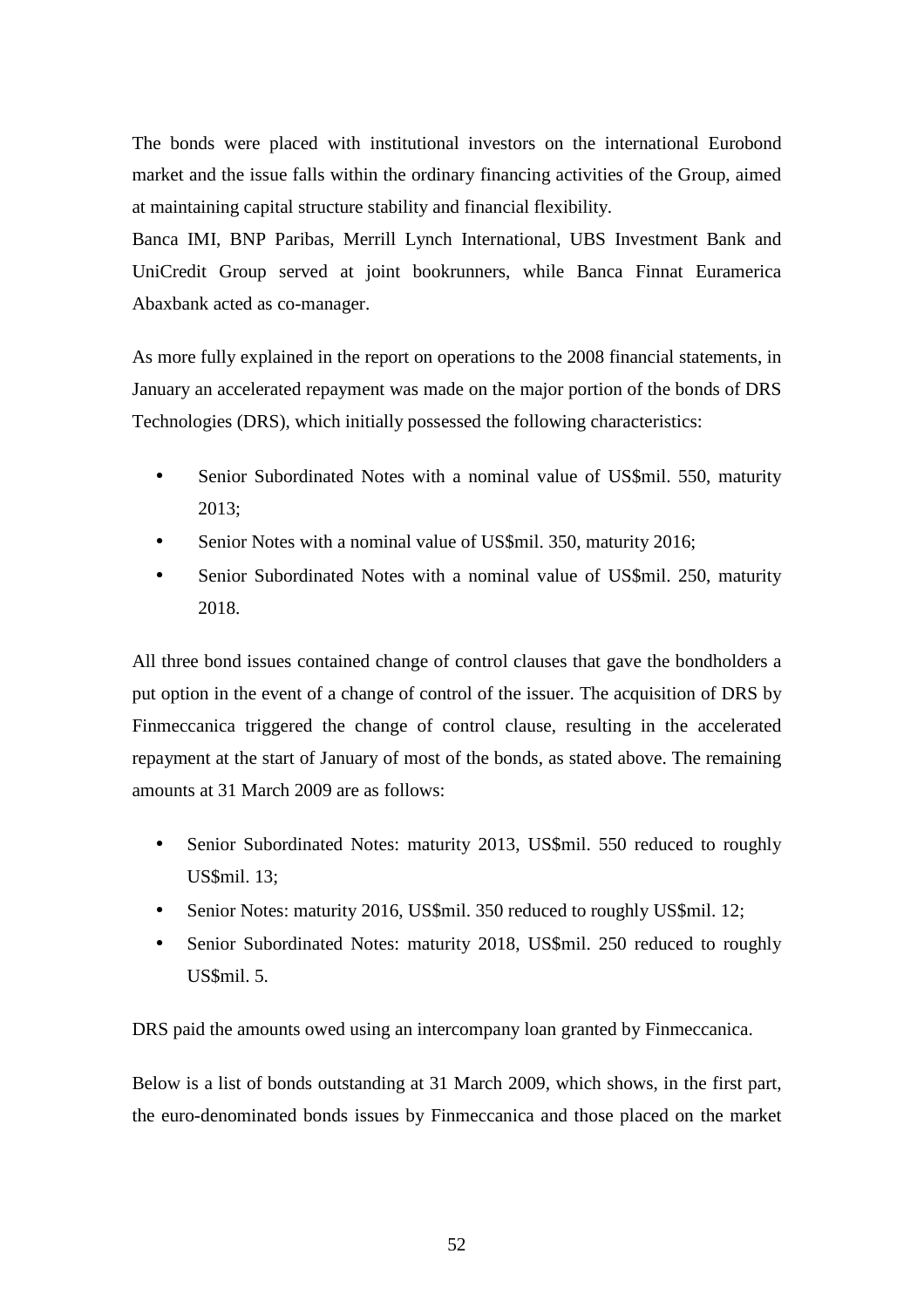| <b>Issuer</b>                     |     | Year of<br>issue | <b>Maturity</b> | <b>Nominal</b><br>Amount<br>$(\epsilon \text{mil})$ | Annual<br>coupon | <b>Type of offer</b>      | IAS recog. amts<br>$\epsilon$ mil. (6) |
|-----------------------------------|-----|------------------|-----------------|-----------------------------------------------------|------------------|---------------------------|----------------------------------------|
|                                   |     |                  |                 |                                                     |                  |                           |                                        |
|                                   |     |                  |                 |                                                     |                  |                           |                                        |
| <b>Finmeccanica</b><br>Finance SA | (1) | 2003             | 2010            | 501                                                 | 0.375%           | European<br>institutional | 475                                    |
|                                   |     |                  |                 |                                                     |                  |                           |                                        |
| Finmeccanica                      |     |                  |                 |                                                     |                  | European                  |                                        |
| Finance SA                        | (2) | 2003             | 2018            | 500                                                 | 5.75%            | institutional             | 505                                    |
| Finmeccanica SpA                  | (3) | 2005             | 2025            | 500                                                 | 4.875%           | European<br>institutional | 496                                    |
| Finmeccanica                      |     |                  |                 |                                                     |                  | European                  |                                        |
| Finance SA                        | (4) | 2008             | 2013            | 1,000                                               | 8.125%           | institutional             | 1,029                                  |
|                                   |     |                  |                 |                                                     |                  |                           |                                        |

by the subsidiary Finmeccanica Finance, followed by the remaining amounts of the dollar-denominated bond issues by DRS after the aforementioned early repayment:

| <b>Issuer</b> |     | Year of<br>issue | <b>Maturity</b> | <b>Nominal</b><br>Amount<br>(US\$mil) | <b>Annual</b><br>coupon | <b>Type of offer</b> | IAS recog. amts<br>$\epsilon$ mil. (6) |
|---------------|-----|------------------|-----------------|---------------------------------------|-------------------------|----------------------|----------------------------------------|
|               |     |                  |                 |                                       |                         | American             |                                        |
| <b>DRS</b>    | (5) | 2003             | 2013            | 13                                    | 6.875%                  | institutional        | 10                                     |
|               |     |                  |                 |                                       |                         | American             |                                        |
| <b>DRS</b>    | (5) | 2006             | 2016            | 12                                    | 6.625%                  | institutional        | 9                                      |
|               |     |                  |                 |                                       |                         | American             |                                        |
| <b>DRS</b>    | (5) | 2006             | 2018            |                                       | 7.625%                  | institutional        | 4                                      |

- (1) Exchangeable bonds with a maximum number of 20,000,000 shares in STMicroelectronics N.V. (STM) at a conversion price of  $\epsilon$ 25.07 per share. Surting from the third anniversary of the issue, Finmeccanica Finance can ask for the loan to be converted if the average price recorded during the 30 working days prior to the date of notice to bondholders exceeds 125% of the conversion price. At the maturity date Finmeccanica Finance can repay in cash or, upon 15-working days prior notice, through a combination of STM shares valued at the average prices recorded in the prior 5 working days. Transaction authorised pursuant to Article 129 of Legislative Decree 385/93. Bonds are listed on the Luxembourg Stock Exchange.
- (2) Bonds issued as part of the EMTN programmes for a maximum of  $\epsilon$ bil. 2.5. The entire issue was converted from a fixed-rate issue to a floating-rate one for the first two years of the loan. The transaction was authorised pursuant to Article 129 of Legislative Decree 385/93. Bonds listed on the Luxembourg Stock Exchange.

Rate derivative transactions were made on these bonds and led to benefits throughout 2005 from low floating rates with an effective cost of some 3.25%. During 2006, the effective cost of the loan returned to a fixed rate equal to an average value of some 5.8%.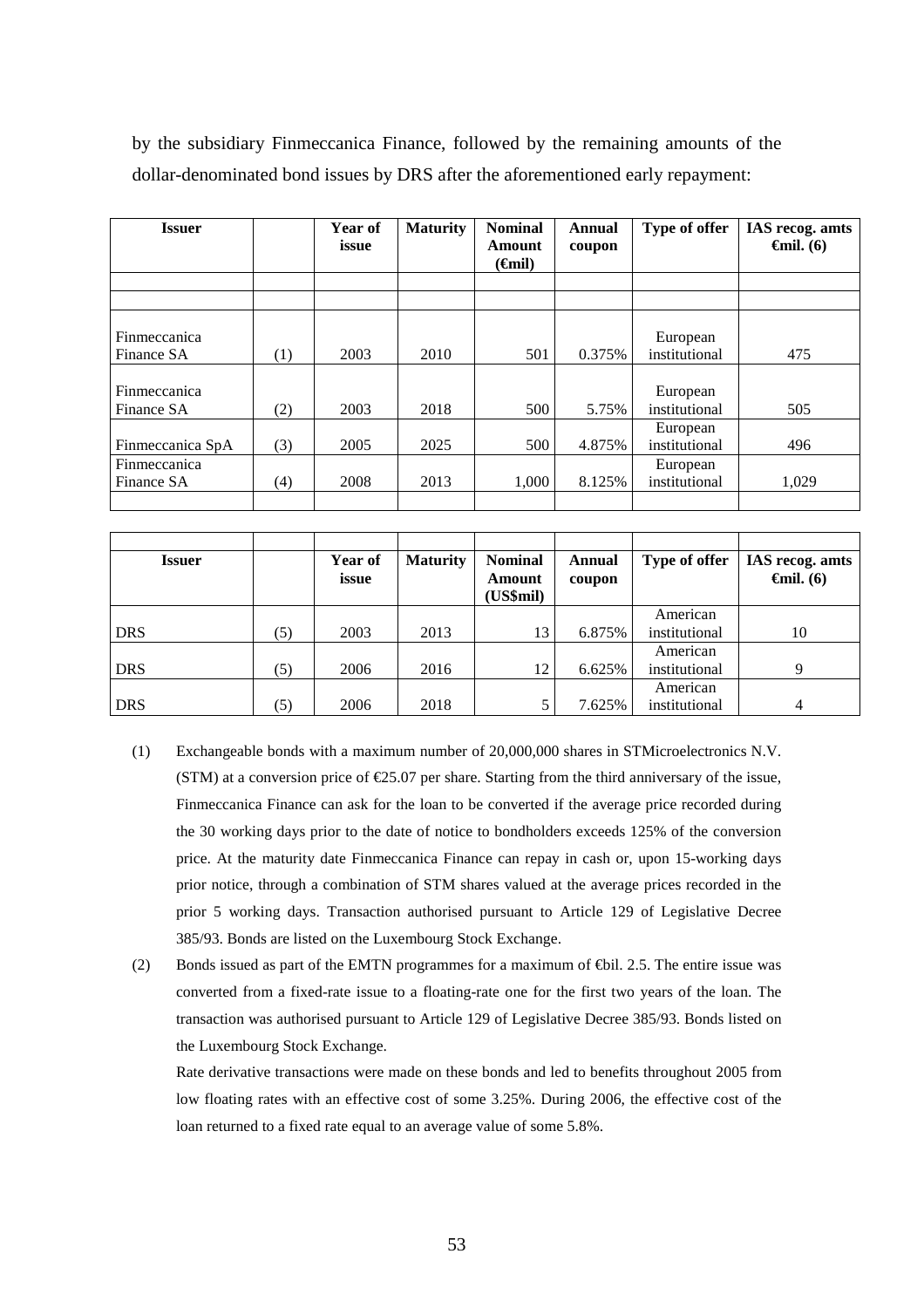- (3) Bonds issued as part of the EMTN programmes for a maximum of  $\epsilon$ bil. 2.5. The transaction was authorised pursuant to Article 129 of Legislative Decree 385/93. Bonds listed on the Luxembourg Stock Exchange. Some rate transactions were made to optimise the total cost of the debt.
- (4) Bonds issued as part of the EMTN programmes for a maximum of  $\epsilon$ bil. 2.5. The transaction was authorised pursuant to Article 129 of Legislative Decree 385/93. Bonds listed on the Luxembourg Stock Exchange.
- (5) DRS requested and received permission to delist all the bond issues on regulated US markets in December 2008. Therefore, the outstanding DRS bonds are no long covered by the US Securities Act of 1933 and are no longer registered with the Securities and Exchange Commission (SEC).
- (6) The difference between the face value of bonds and book value is due to interest rates being classified as to increase debt and to discounts being recognised to decrease debt. Furthermore, as regards the issue of exchangeable bonds in (1) above, IAS 39 provides for the separation of the financial debt component and the call option sold. The debt component is measured by applying the market interest rate at the issue date in place of the nominal interest rate, while the option component, excluded from the financial position, is subject to periodic measurement at fair value. At 31 March 2009, this valuation method led to posting a debt €mil. 26 less than the face value of the bond. This differential will gradually come down as the maturity date draws near.

All the bond issues of Finmeccanica Finance, as well as those of DRS, are irrevocably and unconditionally secured by Finmeccanica, and were given a medium-term financial credit rating by the three international rating agencies: Moody's Investors Service, Standard and Poor's and Fitch. More specifically, at the reporting date these credit ratings were A3 (Moody's) and BBB (Fitch and Standard and Poor's).

All the bonds above are governed by rules with standard legal clauses for this type of corporate transaction. In the case of the issues, these clauses do not require any undertaking with regard to compliance with specific financial parameters (financial covenants) but they do require negative pledge and cross-default clauses*.*

Based on negative pledge clauses, issuers Finmeccanica Finance SA, Finmeccanica SpA and their material subsidiaries (companies whose issuer or guarantor owns more than 50% of share capital or represent at least 10% of total revenues) are expressly prohibited from pledging collateral security to secure financial transactions to the partial benefit of one or more creditors, without prejudice to the generalities of the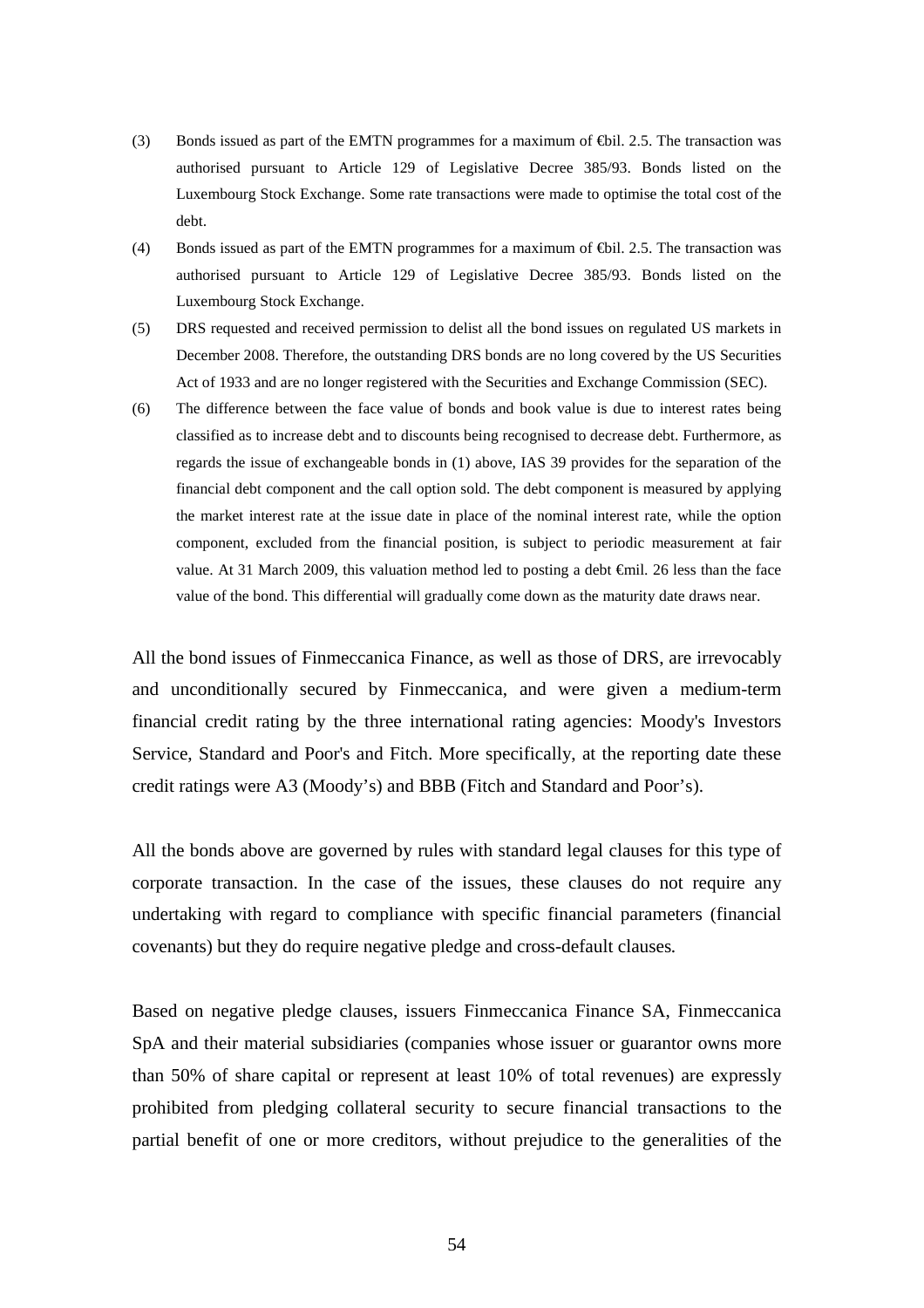foregoing. Exceptions to this prohibition are securitisation and, starting from July 2006, the establishment of assets for the use indicated in Article 2447-bis *et seq*. of the Italian Civil Code.

The cross-default clauses give the bondholders the right to request early redemption of the same (i.e. default) in the event that, for any loan or, more generally, any financial obligation of the Group, there should be a failure to make payment beyond preset limits or other default event.

In January, Finmeccanica made its final use of roughly €mil. 149 under the Senior Term Loan Facility totalling  $\epsilon$ bil. 3.2, entered into in June 2008 to finance the purchase of DRS (this transaction is described in greater detail in the 2008 report on operations). As a result, the loan at 31 March 2009 was entirely used and was partially repaid out of the proceeds from the capital increase (another transaction described in the 2008 financial statements) for €bil. 1.2. At 31 March 2009, the loan remained outstanding for a total of approximately  $\in$ bil. 2.

Following the close of the quarter, in April Finmeccanica Finance, as part of EMTN programme, issued a new fixed-rate bond with maturity at 16 December 2019 (10 year) for a nominal amount of GB£mil. 400. The bonds, with a coupon of 8% paid every 6 months, were placed with a re-offer price of 99.022%. The bonds were successfully placed with institutional investors Barclays Capital, Deutsche Bank and Royal Bank of Scotland.

The net proceeds of the issue - which also extended the average remaining life of the Group's debt - were used to repay another instalment of the Senior Term Loan Facility, reducing the remaining total to about  $\epsilon$ ml. 1,542.

The bond issue, listed on the Luxembourg exchange, is secured, as usual, by Finmeccanica SpA.

Furthermore, the process began to extend the EMTN programme for a further 12 months. The amount will be increased up to  $\in$ bil. 38.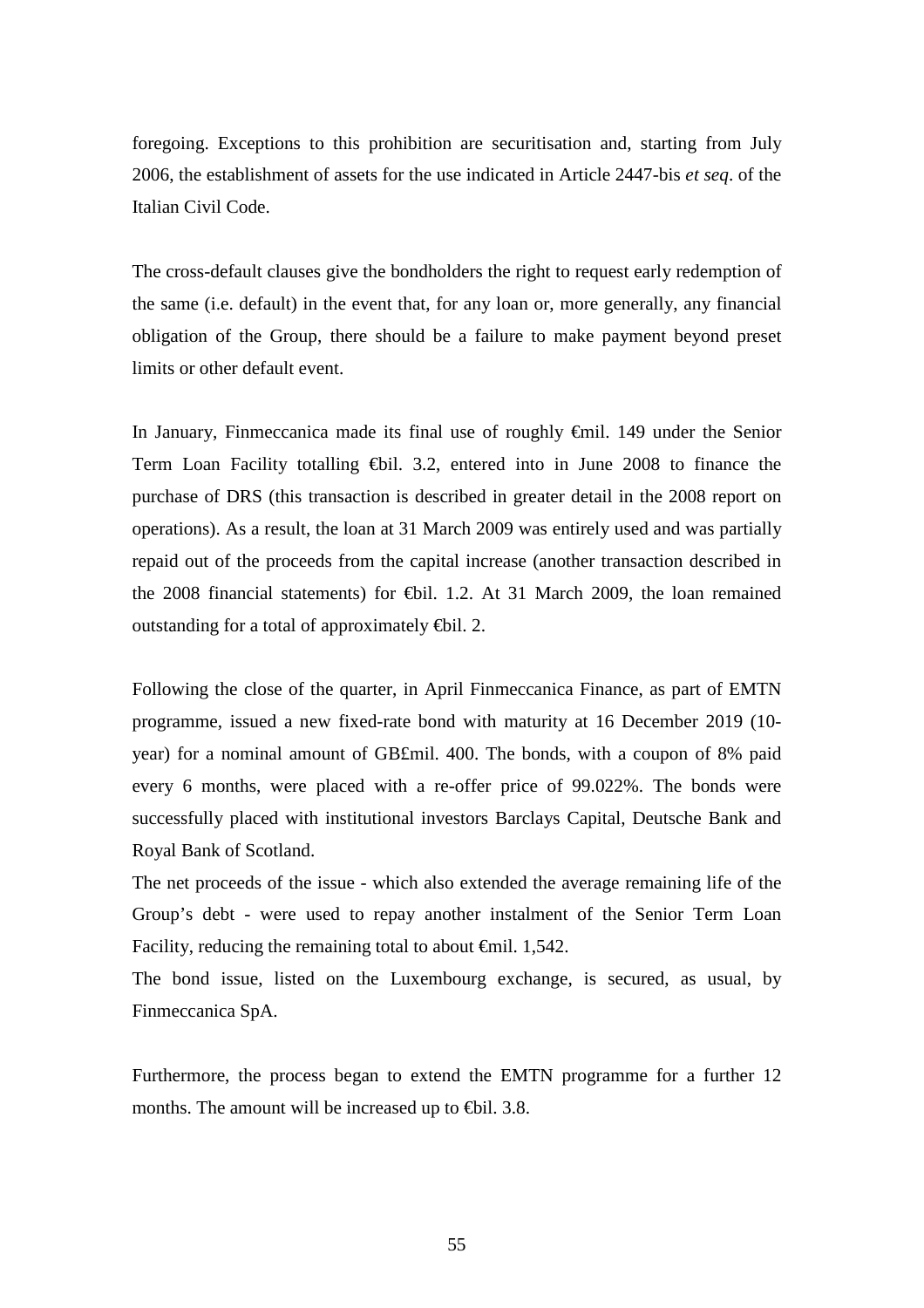Finally, again in April, Alenia Aeronautiva paid \$mil. 183 to acquire 25% stake plus one share of the Russian company SCAC (Sukhoi Civil Aircraft Company). The competent Russian authorities are currently finalising the necessary formalities.

## **Other transactions**

As part of the share buy back programme authorised by the Shareholders' Meeting of 16 January 2008, Finmeccanica purchased 643,000 ordinary shares of Finmeccanica (equal to about 0.1112% of the share capital) in several instalments on the financial market in early April 2009, at an average unit price of €9.59, excluding commissions, for a total amount of roughly  $\epsilon$ mil. 6. These shares are intended to be used to service the stock incentive plans.

Since the start of the programme, Finmeccanica has purchased a total of 1,868,000 ordinary shares (equal to 0.3231% of the share capital) for a total amount of around  $\epsilon$ mil. 28.

The daily volume of shares purchased did not exceed 20% of the average daily volume of Finmeccanica shares traded on the market.

Following these latest purchases in April, and taking into account the shares already being used to service the incentive plans, Finmeccanica currently holds 1,090,209 treasury shares, equal to about 0.1886% of the share capital.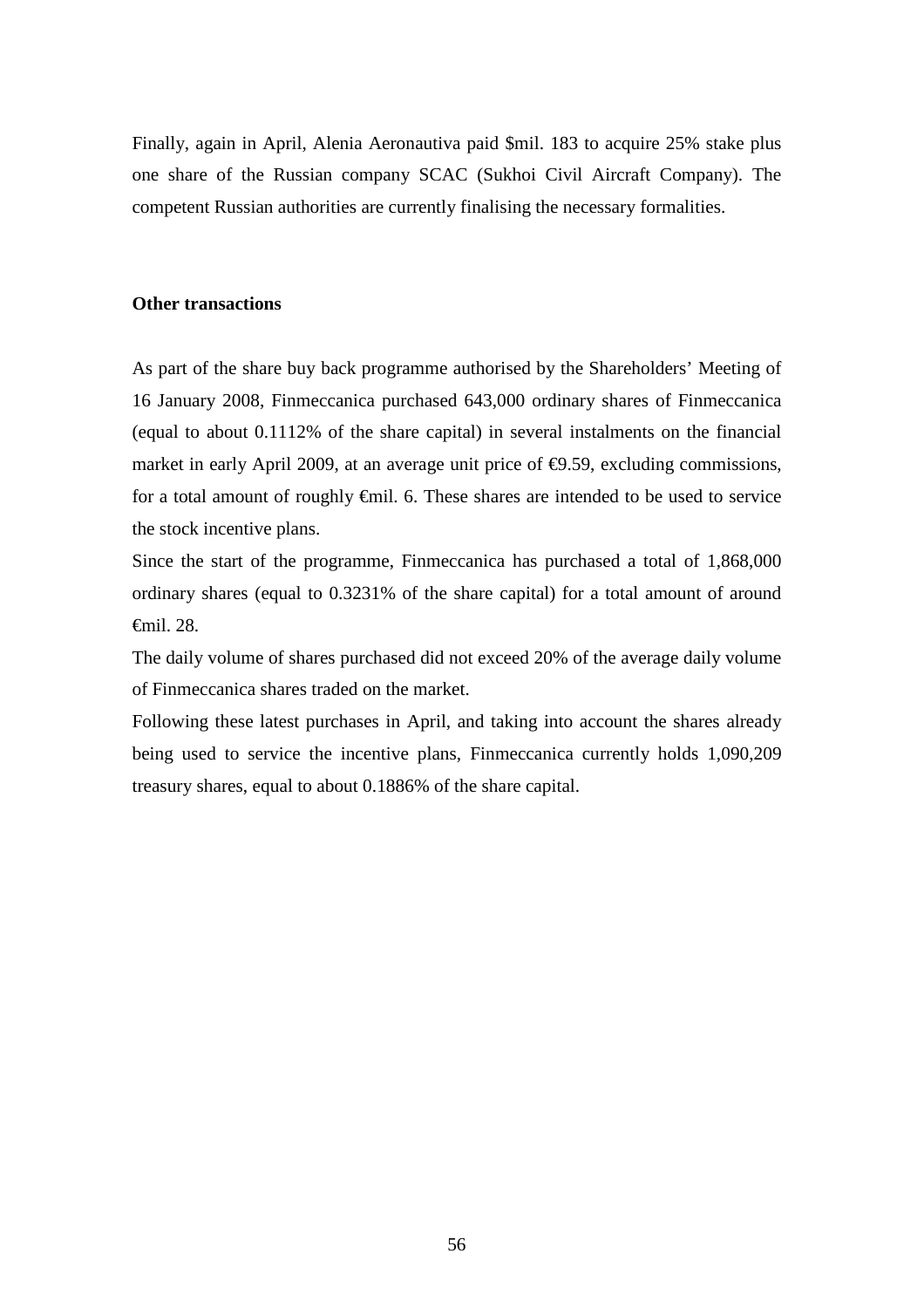## **Outlook**

Performance in the first three months of 2009 improved with respect to that in the same period of the previous year, in line with the forecasts made at that time.

Different sources seem to confirm that the current crisis - originating in the financial sector, later moving to the real economy - will be recessive, with improvement expected in 2010.

As early as the first three months of 2009, confirmation of this has been especially seen in the sectors in which the Group has its major interest, as indicated in the 2008 annual report such as:

- aeronautics and helicopters that are witnessing a slowdown in demand for passenger transport and an even sharper drop in cargo transport due to lower industrial production;
- in the energy sector a decline in total electricity consumption coupled with a slowdown in demand for new capacity and, as a result, fewer orders for new components;
- in the defence and security sector, where there has been a gradual stabilisation in expenditure, for now only a reduction in growth rates in investments has occurred.

On the other hand, important investment programmes are being confirmed as regards the infrastructures.

In this situation, Finmeccanica and the Group companies have all the more reason to pay the utmost attention in continuing actions undertaken to ensure solid, orderly and constant growth in profitability and an ever greater alignment of this growth with cash flows.

At present, therefore, there would appear to be no circumstances that would alter the forecasts made during the preparation of the 2008 annual report. As a result, fully considering the contribution of DRS, Group revenues for 2009 are expected to be in the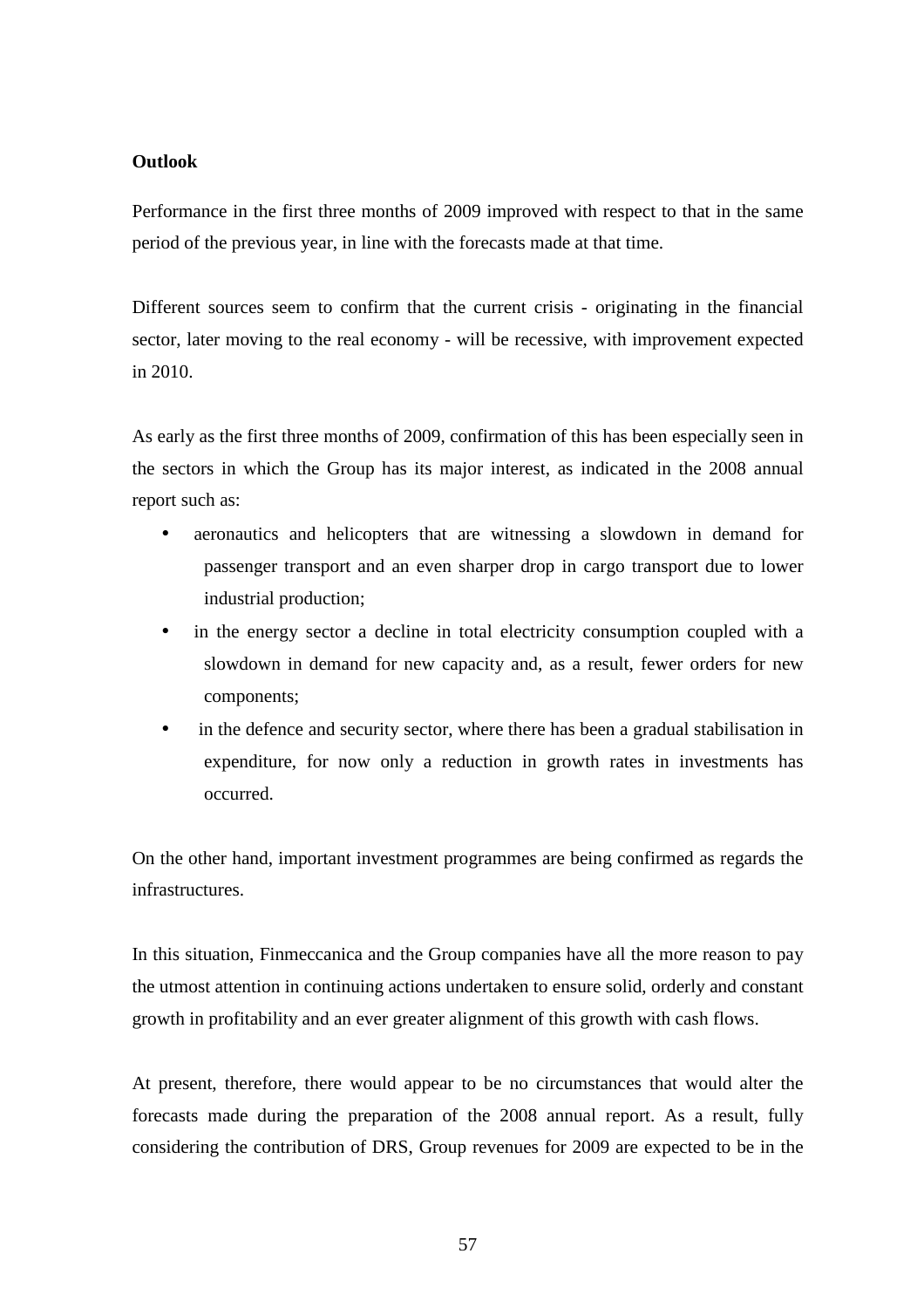range of €bil. 17.1 to €bil. 17.7, with a ratio of adjusted EBITA to revenues of around 9.1%.

We expect FOCF to generate cash surpluses in line or above those achieved in 2008, given the significant investments in the development of products necessary to sustain growth that, as in the previous year, will focus especially on the Aeronautics, Helicopters and Defence Electronics and Security divisions.

It is in any event clear that a sudden, significant deterioration in the reference scenario could lead to expectations being revisited, although the Group's capital remains structurally sound and it retains financial flexibility.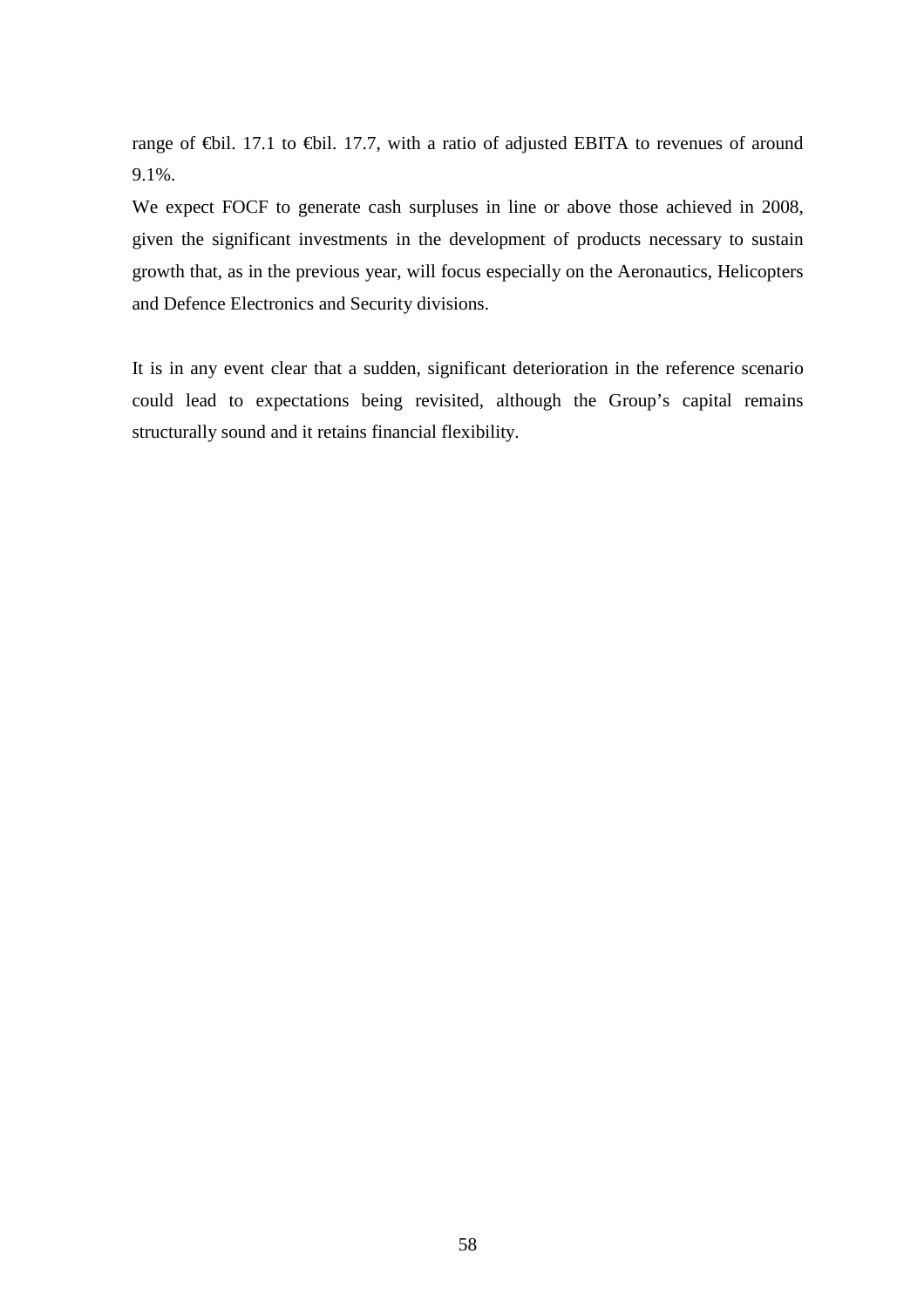**Analysis of the balance sheet and income statement at 31 March 2009**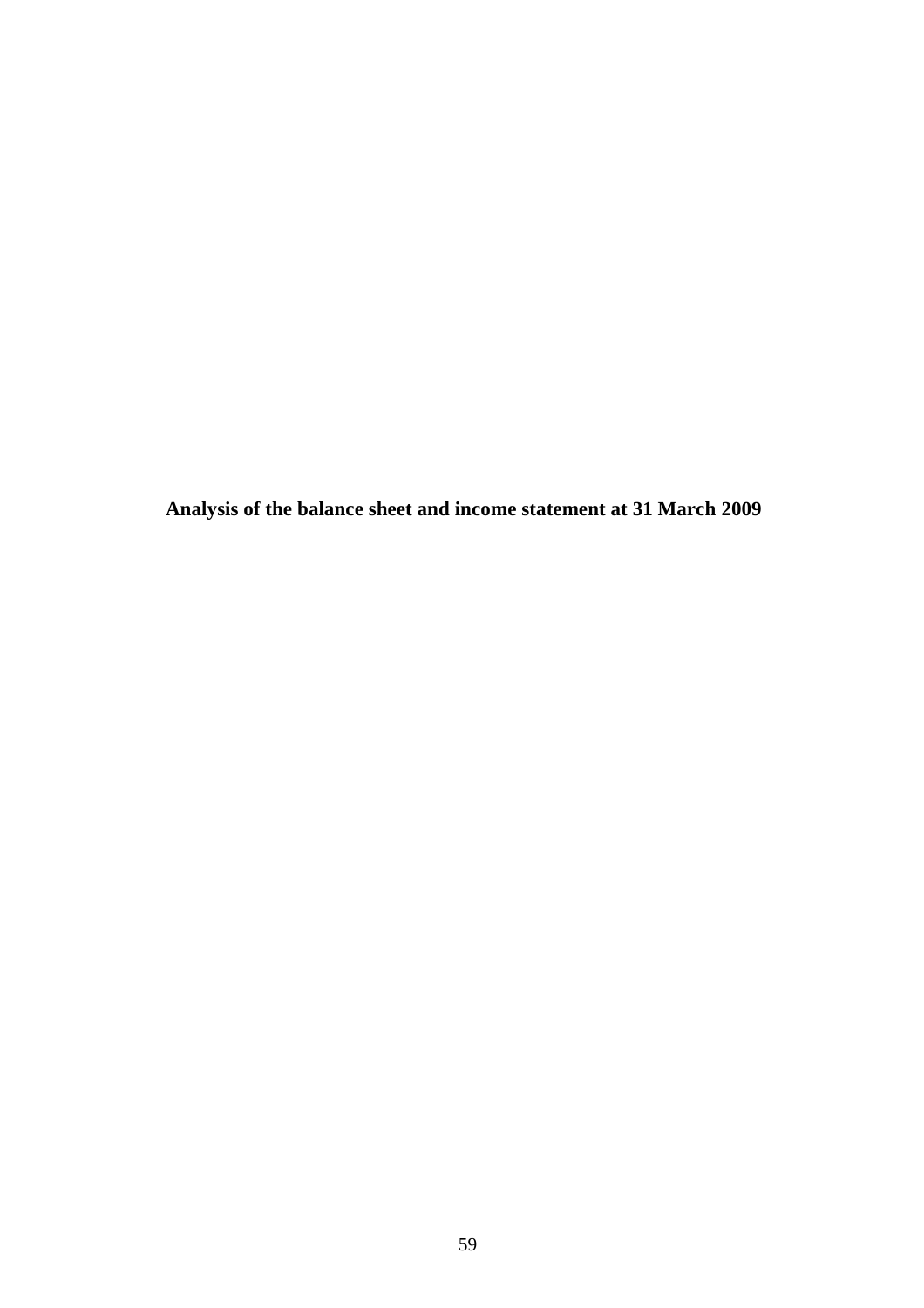## **Income Statement**

|                                                                  |                  | For the three months<br>ended 31 March |                                        | For the three months<br>ended 31 March |                                        |
|------------------------------------------------------------------|------------------|----------------------------------------|----------------------------------------|----------------------------------------|----------------------------------------|
| $(E$ million)                                                    | Section          | 2009                                   | of which<br>with<br>related<br>parties | 2008                                   | of which<br>with<br>related<br>parties |
| Revenue                                                          |                  | 3,911                                  | 227                                    | 2,916                                  | 271                                    |
| Purchases and personnel costs                                    | $\boldsymbol{8}$ | (3,515)                                | (17)                                   | (2,672)                                | (7)                                    |
| Amortisation, depreciation and impairment                        | 9                | (162)                                  |                                        | (108)                                  |                                        |
| Other operating income (expenses)                                | 10               | (18)                                   |                                        | (13)                                   |                                        |
|                                                                  |                  | 216                                    |                                        | 123                                    |                                        |
| Finance income (costs)                                           | 11               | (39)                                   | (4)                                    | 69                                     | (6)                                    |
| Share of profit (loss)<br>of equity accounted investments        |                  |                                        |                                        |                                        |                                        |
| Profit before taxes and the effect of<br>discontinued operations |                  | 177                                    |                                        | 192                                    |                                        |
| Income taxes                                                     | 12               | (69)                                   |                                        | (66)                                   |                                        |
| Net profit                                                       |                  | 108                                    |                                        | 126                                    |                                        |
| . equity holders of the Group                                    |                  | 98                                     |                                        | 119                                    |                                        |
| . minority interests                                             |                  | 10                                     |                                        | 7                                      |                                        |
| <b>Earnings per Share</b>                                        | 27               |                                        |                                        |                                        |                                        |
| <b>Basic</b>                                                     |                  | 0.170                                  |                                        | 0.266                                  |                                        |
| <b>Diluted</b>                                                   |                  | 0.169                                  |                                        | 0.266                                  |                                        |
| Earnings per share net of discontinued<br>operations             | 27               |                                        |                                        |                                        |                                        |
| <b>Basic</b>                                                     |                  | 0.170                                  |                                        | 0.266                                  |                                        |
| <b>Diluted</b>                                                   |                  | 0.169                                  |                                        | 0.266                                  |                                        |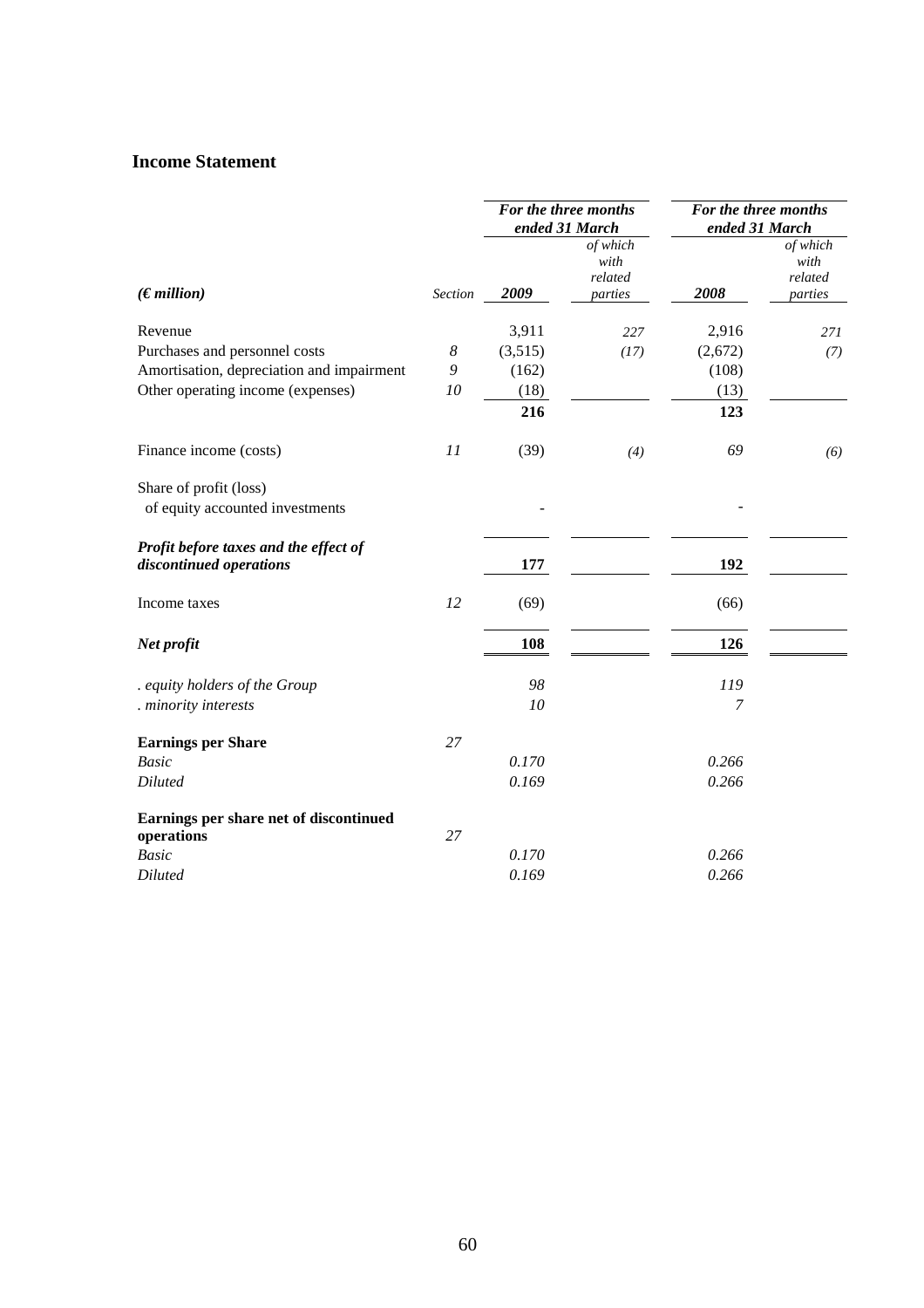## **Balance Sheet**

|                                                                       |                | 31 Mar.         | of which<br>with<br>related | 31 Dec.         | of which<br>with<br>related |
|-----------------------------------------------------------------------|----------------|-----------------|-----------------------------|-----------------|-----------------------------|
| (Emillion)                                                            | <b>Section</b> | 2009            | parties                     | 2008            | parties                     |
| Non-current assets                                                    |                |                 |                             |                 |                             |
| Intangible assets                                                     | 13             | 8,511           |                             | 8,237           |                             |
| Property, plant and equipment                                         | 14             | 3,167           |                             | 3,099           |                             |
| Financial assets at fair value                                        | 15             | 127             |                             | 154             |                             |
| Deferred taxes                                                        |                | 642             |                             | 648             |                             |
| Other assets                                                          | 16             | 1,031<br>13,478 | 14                          | 975<br>13,113   | 13                          |
| Current assets                                                        |                |                 |                             |                 |                             |
| Inventories<br>Trade receivables, including net work in               |                | 4,713           |                             | 4,365           |                             |
| progress                                                              | 17             | 8,886           | 513                         | 8,329           | 518                         |
| Financial receivables                                                 |                | 609             | 44                          | 679             | 26                          |
| Derivatives                                                           | 18             | 243             |                             | 243             |                             |
| Other assets                                                          | 19             | 993             | 47                          | 896             | 14                          |
| Cash and cash equivalents                                             |                | 729             |                             | 2,297           |                             |
|                                                                       |                | 16,173          |                             | 16,809          |                             |
| <b>Total</b> assets                                                   |                | 29,651          |                             | 29,922          |                             |
| Shareholders' equity                                                  |                |                 |                             |                 |                             |
| Share capital                                                         | 20             | 2,518           |                             | 2,519           |                             |
| Other reserves                                                        | 20             | 3,624           |                             | 3,455           |                             |
| Capital and reserves attributable to equity<br>holders of the Company |                | 6,142           |                             | 5,974           |                             |
| Minority interests in equity                                          | 20             | 171             |                             | 156             |                             |
| Total shareholders' equity                                            |                | 6,313           |                             | 6,130           |                             |
| Non-current liabilities                                               |                |                 |                             |                 |                             |
| Borrowings                                                            | 23             | 4,538           |                             | 4,095           |                             |
| Employee liabilities                                                  | 21             | 1,035           |                             | 1,027           |                             |
| Provisions for risks and charges                                      | 22             | 403             |                             | 344             |                             |
| Deferred taxes                                                        |                | 553             |                             | 553             |                             |
| Other liabilities                                                     | 25             | 717             |                             | 731             |                             |
|                                                                       |                | 7,246           |                             | 6,750           |                             |
| Current liabilities<br>Trade payables, including advances from        |                |                 |                             |                 |                             |
| customers, net                                                        | 24             | 12,096          | 83                          | 12,134          | 84                          |
| Borrowings                                                            | 23             | 1,280           | 653                         | 2,265           | 652                         |
| Income tax payables                                                   |                | 230             |                             | 201             |                             |
| Provisions for risks and charges                                      | 22             | 604             |                             | 632             |                             |
| Derivatives                                                           | 18             | 192             |                             | 236             |                             |
| Other liabilities                                                     | 25             | 1,690<br>16,092 | 34                          | 1,574<br>17,042 | 34                          |
|                                                                       |                |                 |                             |                 |                             |
| <b>Total liabilities</b>                                              |                | 23,338          |                             | 23,792          |                             |
| Total liabilities and shareholders' equity                            |                | 29,651          |                             | 29,922          |                             |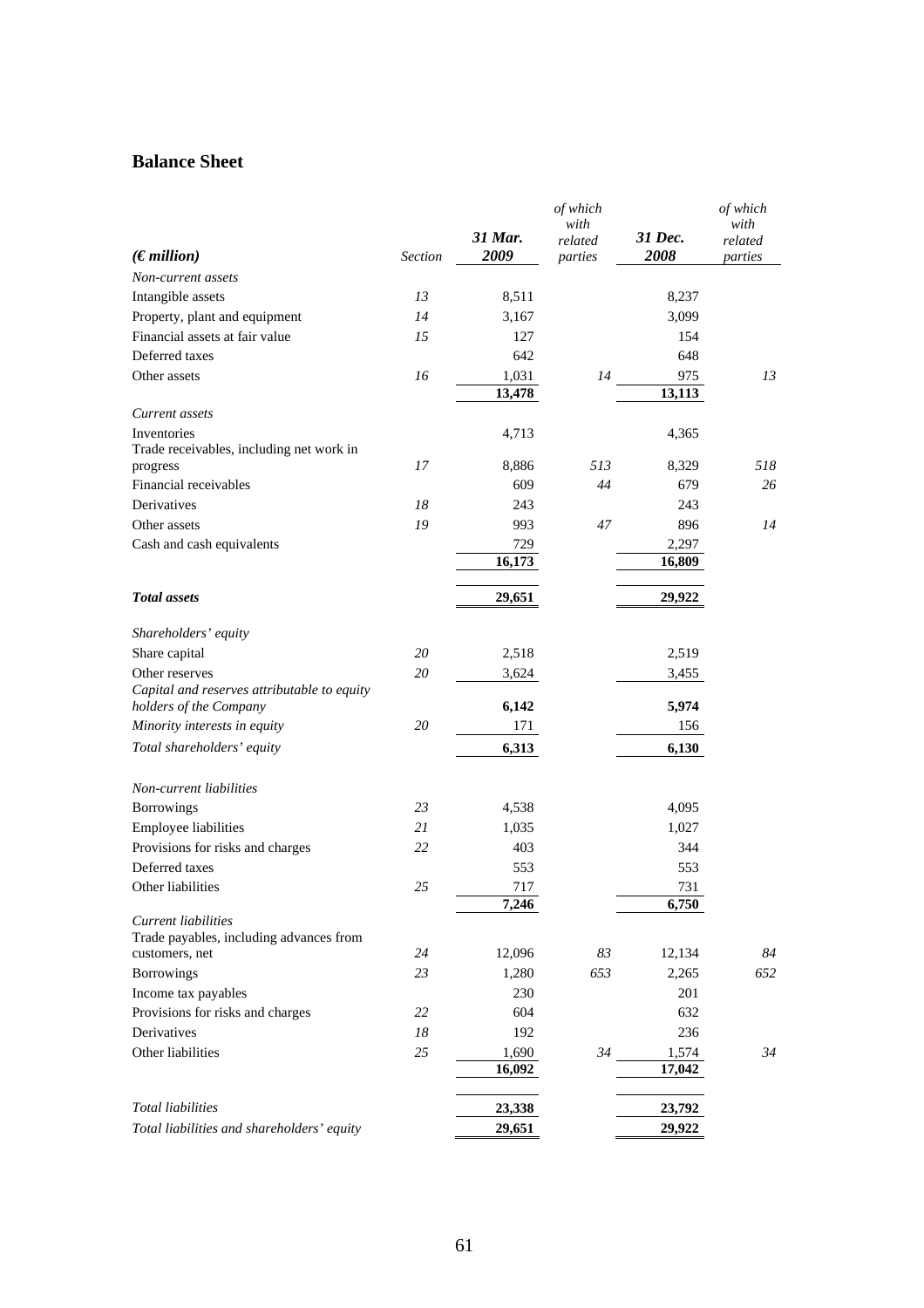## **Cash Flow Statement**

| $(E$ million)                                            | For the three months ended 31 March |         |                 |                |                 |
|----------------------------------------------------------|-------------------------------------|---------|-----------------|----------------|-----------------|
|                                                          |                                     |         | of which        |                | of which        |
|                                                          |                                     |         | with<br>related |                | with<br>related |
|                                                          | <b>Section</b>                      | 2009    | parties         | 2008           | parties         |
| Cash flow from operating activities:                     |                                     |         |                 |                |                 |
| Gross cash flow from operating activities                | 26                                  | 407     |                 | 257            |                 |
| Changes in working capital                               | 26                                  | (885)   | 5               | (723)          | 129             |
| Changes in other operating assets and liabilities        |                                     |         |                 |                |                 |
| and provisions for risks and charges                     |                                     | (117)   | (33)            | (149)          | (15)            |
| Finance costs paid                                       |                                     | (67)    | (4)             | (34)           | (6)             |
| Income taxes paid                                        |                                     | (26)    |                 | (6)            |                 |
| Net cash generated from operating activities             |                                     | (688)   |                 | (655)          |                 |
| Cash flow from investing activities:                     |                                     |         |                 |                |                 |
| Acquisitions of subsidiaries, net of cash acquired       |                                     | (26)    |                 | 187            |                 |
| Purchase of property, plant and equipment and intangible |                                     |         |                 |                |                 |
| assets                                                   |                                     | (269)   |                 | (275)          |                 |
| Proceeds from sale of property, plant and equipment and  |                                     |         |                 |                |                 |
| intangible assets<br>Other investing activities          |                                     | 1       |                 | $\overline{c}$ |                 |
|                                                          |                                     | (45)    |                 | (12)           |                 |
| Net cash used in investing activities                    |                                     | (339)   |                 | (98)           |                 |
| Cash flow from financing activities:                     |                                     |         |                 |                |                 |
| Share capital increase                                   | 20                                  | (2)     |                 |                |                 |
| Repayment of DRS's convertible bonds                     |                                     | (868)   |                 |                |                 |
| Issue of bonds                                           |                                     | 259     |                 |                |                 |
| Opening of bridge loan                                   |                                     | 149     |                 |                |                 |
| Net change in other borrowings                           |                                     | (86)    | (12)            | (57)           | (5)             |
| Net cash used in financing activities                    |                                     | (548)   |                 | (57)           |                 |
| Net increase (decrease) in cash and cash equivalents     |                                     | (1,575) |                 | (810)          |                 |
| Exchange gains/losses                                    |                                     | 7       |                 | (8)            |                 |
| Cash and cash equivalents at 1 January                   |                                     | 2,297   |                 | 1,607          |                 |
| Cash and cash equivalents at 31 March                    |                                     | 729     |                 | 789            |                 |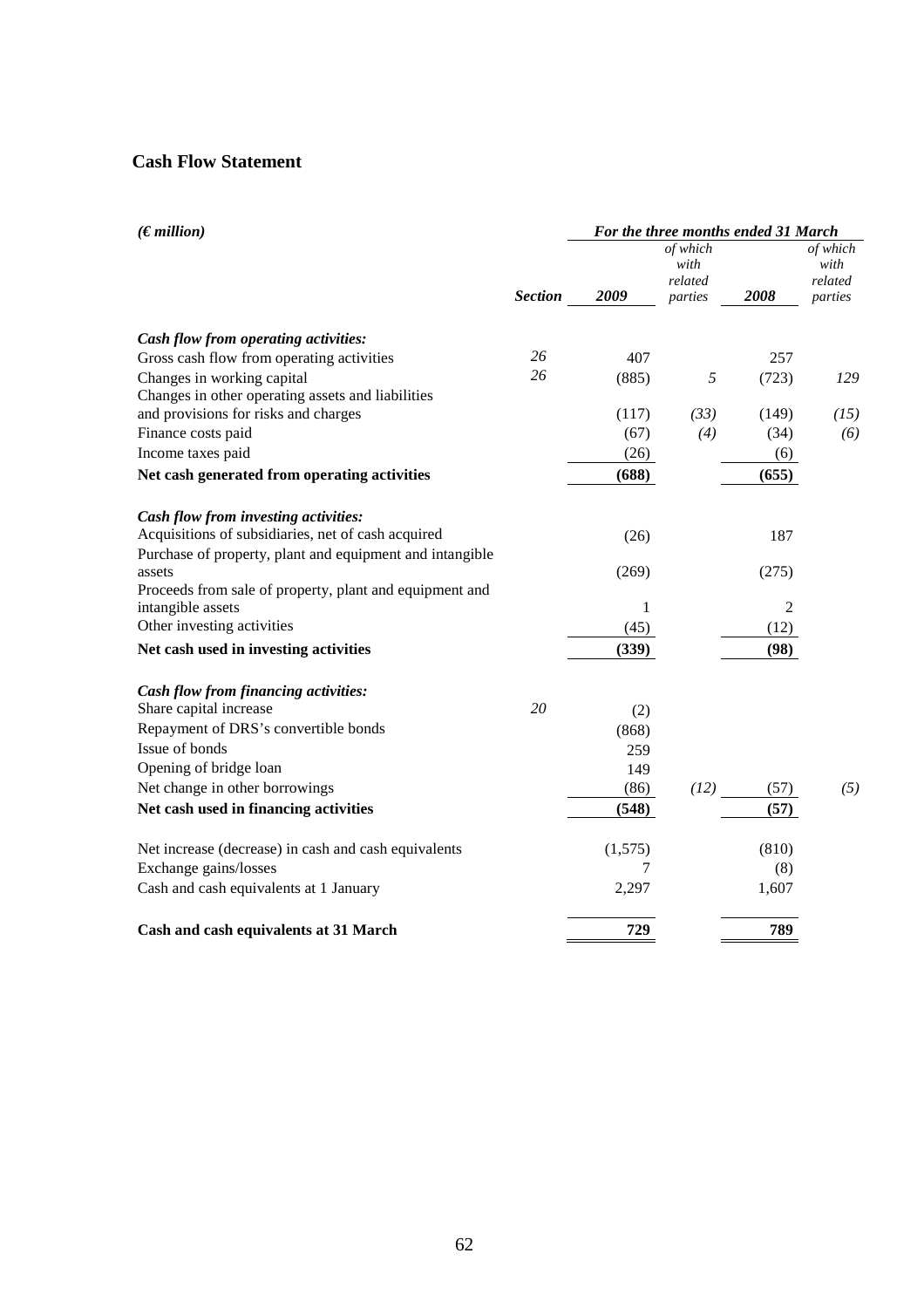## **Statement of Recognised Income and Expenses**

|                                                      | For the three months ended 31 March |      |      |       |  |
|------------------------------------------------------|-------------------------------------|------|------|-------|--|
| $\epsilon$ million                                   | 2009                                |      | 2008 |       |  |
| Reserves of income (expense) recognised in equity    |                                     |      |      |       |  |
| - Financial assets available for sale:               |                                     |      |      |       |  |
| - fair value adjustment                              |                                     | (27) |      | (159) |  |
| - Actuarial gains (losses) on defined-benefit plans: |                                     |      |      |       |  |
| - plan discounting                                   | (59)                                |      | (69) |       |  |
| - exchange gains/losses                              | 3                                   | (56) |      | (69)  |  |
| - Changes in cash-flow hedges:                       |                                     |      |      |       |  |
| - fair value adjustment                              | (16)                                |      |      |       |  |
| - transferred to the Income Statement                | 2                                   | (14) |      | 6     |  |
| - Exchange gains/losses                              |                                     | 148  |      | (183) |  |
| Tax on expense (income) recognised in equity         |                                     | 20   |      | 16    |  |
| Income (expense) recognised in equity                |                                     | 71   |      | (389) |  |
| Profit (loss) for the period                         |                                     | 108  |      | 126   |  |
| Total income and expense for the period              |                                     | 179  |      | (263) |  |
| Attributable to:                                     |                                     |      |      |       |  |
| - equity holders of the Company                      |                                     | 164  |      | (267) |  |
| - minority interests                                 |                                     | 15   |      | 4     |  |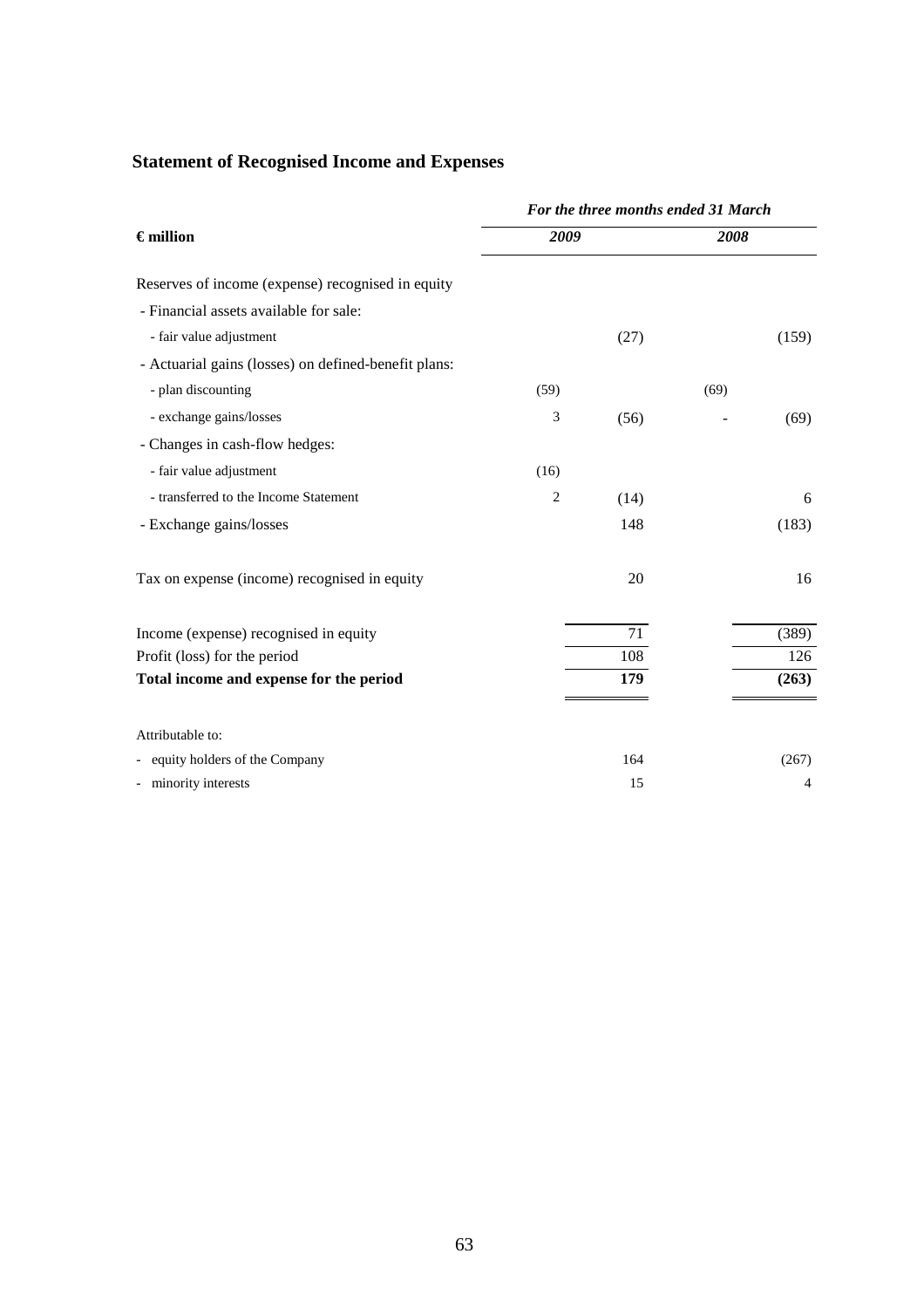### **1. GENERAL INFORMATION**

Finmeccanica is a company limited by shares based in Rome (Italy), at Piazza Monte Grappa 4, and is listed on the Milan stock market (S&P/MIB).

The Finmeccanica Group is a major Italian high technology organisation. Finmeccanica SpA, the holding company responsible for guiding and controlling industrial and strategic operations, coordinates its subsidiaries (the Finmeccanica Group or, simply, the Group), which are especially concentrated in the fields of helicopters, defence electronics and security, aeronautics, space, defence systems, energy and transportation.

### **2. FORM, CONTENT AND APPLICABLE ACCOUNTING STANDARDS**

The interim financial report of the Finmeccanica Group at 31 March 2009 was prepared in accordance with Article 154-ter, paragraph 5 of Legislative Decree 58/98 (Consolidated Law on Financial Intermediation), as subsequently changed and amended. This interim report was prepared in accordance with IAS 34 "Interim financial reporting", issued by the International Accounting Standard Board (IASB).

In accordance with IAS 34, these notes are presented in a condensed form and do not include all the information required to be disclosed in the annual financial statements, because relate only to those items whose amount, breakdown or changes are key to the understanding of the financial condition of the Group. Therefore, this report must be read in conjunction with the 2008 consolidated financial statements.

Likewise, the balance sheet and the income statement are presented in a condensed form as compared with the annual financial statements. The reconciliation between the quarterly and the year-end balance sheet and income statement is provided in the relevant notes for the items contained in the condensed financial statements.

The accounting principles and basis of accounting that have been used in the preparation of this interim report are the same that were used in the preparation of the consolidated financial statements at 31 December 2008 and the interim report at 31 March 2008.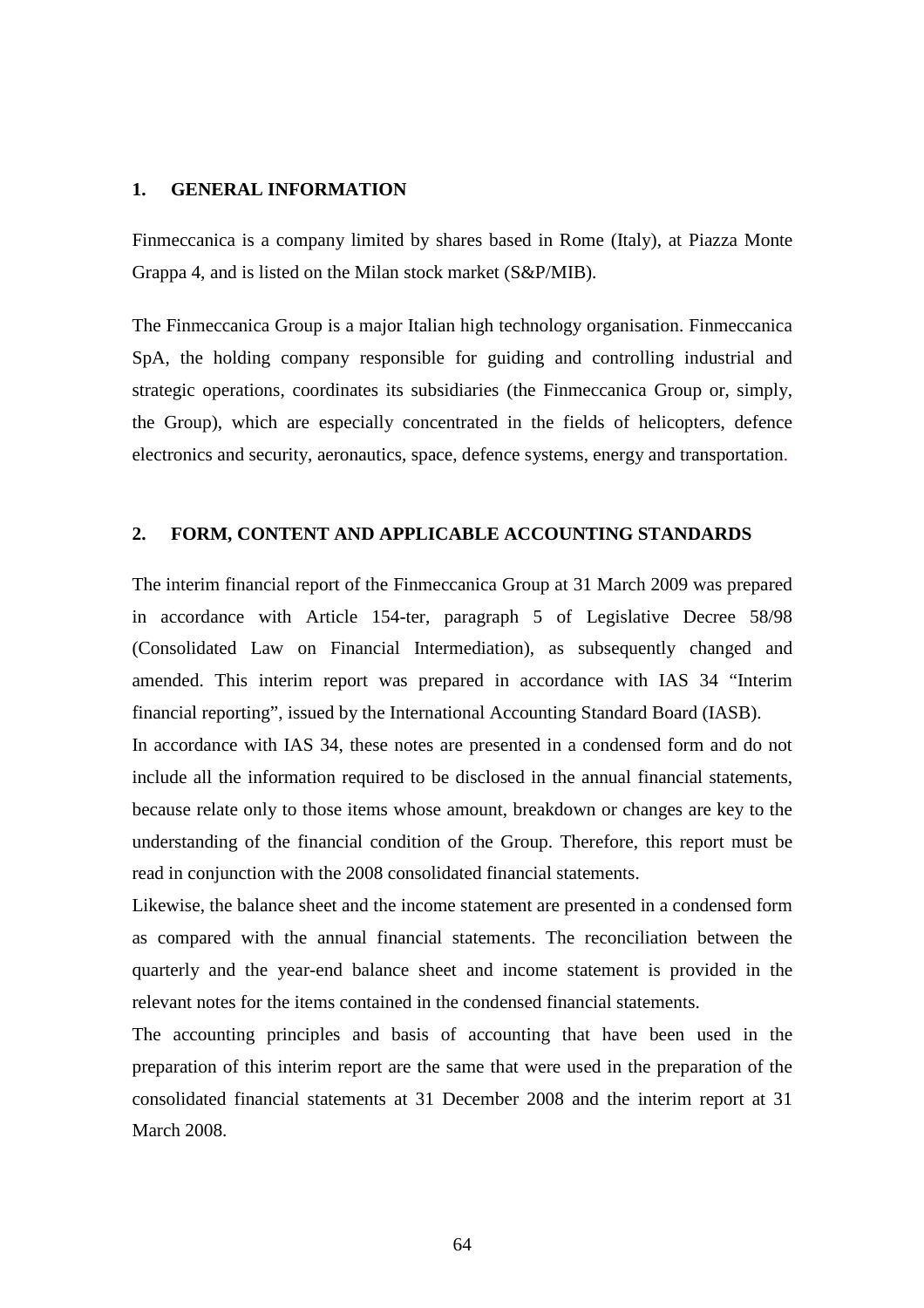All figures are shown in millions of euros unless otherwise indicated.

This consolidated interim report has not been audited.

# **3. TREATMENT OF INCOME TAXES APPLIED IN THE PREPARATION OF INTERIM REPORTS AND SEASONALITY OF OPERATIONS**

#### **Treatment of income taxes**

In the interim financial statements, income taxes are estimated by applying the expected effective annual tax rate to the interim pre-tax result.

### **Cash flows relating to operations**

The businesses in which the Group is primarily active are characterised by a high concentration of cash flows from customers in the closing months of the year. This pattern affects both the interim cash flow statements and the volatility of the debt situation of the Group over each interim period, which shows a marked improvement in the final months of the calendar year.

## **4. SIGNIFICANT NON-RECURRING EVENTS AND TRANSACTIONS**

No significant non-recurring transactions were carried out at 31 March 2009.

Further to the information provided in the 2008 financial statements concerning financing under **Law 808/1985**, it should be reported that amounts due as of 31 December 2008 were repaid in January 2009, in line with the allocation made in the Group's financial statements. These payments are in addition to the instalment repaid in May 2008 (relating to amounts due for 2007, including finance costs).

In addition, the European Commission, through the decision issued in March 2008 concerning the individual aid granted by Italy for research and development projects, retained the right to submit to Italy additional requests for information on two helicopter projects (for which the Group feels it has proven full compatibility with Community regulations, as these are national security programmes) before a final decision on the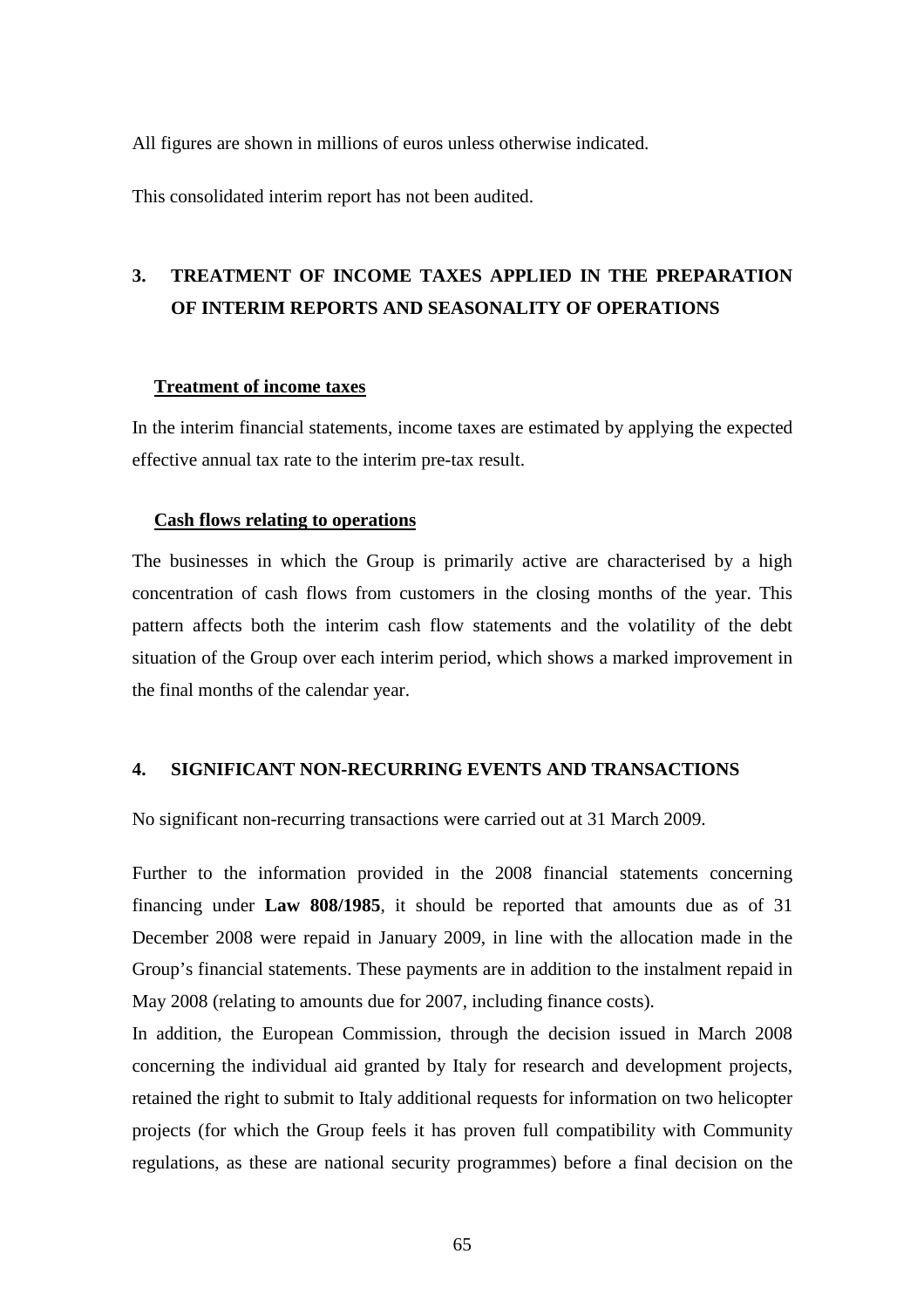matter is taken. The Commission and the Italian Government are currently exchanging information*.*

\*\*\*\*\*\*\*\*\*\*\*\*\*\*\*\*

With regard to 31 March 2008, it should be noted that:

On 26 February 2008, Finmeccanica, Cassa Depositi e Prestiti and FT1CI (a company owned by Areva), as shareholders of STMicroelectronics Holding NV (STH), the Dutch company which owns 27.54% of the share capital of STM, signed an agreement amending the existing shareholders' agreement concerning the joint Italian-French governance of STH. Under the agreement, the Italian and French parties agreed to rebalance their respective stakes in STM, indirectly held through STH. Specifically, Finmeccanica, as shareholder of STH, agreed to sell to FT1CI the equivalent of 26,034,141 shares of STM at the price of  $\epsilon$ 10 per share, plus an earn-out equal to 40% of any positive price differential of STM stock between the base price of  $\epsilon$ 10 and the average market price calculated over a three-month period starting nine months from the date of signing of the agreement, up to  $\epsilon$ 4 per share, with these effects:

|                       | $\epsilon$ millions |
|-----------------------|---------------------|
| Sale proceeds         | 260                 |
| Capital gain realised | 56                  |
| Tax effect            | (2)                 |

The interest indirectly held in STM after the partial sale was equal to 3.7% of the share capital.

Concerning financing under **Law 808/1985**, on 11 March 2008, the European Commission issued a decision on the individual aids granted by Italy for R&D projects in the aeronautics sector under Law 808/95, Article 3 a. Pending the decision, the Group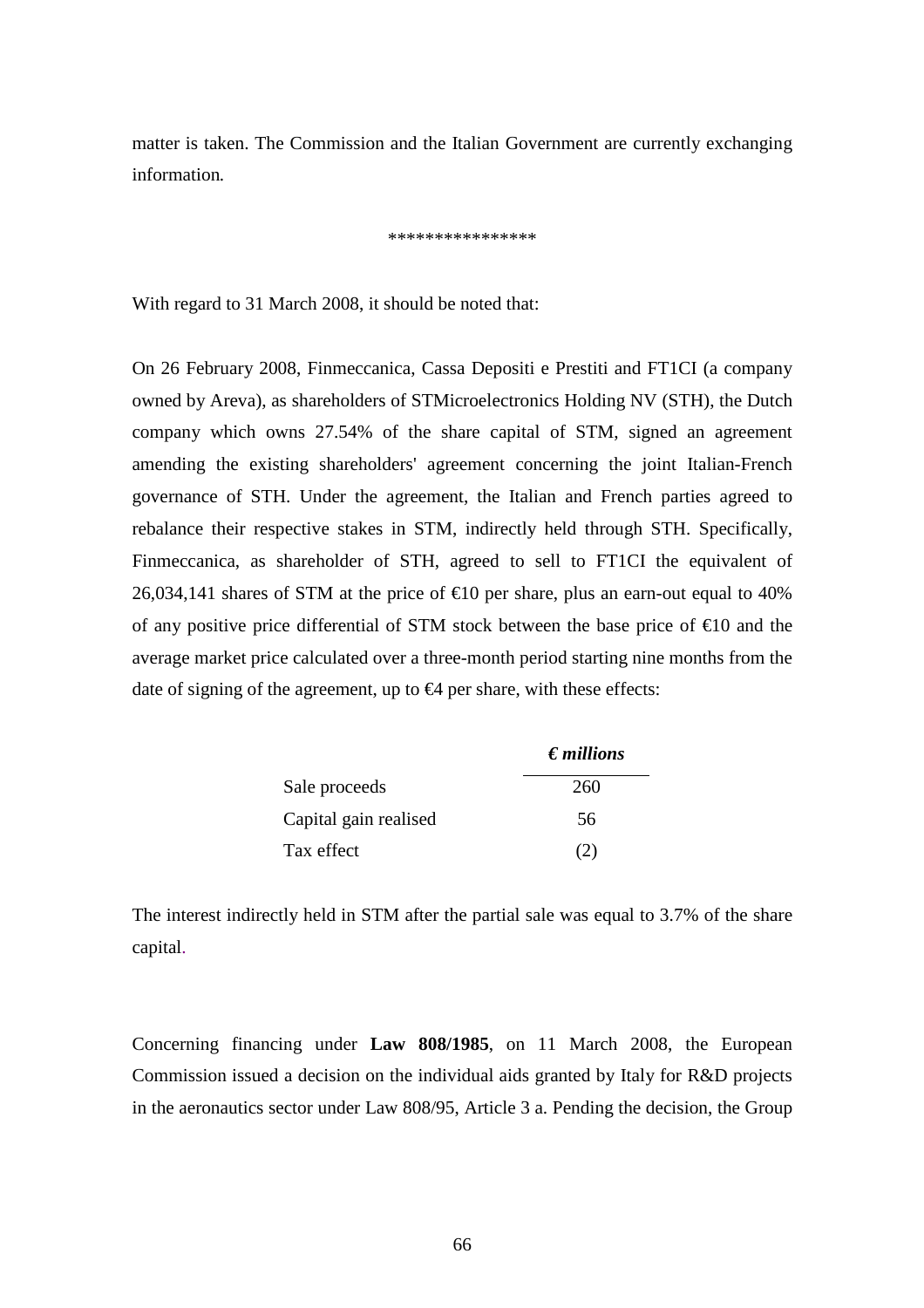had recognised (in the 2007 financial statements) impairment of assets for €mil. 125 and finance costs of €mil. 105.

The decision declared that these aids are compatible with the common market, under Article 87 of the Treaty, provided that the Italian authorities obtain the repayment, plus relevant finance costs, within two months of notification of the Community decision.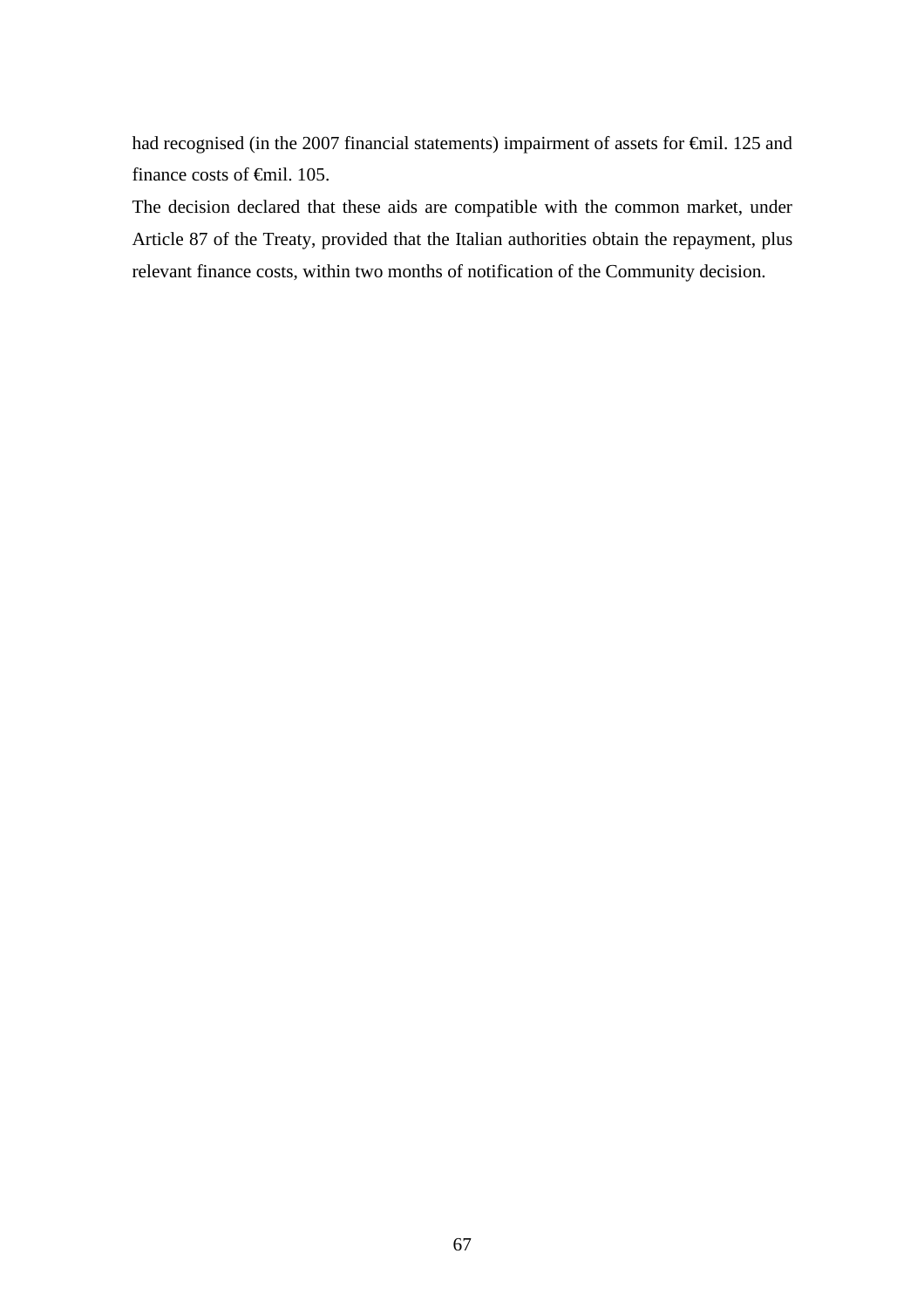## **5. SCOPE OF CONSOLIDATION**

**List of companies consolidated on a line-by-line basis**

| Name                                                                      | <b>Registered office</b>                            | % Group ownership |                 | % Group            |
|---------------------------------------------------------------------------|-----------------------------------------------------|-------------------|-----------------|--------------------|
|                                                                           |                                                     | <b>Direct</b>     | <b>Indirect</b> | shareholding       |
| 3083683 NOVA SCOTIA LIMITED                                               | Halifax, New Scotland (Canada)                      |                   | 100             | 100                |
| ABS TECHNOLOGY SPA                                                        | Florence                                            |                   | 60              | 60                 |
| AEROMECCANICA SA                                                          | Luxembourg                                          | 99.967            |                 | 100                |
| AGUSTA AEROSPACE CORP. USA                                                | Wilmington Delaware (USA)                           |                   | 100             | 100                |
| AGUSTA AEROSPACE SERVICES A.AS SA                                         | Grace Hollogne (Belgium)                            |                   | 100             | 100                |
| <b>AGUSTA HOLDING BV</b>                                                  | Amsterdam (the Netherlands)                         |                   | 100             | 100                |
| <b>AGUSTA SPA</b>                                                         | Cascina Costa (Varese)                              |                   | 100             | 100<br>100         |
| AGUSTA US INC<br>AGUSTAWESTLAND AUSTRALIA PTY LTD                         | Wilmington, Delaware (USA)<br>Melbourne (Australia) |                   | 100<br>100      | 100                |
| AGUSTAWESTLAND BELL LLC                                                   | Wilmington, Delaware (USA)                          |                   | 51              | 51                 |
| AGUSTAWESTLAND DO BRASIL LTDA                                             | Sao Paulo (Brazil)                                  |                   | 100             | 100                |
| AGUSTAWESTLAND INTERNATIONAL LTD                                          | Yeovil, Somerset (U.K.)                             |                   | 100             | 100                |
| AGUSTAWESTLAND HOLDINGS LTD                                               | Yeovil, Somerset (U.K.)                             |                   | 100             | 100                |
| AGUSTAWESTLAND INC                                                        | Nex Castle, Wilmington, Delaware (USA)              |                   | 100             | 100                |
| AGUSTAWESTLAND MALAYSIA SDN BHD                                           | Kuala Lumpur (Malaysia)                             |                   | 100             | 100                |
| AGUSTAWESTLAND NORTH AMERICA INC                                          | Wilmington, Delaware (USA)                          |                   | 100             | 100                |
| AGUSTAWESTLAND NV                                                         | Amsterdam (the Netherlands)                         | 100               |                 | 100                |
| AGUSTAWESTLAND PORTUGAL SA                                                | Lisbon (Portugal)                                   |                   | 100             | 100                |
| AGUSTAWESTLAND PROPERTIES LTD                                             | Yeovil, Somerset (U.K.)                             |                   | 100             | 100                |
| ALENIA AERMACCHI SPA                                                      | Venegono Superiore (Varese)                         |                   | 99.998          | 99.998             |
| ALENIA AERONAUTICA SPA                                                    | Pomigliano (Naples)                                 | 100               |                 | 100                |
| ALENIA AERONAVALI SPA                                                     | Tessera (Venice)                                    |                   | 100             | 100<br>97          |
| ALENIA COMPOSITE SPA<br>ALENIA IMPROVEMENT SPA                            | Grottaglie (Taranto)<br>Pomigliano D'Arco (Naples)  |                   | 97<br>98        | 98                 |
| ALENIA NORTH AMERICA INC                                                  | Nex Castle, Wilmington, Delaware (USA)              |                   | 88.409          | 88.409             |
| <b>ALENIA SIA SPA</b>                                                     | Turin                                               |                   | 100             | 100                |
| <b>AMTEC SPA</b>                                                          | Piancastagnaio (Siena)                              |                   | 100             | 100                |
| ANSALDO ENERGIA SPA                                                       | Genoa                                               | 100               |                 | 100                |
| ANSALDO ESG AG ex ENERGY SERVICE GROUP AG                                 | Wurenlingen (Switzerland)                           |                   | 100             | 100                |
| ANSALDO FUEL CELLS SPA                                                    | Genoa                                               |                   | 94.37           | 94.37              |
| ANSALDO NUCLEARE SPA                                                      | Genoa                                               |                   | 100             | 100                |
| ANSALDO RICERCHE SPA                                                      | Genoa                                               |                   | 100             | 100                |
| ANSALDO SIGNAL NV (IN LIQ.)                                               | Amsterdam (the Netherlands)                         |                   | 100             | 40.0655            |
| ANSALDO STS AUSTRALIA PTY LTD                                             | Birsbane (Australia)                                |                   | 100             | 40.0655            |
| ANSALDO STS BEIJING LTD                                                   | Beijing (China)                                     |                   | 80              | 32.0524            |
| ANSALDO STS CANADA INC.                                                   | Burlington, Ontario (Canada)                        |                   | 100             | 40.0655            |
| ANSALDO STS DEUTSCHLAND GMBH                                              | Berlin (Germany)                                    |                   | 100             | 40.0655            |
| ANSALDO STS ESPANA SAU                                                    | Madrid (Spain)                                      |                   | 100             | 40.0655            |
| ANSALDO STS FINLAND OY                                                    | Helsinki (Finland)                                  |                   | 100             | 40.0655            |
| ANSALDO STS FRANCE SA<br>ANSALDO STS HONG KONG LTD                        | Les Ulis (France)<br>Kowloon Bay (China)            |                   | 100<br>100      | 40.0655<br>40.0655 |
| ANSALDO STS IRELAND LTD                                                   | CO KERRY (Ireland)                                  |                   | 100             | 40.0655            |
| ANSALDO STS MALAYSIA SDN BHD                                              | Kuala Lumpur (Malaysia)                             |                   | 100             | 40.0655            |
| ANSALDO STS SWEDEN AB                                                     | Solna (Sweden)                                      |                   | 100             | 40.0655            |
| ANSALDO STS TRASP. SYST. INDIA PRIV. LTD ex UNION SWIT. & SIGN. PRIV. LTD | Bangalore (India)                                   |                   | 100             | 40.0655            |
| ANSALDO STS UK LTD                                                        | Barbican (U.K.)                                     |                   | 100             | 40.0655            |
| ANSALDO STS SPA                                                           | Genoa                                               | 40.0655           |                 | 40.0655            |
| ANSALDO STS USA INC                                                       | Wilmington, Delaware (USA)                          |                   | 100             | 40.0655            |
| ANSALDO STS USA INTERNATIONAL CO                                          | Wilmington, Delaware (USA)                          |                   | 100             | 40.0655            |
| ANSALDO STS USA INTERNATIONAL PROJECT CO                                  | Wilmington, Delaware (USA)                          |                   | 100             | 40.0655            |
| ANSALDO THOMASSEN BV ex THOMASSEN TURBINE SYSTEMS BV                      | Rheden (the Netherlands)                            |                   | 100             | 100                |
| ANSALDO THOMASSEN GULF LLC ex THOMASSEN SERVICE GULF LLC                  | Abu Dhabi, United Arab Emirates                     |                   | 48.667          | 100                |
| ANSALDOBREDA ESPANA SLU<br>ANSALDOBREDA SPA                               | Madrid (Spain)                                      |                   | 100             | 100                |
| ANSALDOBREDA INC                                                          | Naples                                              | 100               |                 | 100<br>100         |
| ASIA POWER PROJECTS PRIVATE LTD                                           | Pittsburg, California (USA)<br>Bangalore (India)    |                   | 100<br>100      | 100                |
| AUTOMATISMES CONTROLES ET ETUDES ELECTRONIQUES ACELEC SA                  | Les Ulis (France)                                   |                   | 99.999          | 40.0651            |
| BREDAMENARINIBUS SPA                                                      | Bologna                                             | 100               |                 | 100                |
| DAVIES INDUSTRIAL COMMUNICATIONS LTD                                      | Chelmsford, Essex (U.K.)                            |                   | 100             | 100                |
| DRS C3 SYSTEMS INC                                                        | Plantation, Florida (USA)                           |                   | 100             | 100                |
| DRS CODEM SYSTEMS INC                                                     | Wilmington, Delaware (USA)                          |                   | 100             | 100                |
| DRS DATA & IMAGING SYSTEMS INC                                            | Wilmington, Delaware (USA)                          |                   | 100             | 100                |
| DRS HOMELAND SECURITY SOLUTIONS INC                                       | Wilmington, Delaware (USA)                          |                   | 100             | 100                |
| DRS INTELLIGENCE & AVIONIC SOLUTIONS INC                                  | Cleveland, Ohio (USA)                               |                   | 100             | 100                |
| DRS INTERNATIONAL INC                                                     | Wilmington, Delaware (USA)                          |                   | 100             | 100                |
| DRS MOBILE ENVIRONMENTAL SYSTEMS CO                                       | Cleveland, Ohio (USA)                               |                   | 100             | 100                |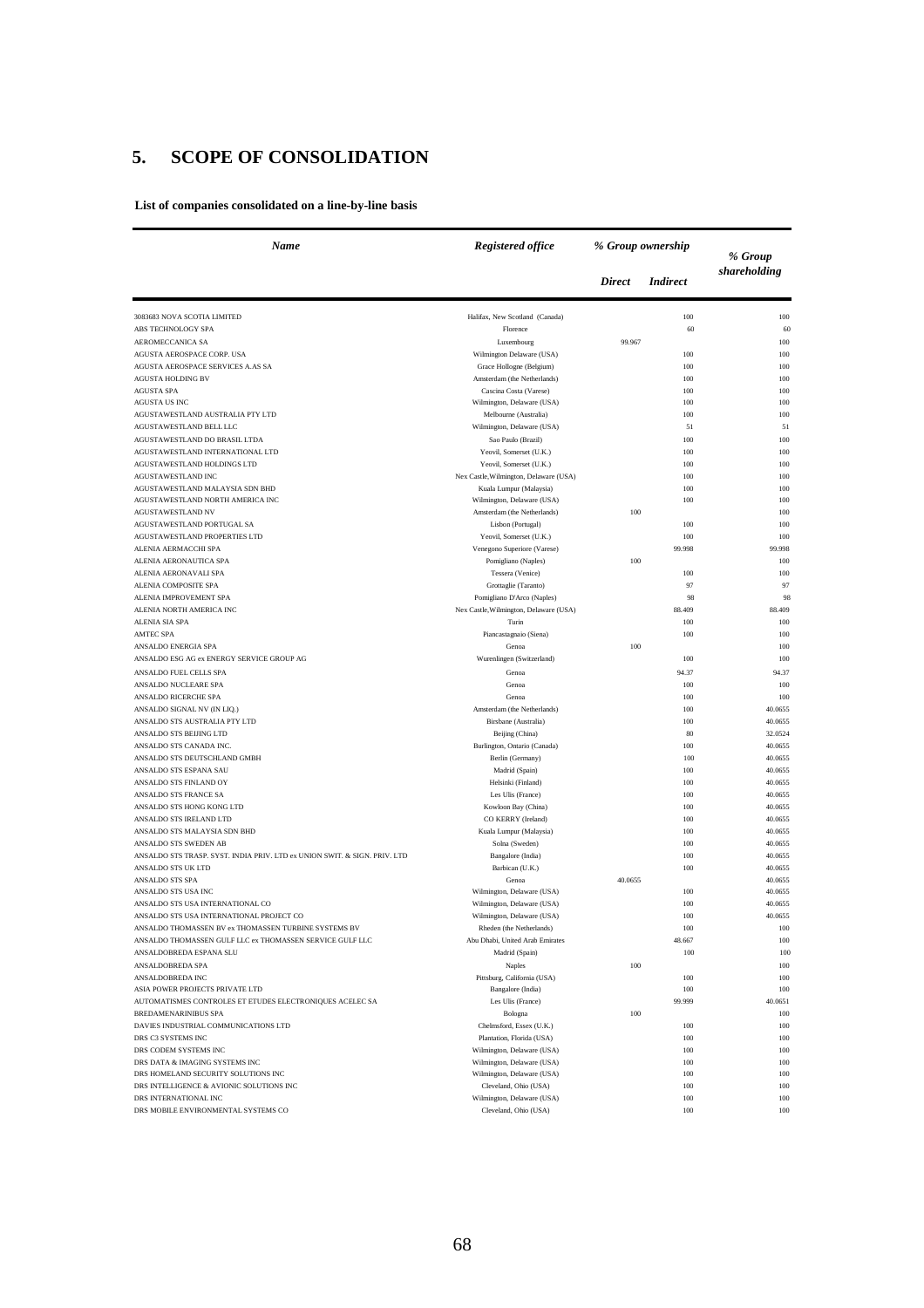|  |  |  | List of companies consolidated on a line-by-line basis (cont'd) |  |
|--|--|--|-----------------------------------------------------------------|--|
|--|--|--|-----------------------------------------------------------------|--|

| shareholding<br><b>Direct</b><br><b>Indirect</b><br>DRS POWER & CONTROL TECHNOLOGIES INC<br>Wilmington, Delaware (USA)<br>100<br>100<br>DRS POWER TECHNOLOGY INC<br>Wilmington, Delaware (USA)<br>100<br>100<br>DRS SENSORS & TARGETING SYSTEMS INC<br>100<br>100<br>Wilmington, Delaware (USA)<br>Wilmington, Delaware (USA)<br>DRS SIGNAL SOLUTIONS INC<br>100<br>100<br>DRS SONAR SYSTEMS LLC<br>Wilmington, Delaware (USA)<br>51<br>51<br>DRS SURVEILLANCE SUPPORT SYSTEMS INC<br>Wilmington, Delaware (USA)<br>100<br>100<br>DRS SUSTAINMENT SYSTEMS INC<br>Wilmington, Delaware (USA)<br>100<br>100<br>DRS SYSTEMS MANAGEMENT LLC<br>100<br>Wilmington, Delaware (USA)<br>100<br>100<br>DRS SYSTEMS INC<br>Wilmington, Delaware (USA)<br>100<br>DRS TACTICAL SYSTEMS GLOBAL SERVICES INC<br>Plantation, Florida (USA)<br>100<br>100<br>DRS TACTICAL SYSTEMS INC<br>Plantation, Florida (USA)<br>100<br>100<br>DRS TECHNICAL SERVICES GMBH & CO KG<br>Baden, Wurttemberg (Germany)<br>100<br>100<br>DRS TECHNICAL SERVICES INC<br>100<br>100<br>Baltimora, Maryland (USA)<br>DRS TECHNOLOGIES CANADA INC<br>Wilmington, Delaware (USA)<br>100<br>100<br>DRS TECHNOLOGIES CANADA LTD<br>Kanata, Ontario (Canada)<br>100<br>100<br>DRS TECHNOLOGIES UK LIMITED<br>Farnham, Surrey (UK)<br>100<br>100<br>DRS TECHNOLOGIES VERWALTUNGS GMBH<br>Baden, Wurttemberg (Germany)<br>100<br>100<br>DRS TECHNOLOGIES INC<br>100<br>100<br>Wilmington, Delaware (USA)<br>DRS TEST & ENERGY MANAGEMENT LLC<br>Wilmington, Delaware (USA)<br>100<br>100<br>DRS UNMANNED TECHNOLOGIES INC<br>100<br>Wilmington, Delaware (USA)<br>100<br>ED CONTACT SRL<br>Rome<br>100<br>100<br>ELECTRON ITALIA SRL<br>Rome<br>80<br>80<br><b>ELSACOM NV</b><br>100<br>100<br>Amsterdam (the Netherlands)<br><b>ELSACOM SPA</b><br>Rome<br>100<br>100<br>100<br><b>ELSAG DATAMAT SPA</b><br>Genoa<br>100<br>ELSAG NORTH AMERICA LLC ex REMINGTON ELSAG LAW ENFORCEMENT SYST.<br>Madison, North Carolina (USA)<br>100<br>100<br>ENGINEERED COIL COMPANY<br>Clayton, Missouri (USA)<br>100<br>100<br>ENGINEERED ELECTRIC COMPANY<br>100<br>100<br>Clayton, Missouri (USA)<br>ENGINEERED SUPPORT SYSTEMS INC<br>Clayton, Missouri (USA)<br>100<br>100<br><b>E-SECURITY SRL</b><br>Montesilvano (Pescara)<br>79.688<br>79.688<br><b>ESSI RESOURCES LLC</b><br>Louisville, Krntucky (USA)<br>100<br>100<br><b>FATA ENGINEERING SPA</b><br>Pianezza (Turin)<br>100<br>100<br>FATA GROUP SPA (IN LIQ.)<br>Pianezza (Turin)<br>100<br>100<br><b>FATA HUNTER INC</b><br>Riverside, California (USA)<br>100<br>100<br>FATA LOGISTIC SYSTEMS SPA<br>Pianezza (Turin)<br>100<br>100<br><b>FATA SPA</b><br>Pianezza (Turin)<br>100<br>100<br>FINMECCANICA FINANCE SA<br>Luxembourg (Luxembourg)<br>73.6395<br>26.3575<br>99.997<br>FINMECCANICA GROUP REAL ESTATE SPA<br>Rome<br>100<br>100<br>FINMECCANICA GROUP SERVICES SPA<br>100<br>100<br>Rome<br><b>GALILEO AVIONICA SPA</b><br>Campi Bisenzio (Florence)<br>100<br>100<br>GLOBAL MILITARY AIRCRAFT SYSTEMS LLC<br>Wilmington, Delaware (USA)<br>45.0886<br>51<br>ITALDATA INGEGNERIA DELL'IDEA SPA<br>Rome<br>51<br>51<br><b>LARIMART SPA</b><br>Rome<br>60<br>60<br>LAUREL TECHNOLOGIES PARTNERSHIP<br>80<br>Wilmington, Delaware (USA)<br>80<br>MECCANICA HOLDINGS USA INC<br>Wilmington, Delaware (USA)<br>100<br>100<br>MECFINT (JERSEY) SA<br>Luxembourg (Luxembourg)<br>99.999<br>99.996<br><b>MSSC COMPANY</b><br>Philadelphia, Pennsylvania (USA)<br>51<br>51<br><b>NET SERVICE SRL</b><br>Bologna<br>70<br>70<br>NIGHT VISION SYSTEMS LLC<br>Wilmington, Delaware (USA)<br>100<br>100<br>OTE MOBILE TECHNOLOGIES LIMITED<br>Chelmsford, Essex (U.K.)<br>100<br>100<br>100<br>OTO MELARA IBERICA SA<br>Loriguilla, Valencia (Spain)<br>100<br>OTO MELARA NORTH AMERICA INC<br>Dover, Delaware (USA)<br>100<br>100<br>OTO MELARA SPA<br>100<br>La Spezia<br>100<br>PCA ELECTRONIC TEST LTD<br>Grantham, Lincolnshire (UK)<br>100<br>100<br>PIVOTAL POWER INC<br>Halifax, New Scotland (Canada)<br>100<br>100<br><b>QUADRICS LTD</b><br>Bristol (U.K.)<br>100<br>100<br><b>SEICOS SPA</b><br>Rome<br>100<br>100<br>SELENIA MARINE CO LTD (IN LIQ.)<br>Chelmsford, Essex (U.K.)<br>100<br>100<br>SELENIA MOBILE SPA<br>Chieti Scalo (Chieti)<br>100<br>100<br>SELEX COMMUNICATIONS DO BRASIL LTDA<br>Rio de Janeiro (Brazil)<br>100<br>100<br>SELEX COMMUNICATIONS GMBH<br>Backnang (Germany)<br>100<br>100<br>SELEX COMMUNICATIONS HOLDINGS LTD<br>Chelmsford (U.K.)<br>100<br>100<br>SELEX COMMUNICATIONS INC<br>San Francisco, California (USA)<br>100<br>100<br>SELEX COMMUNICATIONS INTERNATIONAL LTD<br>Chelmsford, Essex (U.K.)<br>100<br>100 | Name | Registered office | % Group ownership | % Group |
|-----------------------------------------------------------------------------------------------------------------------------------------------------------------------------------------------------------------------------------------------------------------------------------------------------------------------------------------------------------------------------------------------------------------------------------------------------------------------------------------------------------------------------------------------------------------------------------------------------------------------------------------------------------------------------------------------------------------------------------------------------------------------------------------------------------------------------------------------------------------------------------------------------------------------------------------------------------------------------------------------------------------------------------------------------------------------------------------------------------------------------------------------------------------------------------------------------------------------------------------------------------------------------------------------------------------------------------------------------------------------------------------------------------------------------------------------------------------------------------------------------------------------------------------------------------------------------------------------------------------------------------------------------------------------------------------------------------------------------------------------------------------------------------------------------------------------------------------------------------------------------------------------------------------------------------------------------------------------------------------------------------------------------------------------------------------------------------------------------------------------------------------------------------------------------------------------------------------------------------------------------------------------------------------------------------------------------------------------------------------------------------------------------------------------------------------------------------------------------------------------------------------------------------------------------------------------------------------------------------------------------------------------------------------------------------------------------------------------------------------------------------------------------------------------------------------------------------------------------------------------------------------------------------------------------------------------------------------------------------------------------------------------------------------------------------------------------------------------------------------------------------------------------------------------------------------------------------------------------------------------------------------------------------------------------------------------------------------------------------------------------------------------------------------------------------------------------------------------------------------------------------------------------------------------------------------------------------------------------------------------------------------------------------------------------------------------------------------------------------------------------------------------------------------------------------------------------------------------------------------------------------------------------------------------------------------------------------------------------------------------------------------------------------------------------------------------------------------------------------------------------------------------------------------------------------------------------------------------------------------------------------------------------------------------------------------------------------------------------------------------------------------------------------------------------------------------------------------------------------------------------------------------------------------------------------------------------------------------------------------------------------------------------------------------------|------|-------------------|-------------------|---------|
|                                                                                                                                                                                                                                                                                                                                                                                                                                                                                                                                                                                                                                                                                                                                                                                                                                                                                                                                                                                                                                                                                                                                                                                                                                                                                                                                                                                                                                                                                                                                                                                                                                                                                                                                                                                                                                                                                                                                                                                                                                                                                                                                                                                                                                                                                                                                                                                                                                                                                                                                                                                                                                                                                                                                                                                                                                                                                                                                                                                                                                                                                                                                                                                                                                                                                                                                                                                                                                                                                                                                                                                                                                                                                                                                                                                                                                                                                                                                                                                                                                                                                                                                                                                                                                                                                                                                                                                                                                                                                                                                                                                                                                                                             |      |                   |                   |         |
|                                                                                                                                                                                                                                                                                                                                                                                                                                                                                                                                                                                                                                                                                                                                                                                                                                                                                                                                                                                                                                                                                                                                                                                                                                                                                                                                                                                                                                                                                                                                                                                                                                                                                                                                                                                                                                                                                                                                                                                                                                                                                                                                                                                                                                                                                                                                                                                                                                                                                                                                                                                                                                                                                                                                                                                                                                                                                                                                                                                                                                                                                                                                                                                                                                                                                                                                                                                                                                                                                                                                                                                                                                                                                                                                                                                                                                                                                                                                                                                                                                                                                                                                                                                                                                                                                                                                                                                                                                                                                                                                                                                                                                                                             |      |                   |                   |         |
|                                                                                                                                                                                                                                                                                                                                                                                                                                                                                                                                                                                                                                                                                                                                                                                                                                                                                                                                                                                                                                                                                                                                                                                                                                                                                                                                                                                                                                                                                                                                                                                                                                                                                                                                                                                                                                                                                                                                                                                                                                                                                                                                                                                                                                                                                                                                                                                                                                                                                                                                                                                                                                                                                                                                                                                                                                                                                                                                                                                                                                                                                                                                                                                                                                                                                                                                                                                                                                                                                                                                                                                                                                                                                                                                                                                                                                                                                                                                                                                                                                                                                                                                                                                                                                                                                                                                                                                                                                                                                                                                                                                                                                                                             |      |                   |                   |         |
|                                                                                                                                                                                                                                                                                                                                                                                                                                                                                                                                                                                                                                                                                                                                                                                                                                                                                                                                                                                                                                                                                                                                                                                                                                                                                                                                                                                                                                                                                                                                                                                                                                                                                                                                                                                                                                                                                                                                                                                                                                                                                                                                                                                                                                                                                                                                                                                                                                                                                                                                                                                                                                                                                                                                                                                                                                                                                                                                                                                                                                                                                                                                                                                                                                                                                                                                                                                                                                                                                                                                                                                                                                                                                                                                                                                                                                                                                                                                                                                                                                                                                                                                                                                                                                                                                                                                                                                                                                                                                                                                                                                                                                                                             |      |                   |                   |         |
|                                                                                                                                                                                                                                                                                                                                                                                                                                                                                                                                                                                                                                                                                                                                                                                                                                                                                                                                                                                                                                                                                                                                                                                                                                                                                                                                                                                                                                                                                                                                                                                                                                                                                                                                                                                                                                                                                                                                                                                                                                                                                                                                                                                                                                                                                                                                                                                                                                                                                                                                                                                                                                                                                                                                                                                                                                                                                                                                                                                                                                                                                                                                                                                                                                                                                                                                                                                                                                                                                                                                                                                                                                                                                                                                                                                                                                                                                                                                                                                                                                                                                                                                                                                                                                                                                                                                                                                                                                                                                                                                                                                                                                                                             |      |                   |                   |         |
|                                                                                                                                                                                                                                                                                                                                                                                                                                                                                                                                                                                                                                                                                                                                                                                                                                                                                                                                                                                                                                                                                                                                                                                                                                                                                                                                                                                                                                                                                                                                                                                                                                                                                                                                                                                                                                                                                                                                                                                                                                                                                                                                                                                                                                                                                                                                                                                                                                                                                                                                                                                                                                                                                                                                                                                                                                                                                                                                                                                                                                                                                                                                                                                                                                                                                                                                                                                                                                                                                                                                                                                                                                                                                                                                                                                                                                                                                                                                                                                                                                                                                                                                                                                                                                                                                                                                                                                                                                                                                                                                                                                                                                                                             |      |                   |                   |         |
|                                                                                                                                                                                                                                                                                                                                                                                                                                                                                                                                                                                                                                                                                                                                                                                                                                                                                                                                                                                                                                                                                                                                                                                                                                                                                                                                                                                                                                                                                                                                                                                                                                                                                                                                                                                                                                                                                                                                                                                                                                                                                                                                                                                                                                                                                                                                                                                                                                                                                                                                                                                                                                                                                                                                                                                                                                                                                                                                                                                                                                                                                                                                                                                                                                                                                                                                                                                                                                                                                                                                                                                                                                                                                                                                                                                                                                                                                                                                                                                                                                                                                                                                                                                                                                                                                                                                                                                                                                                                                                                                                                                                                                                                             |      |                   |                   |         |
|                                                                                                                                                                                                                                                                                                                                                                                                                                                                                                                                                                                                                                                                                                                                                                                                                                                                                                                                                                                                                                                                                                                                                                                                                                                                                                                                                                                                                                                                                                                                                                                                                                                                                                                                                                                                                                                                                                                                                                                                                                                                                                                                                                                                                                                                                                                                                                                                                                                                                                                                                                                                                                                                                                                                                                                                                                                                                                                                                                                                                                                                                                                                                                                                                                                                                                                                                                                                                                                                                                                                                                                                                                                                                                                                                                                                                                                                                                                                                                                                                                                                                                                                                                                                                                                                                                                                                                                                                                                                                                                                                                                                                                                                             |      |                   |                   |         |
|                                                                                                                                                                                                                                                                                                                                                                                                                                                                                                                                                                                                                                                                                                                                                                                                                                                                                                                                                                                                                                                                                                                                                                                                                                                                                                                                                                                                                                                                                                                                                                                                                                                                                                                                                                                                                                                                                                                                                                                                                                                                                                                                                                                                                                                                                                                                                                                                                                                                                                                                                                                                                                                                                                                                                                                                                                                                                                                                                                                                                                                                                                                                                                                                                                                                                                                                                                                                                                                                                                                                                                                                                                                                                                                                                                                                                                                                                                                                                                                                                                                                                                                                                                                                                                                                                                                                                                                                                                                                                                                                                                                                                                                                             |      |                   |                   |         |
|                                                                                                                                                                                                                                                                                                                                                                                                                                                                                                                                                                                                                                                                                                                                                                                                                                                                                                                                                                                                                                                                                                                                                                                                                                                                                                                                                                                                                                                                                                                                                                                                                                                                                                                                                                                                                                                                                                                                                                                                                                                                                                                                                                                                                                                                                                                                                                                                                                                                                                                                                                                                                                                                                                                                                                                                                                                                                                                                                                                                                                                                                                                                                                                                                                                                                                                                                                                                                                                                                                                                                                                                                                                                                                                                                                                                                                                                                                                                                                                                                                                                                                                                                                                                                                                                                                                                                                                                                                                                                                                                                                                                                                                                             |      |                   |                   |         |
|                                                                                                                                                                                                                                                                                                                                                                                                                                                                                                                                                                                                                                                                                                                                                                                                                                                                                                                                                                                                                                                                                                                                                                                                                                                                                                                                                                                                                                                                                                                                                                                                                                                                                                                                                                                                                                                                                                                                                                                                                                                                                                                                                                                                                                                                                                                                                                                                                                                                                                                                                                                                                                                                                                                                                                                                                                                                                                                                                                                                                                                                                                                                                                                                                                                                                                                                                                                                                                                                                                                                                                                                                                                                                                                                                                                                                                                                                                                                                                                                                                                                                                                                                                                                                                                                                                                                                                                                                                                                                                                                                                                                                                                                             |      |                   |                   |         |
|                                                                                                                                                                                                                                                                                                                                                                                                                                                                                                                                                                                                                                                                                                                                                                                                                                                                                                                                                                                                                                                                                                                                                                                                                                                                                                                                                                                                                                                                                                                                                                                                                                                                                                                                                                                                                                                                                                                                                                                                                                                                                                                                                                                                                                                                                                                                                                                                                                                                                                                                                                                                                                                                                                                                                                                                                                                                                                                                                                                                                                                                                                                                                                                                                                                                                                                                                                                                                                                                                                                                                                                                                                                                                                                                                                                                                                                                                                                                                                                                                                                                                                                                                                                                                                                                                                                                                                                                                                                                                                                                                                                                                                                                             |      |                   |                   |         |
|                                                                                                                                                                                                                                                                                                                                                                                                                                                                                                                                                                                                                                                                                                                                                                                                                                                                                                                                                                                                                                                                                                                                                                                                                                                                                                                                                                                                                                                                                                                                                                                                                                                                                                                                                                                                                                                                                                                                                                                                                                                                                                                                                                                                                                                                                                                                                                                                                                                                                                                                                                                                                                                                                                                                                                                                                                                                                                                                                                                                                                                                                                                                                                                                                                                                                                                                                                                                                                                                                                                                                                                                                                                                                                                                                                                                                                                                                                                                                                                                                                                                                                                                                                                                                                                                                                                                                                                                                                                                                                                                                                                                                                                                             |      |                   |                   |         |
|                                                                                                                                                                                                                                                                                                                                                                                                                                                                                                                                                                                                                                                                                                                                                                                                                                                                                                                                                                                                                                                                                                                                                                                                                                                                                                                                                                                                                                                                                                                                                                                                                                                                                                                                                                                                                                                                                                                                                                                                                                                                                                                                                                                                                                                                                                                                                                                                                                                                                                                                                                                                                                                                                                                                                                                                                                                                                                                                                                                                                                                                                                                                                                                                                                                                                                                                                                                                                                                                                                                                                                                                                                                                                                                                                                                                                                                                                                                                                                                                                                                                                                                                                                                                                                                                                                                                                                                                                                                                                                                                                                                                                                                                             |      |                   |                   |         |
|                                                                                                                                                                                                                                                                                                                                                                                                                                                                                                                                                                                                                                                                                                                                                                                                                                                                                                                                                                                                                                                                                                                                                                                                                                                                                                                                                                                                                                                                                                                                                                                                                                                                                                                                                                                                                                                                                                                                                                                                                                                                                                                                                                                                                                                                                                                                                                                                                                                                                                                                                                                                                                                                                                                                                                                                                                                                                                                                                                                                                                                                                                                                                                                                                                                                                                                                                                                                                                                                                                                                                                                                                                                                                                                                                                                                                                                                                                                                                                                                                                                                                                                                                                                                                                                                                                                                                                                                                                                                                                                                                                                                                                                                             |      |                   |                   |         |
|                                                                                                                                                                                                                                                                                                                                                                                                                                                                                                                                                                                                                                                                                                                                                                                                                                                                                                                                                                                                                                                                                                                                                                                                                                                                                                                                                                                                                                                                                                                                                                                                                                                                                                                                                                                                                                                                                                                                                                                                                                                                                                                                                                                                                                                                                                                                                                                                                                                                                                                                                                                                                                                                                                                                                                                                                                                                                                                                                                                                                                                                                                                                                                                                                                                                                                                                                                                                                                                                                                                                                                                                                                                                                                                                                                                                                                                                                                                                                                                                                                                                                                                                                                                                                                                                                                                                                                                                                                                                                                                                                                                                                                                                             |      |                   |                   |         |
|                                                                                                                                                                                                                                                                                                                                                                                                                                                                                                                                                                                                                                                                                                                                                                                                                                                                                                                                                                                                                                                                                                                                                                                                                                                                                                                                                                                                                                                                                                                                                                                                                                                                                                                                                                                                                                                                                                                                                                                                                                                                                                                                                                                                                                                                                                                                                                                                                                                                                                                                                                                                                                                                                                                                                                                                                                                                                                                                                                                                                                                                                                                                                                                                                                                                                                                                                                                                                                                                                                                                                                                                                                                                                                                                                                                                                                                                                                                                                                                                                                                                                                                                                                                                                                                                                                                                                                                                                                                                                                                                                                                                                                                                             |      |                   |                   |         |
|                                                                                                                                                                                                                                                                                                                                                                                                                                                                                                                                                                                                                                                                                                                                                                                                                                                                                                                                                                                                                                                                                                                                                                                                                                                                                                                                                                                                                                                                                                                                                                                                                                                                                                                                                                                                                                                                                                                                                                                                                                                                                                                                                                                                                                                                                                                                                                                                                                                                                                                                                                                                                                                                                                                                                                                                                                                                                                                                                                                                                                                                                                                                                                                                                                                                                                                                                                                                                                                                                                                                                                                                                                                                                                                                                                                                                                                                                                                                                                                                                                                                                                                                                                                                                                                                                                                                                                                                                                                                                                                                                                                                                                                                             |      |                   |                   |         |
|                                                                                                                                                                                                                                                                                                                                                                                                                                                                                                                                                                                                                                                                                                                                                                                                                                                                                                                                                                                                                                                                                                                                                                                                                                                                                                                                                                                                                                                                                                                                                                                                                                                                                                                                                                                                                                                                                                                                                                                                                                                                                                                                                                                                                                                                                                                                                                                                                                                                                                                                                                                                                                                                                                                                                                                                                                                                                                                                                                                                                                                                                                                                                                                                                                                                                                                                                                                                                                                                                                                                                                                                                                                                                                                                                                                                                                                                                                                                                                                                                                                                                                                                                                                                                                                                                                                                                                                                                                                                                                                                                                                                                                                                             |      |                   |                   |         |
|                                                                                                                                                                                                                                                                                                                                                                                                                                                                                                                                                                                                                                                                                                                                                                                                                                                                                                                                                                                                                                                                                                                                                                                                                                                                                                                                                                                                                                                                                                                                                                                                                                                                                                                                                                                                                                                                                                                                                                                                                                                                                                                                                                                                                                                                                                                                                                                                                                                                                                                                                                                                                                                                                                                                                                                                                                                                                                                                                                                                                                                                                                                                                                                                                                                                                                                                                                                                                                                                                                                                                                                                                                                                                                                                                                                                                                                                                                                                                                                                                                                                                                                                                                                                                                                                                                                                                                                                                                                                                                                                                                                                                                                                             |      |                   |                   |         |
|                                                                                                                                                                                                                                                                                                                                                                                                                                                                                                                                                                                                                                                                                                                                                                                                                                                                                                                                                                                                                                                                                                                                                                                                                                                                                                                                                                                                                                                                                                                                                                                                                                                                                                                                                                                                                                                                                                                                                                                                                                                                                                                                                                                                                                                                                                                                                                                                                                                                                                                                                                                                                                                                                                                                                                                                                                                                                                                                                                                                                                                                                                                                                                                                                                                                                                                                                                                                                                                                                                                                                                                                                                                                                                                                                                                                                                                                                                                                                                                                                                                                                                                                                                                                                                                                                                                                                                                                                                                                                                                                                                                                                                                                             |      |                   |                   |         |
|                                                                                                                                                                                                                                                                                                                                                                                                                                                                                                                                                                                                                                                                                                                                                                                                                                                                                                                                                                                                                                                                                                                                                                                                                                                                                                                                                                                                                                                                                                                                                                                                                                                                                                                                                                                                                                                                                                                                                                                                                                                                                                                                                                                                                                                                                                                                                                                                                                                                                                                                                                                                                                                                                                                                                                                                                                                                                                                                                                                                                                                                                                                                                                                                                                                                                                                                                                                                                                                                                                                                                                                                                                                                                                                                                                                                                                                                                                                                                                                                                                                                                                                                                                                                                                                                                                                                                                                                                                                                                                                                                                                                                                                                             |      |                   |                   |         |
|                                                                                                                                                                                                                                                                                                                                                                                                                                                                                                                                                                                                                                                                                                                                                                                                                                                                                                                                                                                                                                                                                                                                                                                                                                                                                                                                                                                                                                                                                                                                                                                                                                                                                                                                                                                                                                                                                                                                                                                                                                                                                                                                                                                                                                                                                                                                                                                                                                                                                                                                                                                                                                                                                                                                                                                                                                                                                                                                                                                                                                                                                                                                                                                                                                                                                                                                                                                                                                                                                                                                                                                                                                                                                                                                                                                                                                                                                                                                                                                                                                                                                                                                                                                                                                                                                                                                                                                                                                                                                                                                                                                                                                                                             |      |                   |                   |         |
|                                                                                                                                                                                                                                                                                                                                                                                                                                                                                                                                                                                                                                                                                                                                                                                                                                                                                                                                                                                                                                                                                                                                                                                                                                                                                                                                                                                                                                                                                                                                                                                                                                                                                                                                                                                                                                                                                                                                                                                                                                                                                                                                                                                                                                                                                                                                                                                                                                                                                                                                                                                                                                                                                                                                                                                                                                                                                                                                                                                                                                                                                                                                                                                                                                                                                                                                                                                                                                                                                                                                                                                                                                                                                                                                                                                                                                                                                                                                                                                                                                                                                                                                                                                                                                                                                                                                                                                                                                                                                                                                                                                                                                                                             |      |                   |                   |         |
|                                                                                                                                                                                                                                                                                                                                                                                                                                                                                                                                                                                                                                                                                                                                                                                                                                                                                                                                                                                                                                                                                                                                                                                                                                                                                                                                                                                                                                                                                                                                                                                                                                                                                                                                                                                                                                                                                                                                                                                                                                                                                                                                                                                                                                                                                                                                                                                                                                                                                                                                                                                                                                                                                                                                                                                                                                                                                                                                                                                                                                                                                                                                                                                                                                                                                                                                                                                                                                                                                                                                                                                                                                                                                                                                                                                                                                                                                                                                                                                                                                                                                                                                                                                                                                                                                                                                                                                                                                                                                                                                                                                                                                                                             |      |                   |                   |         |
|                                                                                                                                                                                                                                                                                                                                                                                                                                                                                                                                                                                                                                                                                                                                                                                                                                                                                                                                                                                                                                                                                                                                                                                                                                                                                                                                                                                                                                                                                                                                                                                                                                                                                                                                                                                                                                                                                                                                                                                                                                                                                                                                                                                                                                                                                                                                                                                                                                                                                                                                                                                                                                                                                                                                                                                                                                                                                                                                                                                                                                                                                                                                                                                                                                                                                                                                                                                                                                                                                                                                                                                                                                                                                                                                                                                                                                                                                                                                                                                                                                                                                                                                                                                                                                                                                                                                                                                                                                                                                                                                                                                                                                                                             |      |                   |                   |         |
|                                                                                                                                                                                                                                                                                                                                                                                                                                                                                                                                                                                                                                                                                                                                                                                                                                                                                                                                                                                                                                                                                                                                                                                                                                                                                                                                                                                                                                                                                                                                                                                                                                                                                                                                                                                                                                                                                                                                                                                                                                                                                                                                                                                                                                                                                                                                                                                                                                                                                                                                                                                                                                                                                                                                                                                                                                                                                                                                                                                                                                                                                                                                                                                                                                                                                                                                                                                                                                                                                                                                                                                                                                                                                                                                                                                                                                                                                                                                                                                                                                                                                                                                                                                                                                                                                                                                                                                                                                                                                                                                                                                                                                                                             |      |                   |                   |         |
|                                                                                                                                                                                                                                                                                                                                                                                                                                                                                                                                                                                                                                                                                                                                                                                                                                                                                                                                                                                                                                                                                                                                                                                                                                                                                                                                                                                                                                                                                                                                                                                                                                                                                                                                                                                                                                                                                                                                                                                                                                                                                                                                                                                                                                                                                                                                                                                                                                                                                                                                                                                                                                                                                                                                                                                                                                                                                                                                                                                                                                                                                                                                                                                                                                                                                                                                                                                                                                                                                                                                                                                                                                                                                                                                                                                                                                                                                                                                                                                                                                                                                                                                                                                                                                                                                                                                                                                                                                                                                                                                                                                                                                                                             |      |                   |                   |         |
|                                                                                                                                                                                                                                                                                                                                                                                                                                                                                                                                                                                                                                                                                                                                                                                                                                                                                                                                                                                                                                                                                                                                                                                                                                                                                                                                                                                                                                                                                                                                                                                                                                                                                                                                                                                                                                                                                                                                                                                                                                                                                                                                                                                                                                                                                                                                                                                                                                                                                                                                                                                                                                                                                                                                                                                                                                                                                                                                                                                                                                                                                                                                                                                                                                                                                                                                                                                                                                                                                                                                                                                                                                                                                                                                                                                                                                                                                                                                                                                                                                                                                                                                                                                                                                                                                                                                                                                                                                                                                                                                                                                                                                                                             |      |                   |                   |         |
|                                                                                                                                                                                                                                                                                                                                                                                                                                                                                                                                                                                                                                                                                                                                                                                                                                                                                                                                                                                                                                                                                                                                                                                                                                                                                                                                                                                                                                                                                                                                                                                                                                                                                                                                                                                                                                                                                                                                                                                                                                                                                                                                                                                                                                                                                                                                                                                                                                                                                                                                                                                                                                                                                                                                                                                                                                                                                                                                                                                                                                                                                                                                                                                                                                                                                                                                                                                                                                                                                                                                                                                                                                                                                                                                                                                                                                                                                                                                                                                                                                                                                                                                                                                                                                                                                                                                                                                                                                                                                                                                                                                                                                                                             |      |                   |                   |         |
|                                                                                                                                                                                                                                                                                                                                                                                                                                                                                                                                                                                                                                                                                                                                                                                                                                                                                                                                                                                                                                                                                                                                                                                                                                                                                                                                                                                                                                                                                                                                                                                                                                                                                                                                                                                                                                                                                                                                                                                                                                                                                                                                                                                                                                                                                                                                                                                                                                                                                                                                                                                                                                                                                                                                                                                                                                                                                                                                                                                                                                                                                                                                                                                                                                                                                                                                                                                                                                                                                                                                                                                                                                                                                                                                                                                                                                                                                                                                                                                                                                                                                                                                                                                                                                                                                                                                                                                                                                                                                                                                                                                                                                                                             |      |                   |                   |         |
|                                                                                                                                                                                                                                                                                                                                                                                                                                                                                                                                                                                                                                                                                                                                                                                                                                                                                                                                                                                                                                                                                                                                                                                                                                                                                                                                                                                                                                                                                                                                                                                                                                                                                                                                                                                                                                                                                                                                                                                                                                                                                                                                                                                                                                                                                                                                                                                                                                                                                                                                                                                                                                                                                                                                                                                                                                                                                                                                                                                                                                                                                                                                                                                                                                                                                                                                                                                                                                                                                                                                                                                                                                                                                                                                                                                                                                                                                                                                                                                                                                                                                                                                                                                                                                                                                                                                                                                                                                                                                                                                                                                                                                                                             |      |                   |                   |         |
|                                                                                                                                                                                                                                                                                                                                                                                                                                                                                                                                                                                                                                                                                                                                                                                                                                                                                                                                                                                                                                                                                                                                                                                                                                                                                                                                                                                                                                                                                                                                                                                                                                                                                                                                                                                                                                                                                                                                                                                                                                                                                                                                                                                                                                                                                                                                                                                                                                                                                                                                                                                                                                                                                                                                                                                                                                                                                                                                                                                                                                                                                                                                                                                                                                                                                                                                                                                                                                                                                                                                                                                                                                                                                                                                                                                                                                                                                                                                                                                                                                                                                                                                                                                                                                                                                                                                                                                                                                                                                                                                                                                                                                                                             |      |                   |                   |         |
|                                                                                                                                                                                                                                                                                                                                                                                                                                                                                                                                                                                                                                                                                                                                                                                                                                                                                                                                                                                                                                                                                                                                                                                                                                                                                                                                                                                                                                                                                                                                                                                                                                                                                                                                                                                                                                                                                                                                                                                                                                                                                                                                                                                                                                                                                                                                                                                                                                                                                                                                                                                                                                                                                                                                                                                                                                                                                                                                                                                                                                                                                                                                                                                                                                                                                                                                                                                                                                                                                                                                                                                                                                                                                                                                                                                                                                                                                                                                                                                                                                                                                                                                                                                                                                                                                                                                                                                                                                                                                                                                                                                                                                                                             |      |                   |                   |         |
|                                                                                                                                                                                                                                                                                                                                                                                                                                                                                                                                                                                                                                                                                                                                                                                                                                                                                                                                                                                                                                                                                                                                                                                                                                                                                                                                                                                                                                                                                                                                                                                                                                                                                                                                                                                                                                                                                                                                                                                                                                                                                                                                                                                                                                                                                                                                                                                                                                                                                                                                                                                                                                                                                                                                                                                                                                                                                                                                                                                                                                                                                                                                                                                                                                                                                                                                                                                                                                                                                                                                                                                                                                                                                                                                                                                                                                                                                                                                                                                                                                                                                                                                                                                                                                                                                                                                                                                                                                                                                                                                                                                                                                                                             |      |                   |                   |         |
|                                                                                                                                                                                                                                                                                                                                                                                                                                                                                                                                                                                                                                                                                                                                                                                                                                                                                                                                                                                                                                                                                                                                                                                                                                                                                                                                                                                                                                                                                                                                                                                                                                                                                                                                                                                                                                                                                                                                                                                                                                                                                                                                                                                                                                                                                                                                                                                                                                                                                                                                                                                                                                                                                                                                                                                                                                                                                                                                                                                                                                                                                                                                                                                                                                                                                                                                                                                                                                                                                                                                                                                                                                                                                                                                                                                                                                                                                                                                                                                                                                                                                                                                                                                                                                                                                                                                                                                                                                                                                                                                                                                                                                                                             |      |                   |                   |         |
|                                                                                                                                                                                                                                                                                                                                                                                                                                                                                                                                                                                                                                                                                                                                                                                                                                                                                                                                                                                                                                                                                                                                                                                                                                                                                                                                                                                                                                                                                                                                                                                                                                                                                                                                                                                                                                                                                                                                                                                                                                                                                                                                                                                                                                                                                                                                                                                                                                                                                                                                                                                                                                                                                                                                                                                                                                                                                                                                                                                                                                                                                                                                                                                                                                                                                                                                                                                                                                                                                                                                                                                                                                                                                                                                                                                                                                                                                                                                                                                                                                                                                                                                                                                                                                                                                                                                                                                                                                                                                                                                                                                                                                                                             |      |                   |                   |         |
|                                                                                                                                                                                                                                                                                                                                                                                                                                                                                                                                                                                                                                                                                                                                                                                                                                                                                                                                                                                                                                                                                                                                                                                                                                                                                                                                                                                                                                                                                                                                                                                                                                                                                                                                                                                                                                                                                                                                                                                                                                                                                                                                                                                                                                                                                                                                                                                                                                                                                                                                                                                                                                                                                                                                                                                                                                                                                                                                                                                                                                                                                                                                                                                                                                                                                                                                                                                                                                                                                                                                                                                                                                                                                                                                                                                                                                                                                                                                                                                                                                                                                                                                                                                                                                                                                                                                                                                                                                                                                                                                                                                                                                                                             |      |                   |                   |         |
|                                                                                                                                                                                                                                                                                                                                                                                                                                                                                                                                                                                                                                                                                                                                                                                                                                                                                                                                                                                                                                                                                                                                                                                                                                                                                                                                                                                                                                                                                                                                                                                                                                                                                                                                                                                                                                                                                                                                                                                                                                                                                                                                                                                                                                                                                                                                                                                                                                                                                                                                                                                                                                                                                                                                                                                                                                                                                                                                                                                                                                                                                                                                                                                                                                                                                                                                                                                                                                                                                                                                                                                                                                                                                                                                                                                                                                                                                                                                                                                                                                                                                                                                                                                                                                                                                                                                                                                                                                                                                                                                                                                                                                                                             |      |                   |                   |         |
|                                                                                                                                                                                                                                                                                                                                                                                                                                                                                                                                                                                                                                                                                                                                                                                                                                                                                                                                                                                                                                                                                                                                                                                                                                                                                                                                                                                                                                                                                                                                                                                                                                                                                                                                                                                                                                                                                                                                                                                                                                                                                                                                                                                                                                                                                                                                                                                                                                                                                                                                                                                                                                                                                                                                                                                                                                                                                                                                                                                                                                                                                                                                                                                                                                                                                                                                                                                                                                                                                                                                                                                                                                                                                                                                                                                                                                                                                                                                                                                                                                                                                                                                                                                                                                                                                                                                                                                                                                                                                                                                                                                                                                                                             |      |                   |                   |         |
|                                                                                                                                                                                                                                                                                                                                                                                                                                                                                                                                                                                                                                                                                                                                                                                                                                                                                                                                                                                                                                                                                                                                                                                                                                                                                                                                                                                                                                                                                                                                                                                                                                                                                                                                                                                                                                                                                                                                                                                                                                                                                                                                                                                                                                                                                                                                                                                                                                                                                                                                                                                                                                                                                                                                                                                                                                                                                                                                                                                                                                                                                                                                                                                                                                                                                                                                                                                                                                                                                                                                                                                                                                                                                                                                                                                                                                                                                                                                                                                                                                                                                                                                                                                                                                                                                                                                                                                                                                                                                                                                                                                                                                                                             |      |                   |                   |         |
|                                                                                                                                                                                                                                                                                                                                                                                                                                                                                                                                                                                                                                                                                                                                                                                                                                                                                                                                                                                                                                                                                                                                                                                                                                                                                                                                                                                                                                                                                                                                                                                                                                                                                                                                                                                                                                                                                                                                                                                                                                                                                                                                                                                                                                                                                                                                                                                                                                                                                                                                                                                                                                                                                                                                                                                                                                                                                                                                                                                                                                                                                                                                                                                                                                                                                                                                                                                                                                                                                                                                                                                                                                                                                                                                                                                                                                                                                                                                                                                                                                                                                                                                                                                                                                                                                                                                                                                                                                                                                                                                                                                                                                                                             |      |                   |                   |         |
|                                                                                                                                                                                                                                                                                                                                                                                                                                                                                                                                                                                                                                                                                                                                                                                                                                                                                                                                                                                                                                                                                                                                                                                                                                                                                                                                                                                                                                                                                                                                                                                                                                                                                                                                                                                                                                                                                                                                                                                                                                                                                                                                                                                                                                                                                                                                                                                                                                                                                                                                                                                                                                                                                                                                                                                                                                                                                                                                                                                                                                                                                                                                                                                                                                                                                                                                                                                                                                                                                                                                                                                                                                                                                                                                                                                                                                                                                                                                                                                                                                                                                                                                                                                                                                                                                                                                                                                                                                                                                                                                                                                                                                                                             |      |                   |                   |         |
|                                                                                                                                                                                                                                                                                                                                                                                                                                                                                                                                                                                                                                                                                                                                                                                                                                                                                                                                                                                                                                                                                                                                                                                                                                                                                                                                                                                                                                                                                                                                                                                                                                                                                                                                                                                                                                                                                                                                                                                                                                                                                                                                                                                                                                                                                                                                                                                                                                                                                                                                                                                                                                                                                                                                                                                                                                                                                                                                                                                                                                                                                                                                                                                                                                                                                                                                                                                                                                                                                                                                                                                                                                                                                                                                                                                                                                                                                                                                                                                                                                                                                                                                                                                                                                                                                                                                                                                                                                                                                                                                                                                                                                                                             |      |                   |                   |         |
|                                                                                                                                                                                                                                                                                                                                                                                                                                                                                                                                                                                                                                                                                                                                                                                                                                                                                                                                                                                                                                                                                                                                                                                                                                                                                                                                                                                                                                                                                                                                                                                                                                                                                                                                                                                                                                                                                                                                                                                                                                                                                                                                                                                                                                                                                                                                                                                                                                                                                                                                                                                                                                                                                                                                                                                                                                                                                                                                                                                                                                                                                                                                                                                                                                                                                                                                                                                                                                                                                                                                                                                                                                                                                                                                                                                                                                                                                                                                                                                                                                                                                                                                                                                                                                                                                                                                                                                                                                                                                                                                                                                                                                                                             |      |                   |                   |         |
|                                                                                                                                                                                                                                                                                                                                                                                                                                                                                                                                                                                                                                                                                                                                                                                                                                                                                                                                                                                                                                                                                                                                                                                                                                                                                                                                                                                                                                                                                                                                                                                                                                                                                                                                                                                                                                                                                                                                                                                                                                                                                                                                                                                                                                                                                                                                                                                                                                                                                                                                                                                                                                                                                                                                                                                                                                                                                                                                                                                                                                                                                                                                                                                                                                                                                                                                                                                                                                                                                                                                                                                                                                                                                                                                                                                                                                                                                                                                                                                                                                                                                                                                                                                                                                                                                                                                                                                                                                                                                                                                                                                                                                                                             |      |                   |                   |         |
|                                                                                                                                                                                                                                                                                                                                                                                                                                                                                                                                                                                                                                                                                                                                                                                                                                                                                                                                                                                                                                                                                                                                                                                                                                                                                                                                                                                                                                                                                                                                                                                                                                                                                                                                                                                                                                                                                                                                                                                                                                                                                                                                                                                                                                                                                                                                                                                                                                                                                                                                                                                                                                                                                                                                                                                                                                                                                                                                                                                                                                                                                                                                                                                                                                                                                                                                                                                                                                                                                                                                                                                                                                                                                                                                                                                                                                                                                                                                                                                                                                                                                                                                                                                                                                                                                                                                                                                                                                                                                                                                                                                                                                                                             |      |                   |                   |         |
|                                                                                                                                                                                                                                                                                                                                                                                                                                                                                                                                                                                                                                                                                                                                                                                                                                                                                                                                                                                                                                                                                                                                                                                                                                                                                                                                                                                                                                                                                                                                                                                                                                                                                                                                                                                                                                                                                                                                                                                                                                                                                                                                                                                                                                                                                                                                                                                                                                                                                                                                                                                                                                                                                                                                                                                                                                                                                                                                                                                                                                                                                                                                                                                                                                                                                                                                                                                                                                                                                                                                                                                                                                                                                                                                                                                                                                                                                                                                                                                                                                                                                                                                                                                                                                                                                                                                                                                                                                                                                                                                                                                                                                                                             |      |                   |                   |         |
|                                                                                                                                                                                                                                                                                                                                                                                                                                                                                                                                                                                                                                                                                                                                                                                                                                                                                                                                                                                                                                                                                                                                                                                                                                                                                                                                                                                                                                                                                                                                                                                                                                                                                                                                                                                                                                                                                                                                                                                                                                                                                                                                                                                                                                                                                                                                                                                                                                                                                                                                                                                                                                                                                                                                                                                                                                                                                                                                                                                                                                                                                                                                                                                                                                                                                                                                                                                                                                                                                                                                                                                                                                                                                                                                                                                                                                                                                                                                                                                                                                                                                                                                                                                                                                                                                                                                                                                                                                                                                                                                                                                                                                                                             |      |                   |                   |         |
|                                                                                                                                                                                                                                                                                                                                                                                                                                                                                                                                                                                                                                                                                                                                                                                                                                                                                                                                                                                                                                                                                                                                                                                                                                                                                                                                                                                                                                                                                                                                                                                                                                                                                                                                                                                                                                                                                                                                                                                                                                                                                                                                                                                                                                                                                                                                                                                                                                                                                                                                                                                                                                                                                                                                                                                                                                                                                                                                                                                                                                                                                                                                                                                                                                                                                                                                                                                                                                                                                                                                                                                                                                                                                                                                                                                                                                                                                                                                                                                                                                                                                                                                                                                                                                                                                                                                                                                                                                                                                                                                                                                                                                                                             |      |                   |                   |         |
|                                                                                                                                                                                                                                                                                                                                                                                                                                                                                                                                                                                                                                                                                                                                                                                                                                                                                                                                                                                                                                                                                                                                                                                                                                                                                                                                                                                                                                                                                                                                                                                                                                                                                                                                                                                                                                                                                                                                                                                                                                                                                                                                                                                                                                                                                                                                                                                                                                                                                                                                                                                                                                                                                                                                                                                                                                                                                                                                                                                                                                                                                                                                                                                                                                                                                                                                                                                                                                                                                                                                                                                                                                                                                                                                                                                                                                                                                                                                                                                                                                                                                                                                                                                                                                                                                                                                                                                                                                                                                                                                                                                                                                                                             |      |                   |                   |         |
|                                                                                                                                                                                                                                                                                                                                                                                                                                                                                                                                                                                                                                                                                                                                                                                                                                                                                                                                                                                                                                                                                                                                                                                                                                                                                                                                                                                                                                                                                                                                                                                                                                                                                                                                                                                                                                                                                                                                                                                                                                                                                                                                                                                                                                                                                                                                                                                                                                                                                                                                                                                                                                                                                                                                                                                                                                                                                                                                                                                                                                                                                                                                                                                                                                                                                                                                                                                                                                                                                                                                                                                                                                                                                                                                                                                                                                                                                                                                                                                                                                                                                                                                                                                                                                                                                                                                                                                                                                                                                                                                                                                                                                                                             |      |                   |                   |         |
|                                                                                                                                                                                                                                                                                                                                                                                                                                                                                                                                                                                                                                                                                                                                                                                                                                                                                                                                                                                                                                                                                                                                                                                                                                                                                                                                                                                                                                                                                                                                                                                                                                                                                                                                                                                                                                                                                                                                                                                                                                                                                                                                                                                                                                                                                                                                                                                                                                                                                                                                                                                                                                                                                                                                                                                                                                                                                                                                                                                                                                                                                                                                                                                                                                                                                                                                                                                                                                                                                                                                                                                                                                                                                                                                                                                                                                                                                                                                                                                                                                                                                                                                                                                                                                                                                                                                                                                                                                                                                                                                                                                                                                                                             |      |                   |                   |         |
|                                                                                                                                                                                                                                                                                                                                                                                                                                                                                                                                                                                                                                                                                                                                                                                                                                                                                                                                                                                                                                                                                                                                                                                                                                                                                                                                                                                                                                                                                                                                                                                                                                                                                                                                                                                                                                                                                                                                                                                                                                                                                                                                                                                                                                                                                                                                                                                                                                                                                                                                                                                                                                                                                                                                                                                                                                                                                                                                                                                                                                                                                                                                                                                                                                                                                                                                                                                                                                                                                                                                                                                                                                                                                                                                                                                                                                                                                                                                                                                                                                                                                                                                                                                                                                                                                                                                                                                                                                                                                                                                                                                                                                                                             |      |                   |                   |         |
|                                                                                                                                                                                                                                                                                                                                                                                                                                                                                                                                                                                                                                                                                                                                                                                                                                                                                                                                                                                                                                                                                                                                                                                                                                                                                                                                                                                                                                                                                                                                                                                                                                                                                                                                                                                                                                                                                                                                                                                                                                                                                                                                                                                                                                                                                                                                                                                                                                                                                                                                                                                                                                                                                                                                                                                                                                                                                                                                                                                                                                                                                                                                                                                                                                                                                                                                                                                                                                                                                                                                                                                                                                                                                                                                                                                                                                                                                                                                                                                                                                                                                                                                                                                                                                                                                                                                                                                                                                                                                                                                                                                                                                                                             |      |                   |                   |         |
|                                                                                                                                                                                                                                                                                                                                                                                                                                                                                                                                                                                                                                                                                                                                                                                                                                                                                                                                                                                                                                                                                                                                                                                                                                                                                                                                                                                                                                                                                                                                                                                                                                                                                                                                                                                                                                                                                                                                                                                                                                                                                                                                                                                                                                                                                                                                                                                                                                                                                                                                                                                                                                                                                                                                                                                                                                                                                                                                                                                                                                                                                                                                                                                                                                                                                                                                                                                                                                                                                                                                                                                                                                                                                                                                                                                                                                                                                                                                                                                                                                                                                                                                                                                                                                                                                                                                                                                                                                                                                                                                                                                                                                                                             |      |                   |                   |         |
|                                                                                                                                                                                                                                                                                                                                                                                                                                                                                                                                                                                                                                                                                                                                                                                                                                                                                                                                                                                                                                                                                                                                                                                                                                                                                                                                                                                                                                                                                                                                                                                                                                                                                                                                                                                                                                                                                                                                                                                                                                                                                                                                                                                                                                                                                                                                                                                                                                                                                                                                                                                                                                                                                                                                                                                                                                                                                                                                                                                                                                                                                                                                                                                                                                                                                                                                                                                                                                                                                                                                                                                                                                                                                                                                                                                                                                                                                                                                                                                                                                                                                                                                                                                                                                                                                                                                                                                                                                                                                                                                                                                                                                                                             |      |                   |                   |         |
|                                                                                                                                                                                                                                                                                                                                                                                                                                                                                                                                                                                                                                                                                                                                                                                                                                                                                                                                                                                                                                                                                                                                                                                                                                                                                                                                                                                                                                                                                                                                                                                                                                                                                                                                                                                                                                                                                                                                                                                                                                                                                                                                                                                                                                                                                                                                                                                                                                                                                                                                                                                                                                                                                                                                                                                                                                                                                                                                                                                                                                                                                                                                                                                                                                                                                                                                                                                                                                                                                                                                                                                                                                                                                                                                                                                                                                                                                                                                                                                                                                                                                                                                                                                                                                                                                                                                                                                                                                                                                                                                                                                                                                                                             |      |                   |                   |         |
|                                                                                                                                                                                                                                                                                                                                                                                                                                                                                                                                                                                                                                                                                                                                                                                                                                                                                                                                                                                                                                                                                                                                                                                                                                                                                                                                                                                                                                                                                                                                                                                                                                                                                                                                                                                                                                                                                                                                                                                                                                                                                                                                                                                                                                                                                                                                                                                                                                                                                                                                                                                                                                                                                                                                                                                                                                                                                                                                                                                                                                                                                                                                                                                                                                                                                                                                                                                                                                                                                                                                                                                                                                                                                                                                                                                                                                                                                                                                                                                                                                                                                                                                                                                                                                                                                                                                                                                                                                                                                                                                                                                                                                                                             |      |                   |                   |         |
|                                                                                                                                                                                                                                                                                                                                                                                                                                                                                                                                                                                                                                                                                                                                                                                                                                                                                                                                                                                                                                                                                                                                                                                                                                                                                                                                                                                                                                                                                                                                                                                                                                                                                                                                                                                                                                                                                                                                                                                                                                                                                                                                                                                                                                                                                                                                                                                                                                                                                                                                                                                                                                                                                                                                                                                                                                                                                                                                                                                                                                                                                                                                                                                                                                                                                                                                                                                                                                                                                                                                                                                                                                                                                                                                                                                                                                                                                                                                                                                                                                                                                                                                                                                                                                                                                                                                                                                                                                                                                                                                                                                                                                                                             |      |                   |                   |         |
|                                                                                                                                                                                                                                                                                                                                                                                                                                                                                                                                                                                                                                                                                                                                                                                                                                                                                                                                                                                                                                                                                                                                                                                                                                                                                                                                                                                                                                                                                                                                                                                                                                                                                                                                                                                                                                                                                                                                                                                                                                                                                                                                                                                                                                                                                                                                                                                                                                                                                                                                                                                                                                                                                                                                                                                                                                                                                                                                                                                                                                                                                                                                                                                                                                                                                                                                                                                                                                                                                                                                                                                                                                                                                                                                                                                                                                                                                                                                                                                                                                                                                                                                                                                                                                                                                                                                                                                                                                                                                                                                                                                                                                                                             |      |                   |                   |         |
|                                                                                                                                                                                                                                                                                                                                                                                                                                                                                                                                                                                                                                                                                                                                                                                                                                                                                                                                                                                                                                                                                                                                                                                                                                                                                                                                                                                                                                                                                                                                                                                                                                                                                                                                                                                                                                                                                                                                                                                                                                                                                                                                                                                                                                                                                                                                                                                                                                                                                                                                                                                                                                                                                                                                                                                                                                                                                                                                                                                                                                                                                                                                                                                                                                                                                                                                                                                                                                                                                                                                                                                                                                                                                                                                                                                                                                                                                                                                                                                                                                                                                                                                                                                                                                                                                                                                                                                                                                                                                                                                                                                                                                                                             |      |                   |                   |         |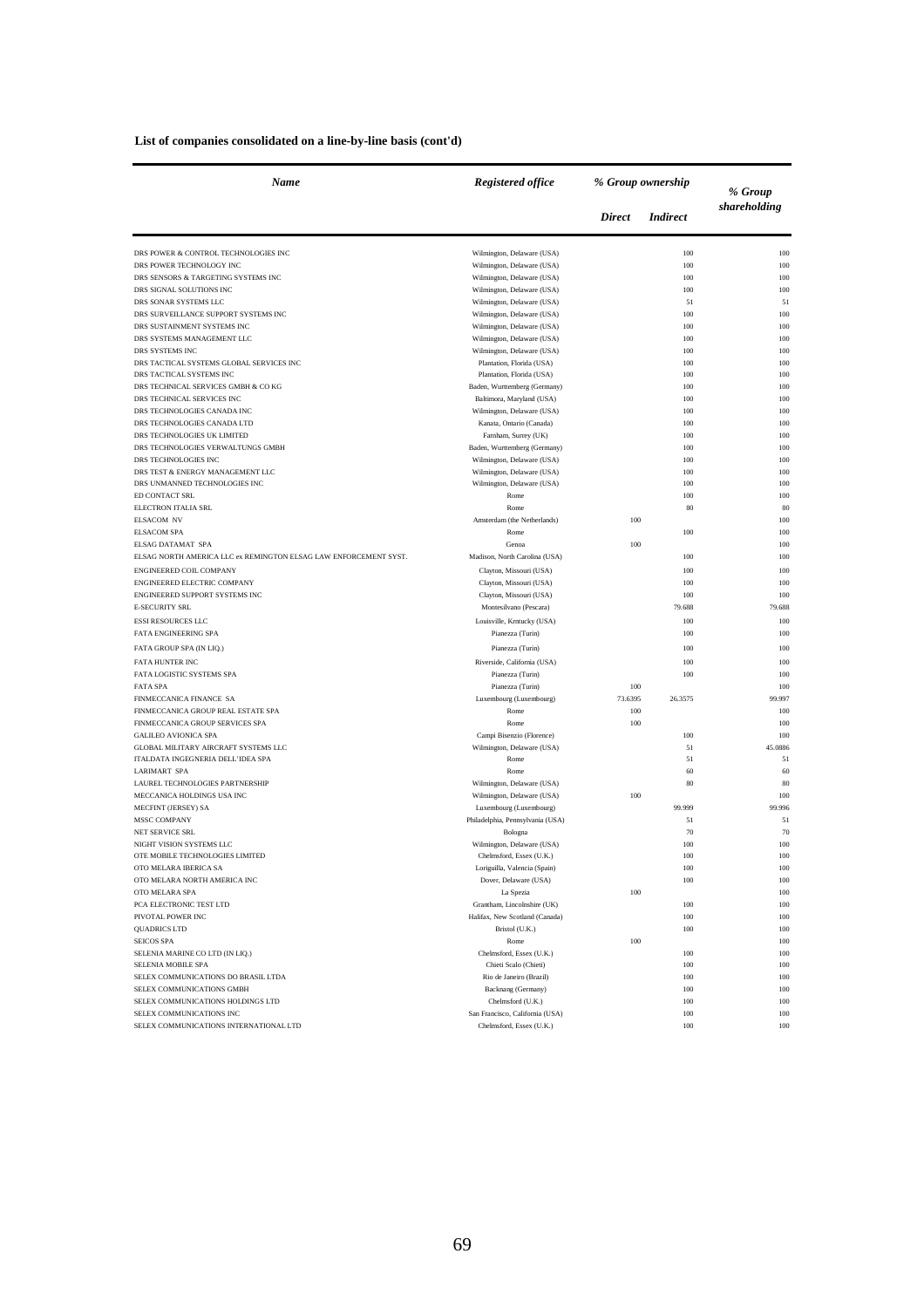| <b>Name</b>                                                     | <b>Registered office</b>      | % Group ownership |                 | % Group      |
|-----------------------------------------------------------------|-------------------------------|-------------------|-----------------|--------------|
|                                                                 |                               | <b>Direct</b>     | <i>Indirect</i> | shareholding |
| SELEX COMMUNICATIONS LTD                                        | Chelmsford, Essex (U.K.)      |                   | 100             | 100          |
| SELEX COMMUNICATIONS ROMANIA SRL                                | Bucarest (Romania)            |                   | 99.976          | 99.976       |
| SELEX COMMUNICATIONS SPA                                        | Genoa                         | 100               |                 | 100          |
| SELEX COMMUNICATIONS SECURE SYSTEMS LTD                         | Chelmsford, Essex (U.K.)      |                   | 100             | 100          |
| SELEX KOMUNIKASYON AS                                           | Golbasi (Turkey)              |                   | 99.999          | 99,999       |
| SELEX SENSORS AND AIRBORNE SYSTEMS SPA                          | Campi Bisenzio (Florence)     | 100               |                 | 100          |
| SELEX SENSORS AND AIRBORNE SYSTEMS LTD                          | Essex (U.K.)                  |                   | 100             | 100          |
| SELEX SENSORS AND AIRBORNE SYSTEMS (US) INC                     | Wilmington, Delaware (USA)    |                   | 100             | 100          |
| SELEX SERVICE MANAGEMENT SPA                                    | Rome                          | 100               |                 | 100          |
| SELEX SISTEMI INTEGRATI GMBH                                    | Neuss (Germany)               |                   | 100             | 100          |
| SELEX SISTEMI INTEGRATI INC                                     | Delaware (USA)                |                   | 100             | 100          |
| SELEX SYSTEMS INTEGRATION LTD ex SELEX SISTEMI INTEGRATI LTD    | Portsmouth, Hampshire (U.K.)  |                   | 100             | 100          |
| SELEX SISTEMI INTEGRATI SPA                                     | Rome                          | 100               |                 | 100          |
| S.C. ELETTRA COMMUNICATIONS SA                                  | Ploiesti (Romania)            |                   | 50.5            | 50.4997      |
| <b>SIRIO PANEL SPA</b>                                          | Montevarchi (Arezzo)          |                   | 93              | 93           |
| SISTEMI E TELEMATICA SPA                                        | Genoa                         |                   | 92.793          | 92.793       |
| SO.GE.PA. SOC. GEN. DI PARTECIPAZIONI SPA                       | Genoa                         | 100               |                 | 100          |
| SPACE SOFTWARE ITALIA SPA                                       | Taranto                       |                   | 100             | 100          |
| SUPERJET INTERNATIONAL SPA                                      | Tessera (Venice)              |                   | 51              | 51           |
| T - S HOLDING CORPORATION                                       | Dallas, Texas (USA)           |                   | 100             | 100          |
| TECH-SYM CORPORATION                                            | Reno, Nevada (USA)            |                   | 100             | 100          |
| UNION SWITCH & SIGNAL INC ex TRANSCONTROL CORPORATION           | Wilmington, Delaware (USA)    |                   | 100             | 40.0655      |
| UNIVERSAL POWER SYSTEMS INC                                     | Wilmington, Delaware (USA)    |                   | 100             | 100          |
| VEDECON GMBH ex ANITE TRAVEL SYSTEMS GMBH                       | Cologne (Germany)             |                   | 100             | 100          |
| VEGA CONSULTING & TECHNOLOGY SL                                 | Madrid (Spain)                |                   | 100             | 100          |
| VEGA CONSULTING SERVICES LTD ex VEGA GROUP PLC                  | Hertfordshire (UK)            | 100               |                 | 100          |
| VEGA DEUTSCHLAND GMBH & CO KG ex ANITE DEUTSCHLAND GMBH & CO KG | Cologne (Germany)             |                   | 100             | 100          |
| VEGA DEUTSCHLAND HOLDING GMBH ex ANITE DEUTSCHLAND MANAG. GMBH  | Cologne (Germany)             |                   | 100             | 100          |
| VEGA DEUTSCHLAND MANAGEMENT GMBH ex ANITE DEUTSCHL, HOLD, GMBH  | Cologne (Germany)             |                   | 100             | 100          |
| VEGA SERVICES LTD ex CREW GROUP LTD                             | Hertfordshire (UK)            |                   | 100             | 100          |
| VEGA SPACE LTD ex VEGA SPACE SYSTEMS ENGINEERING LTD            | Hertfordshire (UK)            |                   | 100             | 100          |
| VEGA TECHNOLOGIES SAS                                           | Ramonville Saint Agne (Fance) |                   | 100             | 100          |
| <b>WESTLAND HELICOPTERS INC</b>                                 | Wilmington, Delaware (USA)    |                   | 100             | 100          |
| <b>WESTLAND HELICOPTERS LTD</b>                                 | Yeovil, Somerset(U.K.)        |                   | 100             | 100          |
| WESTLAND INDUSTRIES LTD                                         | Yeovil, Somerset (U.K.)       |                   | 100             | 100          |
| WESTLAND SUPPORT SERVICES LTD                                   | Yeovil, Somerset (U.K.)       |                   | 100             | 100          |
| WESTLAND TRANSMISSIONS LTD                                      | Yeovil, Somerset (U.K.)       |                   | 100             | 100          |
| WHITEHEAD ALENIA SIST. SUBACQUEI SPA                            | Livorno                       | 100               |                 | 100          |
| WING NED BV                                                     | Rotterdam (the Netherlands)   |                   | 100             | 100          |
| <b>WORLD'S WING SA</b>                                          | Ginevra (Switzerland)         |                   | 95.364          | 95.364       |

### **List of companies consolidated on a line-by-line basis (cont'd)**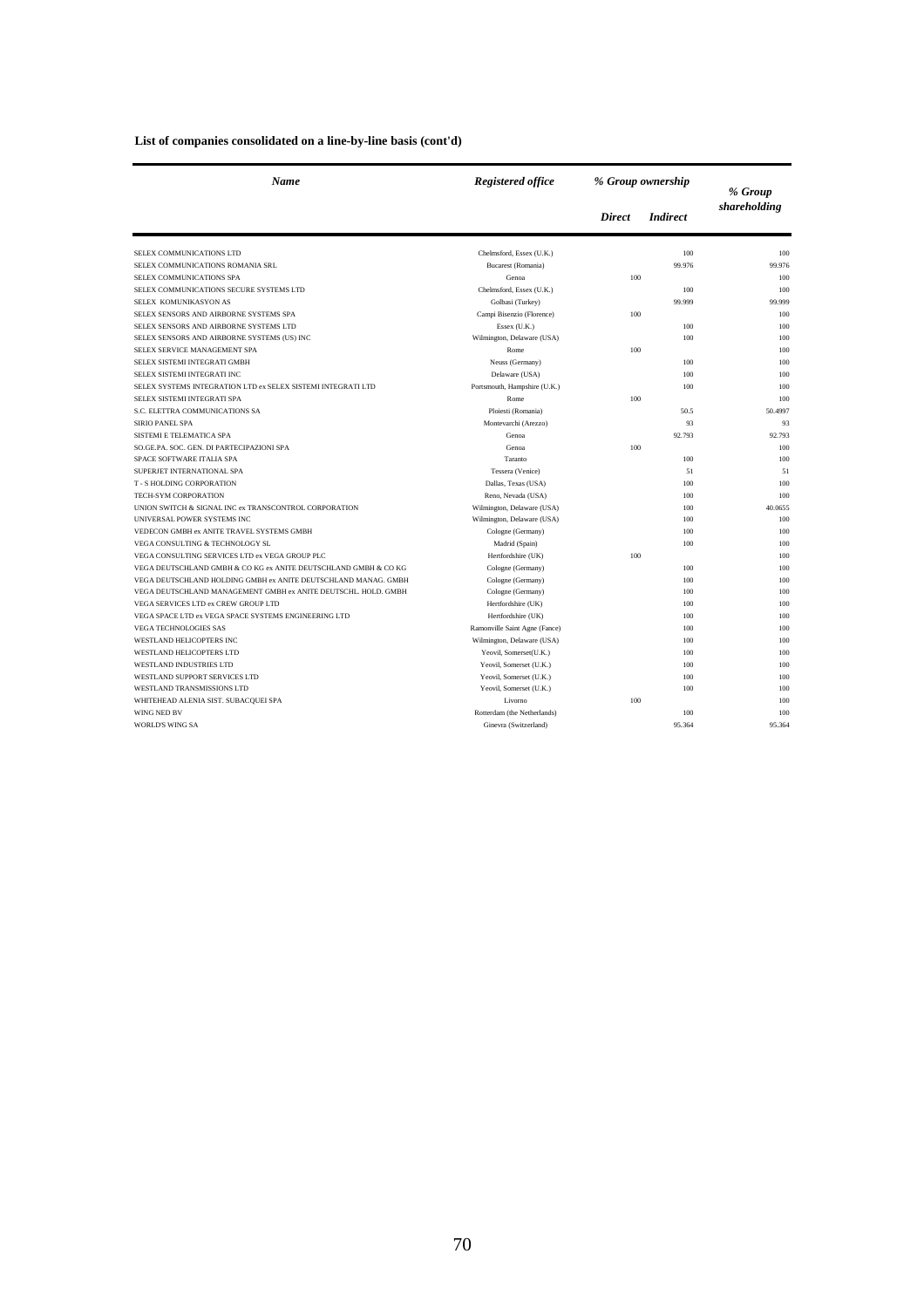| List of companies consolidated using the proportionate method |  |  |  |  |
|---------------------------------------------------------------|--|--|--|--|
|---------------------------------------------------------------|--|--|--|--|

| Company name                                             | <b>Registered office</b>        | % Group ownership |                 | % Group      |
|----------------------------------------------------------|---------------------------------|-------------------|-----------------|--------------|
|                                                          |                                 | <b>Direct</b>     | <b>Indirect</b> | shareholding |
| THALES ALENIA SPACE SAS                                  | Cannes La Bocca (France)        | 33                |                 | 33           |
| THALES ALENIA SPACE FRANCE SAS                           | Paris (France)                  |                   | 100             | 33           |
| THALES ALENIA SPACE ITALIA SPA                           | Rome                            |                   | 100             | 33           |
| THALES ALENIA SPACE ESPANA SA                            | Madrid (Spain)                  |                   | 100             | 33           |
| THALES ALENIA SPACE ETCA SA                              | Charleroi (Belgium)             |                   | 100             | 33           |
| THALES ALENIA SPACE ANTWERP SA                           | Hoboken (Belgium)               |                   | 100             | 33           |
| THALES ALENIA SPACE NORTH AMERICA INC                    | Wilmington (USA)                |                   | 100             | 33           |
| <b>FORMALEC SA</b>                                       | Paris (France)                  |                   | 100             | 33           |
| <b>MARILEC SA</b>                                        | Paris (France)                  |                   | 100             | 33           |
|                                                          |                                 |                   |                 |              |
| <b>VANELEC SAS</b>                                       | Paris (France)                  |                   | 100             | 33           |
| TELESPAZIO HOLDING SRL                                   | Rome                            | 67                |                 | 67           |
| TELESPAZIO FRANCE SAS                                    | Toulouse (France)               |                   | 100             | 67           |
| TELESPAZIO DEUTSCHLAND GMBH                              | Gilching, Munich (Germany)      |                   | 100             | 67           |
| <b>TELESPAZIO SPA</b>                                    | Rome                            |                   | 100             | 67           |
| E - GEOS SPA                                             | Matera                          |                   | 75              | 49.593       |
| <b>EURIMAGE SPA</b>                                      | Rome                            |                   | 51              | 34.17        |
| <b>TELESPAZIO BRASIL SA</b>                              | Rio de Janeiro (Brazil)         |                   | 98.534          | 66.0178      |
| TELESPAZIO NORTH AMERICA INC                             | Doover, Delaware (USA)          |                   | 100             | 67           |
| TELESPAZIO HUNGARY SAT. TELEC. LTD                       | Budapest (Hungary)              |                   | 100             | 67           |
| <b>RARTEL SA</b><br>TELESPAZIO ARGENTINA SA              | Bucarest (Romania)              |                   | 61.061          | 40.9109      |
|                                                          | Buenos Aires (Argentina)        |                   | 100             | 66.9509      |
| <b>MARS SRL</b>                                          | Naples                          |                   | 100             | 67           |
| <b>FILEAS SA</b>                                         | Paris (France)                  |                   | 85              | 56.95        |
| <b>AURENSIS SL</b>                                       | Barcelona (Spain)               |                   | 100             | 67           |
| ISAF - INIZIATIVE PER I SISTEMI AVANZATI E FORNITURE SRL | Rome                            |                   | 100             | 67           |
| <b>GAF AG</b>                                            | Munich (Germany)                |                   | 100             | 67<br>67     |
| EUROMAP SATELLITENDATEN-VERTRIEB MBH                     | Neustrelitz (Germany)           |                   | 100             |              |
| <b>AMSH BV</b>                                           | Amsterdam (the Netherlands)     | 50                |                 | 50           |
| <b>MBDA SAS</b><br>MBDA TREASURE COMPANY LTD             | Paris (France)<br>Jersey (U.K.) |                   | 50<br>100       | 25<br>25     |
| <b>MBDA FRANCE SAS</b>                                   | Paris (France)                  |                   | 100             | 25           |
| MBDA INCORPORATED                                        | Wilmington, Delaware (USA)      |                   | 100             | 25           |
| <b>MBDA ITALIA SPA</b>                                   | Rome                            |                   | 100             | 25           |
| <b>MBDA UK LTD</b>                                       | Stevenage (U.K.)                |                   | 100             | 25           |
| MARCONI UAE LTD ex MARCONI OVERSEAS LTD                  | London (U.K.)                   |                   | 100             | 25           |
| <b>MATRA ELECTRONIQUE SA</b>                             | Paris (France)                  |                   | 100             | 25           |
| <b>MBDA SERVICES SA</b>                                  | Paris (France)                  |                   | 99.76           | 24.94        |
| LFK-LENKFLUGKORPERSYSTEME GMBH                           | UnterschleiBheim (Germany)      |                   | 100             | 25           |
| <b>BAYERN-CHEMIE GMBH</b>                                | Germany                         |                   | 100             | 25           |
| TAURUS SYSTEMS GMBH                                      | Germany                         |                   | 67              | 16.75        |
| <b>TDW GMBH</b>                                          | Germany                         |                   | 100             | 25           |
| AVIATION TRAINING INTERNATIONAL LIMITED                  | Dorset (U.K.)                   |                   | 50              | 50           |
| CONSORZIO ATR GIE e SPE                                  | Toulouse (France)               |                   | 50              | 50           |
| <b>GLOBAL AERONAUTICA LLC</b>                            | Wilmington, Delaware (USA)      |                   | 50              | 44.2045      |
|                                                          |                                 |                   |                 |              |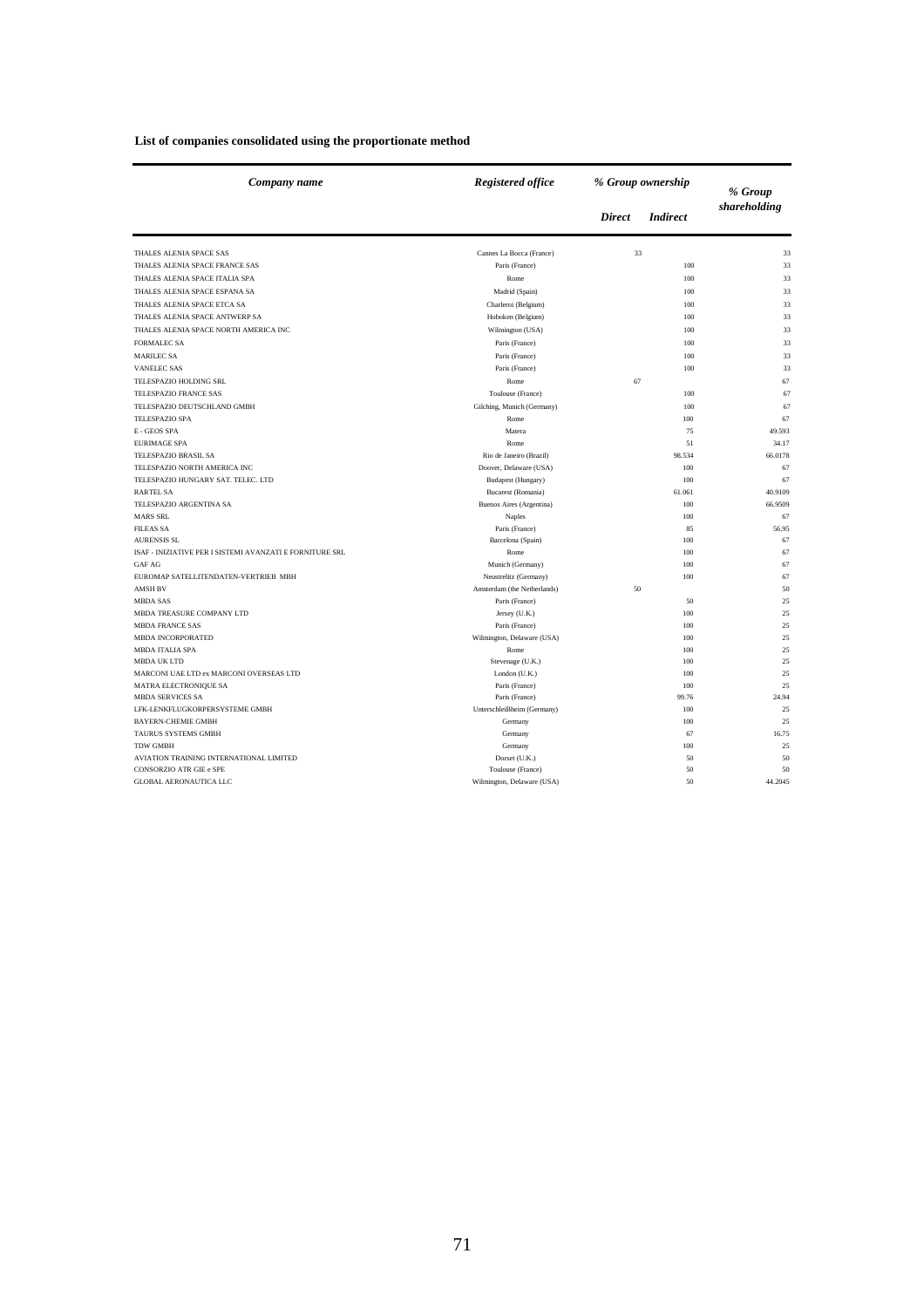### **List of companies consolidated using the equity method**

| Company name                                                                 | Registered office                               | % Group ownership |                 | % Group      |
|------------------------------------------------------------------------------|-------------------------------------------------|-------------------|-----------------|--------------|
|                                                                              |                                                 | <b>Direct</b>     | <b>Indirect</b> | shareholding |
| 179CENTELEC SAS                                                              | Neuilly Sur Seine (France)                      |                   | 21              | 21           |
| ABRUZZO ENGINEERING SCPA                                                     | L'Aquila                                        |                   | 30              | 30           |
| ABU DHABI SYSTEMS INTEGRATION LLC                                            | Abu Dhabi (United Arab Emirates)                |                   | 43.043          | 43.043       |
| ADVANCED AIR TRAFFIC SYSTEMS SDN BHD                                         | Darul Ehsan (Malaysia)                          |                   | 30              | 30           |
| ADVANCED LOGISTICS TECHNOLOGY ENGINEERING CENTER SPA                         | Turin                                           |                   | 51              | 16.83        |
| ALENIA HELLAS SA                                                             | Kolonaki, Athens (Greece)                       |                   | 100             | 100          |
| ALENIA NORTH AMERICA-CANADA CO                                               | Halifax, New Scotland (Canada)                  |                   | 100             | 88.409       |
| <b>ALIFANA DUE SCRL</b>                                                      | Naples                                          |                   | 53.34           | 21.371       |
| <b>ALIFANA SCRL</b>                                                          | Naples                                          |                   | 65.85           | 26.38        |
| ANSALDO ARGENTINA SA                                                         | Buenos Aires (Argentina)                        |                   | 99.9933         | 99.9933      |
| ANSALDO ELECTRIC DRIVES SPA                                                  | Genoa                                           |                   | 100             | 100          |
| ANSALDO - E.M.I.T. SCRL                                                      | Genoa                                           |                   | 50              | 50           |
| ANSALDO ENERGY INC                                                           | Wilmington, Delaware(USA)                       |                   | 100             | 100          |
| <b>ANSERV SRL</b>                                                            | Bucarest (Romania)                              |                   | 100             | 100          |
| AUTOMATION INTEGRATED SOLUTIONS SPA                                          | Pianezza (Turin)                                |                   | 40              | 40           |
| BELL AGUSTA AEROSPACE COMPANY LLC                                            | Wilmington, Delaware (USA)                      |                   | 40              | 40           |
| BRITISH HELICOPTERS LTD                                                      | Yeovil, Somerset (U.K.)                         |                   | 100             | 100          |
| CANOPY TECHNOLOGIES LLC                                                      | Wilmington, Delaware (USA)                      |                   | 50              | 50           |
| <b>CARDPRIZE TWO LIMITED</b>                                                 | Basildon, Essex (U.K.)                          |                   | 100             | 100          |
| COMLENIA SENDIRIAN BERHAD                                                    | Selangor Darul Ehsan (Malaysia)                 |                   | 30              | 30           |
| <b>CONSORZIO START SPA</b>                                                   | Rome                                            |                   | 40              | 40           |
| <b>CONTACT SRL</b>                                                           | Naples                                          |                   | 30              | 30           |
| COREAT S.C. A R.L.                                                           | Rieti                                           |                   | 30              | 30           |
| <b>DIGINT SRL</b>                                                            | Milano                                          |                   | 49              | 49           |
| DOGMATIX LEASING LIMITED                                                     | Mauritius Islands                               |                   | 100             | 50           |
| DRS CONSOLIDATED CONTROLS INC                                                | Wilmington, Delaware (USA)                      |                   | 100             | 100          |
| DRS INTEGRATED DEFENSE SOLUTIONS LLC                                         | Wilmington, Delaware (USA)                      |                   | 100             | 100          |
| <b>ECOSEN SA</b>                                                             | Caracas (Venezuela)                             |                   | 48              | 19.23        |
| ELETTRONICA SPA                                                              | Rome                                            | 31.333            |                 | 31.333       |
| ELSACOM BULGARIA AD (IN LIQ.)                                                | Sofia (Bulgaria)                                |                   | 90              | 90           |
| ELSACOM HUNGARIA KFT                                                         | Budapest (Hungary)                              |                   | 100             | 100          |
| ELSACOM SLOVAKIA SRO                                                         | Bratislava (Slovakia)                           |                   | 100             | 100          |
| ELSACOM-UKRAINE JOINT STOCK COMPANY                                          | Kiev (Ukraine)                                  |                   | 49              | 49           |
| ELSAG EASTERN EUROPE SRL (IN LIQ.)                                           | Bucarest (Romania)                              |                   | 100             | 100          |
| <b>EURISS NV</b>                                                             | Leiden (the Netherlands)                        |                   | 25              | 8.25         |
|                                                                              |                                                 |                   | 21              | 21           |
| EUROFIGHTER AIRCRAFT MANAGEMENT GMBH<br>EUROFIGHTER JAGDFLUGZEUG GMBH        | Hallbergmoos (Germany)                          |                   | 21              | 21           |
| EUROFIGHTER INTERNATIONAL LTD                                                | Hallbergmoos (Germany)<br>London (U.K.)         |                   | 21              | 21           |
| EUROFIGHTER SIMULATION SYSTEMS GMBH                                          |                                                 |                   | 24              | 24           |
|                                                                              | Unterhaching (Germany)                          |                   |                 |              |
| <b>EUROMIDS SAS</b>                                                          | Paris (France)                                  |                   | 25<br>50        | 25<br>50     |
| EURO PATROL AIRCRAFT GMBH (IN LIQ.)<br>EUROPEA MICROFUSIONI AEROSPAZIALI SPA | Munich (Germany)<br>Morra De Sanctis (Avellino) | 49                |                 | 49           |
| EUROPEAN SATELLITE NAVIGATION INDUSTRIES GMBH                                | Ottobrunn (Germany)                             | 18.939            | 18.94           | 25.1892      |
| EUROSATELLITE FRANCE SA                                                      | France                                          |                   | 100             | 33           |
| <b>EUROSYSNAV SAS</b>                                                        | Paris (France)                                  | 50                |                 | 50           |
| <b>EUROTECH SPA</b>                                                          | Amaro (Udine)                                   | 11.08             |                 | 11.08        |
| FATA DTS SPA (IN LIQ.)                                                       | Pianezza (Turin)                                |                   | 100             | 100          |
| FATA HUNTER INDIA PVT LTD                                                    | New Dehli (India)                               |                   | 100             | 100          |
| FEDER PETROLI GREEN ENERGY SRL                                               | Rome                                            |                   | 20              | 20           |
| FINMECCANICA CONSULTING SRL                                                  | Rome                                            | 100               |                 | 100          |
| FINMECCANICA NORTH AMERICA INC                                               | Dover, Delaware (USA)                           | 100               |                 | 100          |
| FINMECCANICA UK LTD                                                          | London (U.K.)                                   | 100               |                 | 100          |
| <b>GALILEO INDUSTRIES SA</b>                                                 | <b>Bruxelles</b> (Belgium)                      | 18.939            | 18.939          | 25.189       |
| GROUPEMENT IMMOBILIER AERONAUTIQUE G.I.A. SA                                 | Blagnac (France)                                |                   | 20              | 20           |
| <b>GRUPO AURENSIS SA DE CV</b>                                               | Bosque de Duraznos (Mexico)                     |                   | 100             | 67           |
| HR GEST SPA                                                                  | Genoa                                           |                   | 30              | 30           |
| IAMCO SCRL                                                                   | Mestre (Venice)                                 |                   | 20              | 20           |
| <b>ICARUS SCPA</b>                                                           | Turin                                           |                   | 49              | 49           |
| IMMOBILIARE CASCINA SRL                                                      |                                                 |                   | 100             | 100          |
| IMMOBILIARE FONTEVERDE SRL                                                   | Gallarate (Varese)<br>Rome                      |                   | 60              | 48           |
| <b>INDRA ESPACIO SA</b>                                                      | France                                          |                   |                 |              |
|                                                                              |                                                 |                   | 49<br>28.365    | 16.17        |
| INTERNATIONAL LAND SYSTEMS INC                                               | Wilmington, Delaware (USA)                      |                   |                 | 19.005       |
| INTERNATIONAL METRO SERVICE SRL                                              | Milano                                          |                   | 49              | 19.63        |
| I.M. INTERMETRO SPA                                                          | Rome                                            |                   | 33.332          | 23.343       |
| IVECO FIAT - OTO MELARA SCRL                                                 | Rome                                            |                   | 50              | 50           |
| JIANGXI CHANGE AGUSTA HELICOPTER CO LTD                                      | Zone Jiangxi Province (China)                   |                   | 40              | 40           |
| LIBYAN ITALIAN ADVANCED TECHNOLOGY CO                                        | Tripoli (Libya)                                 | $25\,$            | $25\,$          | 50           |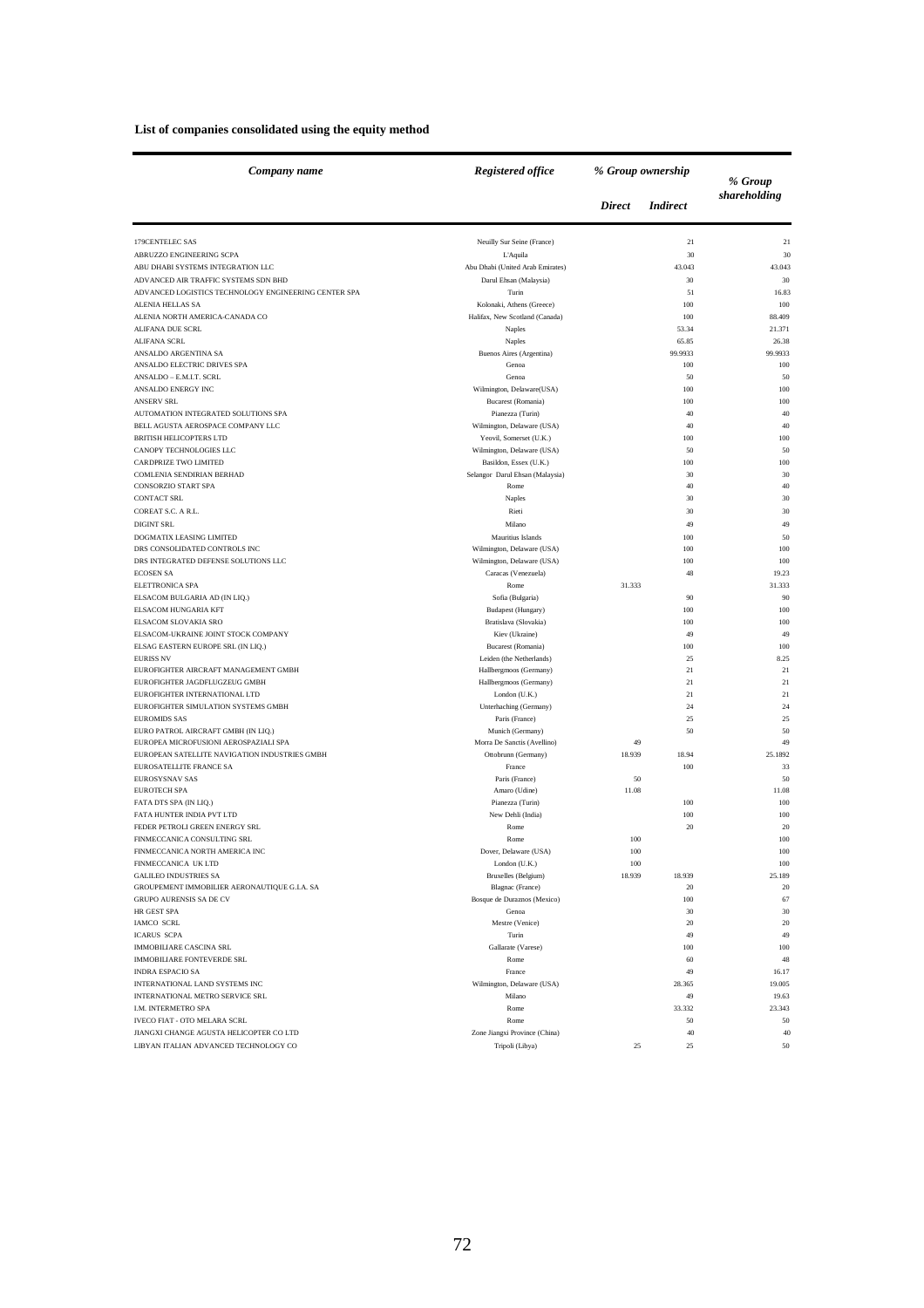|  | List of companies consolidated using the equity method (cont'd) |  |  |
|--|-----------------------------------------------------------------|--|--|
|  |                                                                 |  |  |

| Company name                                                     | <b>Registered office</b>     | % Group ownership<br><b>Direct</b><br><b>Indirect</b> | % Group<br>shareholding |
|------------------------------------------------------------------|------------------------------|-------------------------------------------------------|-------------------------|
| <b>LMATTS LLC</b>                                                | Georgia (USA)                | 50                                                    | 44.2045                 |
| <b>MACCHI HUREL DUBOIS SAS</b>                                   | Plaisir (France)             | 50                                                    | 49.99                   |
| <b>MEDESSAT SAS</b>                                              | Toulouse (France)            | 28.801                                                | 19.296                  |
| <b>METRO 5 SPA</b>                                               | Milan                        | 31.9                                                  | 17.156                  |
| MUSI NET ENGINEERING SPA                                         | Turin                        | 49                                                    | 49                      |
| N2 IMAGING SYSTEMS LLC                                           | Wilmington, Delaware (USA)   | 30                                                    | 30                      |
| <b>NAHUELSAT SA</b>                                              | Buenos Aires (Argentina)     | 33.332                                                | 33.33                   |
| <b>NGL PRIME SPA</b>                                             | Turin                        | 30                                                    | 30                      |
| N.H. INDUSTRIES SARL                                             | Aix en Provence (France)     | 32                                                    | 32                      |
| NICCO COMMUNICATIONS SAS                                         | Colombes (France)            | 50                                                    | 50                      |
| NNS - SOC. DE SERV. POUR REACTEUR RAPIDE SNC                     | Lyon (France)                | 40                                                    | 40                      |
| <b>NOVACOM SERVICES SA</b>                                       | Toulouse (France)            | 39.73                                                 | 26.62                   |
| ORIZZONTE - SISTEMI NAVALI SPA                                   | Genoa                        | 49                                                    | 49                      |
| PEGASO SCRL                                                      | Rome                         | 46.87                                                 | 18.748                  |
| <b>POLARIS SRL</b>                                               | Genoa                        | 50                                                    | 50                      |
| <b>ROXEL SAS</b>                                                 | Le Plessis Robinson (France) | 50                                                    | 12.5                    |
| SAN GIORGIO SA (IN LIQ.)                                         | Paris (France)               | 99.969                                                | 99,969                  |
| SAPHIRE INTERNAT. ATC ENGINEERING CO LTD                         | Beijing (China)              | 65                                                    | 65                      |
| SATELLITE TERMINAL ACCESS SA (IN LIQ.)                           | France                       | 21.19                                                 | 6.993                   |
| <b>SCUOLA ICT SRL</b>                                            | L'Aquila                     | 20                                                    | 20                      |
| SELEX PENSION SCHEME (TRUSTEE) LTD                               | Basildon, Essex (U.K.)       | 100                                                   | 100                     |
| SELEX SENSORS AND AIRBORNE SYSTEMS ELECTRO OPTICS (OVERSEAS) LTD | Basildon, Essex (U.K.)       | 100                                                   | 100                     |
| SELEX SENSORS AND AIRBORNE SYSTEMS (PROJECTS) LTD                | Basildon, Essex (U.K.)       | 100                                                   | 100                     |
| SELEX SENSORS AND AIRBORNE SYSTEMS INFRARED LTD                  | Basildon, Essex (U.K.)       | 100                                                   | 100                     |
| SELEX SISTEMI INTEGRATI DE VENEZUELA SA                          | Caracas (Venezuela)          | 100                                                   | 100                     |
| SERVICIOS TECNICOS Y SPECIALIZADOS DE INFORM. SA DE CV           | Bosque de Duraznos (Mexico)  | 100                                                   | 67                      |
| SEVERNYJ AVTOBUZ Z.A.O.                                          | St. Petersburg (Russia)      | 35                                                    | 35                      |
| SISTEMI DINAMICI SPA                                             | S. Piero a Grado (Pisa)      | 40                                                    | 40                      |
| SOGELI - SOCIETA' DI GESTIONE DI LIQ. SPA                        | Rome                         | 100                                                   | 100                     |
| SOSTAR GMBH (IN LIQ.)                                            | Immerstad (Germany)          | 28.2                                                  | 28.2                    |
| <b>TELBIOS SPA</b>                                               | Milan                        | 32.86                                                 | 22.0162                 |
| TELESPAZIO NETHERLAND BV                                         | Enschede (the Netherlands)   | 100                                                   | 67                      |
| THOMASSEN SERVICE AUSTRALIA PTY LTD                              | Canning Vale (Australia)     | 100                                                   | 100                     |
| <b>TRADE FATA BV</b>                                             | Rotterdam (the Netherlands)  | 100                                                   | 100                     |
| TRIMPROBE SPA (IN LIQ.)                                          | Rome                         | 100                                                   | 100                     |
| <b>TURBOENERGY SRL</b>                                           | Cento (Ferrara)              | 25                                                    | 25                      |
| WESTLAND INDUSTRIAL PRODUCTS LTD                                 | Yeovil, Somerset (U.K.)      | 100                                                   | 100                     |
| WITG L.P. INC                                                    | Kent, Dover, Delaware (USA)  | 24                                                    | 21.2184                 |
| WITG L.P. LTD                                                    | Kent, Dover, Delaware (USA)  | 20                                                    | 17.682                  |
| <b>XAIT SRL</b>                                                  | Ariccia (Rome)               | 100                                                   | 100                     |
| ZAO ARTETRA                                                      | Moscow (Russian Federation)  | 51                                                    | 51                      |
|                                                                  |                              |                                                       |                         |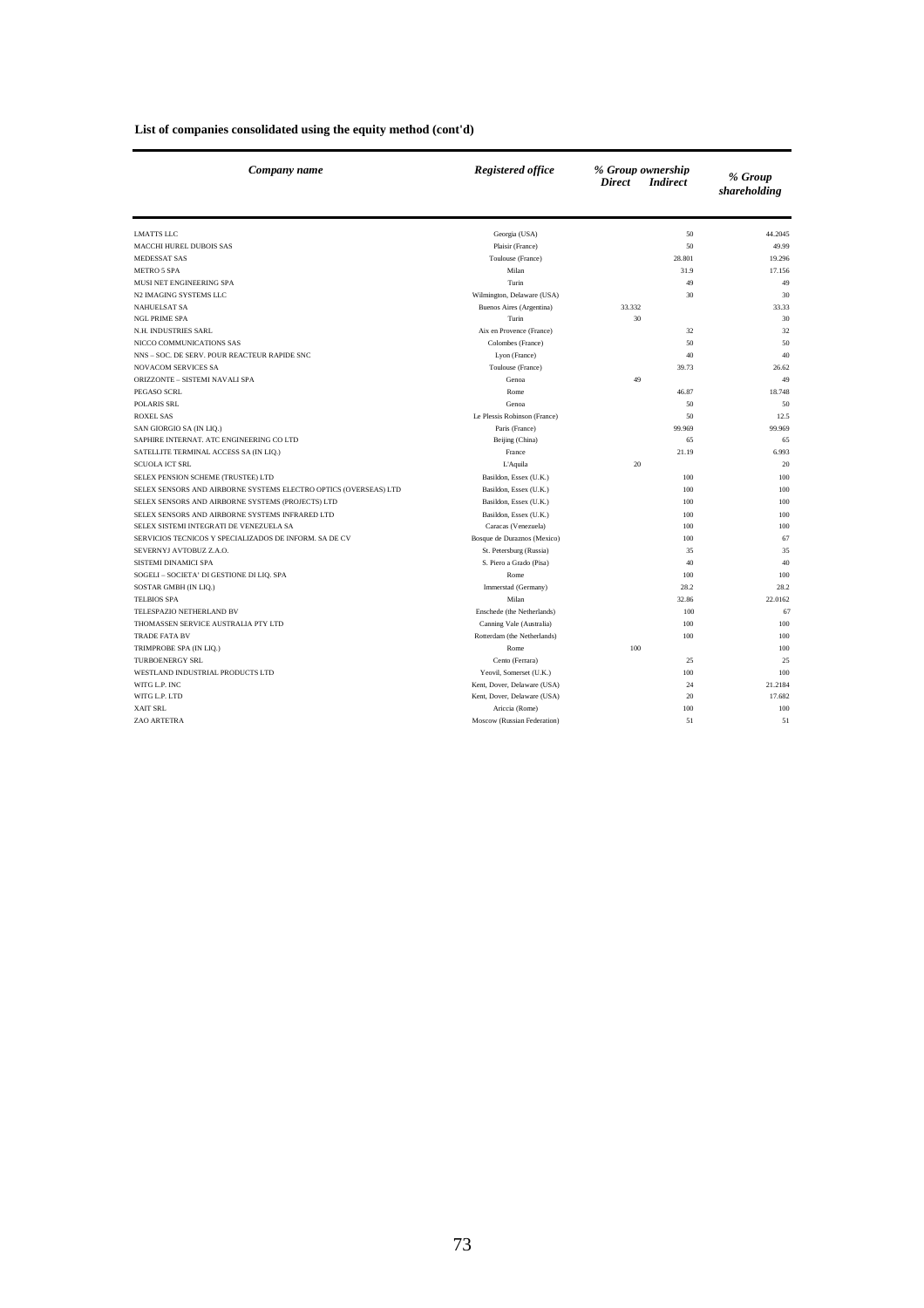#### **List of companies valued at fair value**

| Company name                                    | Registered office           |               | % Group ownership | % Group      |  |
|-------------------------------------------------|-----------------------------|---------------|-------------------|--------------|--|
|                                                 |                             | <b>Direct</b> | <i>Indirect</i>   | shareholding |  |
| <b>BCV INVESTMENTS SCA</b><br>BCV MANAGEMENT SA | Luxembourg<br>Luxembourg    |               | 15<br>15          | 15<br>15     |  |
| STMICROELECTRONICS HOLDING NV (*)               | Rotterdam (the Netherlands) | 20            |                   | 20           |  |

(\*) Recognised ad "assets available for sale"

#### **List of subsidiaries and associates valued at cost**

| Company name                                                    | Registered office                                                                                                                                                                                                                                                                                                                                         | % Group ownership | % Group |
|-----------------------------------------------------------------|-----------------------------------------------------------------------------------------------------------------------------------------------------------------------------------------------------------------------------------------------------------------------------------------------------------------------------------------------------------|-------------------|---------|
|                                                                 | <b>Direct</b><br><i>Indirect</i><br>100<br>Wilmington, Delaware (USA)<br>Beijing (China)<br>100<br>Johannesburg (ZA) - South Africa<br>50.7<br>Gaborone (Botswana) - Africa<br>100<br>40<br>Ampang (Malaysia)<br>Milan<br>30.34<br>Lugano (Switzerland)<br>100<br>Anagni (Frosinone)<br>20<br>Genoa<br>30.982<br>Passignano sul Trasimeno (Perugia)<br>40 | shareholding      |         |
| ALENIA NORTH AMERICA DEFENSE LLC                                |                                                                                                                                                                                                                                                                                                                                                           |                   | 88.409  |
| ANSALDO RAILWAY SYSTEM TECHNICAL SERVICE (BEIJING) LTD          |                                                                                                                                                                                                                                                                                                                                                           |                   | 40.0655 |
| ANSALDO STS INFRADEV SOUTH AFRICA (PTY) LTD                     |                                                                                                                                                                                                                                                                                                                                                           |                   | 20.31   |
| ANSALDO STS SOUTHERN AFRICA (PTY) LTD                           |                                                                                                                                                                                                                                                                                                                                                           |                   | 40.0655 |
| BALFOUR BEATTY ANSALDO SYSTEMS JV SDN BHD                       |                                                                                                                                                                                                                                                                                                                                                           |                   | 16.0262 |
| CCRT SISTEMI SPA (IN FALL.)                                     |                                                                                                                                                                                                                                                                                                                                                           |                   | 30.34   |
| DATAMAT SUISSE SA (IN LIQ.)                                     |                                                                                                                                                                                                                                                                                                                                                           |                   | 100     |
| FOSCAN SRL (IN FALL.)                                           |                                                                                                                                                                                                                                                                                                                                                           |                   | 20      |
| IND. AER. E MECC. R. PIAGGIO SPA (AMM.STR.)                     |                                                                                                                                                                                                                                                                                                                                                           |                   | 30.982  |
| SAITECH SPA (IN FALL.)                                          |                                                                                                                                                                                                                                                                                                                                                           |                   | 40      |
| SEL PROC SCRL                                                   | Rome                                                                                                                                                                                                                                                                                                                                                      | 100               | 100     |
| SESM - SOLUZIONI EVOLUTE PER LA SISTEMISTICA E I MODELLI - SCRL | <b>Naples</b>                                                                                                                                                                                                                                                                                                                                             | 100               | 100     |
| U.V.T. SPA (IN FALL.)                                           | San Giorgio Jonico (Taranto)                                                                                                                                                                                                                                                                                                                              | 50.614            | 50.614  |
| <b>ILV.T. ARGENTINA SA</b>                                      | Buenos Aires (Argentina)                                                                                                                                                                                                                                                                                                                                  | 60                | 30.368  |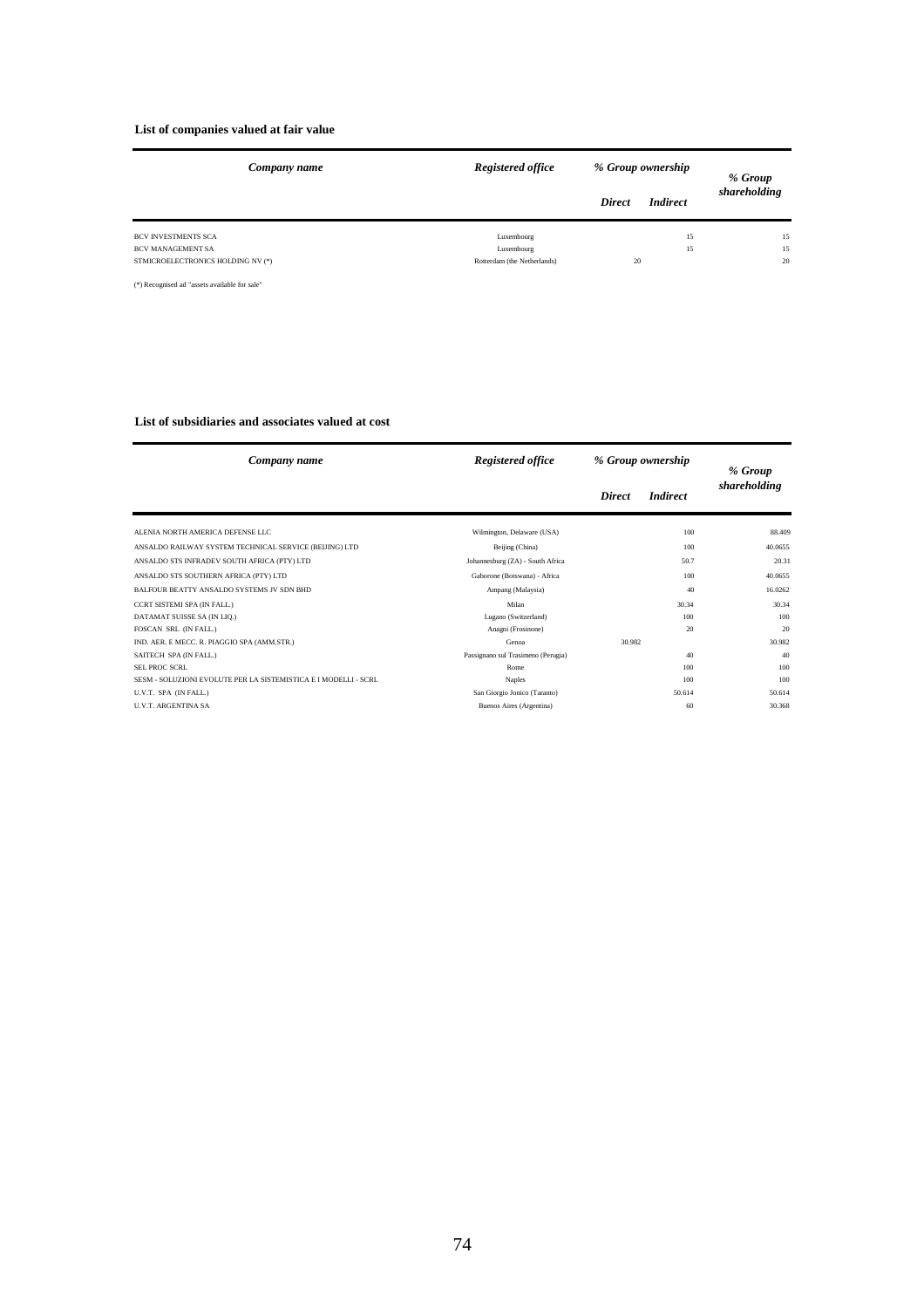For ease of understanding and comparability, below are the main changes in the scope of consolidation:

- Aurensis SL, purchased by Telespazio SpA on 1 April 2008, has been consolidated on a proportionate basis (67%) from that date;
- ISAF Iniziative per i Sistemi Avanzati Srl, acquired by Telespazio SpA on 31 July 2008, has been consolidated on a proportionate basis (67%) from that date;
- DRS Technologies group, acquired on 22 October 2008, has been consolidated on a line-by-line basis starting from that date;
- Avion de Trasport Regional Ireland Ltd, consolidated through June 2008 using the equity method, was deconsolidated following liquidation;
- Ansaldo Segnalamento Ferroviario SpA and Ansaldo Trasporti Sistemi Ferroviari SpA were merged with Ansaldo STS SpA on 1 January 2009;
- Ote Mosca, consolidated through the 2008 financial statements using the equity method, was deconsolidated upon sale to third parties;
- Coreat Scrl, formed on 29 January 2009, has been consolidated using the equity method starting from that date;
- Energeko Gas Italia Srl, consolidated through the 2008 financial statements using the equity method, was deconsolidated upon sale to third parties;
- World's Wing SA, previously consolidated using the equity method, has been consolidated on a line-by-line basis starting from 1 January 2009;
- LMATTS LLC, previously consolidated on a proportionate basis, has been consolidated using the equity method starting from 1 January 2009;
- Alenia North America-Canada Co, previously consolidated on a line-by-line basis, has been consolidated using the equity method starting from 1 January 2009.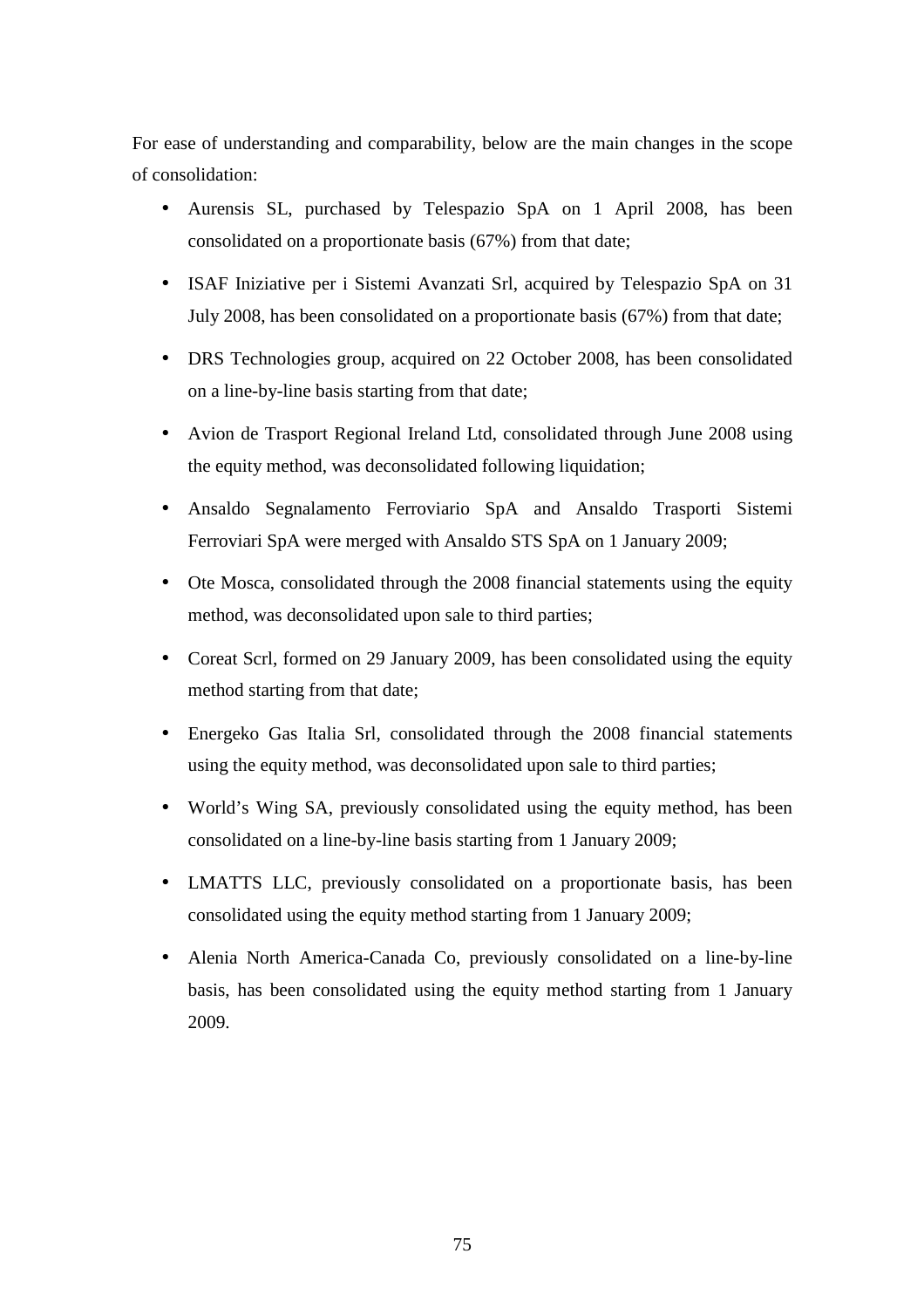### **6. SIGNIFICANT CHANGES IN THE EXCHANGE RATES APPLIED**

Again with reference to data comparability, the first three months of 2009 was again marked by changes in the euro against the main currencies of interest for the Group. Specifically, the currency exchange rates at 31 March 2009 and the average exchange rates for the period showed, for the main currencies, these changes from 2008: final exchange rates for the period (euro/US dollar - 4.38% and euro/sterling pound - 2.28%); average exchange rates for the period (euro/US dollar - 13.16% and euro/sterling pound + 19.87%).

Below are the exchange rates adopted for the currencies that are most significant for the Group:

|                | At 31 March 2009                                                                                |         | At 31 December<br>2008              | At 31 March 2008                                                                             |         |
|----------------|-------------------------------------------------------------------------------------------------|---------|-------------------------------------|----------------------------------------------------------------------------------------------|---------|
|                | final<br>average<br>exchange<br>exchange<br>rate for<br>rate for<br>the period<br>the<br>period |         | final exchange rate<br>for the year | final<br>average<br>exchange<br>exchange<br>rate for the<br>rate for the<br>period<br>period |         |
| US dollar      | 1.30244                                                                                         | 1.33080 | 1.39170                             | 1.49976                                                                                      | 1.58120 |
| Pound sterling | 0.90826                                                                                         | 0.93080 | 0.95250                             | 0.75771                                                                                      | 0.79580 |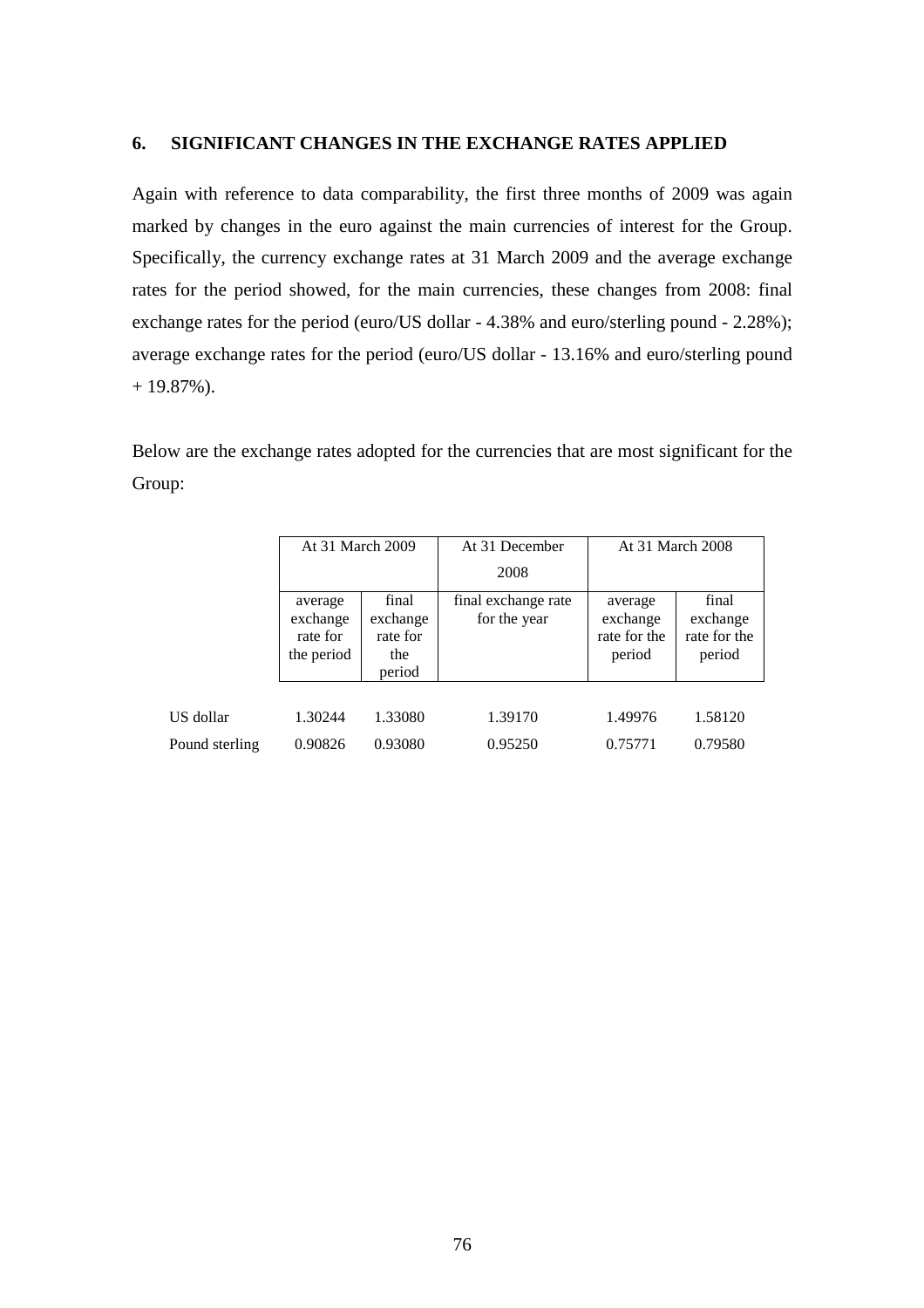# **7. SEGMENT INFORMATION**

### Primary basis

The Group operates in a variety of industry segments: Helicopters, Defence Electronics and Security, Aeronautics, Space, Defence Systems, Energy, Transportation and Other Activities.

For a more detailed analysis of the main programmes, outlooks and operating indicators for each segment, see the Report on Operations. The results for each segment at 31 March 2009, as compared with those of the same period of the previous year, are as follows:

|                                                                                | 31 March 2009          |                                                          |                  |              |                                  |               |                           |                     |                   |              |  |  |  |
|--------------------------------------------------------------------------------|------------------------|----------------------------------------------------------|------------------|--------------|----------------------------------|---------------|---------------------------|---------------------|-------------------|--------------|--|--|--|
|                                                                                | <b>Helicopte</b><br>rs | <b>Defence</b><br>Electronic<br>s and<br><b>Security</b> | Aero-<br>nautics | <b>Space</b> | <b>Defence</b><br><b>Systems</b> | <b>Energy</b> | <b>Transport</b><br>ation | Other<br>activities | Elimin-<br>ations | <b>Total</b> |  |  |  |
| Revenues                                                                       | 756                    | 1,427                                                    | 553              | 191          | 232                              | 333           | 427                       | 80                  | (88)              | 3,911        |  |  |  |
| of which from other<br>segments<br>Result before tax and<br>finance income and | 5                      | 118                                                      | 116              | 5            | 37                               | 1             | 22                        | 11                  | (88)              | 227          |  |  |  |
| costs<br>Finance income and<br>costs - net                                     | 72                     | 89                                                       | 22               | (1)          | 10                               | 31            | 27                        | (34)                |                   | 216<br>(39)  |  |  |  |
| Share of result of<br>associates<br>Tax expense                                |                        |                                                          |                  |              |                                  |               |                           |                     |                   | (69)         |  |  |  |
| Profit (loss) from<br>discontinued<br>operations<br>Profit for the period      |                        |                                                          |                  |              |                                  |               |                           |                     |                   | 108          |  |  |  |
| Group share of net<br>result<br>Minority share                                 |                        |                                                          |                  |              |                                  |               |                           |                     |                   | 98<br>10     |  |  |  |
| Investments                                                                    | 40                     | 50                                                       | 106              | 12           | 12                               | 11            | $\tau$                    | 1                   |                   | 239          |  |  |  |

|                                                                                | 31 March 2008                       |                                                          |                  |              |                                  |               |                           |                     |                   |                       |  |  |
|--------------------------------------------------------------------------------|-------------------------------------|----------------------------------------------------------|------------------|--------------|----------------------------------|---------------|---------------------------|---------------------|-------------------|-----------------------|--|--|
|                                                                                | Helicopte<br>$\mathbf{r}\mathbf{s}$ | <b>Defence</b><br>Electronic<br>s and<br><b>Security</b> | Aero-<br>nautics | <b>Space</b> | <b>Defence</b><br><b>Systems</b> | <b>Energy</b> | <b>Transport</b><br>ation | Other<br>activities | Elimin-<br>ations | <b>Total</b>          |  |  |
| Revenues                                                                       | 713                                 | 677                                                      | 491              | 203          | 247                              | 229           | 379                       | 50                  | (73)              | 2,916                 |  |  |
| of which from other<br>segments<br>Result before tax and<br>finance income and | 37                                  | 104                                                      | 130              | 5            | 33                               |               | 23                        | 12                  | (73)              | 271                   |  |  |
| costs                                                                          | 83                                  | 18                                                       | 19               | 3            | 13                               | 14            | 18                        | (45)                |                   | 123                   |  |  |
| Finance income and<br>costs - net<br>Share of result of<br>associates          |                                     |                                                          |                  |              |                                  |               |                           |                     |                   | 69                    |  |  |
| Tax expense                                                                    |                                     |                                                          |                  |              |                                  |               |                           |                     |                   | (66)                  |  |  |
| Profit (loss) from<br>discontinued<br>operations                               |                                     |                                                          |                  |              |                                  |               |                           |                     |                   |                       |  |  |
| Profit for the period                                                          |                                     |                                                          |                  |              |                                  |               |                           |                     |                   | 126                   |  |  |
| Group share of net<br>result<br>Minority share                                 |                                     |                                                          |                  |              |                                  |               |                           |                     |                   | 119<br>$\overline{7}$ |  |  |
| Investments                                                                    | 22                                  | 48                                                       | 127              | 8            | 11                               | 12            | 8                         | $\overline{2}$      |                   | 238                   |  |  |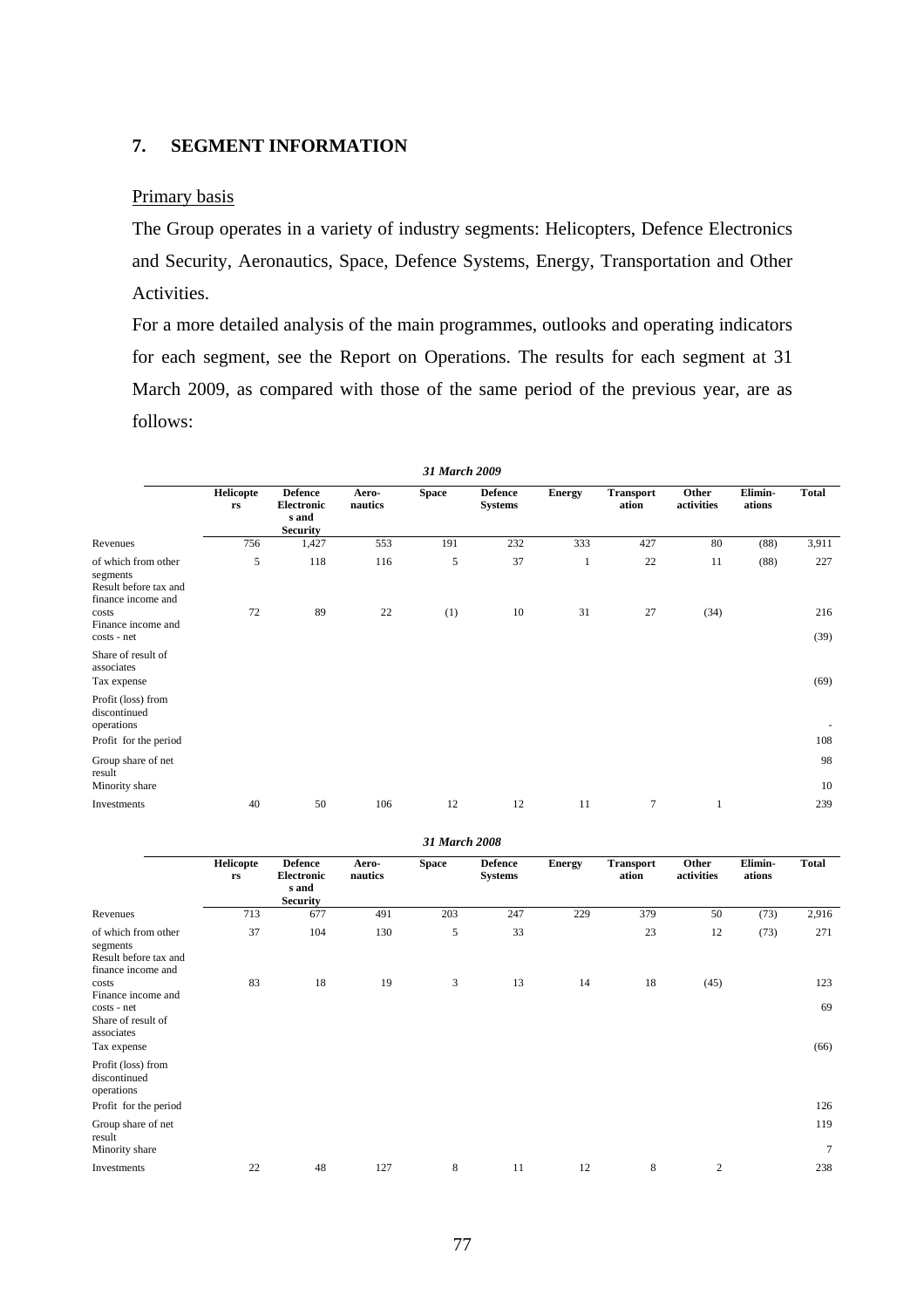The assets and liabilities attributable to the segments at 31 March 2009 and at 31 December 2008 are as follows:

|             | 31 March 2009          |                                                                 |                  |              |                                  |               |                           |                     |                   |              |  |
|-------------|------------------------|-----------------------------------------------------------------|------------------|--------------|----------------------------------|---------------|---------------------------|---------------------|-------------------|--------------|--|
|             | <b>Helicopter</b><br>s | <b>Defence</b><br><b>Electronic</b><br>s and<br><b>Security</b> | Aero-<br>nautics | <b>Space</b> | <b>Defence</b><br><b>Systems</b> | <b>Energy</b> | <b>Transport</b><br>ation | Other<br>activities | Elimin-<br>ations | <b>Total</b> |  |
| Assets      | 5,855                  | 10,941                                                          | 5,381            | 1,330        | 2.449                            | 1,666         | 2,257                     | 5,302               | (5,530)           | 29,651       |  |
| Liabilities | 3.707                  | 6,520                                                           | 5,024            | 824          | 1.726                            | 1,535         | 1,981                     | 7,691               | (5,669)           | 23,338       |  |

|             | 31 December 2008 |                                                                 |                  |              |                                  |               |                           |                     |                   |              |
|-------------|------------------|-----------------------------------------------------------------|------------------|--------------|----------------------------------|---------------|---------------------------|---------------------|-------------------|--------------|
|             | Helicopter<br>s  | <b>Defence</b><br><b>Electronic</b><br>s and<br><b>Security</b> | Aero-<br>nautics | <b>Space</b> | <b>Defence</b><br><b>Systems</b> | <b>Energy</b> | <b>Transport</b><br>ation | Other<br>activities | Elimin-<br>ations | <b>Total</b> |
| Assets      | 5.428            | 10.923                                                          | 5,372            | .268         | 2,503                            | 1,595         | 2.134                     | 5,530               | (4,831)           | 29,922       |
| Liabilities | 3,315            | 6,554                                                           | 5,007            | 756          | 1.780                            | 1,485         | 1,881                     | 7,986               | (4,972)           | 23,792       |

# **8. PURCHASES AND PERSONNEL COSTS**

The break down of this item is as follows:

|                                                                                 | <b>31 March 2009</b> | <b>31 March 2008</b> |
|---------------------------------------------------------------------------------|----------------------|----------------------|
| Cost of purchases                                                               | 1,369                | 1,041                |
| Cost of services                                                                | 1,243                | 926                  |
| Costs attributable to related parties (Section 28)                              | 17                   | 7                    |
| Personnel costs                                                                 | 1,143                | 944                  |
| Wages, salaries and contributions                                               | 1,054                | 876                  |
| Costs related to stock grant plans                                              | 6                    | 6                    |
| Costs related to defined-benefit plans                                          | 11                   | 13                   |
| Costs related to defined-contribution plans                                     | 33                   | 28                   |
| Reorganisation costs                                                            | 3                    | 3                    |
| Other personnel costs                                                           | 36                   | 18                   |
| Changes in inventories of work in progress,<br>semi-finished and finished goods | (128)                | (75)                 |
| Capitalised costs for internal production                                       | (129)                | (171)                |
| <b>Total purchases and personnel costs</b>                                      | 3,515                | 2,672                |

As to personnel, the average workforce number rose from 60,311 at 31 March 2008 to 72,512 at 31 March 2009. The net increase is especially significant in the case of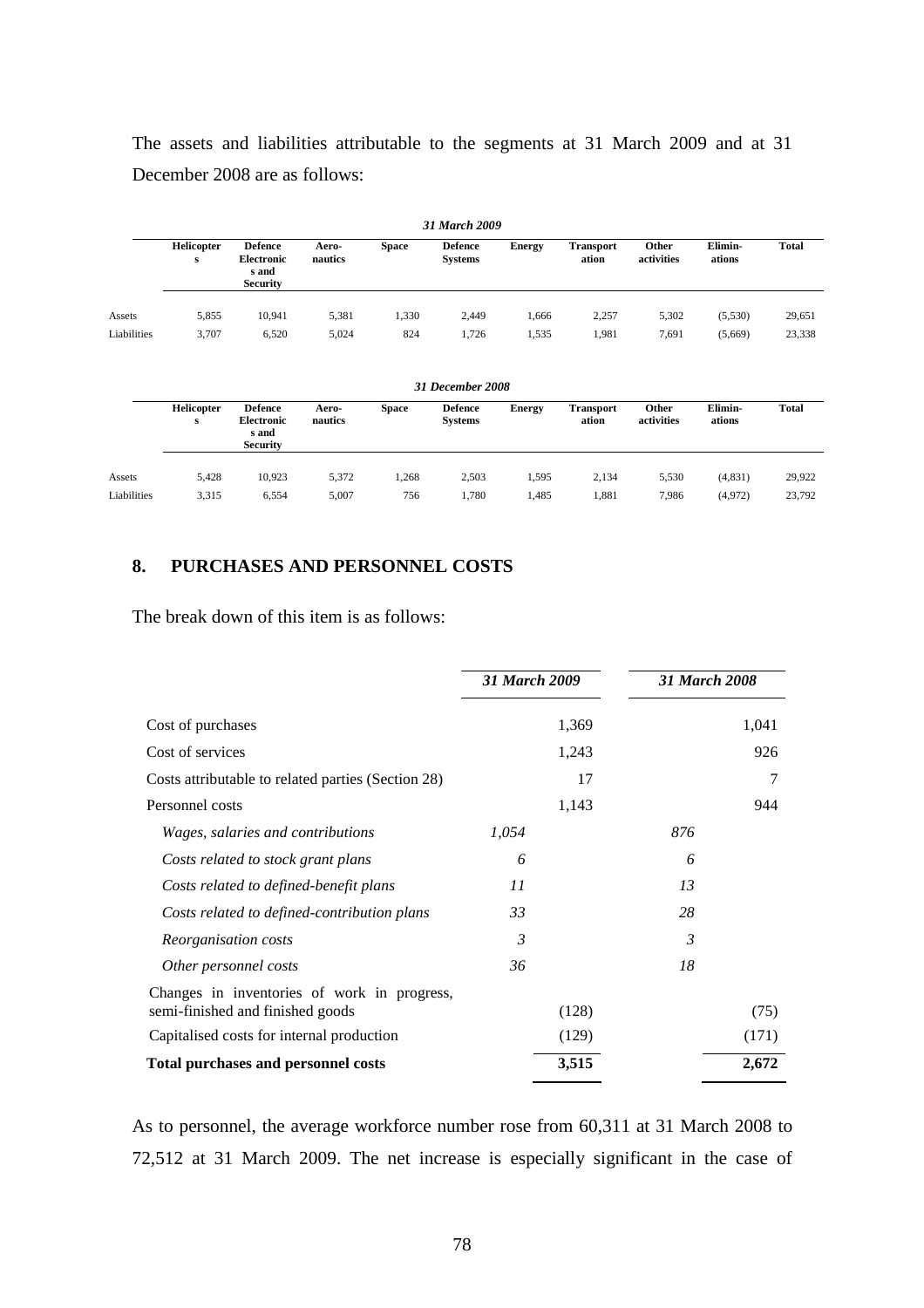personnel abroad, mainly as a result of the acquisition of DRS at the end of 2008. The total workforce at 31 March 2009 came to 73,385, compared with 73,398 at 31 December 2008, for a slight decrease due in particular to the net decline in personnel in the Aeronautics sector and in the foreign component of the Defence Electronics and Security sector. The change in personnel costs amounting to  $\epsilon$ mil. 1,143 in the first quarter of 2009, compared with €mil. 944 at 31 March 2008, reflects the increase in the average workforce.

Moreover, the increase in costs related to defined-contribution plans is largely attributable to the purchase of the DRS group.

Reorganisation costs include the costs of reorganising companies for the most part in the Defence Electronics and Security and Transportation divisions.

Costs for services includes, among other things, the costs for the acquisition of satellite capacity for the Telespazio joint venture, which was more than offset by revenues from sales ( $\epsilon$ mil. 15 compared with  $\epsilon$ mil. 18 at 31 March 2008), the costs of leasing airplanes for GIE ATR ( $\epsilon$ mil. 2 compared with  $\epsilon$ mil. 3 at 31 Mach 2008) and the costs of rents, operating leases and rental fees ( $\epsilon$ mil. 47 compared with  $\epsilon$ mil. 36 at 31 March 2008).

#### **9. AMORTISATION, DEPRECIATION AND IMPAIRMENT**

|                                                 | 31 March 2009 |     | 31 March 2008 |                |
|-------------------------------------------------|---------------|-----|---------------|----------------|
| Amortisation (Section 13)                       |               | 65  |               | 33             |
| Development costs                               | 15            |     | 6             |                |
| Non-recurring costs                             | 10            |     | 6             |                |
| Acquired as part of business combination        | 23            |     | 6             |                |
| <i>Other</i>                                    | 17            |     | 15            |                |
| Depreciation                                    |               | 88  |               | 71             |
| Impairment of receivables                       |               | 9   |               | $\overline{4}$ |
| Total depreciation, amortisation and impairment |               | 162 |               | 108            |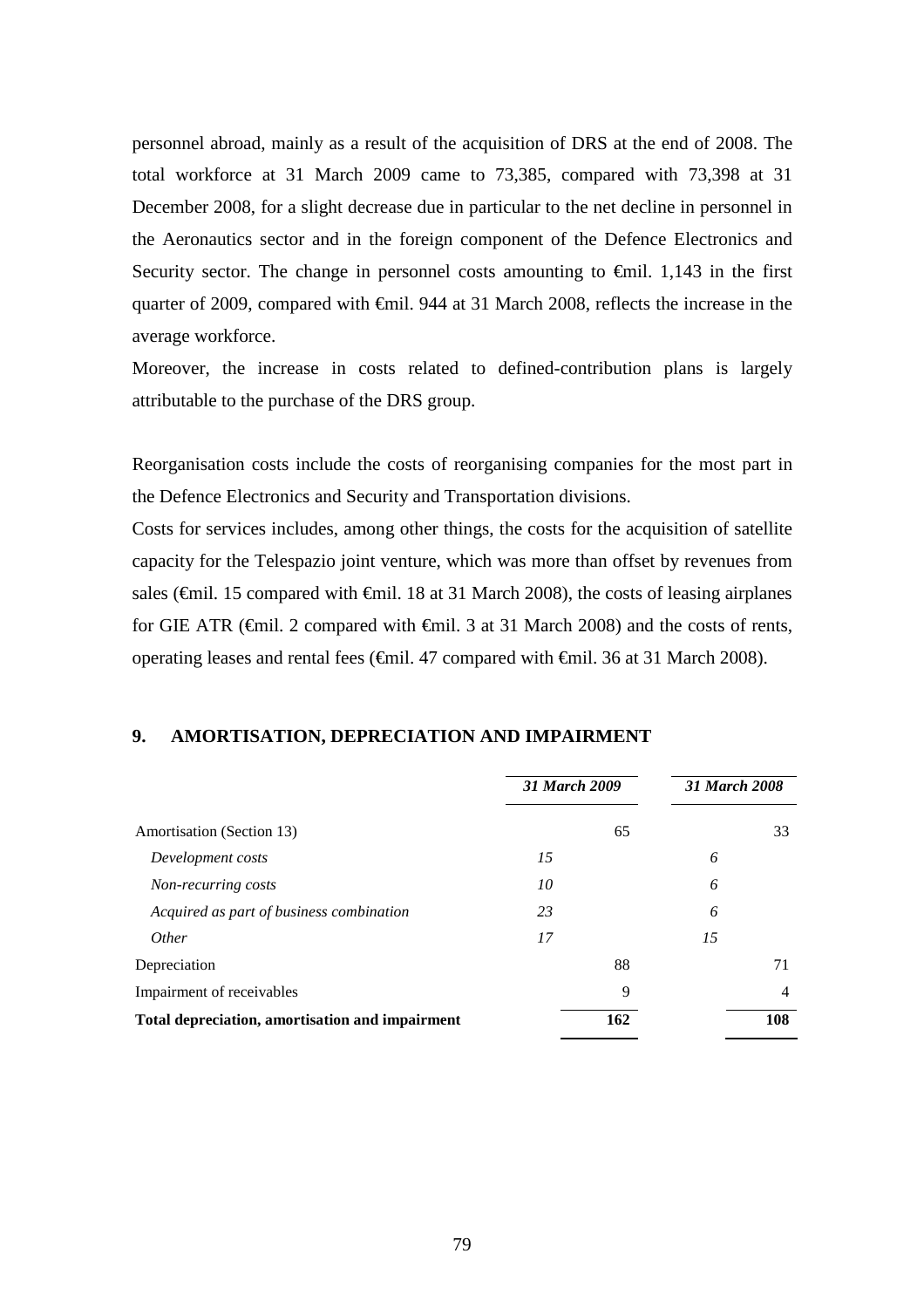# **10. OTHER OPERATING INCOME (EXPENSES)**

# These regard:

|                                               |        | 31 March 2009  |            |        | 31 March 2008  |                |
|-----------------------------------------------|--------|----------------|------------|--------|----------------|----------------|
|                                               | Income | <b>Expense</b> | <b>Net</b> | Income | <b>Expense</b> | <b>Net</b>     |
| Grants for research and development costs     | 8      |                | 8          | 8      |                | 8              |
| Exchange rate difference on operating items   | 60     | (64)           | (4)        | 57     | (53)           | $\overline{4}$ |
| Indirect taxes                                |        | (7)            | (7)        |        | (8)            | (8)            |
| Gains/losses on sales of assets               | 1      |                |            |        |                |                |
| Insurance reimbursements                      | 2      |                | 2          |        |                |                |
| Gains/losses on operating receivables         |        |                |            | 7      |                | 7              |
| Reversals of/Accruals to provisions for risks | 15     | (23)           | (8)        | 17     | (23)           | (6)            |
| Other operating income (expenses)             | 11     | (21)           | (10)       | 3      | (22)           | (19)           |
| <b>Total</b>                                  | 97     | (115)          | (18)       | 93     | (106)          | (13)           |

# **11. FINANCE INCOME (COSTS)**

The components of finance income and costs are as follows:

|                                                                                  | 31 March 2009  |              | 31 March 2008  |        |              |                   |
|----------------------------------------------------------------------------------|----------------|--------------|----------------|--------|--------------|-------------------|
|                                                                                  | <b>Income</b>  | <b>Costs</b> | <b>Net</b>     | Income | <b>Costs</b> | <b>Net</b>        |
| Gain from sale of STM                                                            |                |              |                | 56     |              | 56                |
| Dividends                                                                        | $\overline{2}$ |              | $\overline{c}$ |        |              |                   |
| Discounting of receivables, liabilities<br>and provisions                        | 4              | (8)          | (4)            | 1      | (2)          | (1)               |
| Interest income/expense                                                          | 18             | (64)         | (46)           | 28     | (33)         | (5)               |
| Commission income/expense                                                        |                |              |                |        |              |                   |
| (including commissions on non-<br>recourse items)                                | 1              | (5)          | (4)            |        | (2)          | (2)               |
| Fair value adjustments through profit<br>or loss                                 | 40             | (25)         | 15             | 42     | (8)          | 34                |
| Premiums paid/received on forwards                                               | 5              | (4)          | 1              | 4      | (5)          | (1)               |
| Exchange rate differences                                                        | 260            | (247)        | 13             | 173    | (169)        | 4                 |
| Value adjustments to equity<br>investments                                       |                |              |                |        | (1)          | (1)               |
| Interest cost on defined benefit plans<br>(less expected returns on plan assets) |                |              |                |        |              |                   |
|                                                                                  |                | (9)          | (9)            |        | (5)          | (5)               |
| Income (costs) attributable to related                                           |                |              |                |        |              |                   |
| parties (Section 28)                                                             |                | (4)          | (4)            |        | (6)          | (6)               |
| Other finance income and costs                                                   |                | (4)          | (3)            | 2      | (6)          | $\left( 4\right)$ |
|                                                                                  | 331            | (370)        | (39)           | 306    | (237)        | 69                |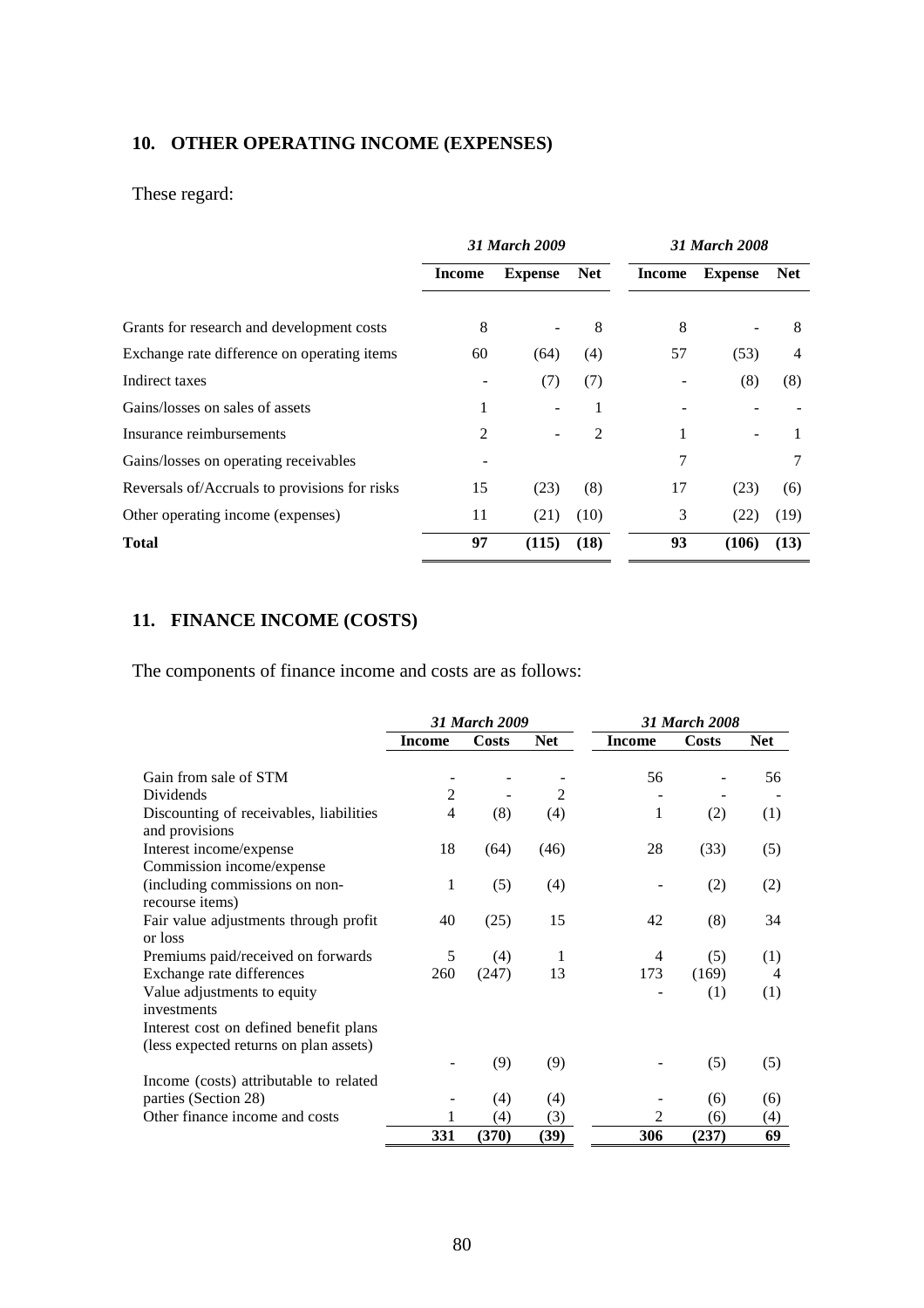During the period, the Group reported a significant increase in finance costs compared with the first quarter of 2008, mainly due to the costs relating to the  $\epsilon$ bil. 1 worth of bonds issue by Finmeccanica Finance in November 2008 and January 2009, as well as the costs of the financing agreement (Secured Term Loan Facility) secured in June 2008 as part of the acquisition of DRS. A comparison with the first quarter of 2008 is strongly affected by the capital gain from the sale of roughly 26 millions share of STM (€mil. 56).

A breakdown of the item reveals:

- net interest costs of  $\epsilon$ mil. 46, inclusive of premiums collected/paid on the hedging of interest rate risk (interest rate swaps) for a net charge of  $\epsilon$ mil. 5. In particular, the 31 March 2009 figure includes €mil. 42 of interest on bonds;
- net income of  $\epsilon$ mil. 15 arising from the application of fair value, as detailed below:

|                                                                           | <b>31 March 2009</b> |           | <b>31 March 2008</b> |               |       |            |
|---------------------------------------------------------------------------|----------------------|-----------|----------------------|---------------|-------|------------|
|                                                                           | Income               | Costs Net |                      | <b>Income</b> | Costs | <b>Net</b> |
| Foreign-currency swaps                                                    | 2                    | (18)      | (16)                 | 4             | (1)   | 3          |
| Foreign-currency options                                                  | 6                    |           | 6                    |               | (1)   | (1)        |
| Interest rate swaps<br>Options on STM<br>Ineffective component of hedging | 17                   | (3)       | 14                   | 1<br>19       |       | 19         |
| swap<br>Option embedded in the                                            | 14                   | (4)       | 10                   | 17            | (5)   | 12         |
| exchangeable bond                                                         |                      |           |                      | 1             | (1)   |            |
|                                                                           | 40                   | (25)      | 15                   | 42            | (8)   | 34         |

- net income on foreign-currency swaps that includes the effects of trading derivative instruments or instruments which, although they meet the objective of limiting the fluctuations of the underlying position within a specific range, do not meet the conditions of IAS 39, either because of the nature of the instruments themselves or the inability to mathematically demonstrate their effectiveness;
- income from interest rate swaps that reflects the significant reduction of interest rates worldwide (6-month EURIBOR went from 4.725% at 31 March 2008 to 1.67% at 31 March 2009); the Group was able to benefit from the reduction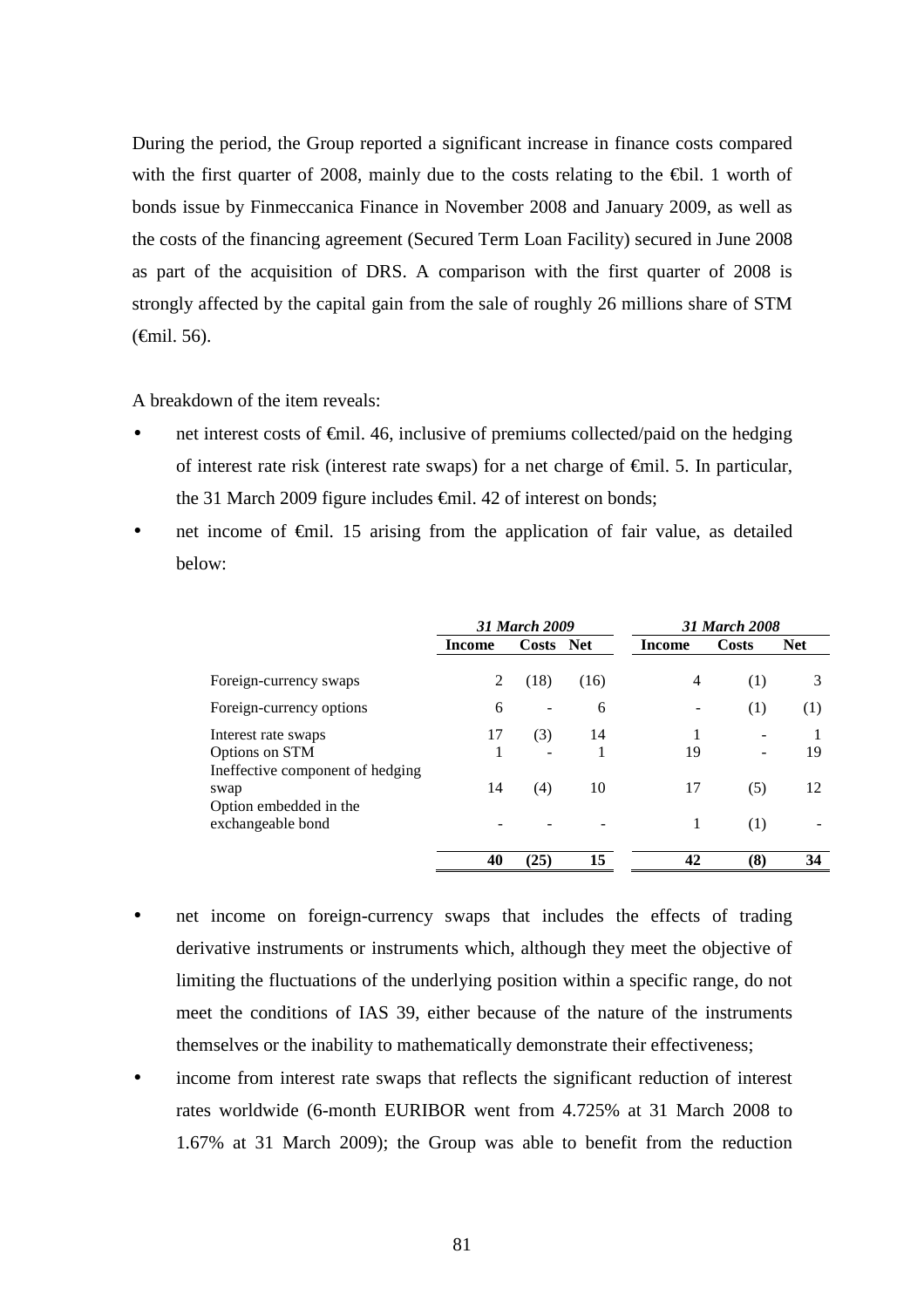thanks to the increase of the portion of bond issues transformed into floating-rate instruments via the use of derivatives (Section 18);

• income on the options on STM that is correlated to the decrease in the price of the hedged instruments. At 31 March 2009, options were in effect on a total of 25 million STM shares. The deterioration with respect to the period compared is primarily the result of the combined effect of lower depreciation of the underlying security (depreciation of 20% in the first quarter of 2009 and 30% in the first quarter of 2008) and of the quoted price of the security at 31 March 2009, much lower than hedging levels beyond which the existing put spreads do not add significant value. In addition, the Group has an offsetting call option on STM shares with the same underlying position and the same parameters of reference as the option embedded in the exchangeable bonds issued in 2002; as a result of this transaction, the Group is essentially in a neutral position with regard to further variations in the fair value of the call option sold (costs and income on the call option sold and on the call option acquired amount to nil).

### **12. INCOME TAXES**

Income taxes came to  $\epsilon$ mil. 69 ( $\epsilon$ mil. 66 at 31 March 2008), representing the algebraic sum of:

|                                                 | <b>31 March 2009</b> | 31 March 2008 |
|-------------------------------------------------|----------------------|---------------|
| Corporate income tax (IRES)                     | 50                   | 33            |
| Regional tax on productive activities<br>(IRAP) | 23                   | 24            |
| Benefit under consolidated tax mechanism        | (18)                 | (25)          |
| Other income taxes                              | 13                   | 21            |
| Tax related to previous periods                 | (3)                  |               |
| Provisions for tax disputes                     |                      |               |
| Deferred tax liabilities (assets)- net          | 4                    | 13            |
|                                                 | 69                   | 66            |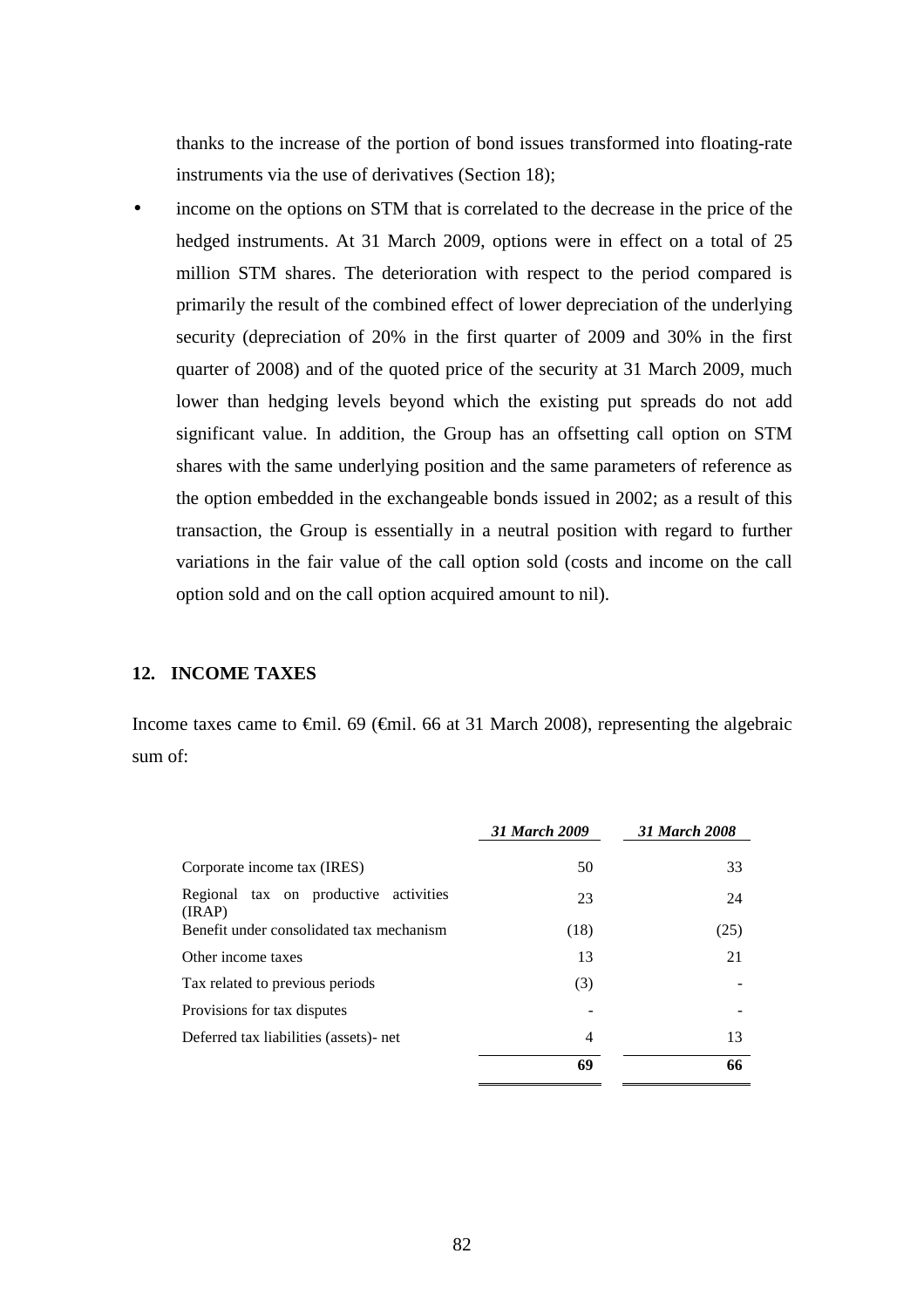# **13. INTANGIBLE ASSETS**

Intangible assets break down as follows:

|                                          | <b>31 March 2009</b> | <b>31 December</b><br>2008 |
|------------------------------------------|----------------------|----------------------------|
|                                          |                      |                            |
| Goodwill                                 | 5,910                | 5,790                      |
| Development costs                        | 503                  | 474                        |
| Non-recurring costs                      | 673                  | 633                        |
| Concessions, licenses and trademarks     | 6                    | 121                        |
| Acquired as part of business combination | 123                  | 1,024                      |
| Other                                    | 1,296                | 195                        |
| <b>Total intangible assets</b>           | 8,511                | 8,237                      |
|                                          |                      |                            |

In particular, the most significant changes regarded:

- a net increase in goodwill ( $\epsilon$ mil. 120), due to translation differences on the goodwill of assets denominated in US dollars and British pound sterling: DRS Technologies Inc. ( $\epsilon$ mil. 95) and Selex Sensors and Airborne Systems Ltd ( $\epsilon$ mil. 15) in the Defence Electronics and Security segment and AgustaWestland Holdings Ltd. ( $\epsilon$ mil. 10) in the Helicopters segment.
- amortisation for  $\epsilon$ mil. 65 ( $\epsilon$ mil. 33 at 31 March 200) (Section 9). No impairment was recognised during the period;
- total investments for  $\epsilon$ mil. 107, broken down as folows:

|                                      | 31 March 2009 | 31 March 2008 |
|--------------------------------------|---------------|---------------|
|                                      |               |               |
| Development costs                    | 43            | 41            |
| Non-recurring costs                  | 50            | 66            |
| Concessions, licenses and trademarks | 3             |               |
| Other                                | 11            | 9             |
| <b>Total intangible assets</b>       | 107           | 121           |

Purchase commitments for intangible assets are recorded in the amount of  $\epsilon$ mil. 18.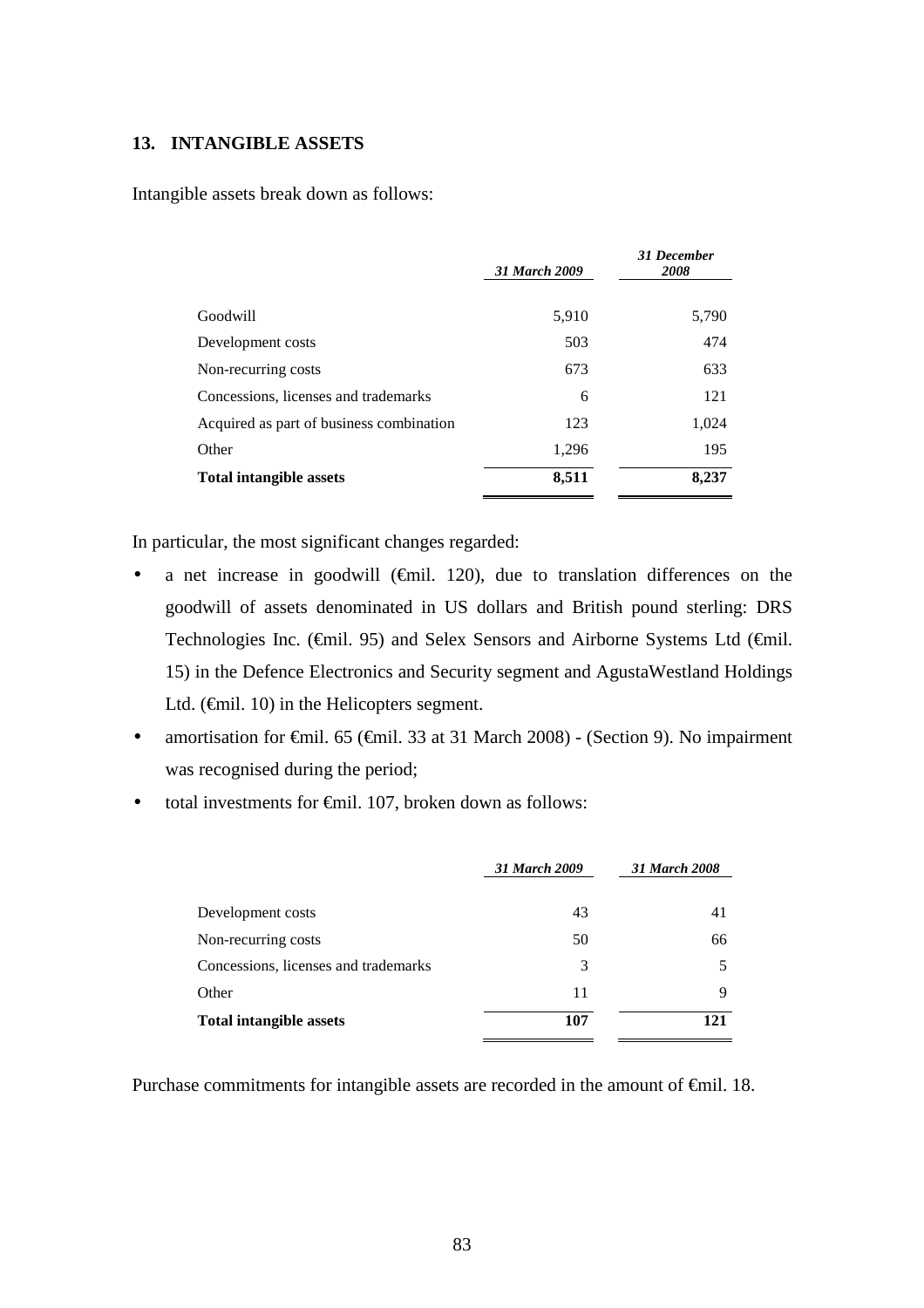#### **14. PROPERTY, PLANT AND EQUIPMENT**

Property, plant and equipment break down as follows:

|                                     | 31 March 2009 | 31 December 2008 |
|-------------------------------------|---------------|------------------|
|                                     |               |                  |
| Land and buildings                  | 1,136         | 1,133            |
| Plant and machinery                 | 624           | 631              |
| Equipment                           | 615           | 623              |
| Other                               | 792           | 712              |
| Total property, plant and equipment | 3,167         | 3.099            |

In particular, the most significant changes regarded:

- depreciation for  $\epsilon$ mil. 88 ( $\epsilon$ mil. 71 at 31 March 2008) (Section 9). ). No impairment was recognised during the period;
- total investments for  $\epsilon$ mil. 132, broken down as folows:

|                                     | 31 March 2009 | 31 March 2008 |
|-------------------------------------|---------------|---------------|
| Land and buildings                  | 4             |               |
| Plant and machinery                 | 9             |               |
| Equipment                           | 17            | 34            |
| Other                               | 102           | 74            |
| Total property, plant and equipment | 132           | 117           |

Property, plant and equipment includes  $\epsilon$ mil. 39 ( $\epsilon$ mil 40 at 31 December 2008) of assets held under contracts that can be qualified as finance leases. "Other assets" includes  $\epsilon$ mil. 8 ( $\epsilon$ mil 8 at 31 December 2008) for helicopters owned by the AgustaWestland group and €mil. 159 (€mil. 148 at 31 December 2008) for aircraft owned by the GIE ATR group, as well as for aircraft that did not meet the requirements, in terms of the substantial transfer of the risks of ownership, for recognition of the sale, despite the fact that sales contracts have been concluded with external customers.

Purchase commitments for property, plant and equipment are recorded in the amount of  $\epsilon$ mil. 141 ( $\epsilon$ mil. 143 at 31 December 2008).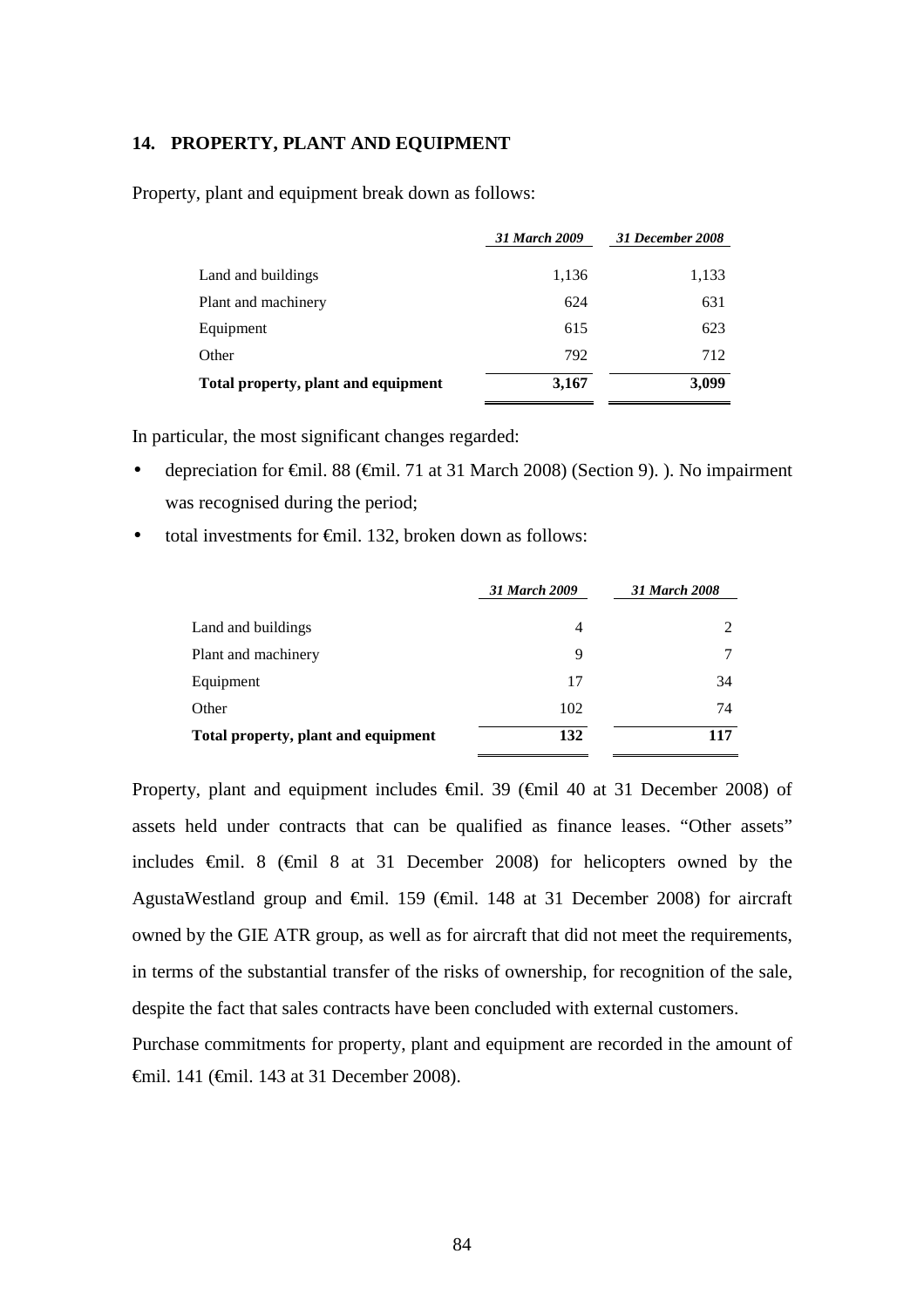### **15. FINANCIAL ASSETS AT FAIR VALUE**

The item, classified entirely as "assets available for sale", relates to the indirectlyowned interest in STMicroelectronics (STM), amounting to 3.7% of the share capital.

Below are the changes for the periods being compared:

|                          | 2009            | 2008  |
|--------------------------|-----------------|-------|
| 1 January                | 154             | 589   |
| Purchases for the period |                 |       |
| Sales for the period     | $\qquad \qquad$ | (260) |
| Fair value adjustment    | (27)            | (175) |
| Period end               | 127             | 154   |

The decrease in the fair value adjustment was offset by a specific equity reserve named "reserve for assets available for sale". The strategy for hedging the STM instrument is designed to limit the negative effects of a partial depreciation of the security. The Group, on the contrary, is exposed in the event the coverage limits are exceeded.

# **16. OTHER NON-CURRENT ASSETS**

|                                                               | 31 March<br>2009 | <b>31 December</b><br>2008 |
|---------------------------------------------------------------|------------------|----------------------------|
| Third-party financing                                         | 108              | 60                         |
| Security deposits                                             | 28               | 21                         |
| Receivables for finance leases                                | 5                | 6                          |
| Deferred receivables Law 808/85                               | 133              | 135                        |
| Net asset defined-benefit retirement plans (Section 21)       | 12               | 39                         |
| Financial receivables from related parties (Section 28)       | 14               | 13                         |
| Other                                                         | 32               | 28                         |
| <b>Non-current receivables</b>                                | 332              | 302                        |
| Real estate investments                                       | 1                |                            |
| Equity investments                                            | 195              | 192                        |
| Non-recurring costs awaiting interventions under Law 808/1985 | 498              | 467                        |
| Other non-current assets                                      | 5                | 13                         |
| <b>Non-current assets</b>                                     | 699              | 673                        |
| <b>Total other non-current assets</b>                         | 1,031            | 975                        |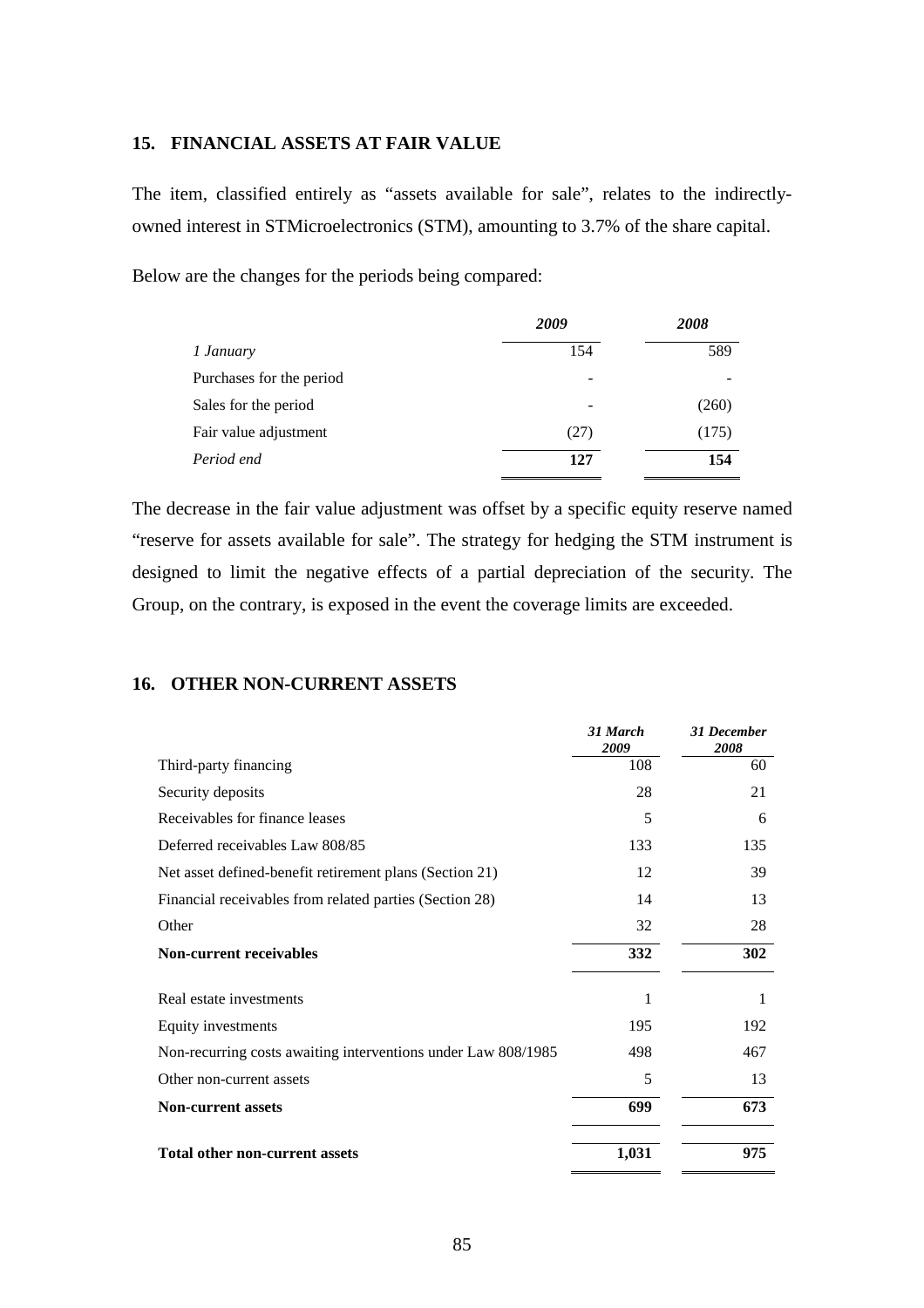Receivables for finance leases relate to transactions qualifying as finance leases made by GIE ATR where the Group is the lessor: in this case, the aircraft being the subjectmatter of the lease contract is removed from assets and replaced by a receivable, and the relevant finance income is recognised progressively over the term of the contract at the effective interest rate applicable to the lease contract.

The item deferred receivables Law 808/85 includes the receivables from the Ministry of Economic Development relating to the current value of the interventions pursuant to Law 808/85 in national security and similar projects for which collections were deferred. The portion for which collection is expected within 12 months ( $\epsilon$ mil. 41, compared with  $\epsilon$ mil. 35 at 31 December 2008) is classified among other current assets (Section 19). Non-recurring costs awaiting interventions under Law 808/1985 include the portion of non-recurring costs paid on programmes that benefit from the provisions of Law 808/1985, are classified as being functional to national security, and whose expenses have not been assessed yet by the issuer. After the legal requirements for the recognition of the receivable from the Ministry are fulfilled, the recognised amount is reclassified as a receivable (current or non-current, based on the expected payment plan). The amount shown is calculated based on an estimate made by management that reflects the reasonable probability that funds are received and the effects of time value in the case of deferment over more than one year of the granting of funds.

|                                                  | 31 March<br>2009 | 31 December<br>2008 |
|--------------------------------------------------|------------------|---------------------|
| Receivables                                      | 4,381            | 4,317               |
| Impairment                                       | (183)            | (180)               |
| Receivables from related parties (Section 28)    | 513              | 518                 |
|                                                  | 4,711            | 4,655               |
|                                                  |                  |                     |
| Work in progress (gross)                         | 9,017            | 7,825               |
| Advances from customers                          | (4,842)          | (4,151)             |
| Work in progress (net)                           | 4,175            | 3,674               |
| Total trade receivables and net work in progress | 8,886            | 8,329               |

*31 March* 

#### **17. TRADE RECEIVABLES, INCLUDING NET WORK IN PROGRESS**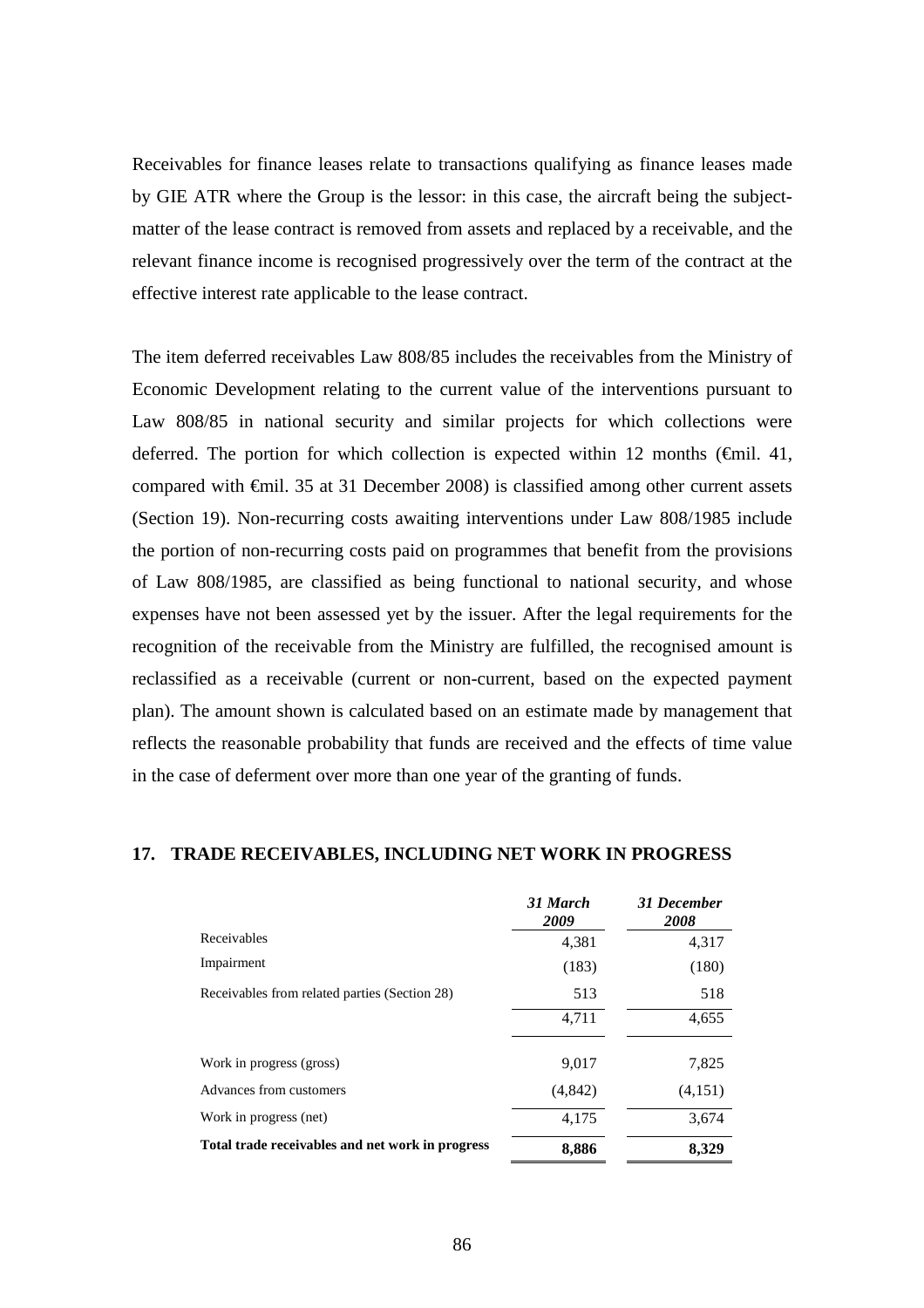#### **18. DERIVATIVES**

The table below provides a breakdown of the equity items related to derivative instruments:

|                           |               | 31 March 2009      |               | 31 December 2008   |
|---------------------------|---------------|--------------------|---------------|--------------------|
|                           | <b>Assets</b> | <b>Liabilities</b> | <b>Assets</b> | <b>Liabilities</b> |
| Forward forex instruments | 123           | 157                | 137           | 195                |
| Foreign-currency options  |               | 30                 |               | 36                 |
| Embedded derivatives      | 70            |                    | 69            |                    |
| Interest rate swaps       | 31            | 5                  | 19            | 5                  |
| Options on STM            | 19            |                    | 18            |                    |
|                           | 243           | 192                | 243           | 236                |

The change in the fair value of the forward instruments is caused by the volatility of the US dollar with respect to the euro: the exchange rate went from 1.3917 at 31 December 2008 to 1.3309 at 31 March 2009.

The interest rate swaps with a total notional value of  $\epsilon$ mil. 1,400 were placed into effect to hedge bonds issued for a total of  $\epsilon$ mil. 2,528. The change in the fair value was heavily affected by the decline in interest rates and the increase in notional values (from €mil. 1,030 at 31 March 2008 to €mil. 1,400 at 31 March 2009) (Section 11).

The figure for embedded derivatives relates to commercial contracts denominated in currencies other than the currencies of the contractually involved parties and that generally used in the markets of reference. This component is separated from the commercial contract and valued at fair value through the income statement.

At 31 March 2009, the Group has 33.7 million STMicroelectronics NV ("STM") securities classified as "assets available for sale", with a fair value of €mil. 127 (Section 15). In order to hedge the exposure to the risk of fluctuation of the market price of the securities, derivatives were put in place to protect most of its portfolio. The hedging transactions are classified as trading activity, with the consequent economic impact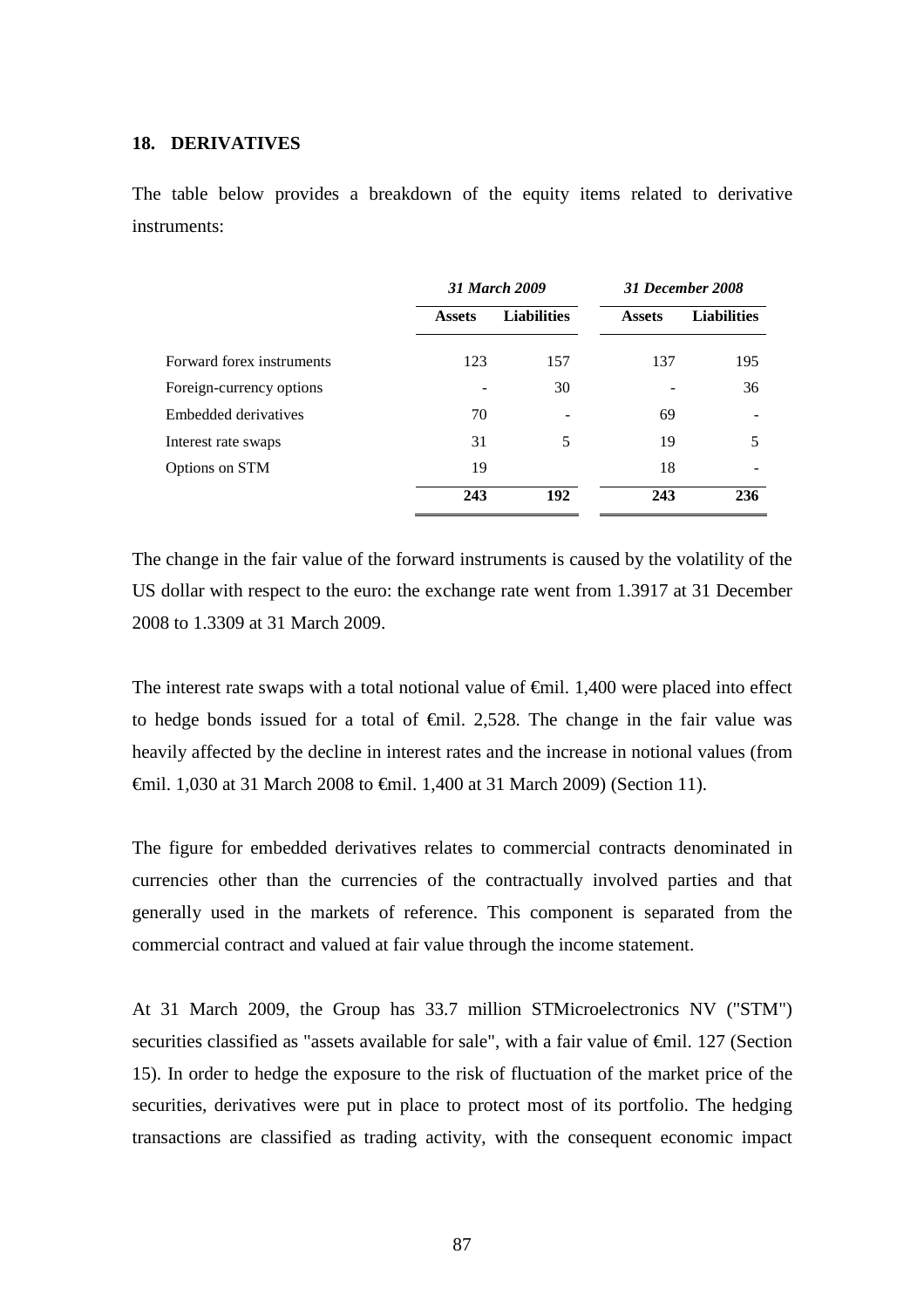resulting from the change in fair value (Section 11). At 31 March 2009, options were outstanding against 25 million STM shares.

|                                                        | <b>31 March 2009</b> | 31 December 2008 |     |
|--------------------------------------------------------|----------------------|------------------|-----|
| Tax receivables                                        | 228                  |                  | 236 |
| Assets available for sale                              | 1                    |                  | 1   |
| Other current assets                                   | 764                  |                  | 659 |
| Accrued income - current portion                       | 93                   | 114              |     |
| Receivables for contributions                          | 74                   | 71               |     |
| Receivables from employees and social security         | 37                   | 37               |     |
| Indirect tax receivables                               | 239                  | 204              |     |
| Deferred receivables Law 808/85 (Section 16)           | 41                   | 35               |     |
| Equity investments                                     | 1                    | 1                |     |
| Other receivables from related parties (Section<br>28) | 47                   | 14               |     |
| Other assets                                           | 232                  | 183              |     |
| <b>Total other current assets</b>                      | 993                  |                  | 896 |

# **19. OTHER CURRENT ASSETS**

Tax receivables include IRPEG receivables (corporate income tax) ( $\epsilon$ mil. 106) assigned to third parties, maintained as Group assets, even though they had been sold in previous years, because they do not meet the requirements of IAS 39 on derecognition. Specifically, in April, Finmeccanica signed an agreement with the transferee containing a repurchase obligation in the event the tax receivables are not collected by 31 March 2013. Therefore, a financial payable of the same amount is recognised against these tax receivables (Section 23).

The item deferred receivables Law 808/1985 includes the receivables from the Ministry of Economic Development relating to the interventions pursuant to Law 808/1985 in national security and similar projects for which collections are expected within 12 months. Portions for which collections are expected beyond 12 months are recognised as accounts receivable and other non-current assets (Section 16).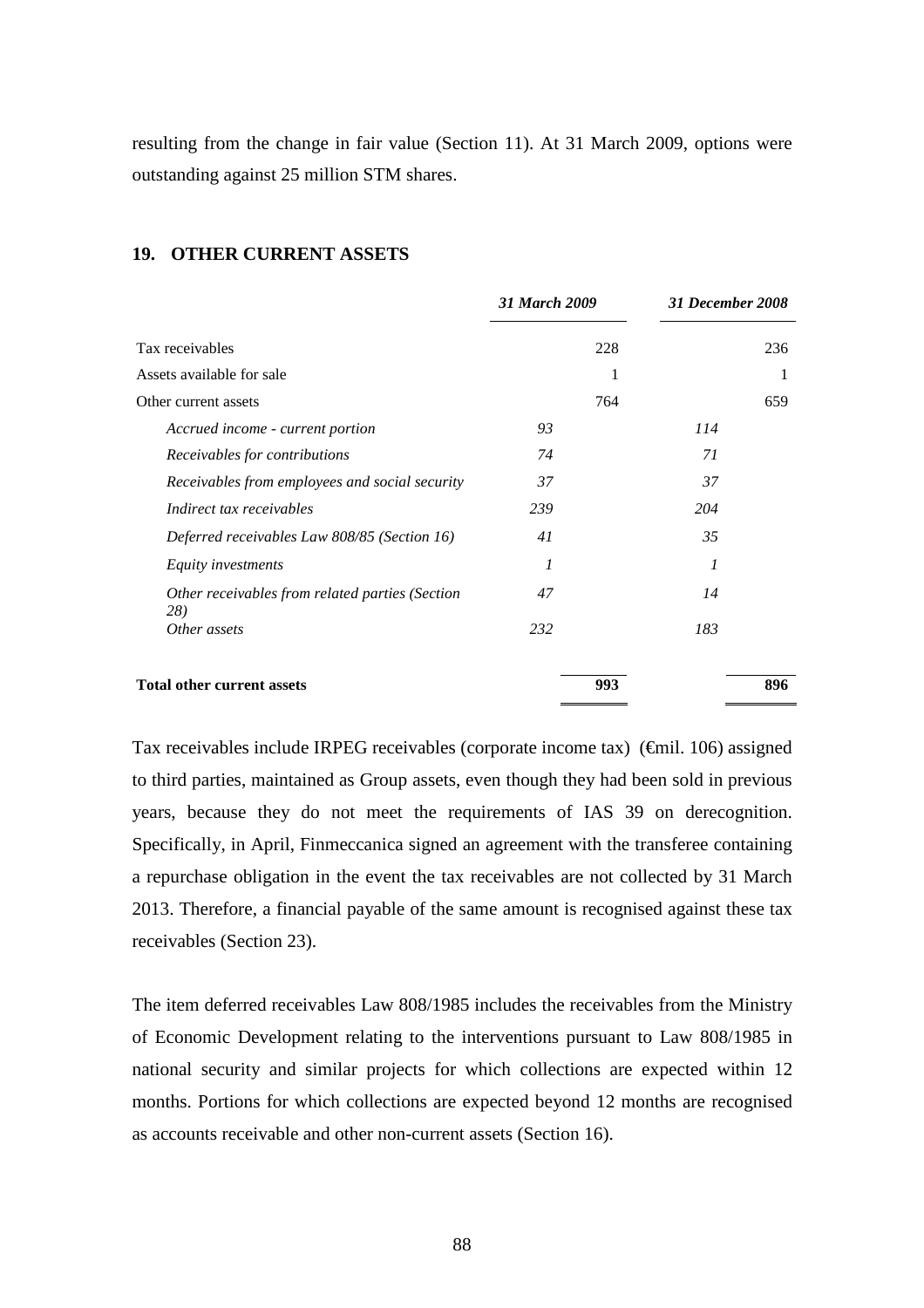Other assets include, among other things, sundry advances in the amount of  $\epsilon$ mil. 27 (€mil. 23 at 31 December 2008), receivables from Ageria for €mil. 7 (€mil. 7 at 31 December 2008), receivables for disputes in the amount of €mil.  $\epsilon$ mil. 6 ( $\epsilon$ mil. 6 at 31 December 2008), and receivables from the Camozzi group in the amount of  $\epsilon$ mil. 2 (€mil. 3 at 31 December 2008).

# **20. SHAREHOLDERS' EQUITY**

### *Share capital*

|                                                          | Number of<br>ordinary<br>shares | Par value<br>€mil. | <b>Treasury</b><br>shares<br>€mil. | Costs<br>incurred<br>net of tax<br>effect €mil. | <b>Total</b><br>$\epsilon$ mil. |
|----------------------------------------------------------|---------------------------------|--------------------|------------------------------------|-------------------------------------------------|---------------------------------|
| <b>Outstanding shares</b>                                | 578,150,395                     | 2,544              |                                    | (17)                                            | 2,527                           |
| Treasury shares                                          | (447,209)                       |                    | (8)                                |                                                 | (8)                             |
| 31 December 2008                                         | 577,703,186                     | 2,544              | (8)                                | (17)                                            | 2,519                           |
| Shares subscribed through<br>2002-2004 stock option plan |                                 |                    |                                    |                                                 |                                 |
| Repurchase of treasury shares,<br>less shares sold       |                                 |                    |                                    |                                                 |                                 |
| Share capital increase in<br>November 2008               |                                 |                    |                                    | (1)                                             | (1)                             |
| 31 March 2009                                            | 577,703,186                     | 2,544              | (8)                                | (18)                                            | 2,518                           |
| broken down as follows:                                  |                                 |                    |                                    |                                                 |                                 |
| Outstanding shares                                       | 578,150,395                     | 2,544              |                                    | (18)                                            | 2,526                           |
| Treasury shares                                          | (447,209)                       |                    | (8)                                |                                                 | (8)                             |
|                                                          | 577,703,186                     | 2,544              | (8)                                | (18)                                            | 2,518                           |

The Group Parent's share capital fully subscribed and paid-up is divided into ordinary shares with a par value of  $\text{\textsterling}4.40$  each.

At 31 March 2009, the Ministry for the Economy and Finance held about 30.2043% of the shares. No other shareholder held more than 2% of the shares.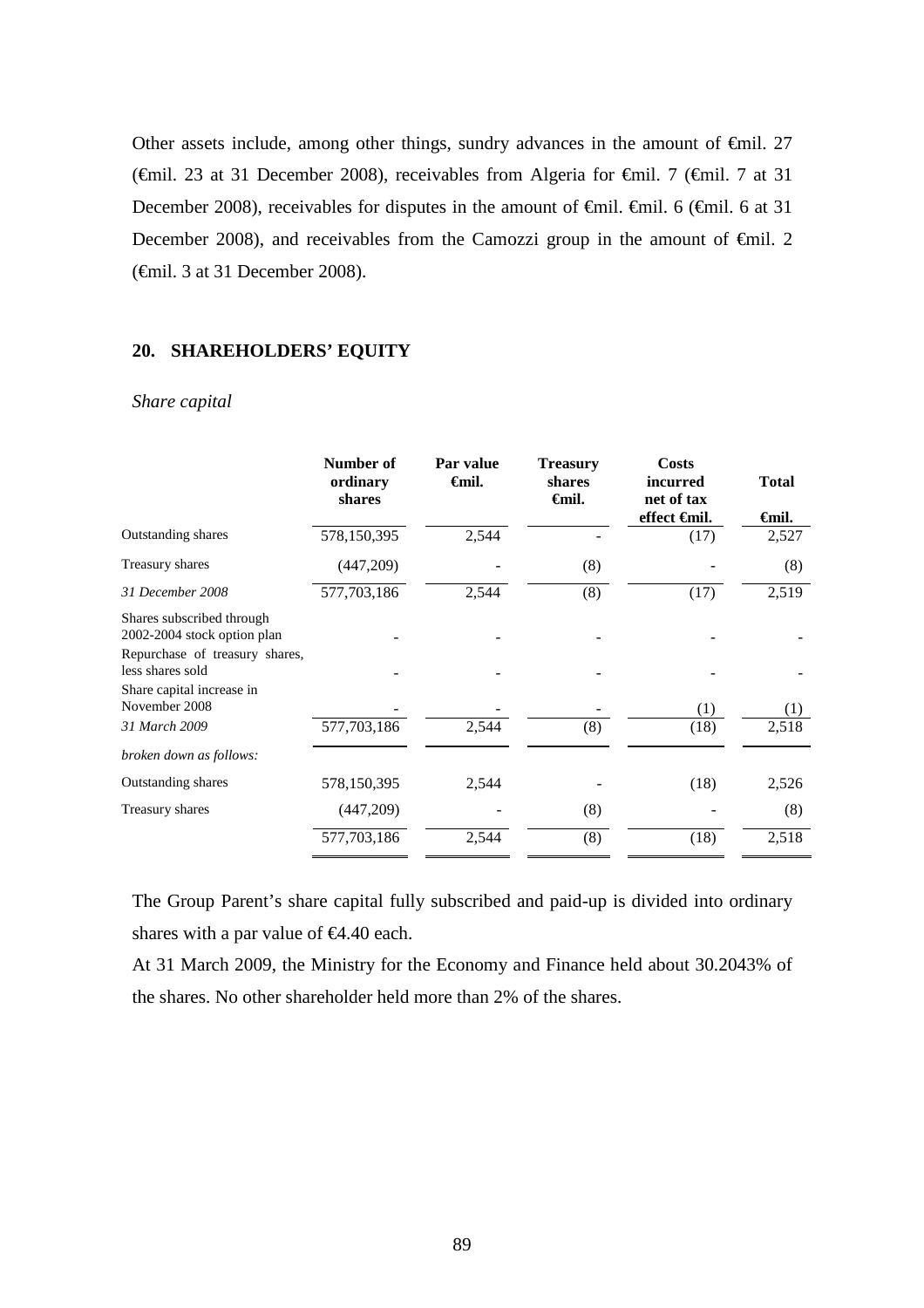# *Other reserves and minority interests*

|                                                             | <b>Retained</b><br>earnings and<br>consolidation<br>reserve | <b>Reserve</b><br>for<br>assets<br>available<br>for sale | Cash-<br>flow<br>hedge<br>reserve | <b>Reserve</b><br>for<br>stock-<br>option<br>and<br>stock-<br>grant<br>plans | <b>Reserve for</b><br>actuarial<br>gains (losses)<br>posted to<br>shareholders'<br>equity | <b>Translation</b><br>reserve | <b>Total</b><br>other<br>Group<br>reserves | <b>Minority</b><br>interests |
|-------------------------------------------------------------|-------------------------------------------------------------|----------------------------------------------------------|-----------------------------------|------------------------------------------------------------------------------|-------------------------------------------------------------------------------------------|-------------------------------|--------------------------------------------|------------------------------|
| 1 January 2008                                              | 3,224                                                       | 121                                                      | $71\,$                            | 32                                                                           | 167                                                                                       | (150)                         | 3,465                                      | 103                          |
|                                                             |                                                             |                                                          |                                   |                                                                              |                                                                                           |                               |                                            |                              |
| Dividend paid                                               |                                                             |                                                          |                                   |                                                                              |                                                                                           |                               |                                            |                              |
| Capital increase                                            | 1                                                           |                                                          |                                   |                                                                              |                                                                                           |                               | $\mathbf{1}$                               |                              |
| Total income<br>and costs<br>Stock<br>option/grant<br>plans | 119                                                         | (159)                                                    | 5                                 |                                                                              | (51)                                                                                      | (181)                         | (267)                                      | $\overline{4}$               |
| - services<br>rendered                                      |                                                             |                                                          |                                   | 5                                                                            |                                                                                           |                               | 5                                          |                              |
| Other changes                                               | $\,8\,$                                                     |                                                          |                                   |                                                                              |                                                                                           |                               | 8                                          |                              |
| 31 March 2008                                               | 3,352                                                       | (38)                                                     | $76\,$                            | 37                                                                           | 116                                                                                       | (331)                         | 3,212                                      | 107                          |
| 1 January 2009                                              | 4,183                                                       | $\overline{\phantom{a}}$                                 | 23                                | 19                                                                           | 41                                                                                        | (811)                         | 3,455                                      | 156                          |
| Dividend paid                                               |                                                             |                                                          |                                   |                                                                              |                                                                                           |                               |                                            | (1)                          |
| Capital increase                                            |                                                             |                                                          |                                   |                                                                              |                                                                                           |                               |                                            |                              |
| Total income<br>and costs<br>Stock<br>option/grant<br>plans | 98                                                          | (27)                                                     | (13)                              |                                                                              | (38)                                                                                      | 144                           | 164                                        | 15                           |
| - services<br>rendered                                      |                                                             |                                                          |                                   | 5                                                                            |                                                                                           |                               | 5                                          |                              |
| Other changes                                               | (5)                                                         |                                                          |                                   |                                                                              |                                                                                           | 5                             |                                            | $\mathbf{1}$                 |
| 31 March 2009                                               | 4,276                                                       | (27)                                                     | 10                                | $\overline{24}$                                                              | $\overline{\mathbf{3}}$                                                                   | (662)                         | 3,624                                      | 171                          |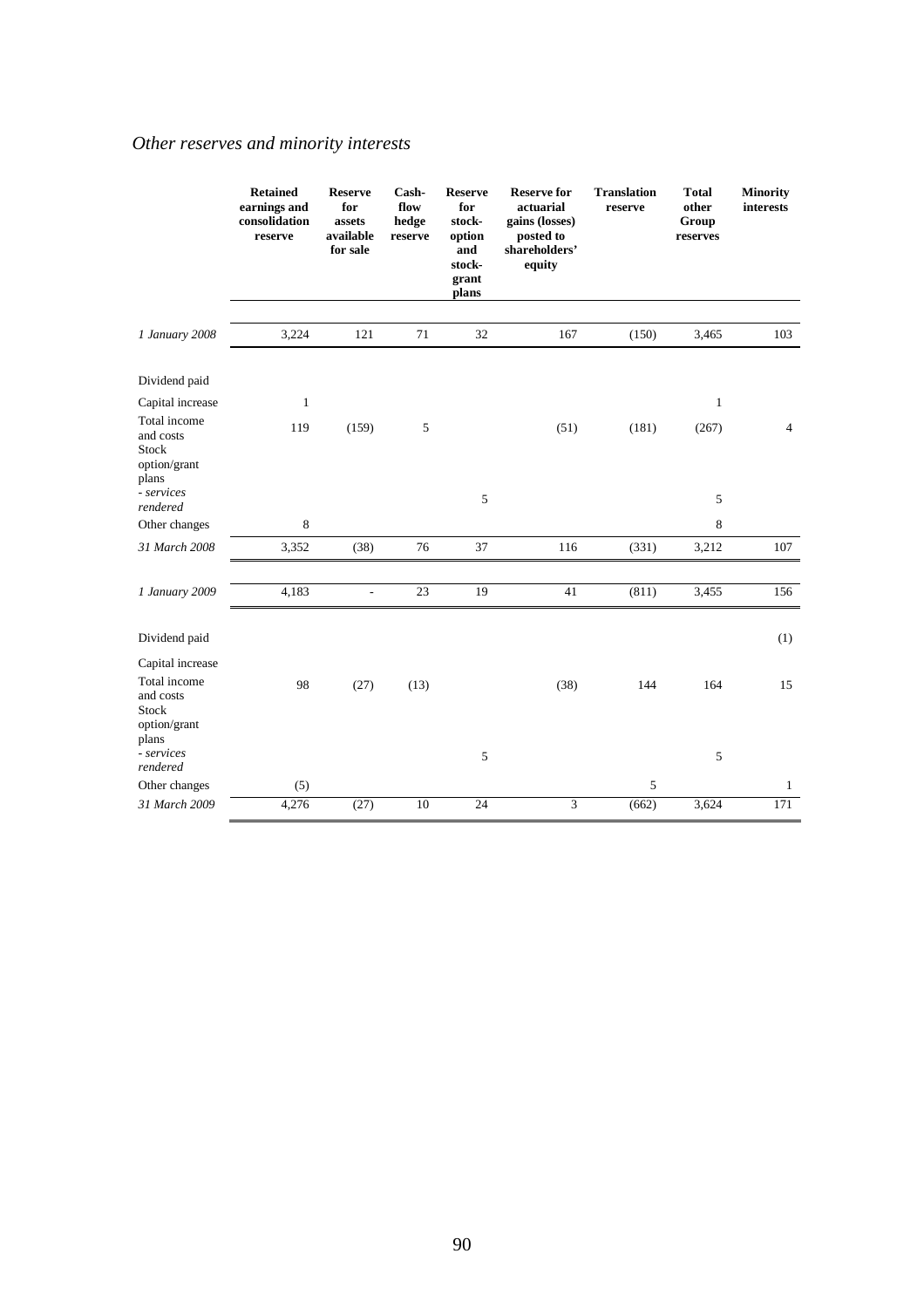# *The following is a breakdown of the tax effects on the gain and loss items recognised in shareholders' equity:*

|                                                                       | Group                     |            |                                |                           | Minority interest |                                |
|-----------------------------------------------------------------------|---------------------------|------------|--------------------------------|---------------------------|-------------------|--------------------------------|
|                                                                       | Amount<br>before<br>taxes | Tax effect | Amount<br>net of tax<br>effect | Amount<br>before<br>taxes | Tax effect        | Amount<br>net of tax<br>effect |
| Available-for-sale financial<br>assets<br>Actuarial gains (losses) on | (27)                      |            | (27)                           |                           | $\qquad \qquad$   |                                |
| defined benefit plans                                                 | (56)                      | 18         | (38)                           |                           |                   |                                |
| Changes in cash flow hedges                                           | (17)                      | 4          | (13)                           | 3                         | (2)               |                                |
| Exchange gains/(losses)                                               | 144                       |            | 144                            | 4                         |                   | $\overline{4}$                 |
| Total                                                                 | 44                        | 22         | 66                             | 7                         | (2)               | 5                              |

# **21. EMPLOYEE LIABILITIES**

|                                                   | 31 March<br>2009 | 31 December<br>2008 |
|---------------------------------------------------|------------------|---------------------|
| Severance obligations                             | 672              | 701                 |
| Defined-benefit retirement plans                  | 292              | 248                 |
| Share of MBDA joint-venture pension<br>obligation | 50               | 50                  |
| Other employee funds                              | 21               | 28                  |
|                                                   | 1,035            | 1.027               |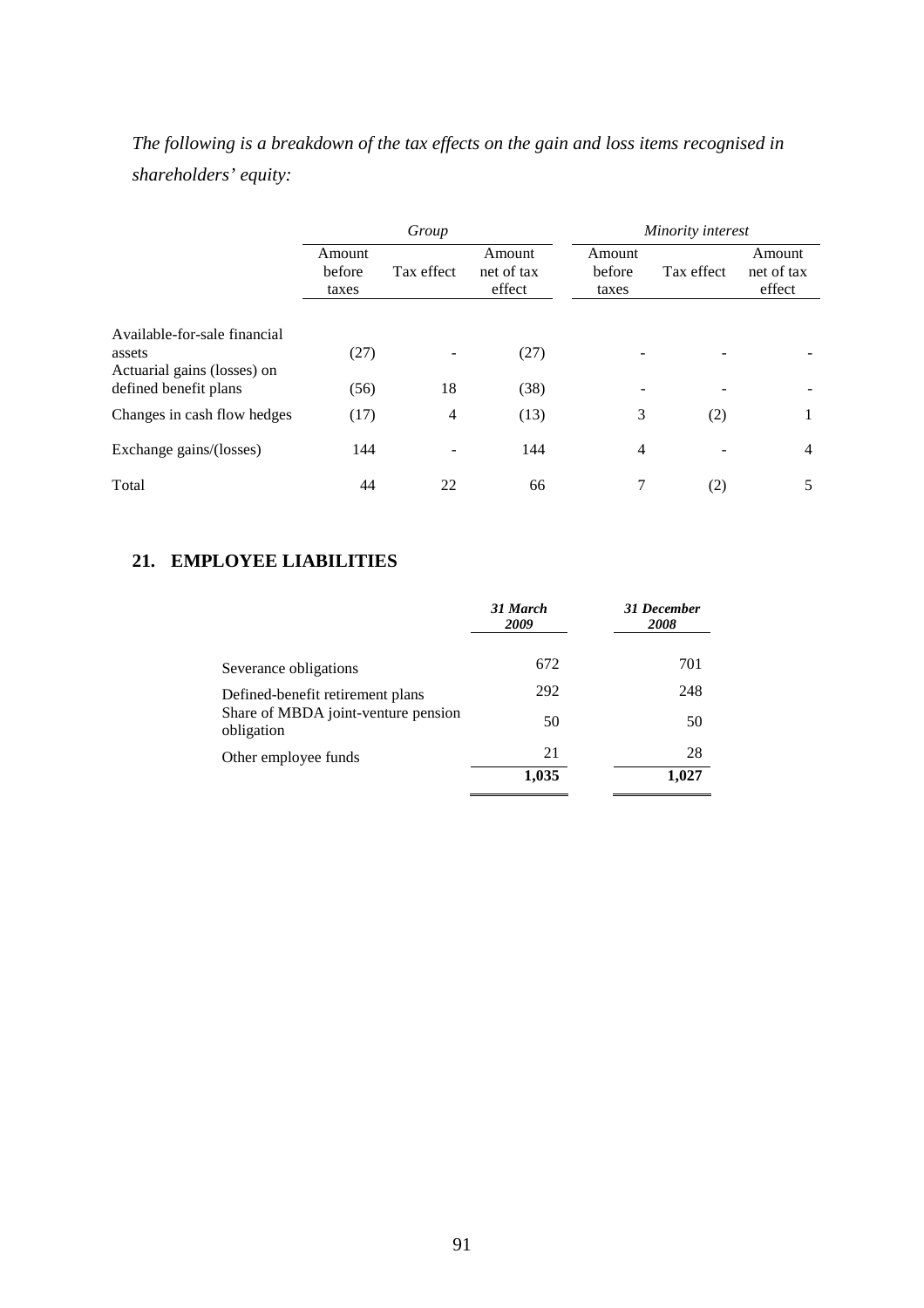Below is a breakdown of defined-benefit plans and statistical information regarding the excess (deficit) of the plans:

|                              | 31<br><b>March</b><br>2009 | 31<br><b>December</b><br>2008 | 31<br><b>December</b><br>2007 | 31<br><b>December</b><br>2006 | 31<br><b>December</b><br>2005 |
|------------------------------|----------------------------|-------------------------------|-------------------------------|-------------------------------|-------------------------------|
| Present value of obligations | 1,133                      | 1,055                         | 1,038                         | 1,126                         | 1,025                         |
| Fair value of plan assets    | (853)                      | (846)                         | (886)                         | (796)                         | (641)                         |
| Plan excess (deficit)        | (280)                      | (209)                         | (152)                         | (330)                         | (384)                         |
| of which related to:         |                            |                               |                               |                               |                               |
| - net liabilities            | (292)                      | (248)                         | (152)                         | (330)                         | (384)                         |
| - net assets                 | 12                         | 39                            |                               |                               |                               |

The total net deficit mainly relates to the AgustaWestland plan ( $\epsilon$ mil. 114) and the DRS plans (€mil. 96 of which €mil. 91 in the USA).

The amount recognised in the income statement for defined-benefit plans was calculated as follows:

|                                                                       | 31 March<br>2009 | 31 March<br>2008 |
|-----------------------------------------------------------------------|------------------|------------------|
| Costs of current services                                             | 11               | 13               |
| Total "personnel costs"                                               | 11               | 13               |
| Interest expense                                                      | 23<br>(14)       | 21<br>(16)       |
| Expected return on plan assets<br>Costs recognised as "finance costs" | 9<br>20          | 5<br>18          |

Until the new regulations on severance obligations introduced by the 2007 Budget Law went into effect, the severance obligations had been considered a defined-benefit plan, and the related provision was included as part of the costs of current services in relation to the defined-benefit plans. As a result of the regulatory changes, the severance obligations (for companies with more than 50 employees) accrued after the option date are now treated as a defined-contribution plan. The cost is accordingly reported as related to such plans (Section 8). The severance obligations remaining on the corporate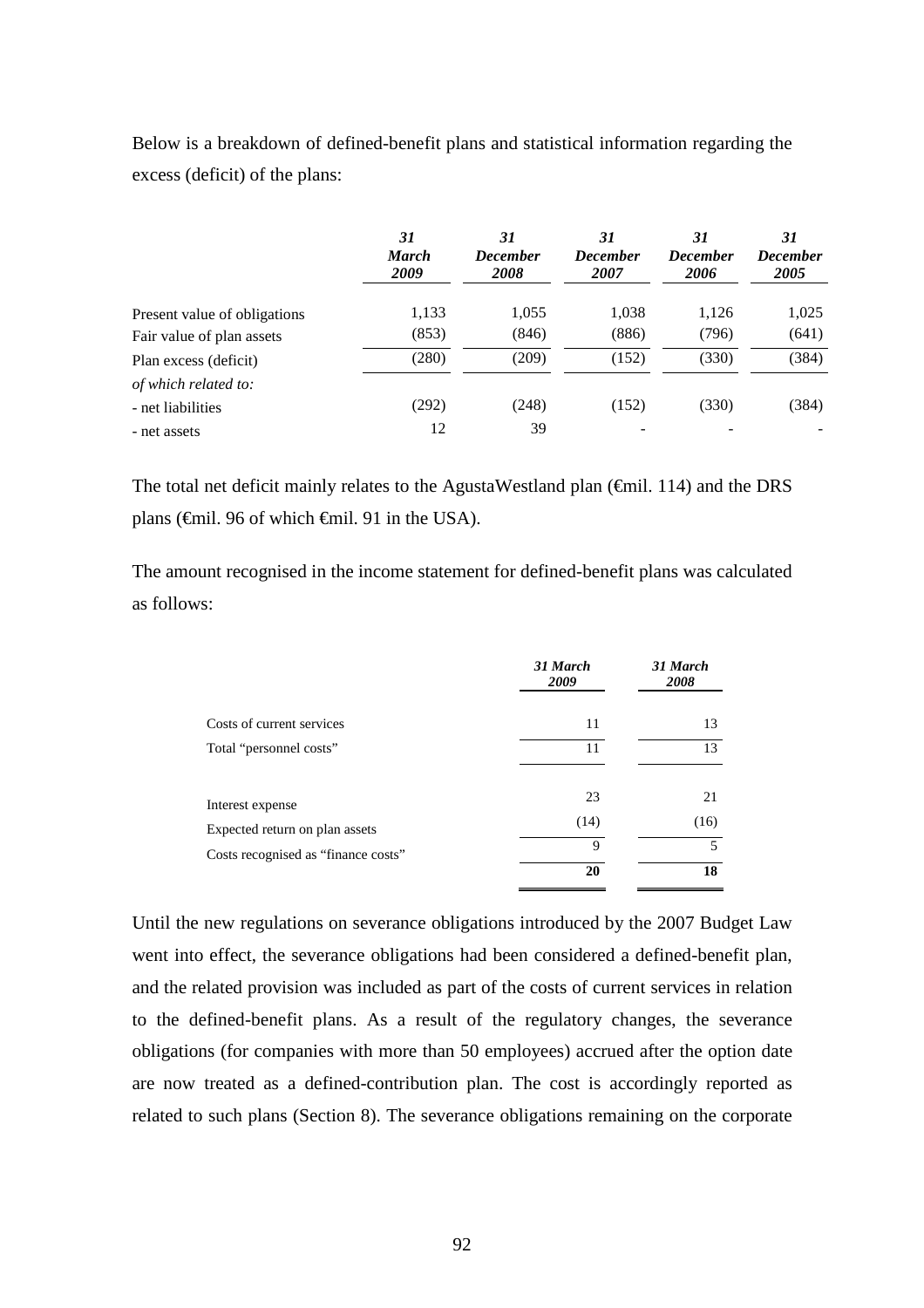accounting books, accrued up to the date of option for supplementary pension funds or INPS funds, are reported as defined-benefit plans.

|                    | 31 March 2009 |                | 31 December 2008 |                |
|--------------------|---------------|----------------|------------------|----------------|
|                    | Non-current   | <b>Current</b> | Non-current      | <b>Current</b> |
| Guarantees given   | 33            | 19             | 32               | 23             |
| Restructuring      | 13            | 18             | 14               | 18             |
| Penalties          | 59            | 22             | 53               | 26             |
| Product guarantees | 107           | 113            | 102              | 117            |
| Other              | 191           | 432            | 143              | 448            |
|                    | 403           | 604            | 344              | 632            |

# **22. PROVISIONS FOR RISKS AND CHARGES**

Other provisions for risks and charges came to a total of  $\epsilon$ mil. 623 ( $\epsilon$ mil. 591 at 31 December 2008) and specifically include:

- the provision for risks on the business of GIE ATR in the amount of  $\epsilon$ mil. 68 (unchanged from 31 December 2008);
- the provision for risks and contractual charges in the amount of  $\epsilon$ mil. 64 ( $\epsilon$ mil. 69 at 31 December 2008) related, in particular, to business in the Defence Electronics and Security, Space, Defence Systems and Other Activities segments;
- the provision for bad debts of  $\epsilon$ mil. 16 ( $\epsilon$ mil. 17 at 31 December 2008) includes accruals to cover losses exceeding the carrying amounts of unconsolidated equity investments or equity investments measured using the equity method;
- the provision for taxes in the amount of  $\epsilon$ mil. 65 ( $\epsilon$ mil. 64 at 31 December 2008);
- the provision for disputes with employees and former employees in the amount of €mil. 36 (€mil. 35 at 31 December 2008);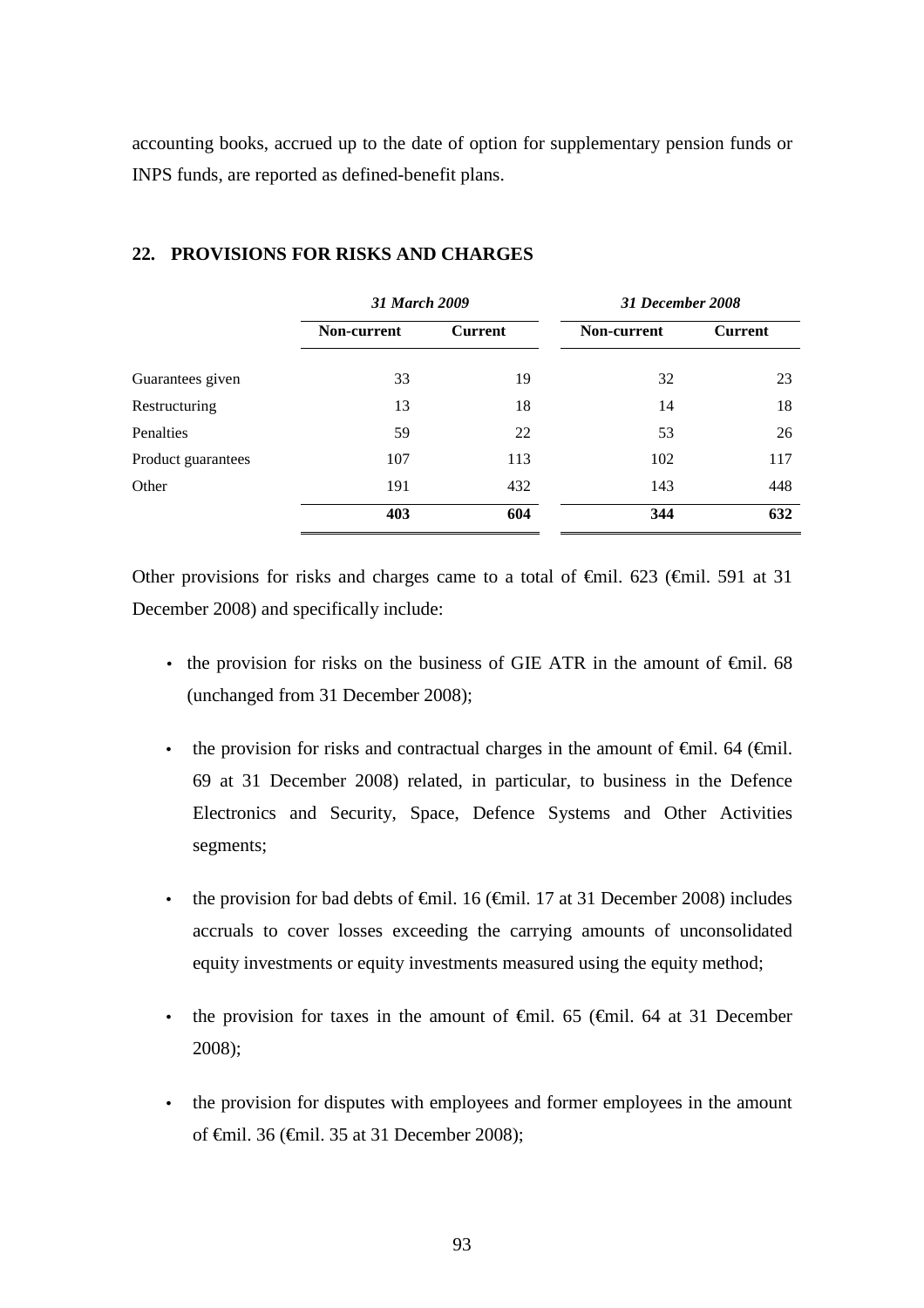- the provision for pending litigation in the amount of  $\epsilon$ mil. 96 ( $\epsilon$ mil. 101 at 31) December 2008);
- the provisions for risk on contract-related costs in the amount of  $\epsilon$ mil. 90 ( $\epsilon$ mil. 44 at 31 December 2008);
- other provisions in the amount of  $\epsilon$ mil. 188 ( $\epsilon$ mil. 193 at 31 December 2008).

With regard to the risk provisions, the Group's operations regard industries and markets where many disputes are settled only after a considerable period of time, especially in cases where the customer is a government entity.

In application of related accounting standards, provisions have been made for any obligations related to probable and quantifiable risks. Likewise, to the best of our knowledge, regarding other disputes against the Group, no specific allocation has been made since the Group reasonably believes that such disputes may be resolved satisfactorily and without any significant impact on the results.

The following is a description of the situations, mentioned here for the purposes of full disclosure, that have undergone change since the preparation of the 2008 consolidated financial statements (to which we suggest you refer for more information):

o with regard to the litigation commenced by Reid in 2001 against Finmeccanica and Alenia Spazio (now So.Ge.Pa. SpA) before the Court of Texas to object to alleged breaches by the former Finmeccanica-Space Division of agreements for the project for implementing the Gorizont satellite programme. The litigation had a favourable outcome, after more than five years, due to the lack of jurisdiction of the relevant Court. On 11 May 2007, Reid served Finmeccanica and Alcatel Alenia Space Italia (now Thales Alenia Space Italia) with a Complaint commencing a new lawsuit before the Court of Chancery of Delaware.

In the new lawsuit, Reid presented the same claims for compensation that were demanded in the prior Texas lawsuit, without specifying an amount for the damage incurred.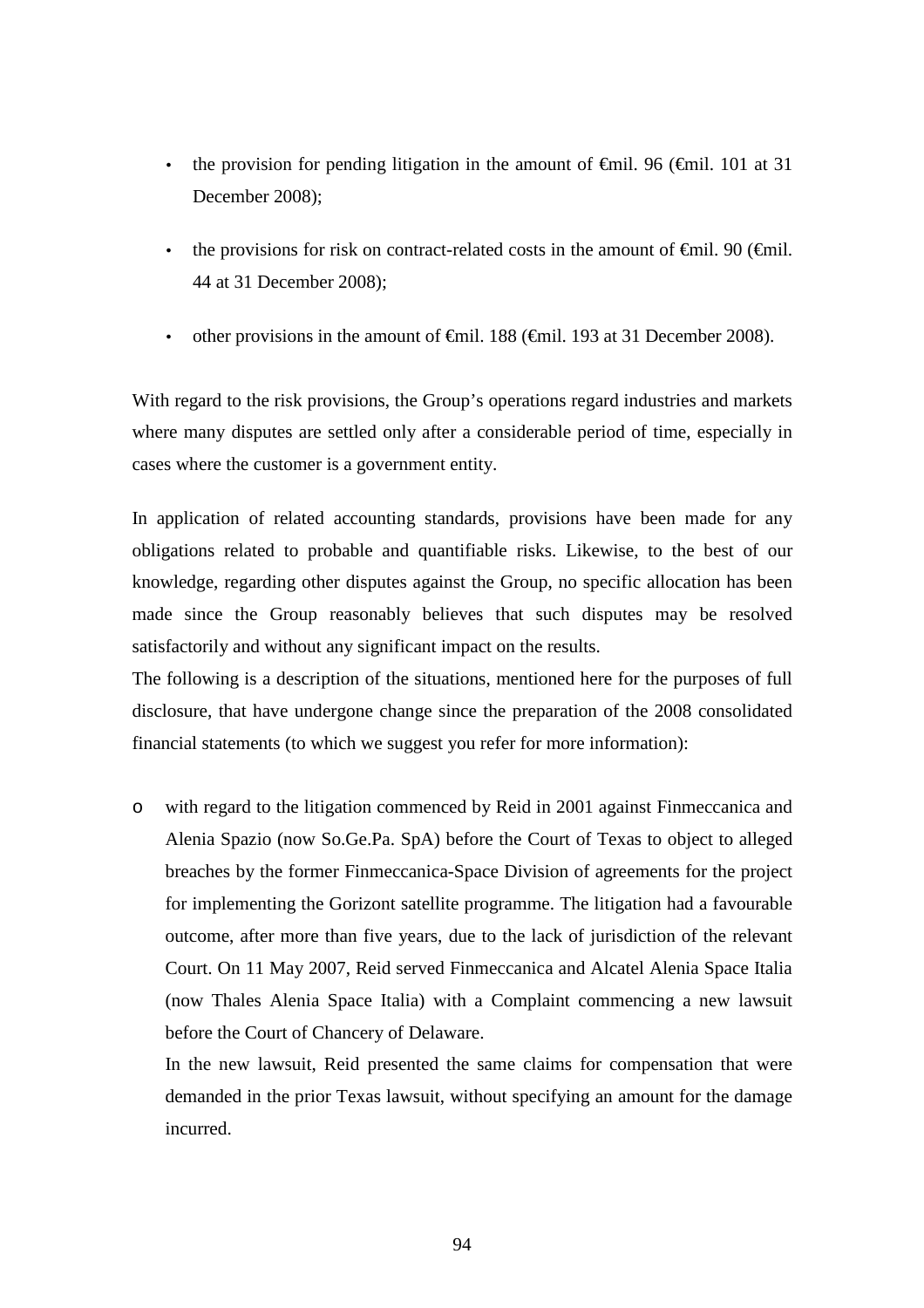On 29 June 2007 Finmeccanica filed a Motion to Dismiss objecting to the timebarring and the statute of limitation on the action and the lack of jurisdiction of the Court of Delaware. These objections were discussed in the hearing of 29 October 2007. On 27 March 2008 the Court denied the plaintiff's motion, finding the action to be time-barred. This decision was challenged by the opposing party before the Supreme Court of Delaware, which issued a decision on 9 April 2009, granting the motion and remanding the case to the Court of Chancery for a decision on the other objection raised by Finmeccanica concerning the lack of jurisdiction of the Court of Delaware;

- o In 1999 the Royal Thai Army sued Finmeccanica before the Court of Bangkok demanding compensation for damages amounting to USD 37,375,564 plus interest of USD mil. 20, for operation defects in the "Spada Aspide" missile system, which was the subject-matter of a supply contract made in 1986 with former Selenia Industrie Elettroniche Associate. The supply contract under dispute was transferred in 1998 to the former Alenia Marconi Systems SpA (now Selex Sistemi Integrati SpA), which undertook any risks connected with the dispute. Finmeccanica objected on grounds of the lack of jurisdiction of the relevant court (due to the arbitration clause of the contract) and the time-barring of the action. On 10 March 2009, the Court, granted the objection and found that it lacked jurisdiction;
- o In January 2009, Pont Ventoux Scrl initiated an arbitration with the joint venture formed by Ansaldo Energia, as representative ( 31%), Alstom Power Italia SpA (17%) and Voith Siemens Hydro Power Generation SpA (52%) concerning a contract worth  $\epsilon$ mil. 15 to supply two electric generators as part of the project to build a hydroelectric plant in Val di Susa (Italy). The plaintiff is seeking payment for alleged damages, both direct and consequential, and harm to its image, totalling about  $\epsilon$ mil. 90. It asserts that the serious fault enders the clause that limits the liability of the joint venture to the contract amount inapplicable. Ansaldo Energia maintains that it supplied the products required and that it carried out its responsibilities as representative with the greatest diligence. Therefore, it argues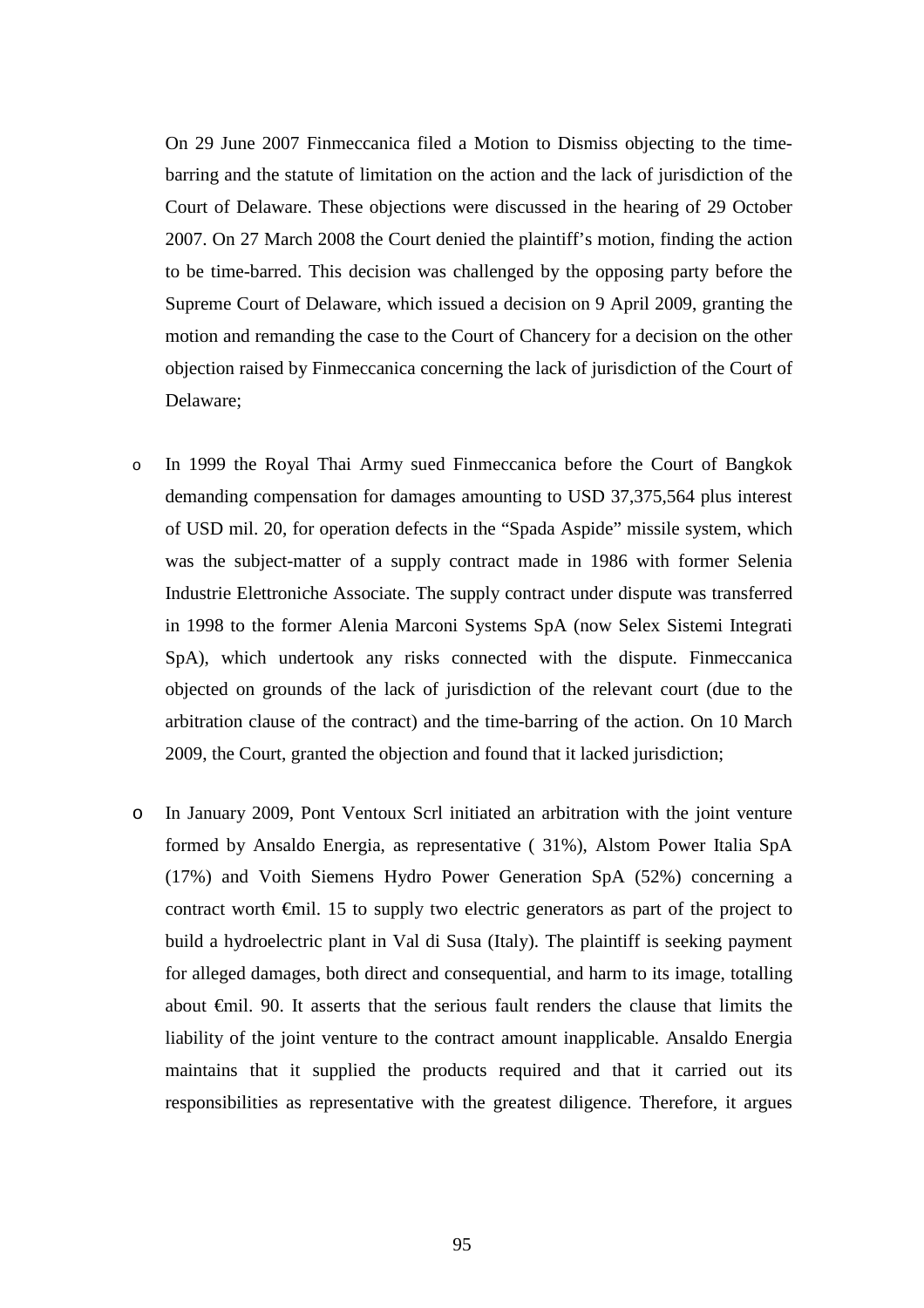that it is not liable for the delays and breaches in performing the contract claimed by Pont Ventoux.

# **23. BORROWINGS**

|                                            | 31 March<br>2009 | 31 December<br>2008 |
|--------------------------------------------|------------------|---------------------|
| <b>Bonds</b>                               | 2,528            | 3,081               |
| <b>Bank borrowings</b>                     | 2,165            | 2,058               |
| Finance leases                             | 15               | 16                  |
| Payables for factoring of receivables sold | 109              | 109                 |
| Payables to related parties (Section 28)   | 653              | 652                 |
| Other borrowings                           | 348              | 444                 |
| <b>Total borrowings</b>                    | 5,818            | 6,360               |
| of which:                                  |                  |                     |
| Current                                    | 1,280            | 2,265               |
| Non-current                                | 4,538            | 4,095               |

The decrease in bonds of  $\epsilon$ mil. 553 is mainly due to the combined effect of the reimbursement of almost all the DRS bond issues triggered by the change of control clause, net of the second lot of bonds issued in 2008 by Finmeccanica Finance under the EMTN programme.

The decrease in other borrowings ( $\epsilon$ mil. 96) relates primarily to the second reimbursement payment of €mil. 80 (total initial debt of €mil. 389) made in January by the relevant Group companies to the Ministry for Economic Development (MED) as a result of the decisions made concerning the methods for complying with the scheduled repayment plans and the corresponding finance costs related to programmes funded by Law 808/1985. The first reimbursement payment of  $\epsilon$ mil. 297 was made in May 2008. The increase in bank borrowings relates, for around  $\epsilon$ mil. 149, to the final disbursement under the Senior Term Loan Facility relating to the purchase of DRS.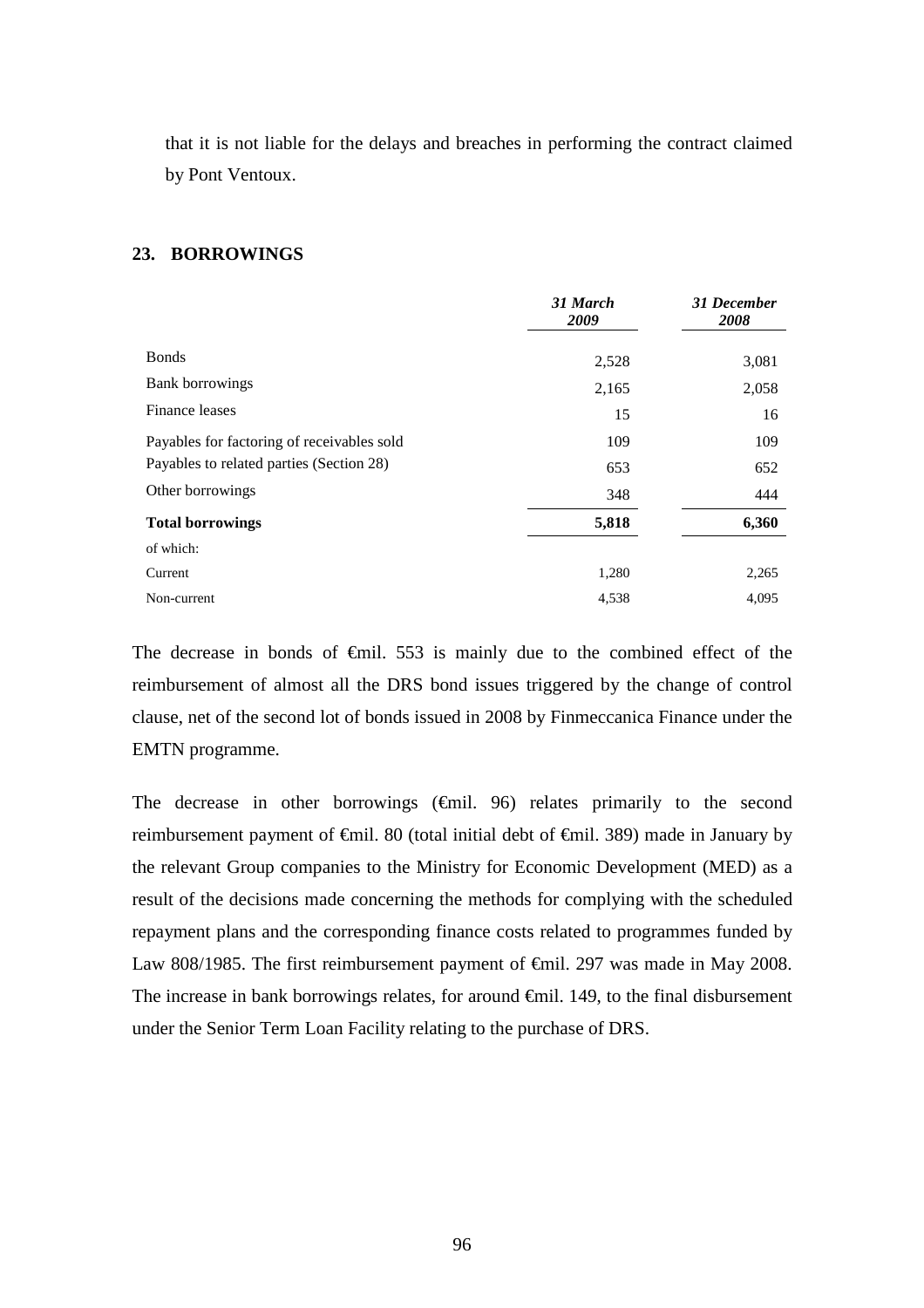*Below is the financial information required under CONSOB communication no. DEM/6064293 of 28 July 2006:* 

| $\epsilon$ millions                       | 31 Mar. 2009 | 31 Dec. 2008 |
|-------------------------------------------|--------------|--------------|
| Cash                                      | (3)          | (3)          |
| <b>Bank</b> deposits                      | (726)        | (2,294)      |
| Securities held for trading               | (1)          | (1)          |
| <b>LIQUIDITY</b>                          | (730)        | (2,298)      |
| <b>CURRENT FINANCIAL RECEIVABLES</b>      | (609)        | (679)        |
| Current bank payables                     | 124          | 178          |
| Current portion of non-current borrowings | 150          | 980          |
| Other current borrowings                  | 1,006        | 1,107        |
| <b>CURRENT NET DEBT</b>                   | 1,280        | 2,265        |
| <b>CURRENT NET DEBT (CASH)</b>            | (59)         | (712)        |
| Non-current bank payables                 | 2,042        | 1,880        |
| Bonds issued                              | 2,392        | 2,115        |
| Other non-current payables                | 104          | 100          |
| NON-CURRENT NET DEBT                      | 4,538        | 4,095        |
| <b>NET DEBT</b>                           | 4,479        | 3,383        |

# **24. TRADE PAYABLES, INCLUDING ADVANCES FROM CUSTOMERS, NET**

|                                                | 31 March<br>2009 | 31 December<br>2008 |
|------------------------------------------------|------------------|---------------------|
| Trade payables                                 | 4,630            | 4,651               |
| Trade payables to related parties (Section 28) | 83               | 84                  |
|                                                | 4,713            | 4,735               |
| Advances from customers (gross)                | 15,606           | 16,245              |
| Work in progress                               | (8,223)          | (8, 846)            |
| Advances from customers (net)                  | 7,383            | 7,399               |
| <b>Total trade payables</b>                    | 12,096           | 12,134              |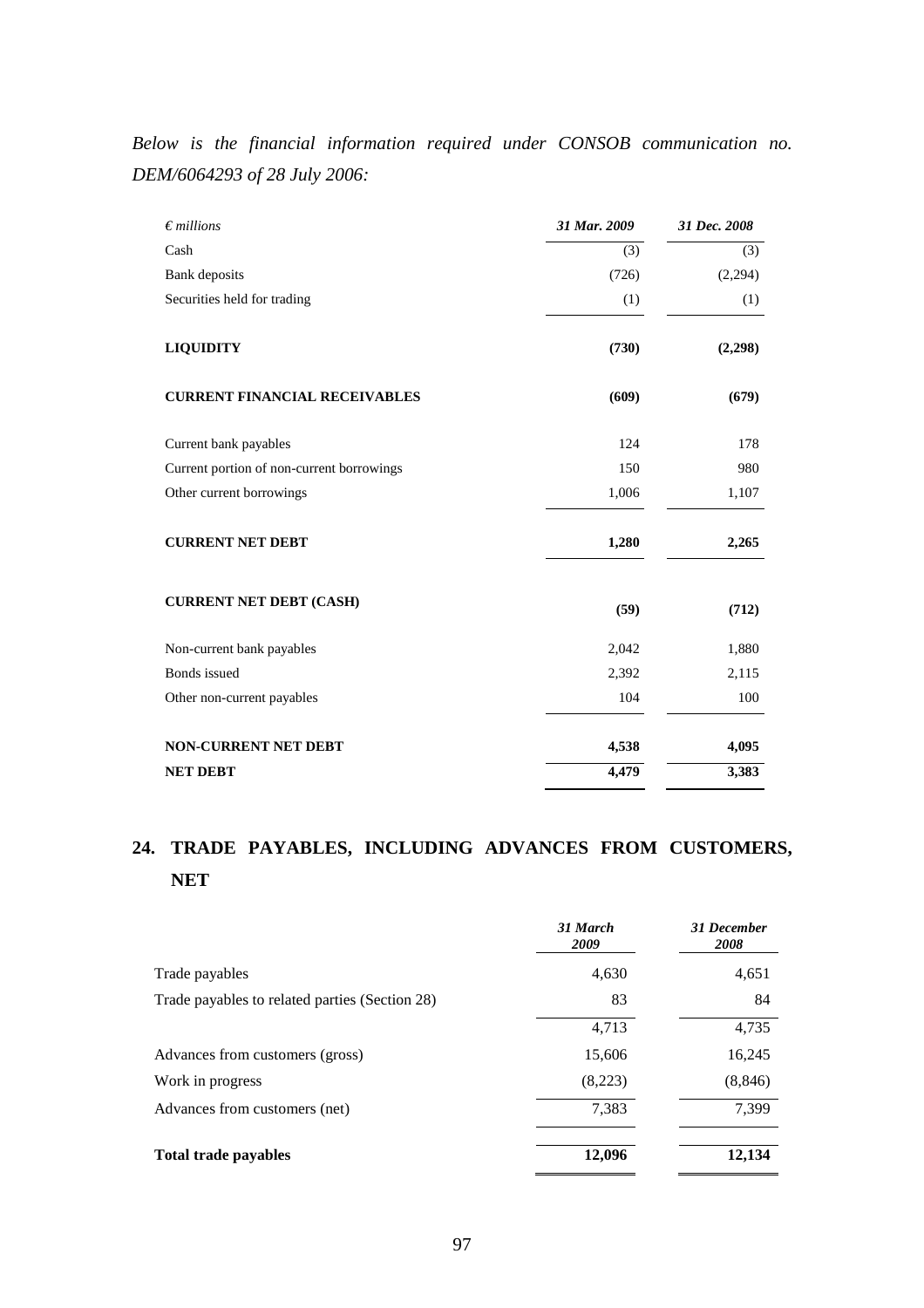# **25. OTHER LIABILITIES**

|                                                                                                       | Non-current      |                               |                  | <b>Current</b>                |
|-------------------------------------------------------------------------------------------------------|------------------|-------------------------------|------------------|-------------------------------|
|                                                                                                       | 31 March<br>2009 | 31<br><b>December</b><br>2008 | 31 March<br>2009 | 31<br><b>December</b><br>2008 |
| Employee obligations                                                                                  | 60               | 56                            | 522              | 456                           |
| Deferred income                                                                                       | 31               | 48                            | 133              | 118                           |
| Social security payable                                                                               | 3                | 3                             | 266              | 291                           |
| Payable to Min. of Econ. Dev. Law 808/1985                                                            | 276              | 276                           | 23               | 23                            |
| Payable to Min. of Econ. Dev. for monopoly<br>rights Law $808/1985$<br>Other liabilities Law 808/1985 | 72<br>162        | 72<br>158                     | 31               | 28                            |
| Indirect tax payables                                                                                 |                  |                               | 146              | 174                           |
| Other payables to related parties (Section 28)                                                        |                  |                               | 34               | 34                            |
| Other payables                                                                                        | 113              | 118                           | 535              | 450                           |
|                                                                                                       | 717              | 731                           | 1,690            | 1,574                         |

The payables to the Ministry of Economic Development (MED) relate to the payables for royalties accrued pursuant to Law 808/1985 for "national security" and similar projects, in addition to payables for disbursement received from the Ministry of Economic Development supporting development of non-national security and similar programmes eligible for the incentives under Law 808/85. The payables are reimbursed on the basis of a scheduled repayment plan, without the payment of finance costs.

Other liabilities Law 808/1985 includes the difference between the subsidies received or to be received pursuant to Law 808/1985, relating to programmes qualifying as programmes "of European interest", with regard to the share of the subsidised costs classified among non-recurring costs, as well as the differential between the monopoly rights charged for the programmes of national security and the effective payable accrued based on the established reimbursement ratio.

Other payables include:

the payable to Bell Helicopters of  $\epsilon$ mil. 31 included among non-current liabilities  $(\text{Emil. 14 as of 31 December 2008})$ , arising from the "BAAC reorganisation" which involved the acquisition of 100% of the construction and marketing rights for the helicopter AW139, previously owned by Bell Helicopter at 25%;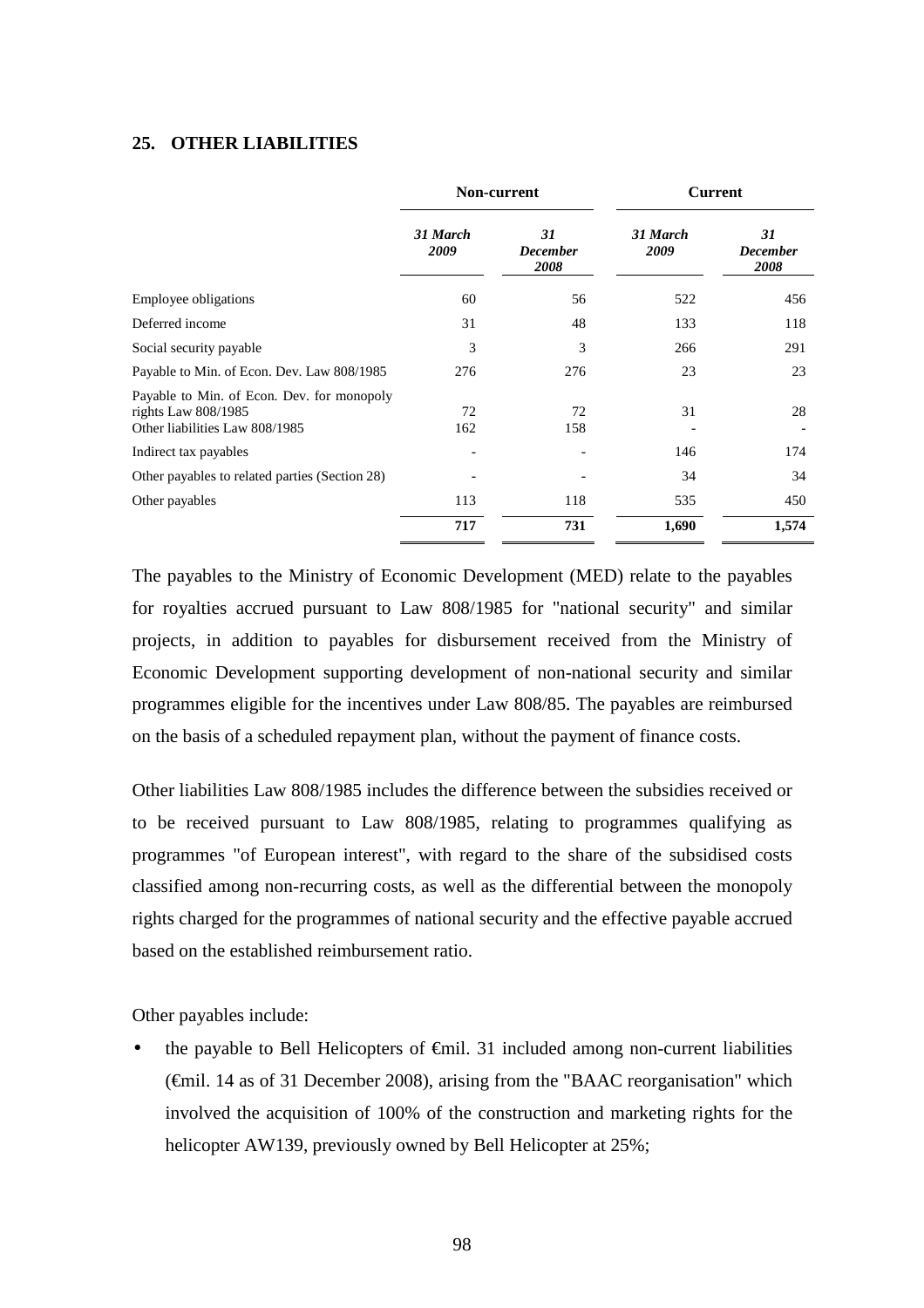- the payable to EADS NV due from GIE ATR (50/50 consortium owned by Alenia Aeronautica SpA and EADS NV) in the amount of  $\epsilon$ mil. 40 ( $\epsilon$ mil. 6 at 31 December 2008);
- the payable for customer deposits in the amount of  $\epsilon$ mil. 29 ( $\epsilon$ mil. 33 at 31 December 2008);
- the payable for contractual penalties in the amount of  $\epsilon$ mil. 29 ( $\epsilon$ mil. 32 at 31 December 2008);
- the payable for the repurchase of a G222 aircraft in the amount of  $\epsilon$ mil. 8 ( $\epsilon$ mil. 9 at 31 December 2008);
- commissions due in the amount of  $\epsilon$ mil. 35 ( $\epsilon$ mil. 25 at 31 December 2008);
- royalties due in the amount of  $\epsilon$ mil. 22 ( $\epsilon$ mil. 19 a 31 December 2008);
- payables for insurance in the amount of  $\epsilon$ mil. 19 ( $\epsilon$ mil. 22 at 31 December 2008).

# **26. CASH FLOW FROM OPERATING ACTIVITIES**

|                                            | For the three months ended 31<br><b>March</b> |      |  |  |
|--------------------------------------------|-----------------------------------------------|------|--|--|
| <b>Cash flow from operating activities</b> | 2009                                          | 2008 |  |  |
| Net profit                                 | 108                                           | 126  |  |  |
| Depreciation, amortisation and impairment  | 162                                           | 108  |  |  |
| Income taxes                               | 69                                            | 66   |  |  |
| Costs of pension and stock grant plans     | 17                                            | 19   |  |  |
| Net finance costs (income)                 | 39                                            | (69) |  |  |
| Other non-monetary items                   | 12                                            | 7    |  |  |
|                                            | 407                                           | 257  |  |  |

Costs of pension and stock grant plans include the portion of costs relating to definedbenefit pension plans that is recognised as a personnel cost (the portion of costs relating to interest is carried among net finance costs). They also include the cash outlays relating to the stock grant plan.

The changes in working capital, net of the effects of the acquisition and sale of consolidated companies and exchange gains/losses, are as follows: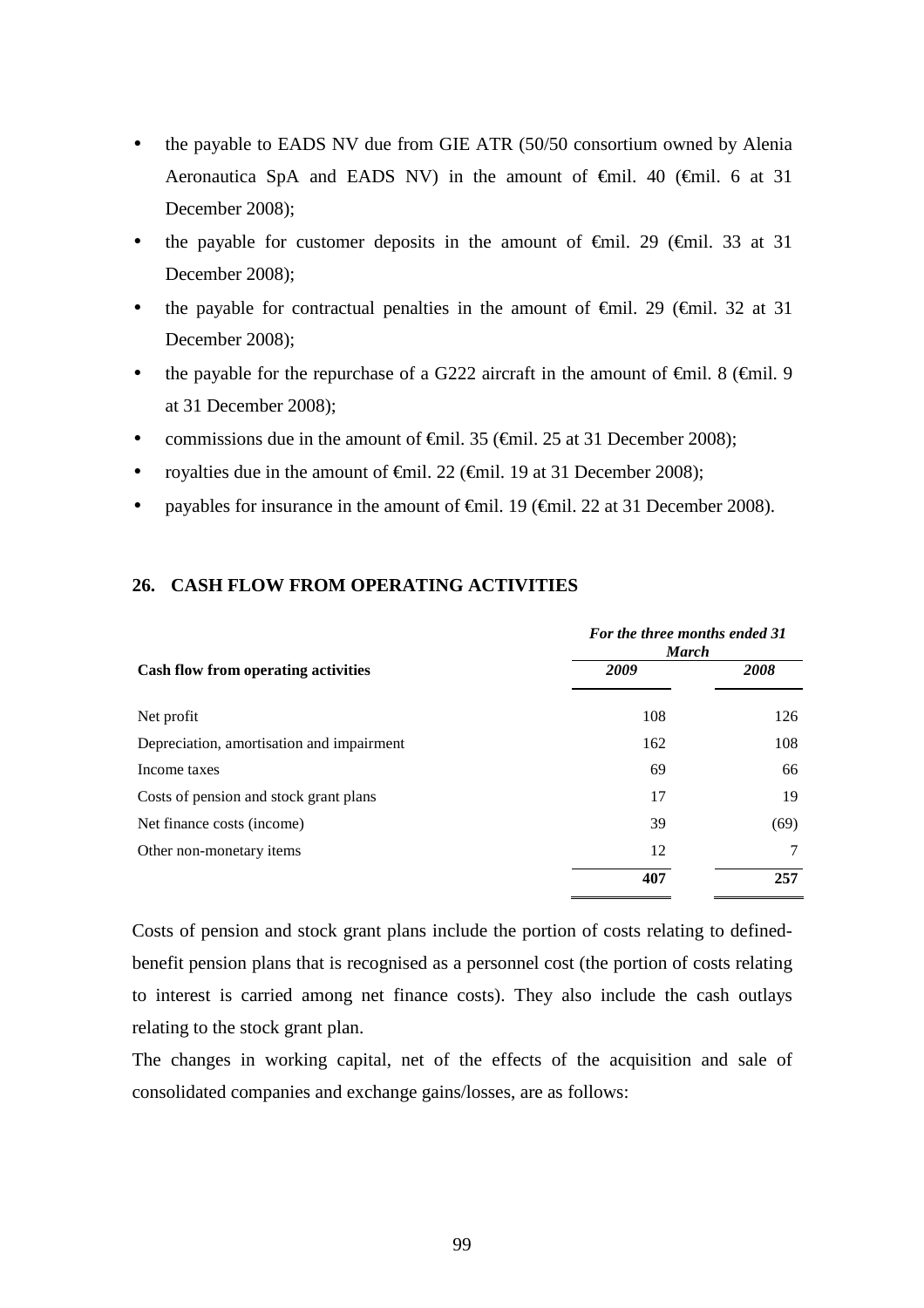|                                                 | For the three months ended<br>31 March |       |  |  |
|-------------------------------------------------|----------------------------------------|-------|--|--|
|                                                 | 2009                                   | 2008  |  |  |
| Inventories                                     | (332)                                  | (238) |  |  |
| Contract work in progress and advances received | (567)                                  | (470) |  |  |
| Trade receivables and payables                  | 14                                     | (15)  |  |  |
| <b>Changes in working capital</b>               | (885)                                  | (723) |  |  |

# **27. EARNINGS PER SHARE**

Earnings per share (EPS) are calculated as follows:

- for basic EPS, by dividing net profit attributable to holders of ordinary shares by the average number of ordinary shares for the period less treasury shares;
- for diluted EPS, by dividing net profit by the average number of ordinary shares and the average number of ordinary shares potentially deriving from the exercise of all the option rights for stock option plans less treasury shares.

| <b>Basic EPS</b>                                                                                                   | <b>31 March 2009</b> | <b>31 March 2008</b> |
|--------------------------------------------------------------------------------------------------------------------|----------------------|----------------------|
| Average number of shares for the period (in thousands) $(*)$                                                       | 577,703              | 446,537              |
| Net result (not including minority interests) $(\epsilon m)$                                                       | 98                   | 119                  |
| Result of continuing operations (not including minority<br>interests) $(\epsilon \text{mil.})$<br><b>Basic EPS</b> | 98<br>0.170          | 119<br>0.266         |
|                                                                                                                    |                      |                      |
| <b>Basic EPS from continuing operations</b>                                                                        | 0.170                | 0.266                |
|                                                                                                                    |                      |                      |
| <b>Diluted EPS</b>                                                                                                 | 31 March 2009        | 31 March 2008        |
| Average number of shares for the period (in thousands) $(*)$                                                       | 578,362              | 447,273              |
| Adjusted result (not including minority interests) ( $\epsilon$ mil.)                                              | 98                   | 119                  |
| Adjusted result of continuing operations (not including<br>minority interests) $(\epsilon \text{mil.})$            | 98                   | 119                  |
| <b>Diluted EPS</b>                                                                                                 | 0.169                | 0.266                |

(\*) The values at 31 March 2008 have been adusted due to the issue of new shares in consequence of Finmeccanica capital increase occurred in November 2008.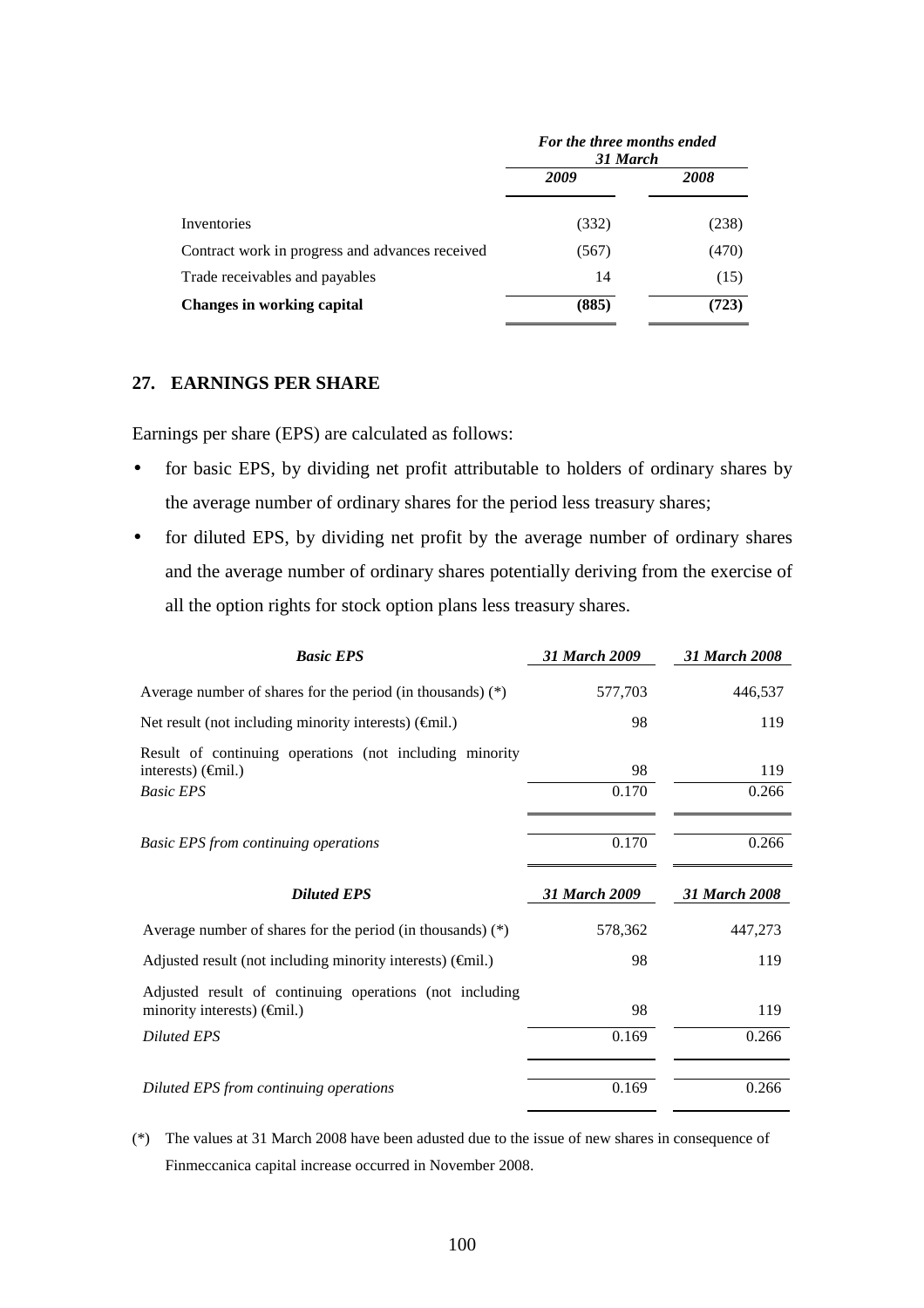### **28. TRANSACTIONS WITH RELATED PARTIES**

In general, commercial relations with related parties are carried out at arm's length, as is settlement of the interest-bearing receivables and payables when not governed by specific contractual conditions. The following table summarises the impact on the balance sheet and income statement. The impact of transactions with related parties on cash flows is reported directly in the statement of cash flows.

| (millions of euros)<br><b>RECEIVABLES AT 31 MARCH 2009</b>      | Non-<br>current<br>financial | Other<br>non-<br>current<br>receivables receivables | <b>Current</b><br>financial<br>receiva-<br>bles | <b>Trade</b><br>receiva-<br>bles | Other<br>current<br>receiva-<br>bles | <b>Total</b> |
|-----------------------------------------------------------------|------------------------------|-----------------------------------------------------|-------------------------------------------------|----------------------------------|--------------------------------------|--------------|
| <b>Subsidiaries</b>                                             |                              |                                                     |                                                 |                                  |                                      |              |
| Alifana Due Scrl                                                |                              |                                                     |                                                 | 8                                |                                      | 8            |
| Other companies with unit amount lower than $\epsilon$ mil. 5   |                              |                                                     | 14                                              | $\overline{2}$                   | $\mathbf{1}$                         | 17           |
| <b>Associates</b>                                               |                              |                                                     |                                                 |                                  |                                      |              |
| Eurofighter Jagdflugzeug GmbH                                   |                              |                                                     |                                                 | 95                               |                                      | 95           |
| Iveco Fiat/Oto Melara Scarl                                     |                              |                                                     |                                                 | 81                               |                                      | 81           |
| Orizzonte - Sistemi Navali SpA                                  |                              |                                                     |                                                 | 36                               |                                      | 36           |
| NH Industries Sarl                                              |                              |                                                     |                                                 | 25                               |                                      | 25           |
| Metro 5 SpA                                                     |                              |                                                     |                                                 | 21                               |                                      | 21           |
| Abruzzo Engineering Scpa                                        |                              |                                                     |                                                 | 9                                |                                      | 9            |
| Macchi Hurel Dubois SAS                                         |                              |                                                     |                                                 | 7                                |                                      | 7            |
| Other companies with unit amount lower than $\epsilon$ mil. 5   | 2                            |                                                     | $\mathbf{1}$                                    | 24                               | 1                                    | 28           |
| <i>Joint ventures</i> (*)                                       |                              |                                                     |                                                 |                                  |                                      |              |
| <b>MBDA SAS</b>                                                 |                              |                                                     |                                                 | 77                               |                                      | 77           |
| Thales Alenia Space SAS                                         | 6                            |                                                     | 7                                               | 25                               | -1                                   | 39           |
| <b>GIE ATR</b>                                                  |                              |                                                     | 7                                               | 19                               | 40                                   | 66           |
| Aviation Training International Ltd                             | 6                            |                                                     | 1                                               |                                  |                                      | $\tau$       |
| Telespazio SpA                                                  |                              |                                                     | 8                                               | 1                                | 3                                    | 12           |
| Other companies with unit amount lower than $\epsilon$ mil. 5   |                              |                                                     | $\mathbf{1}$                                    | 5                                |                                      | 6            |
| <i>Consortiums</i> (**)                                         |                              |                                                     |                                                 |                                  |                                      |              |
| Saturno                                                         |                              |                                                     |                                                 | 31                               | 1                                    | 32           |
| Trevi - Treno Veloce Italiano                                   |                              |                                                     |                                                 | 13                               |                                      | 13           |
| C.I.S. DEG                                                      |                              |                                                     |                                                 | 9                                |                                      | 9            |
| Elmac                                                           |                              |                                                     |                                                 | 6                                |                                      | 6            |
| Other consortiums with unit amount lower than $\epsilon$ mil. 5 |                              |                                                     | 5                                               | 19                               |                                      | 24           |
| <b>Total</b>                                                    | 14                           | $\overline{\phantom{a}}$                            | 44                                              | 513                              | 47                                   | 618          |
| % incidence on the total for the period                         | <i>11.0</i>                  |                                                     | 7.2                                             | 10.9                             | 6.1                                  |              |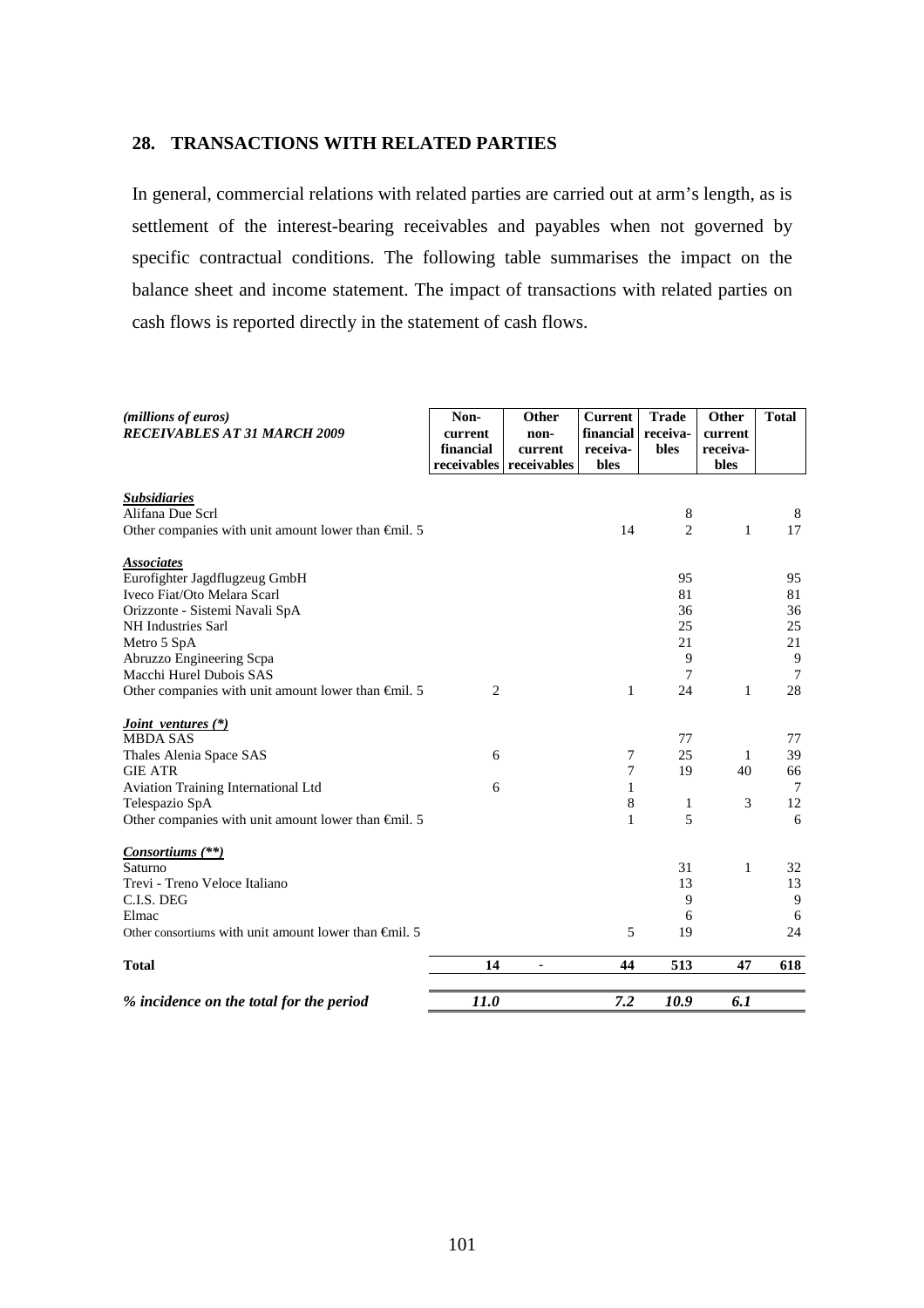| (millions of euros)<br>PAYABLES AT 31 MARCH 2009 | Non-<br>current<br>borrowings | Other<br>non-<br>current<br>payables | <b>Current</b><br>borrowingss | <b>Trade</b><br>payables | Other<br>current<br>payables | <b>Total</b>   | Guaran-<br>tees |
|--------------------------------------------------|-------------------------------|--------------------------------------|-------------------------------|--------------------------|------------------------------|----------------|-----------------|
| <b>Subsidiaries</b>                              |                               |                                      |                               |                          |                              |                |                 |
| Alifana Due Scrl                                 |                               |                                      |                               | 8                        |                              | 8              |                 |
| Other companies with unit amount lower than      |                               |                                      |                               |                          |                              |                |                 |
| $\epsilon$ mil. 5                                |                               |                                      |                               | 12                       |                              | 12             |                 |
| <b>Associates</b>                                |                               |                                      |                               |                          |                              |                |                 |
| Eurofighter Jagdflugzeug Gmbh                    |                               |                                      | 95                            | 3                        |                              | 98             |                 |
| Iveco Fiat/Oto Melara Scarl                      |                               |                                      |                               |                          | 25                           | 25             |                 |
| Eurosysnav SAS                                   |                               |                                      | $\overline{7}$                |                          |                              | 7              |                 |
| Consorzio Start SpA                              |                               |                                      |                               | 22                       |                              | 22             |                 |
| Orizzonte-Sistemi Navali SpA                     |                               |                                      |                               |                          |                              |                | 12              |
| Other companies with unit amount lower than      |                               |                                      | 2                             | 10                       | 4                            | 16             |                 |
| $\epsilon$ mil. 5                                |                               |                                      |                               |                          |                              |                |                 |
| <i>Joint ventures</i> (*)                        |                               |                                      |                               |                          |                              |                |                 |
| <b>MBDA SAS</b>                                  |                               |                                      | 502                           | 10                       | 1                            | 513            | 137             |
| Thales Alenia Space SAS                          |                               |                                      | 39                            | 9                        |                              | 48             | 167             |
| Telespazio SpA                                   |                               |                                      |                               |                          |                              |                | 365             |
| Superject International SpA                      |                               |                                      | $\,8\,$                       |                          | 3                            | 11             |                 |
| Other companies with unit amount lower than      |                               |                                      |                               |                          |                              |                |                 |
| $\epsilon$ mil. 5                                |                               |                                      |                               | $\mathbf{1}$             | 1                            | $\overline{2}$ |                 |
| $Consortiums$ <sup>(**)</sup>                    |                               |                                      |                               |                          |                              |                |                 |
| Other consortiums with unit amount lower than    |                               |                                      |                               |                          |                              |                |                 |
| $\epsilon$ mil. 5                                |                               |                                      |                               | 8                        |                              | 8              |                 |
| <b>Total</b>                                     | $\blacksquare$                | ٠                                    | 653                           | 83                       | 34                           | 770            | 681             |
| % incidence on the total for the period          |                               |                                      | 51.0                          | 1.8                      | 2.1                          |                |                 |

*(\*) Amounts refer to the portion not eliminated for proportionate consolidation* 

*(\*\*) Consortiums over which the Group exercises considerable influence or which are subject to joint control*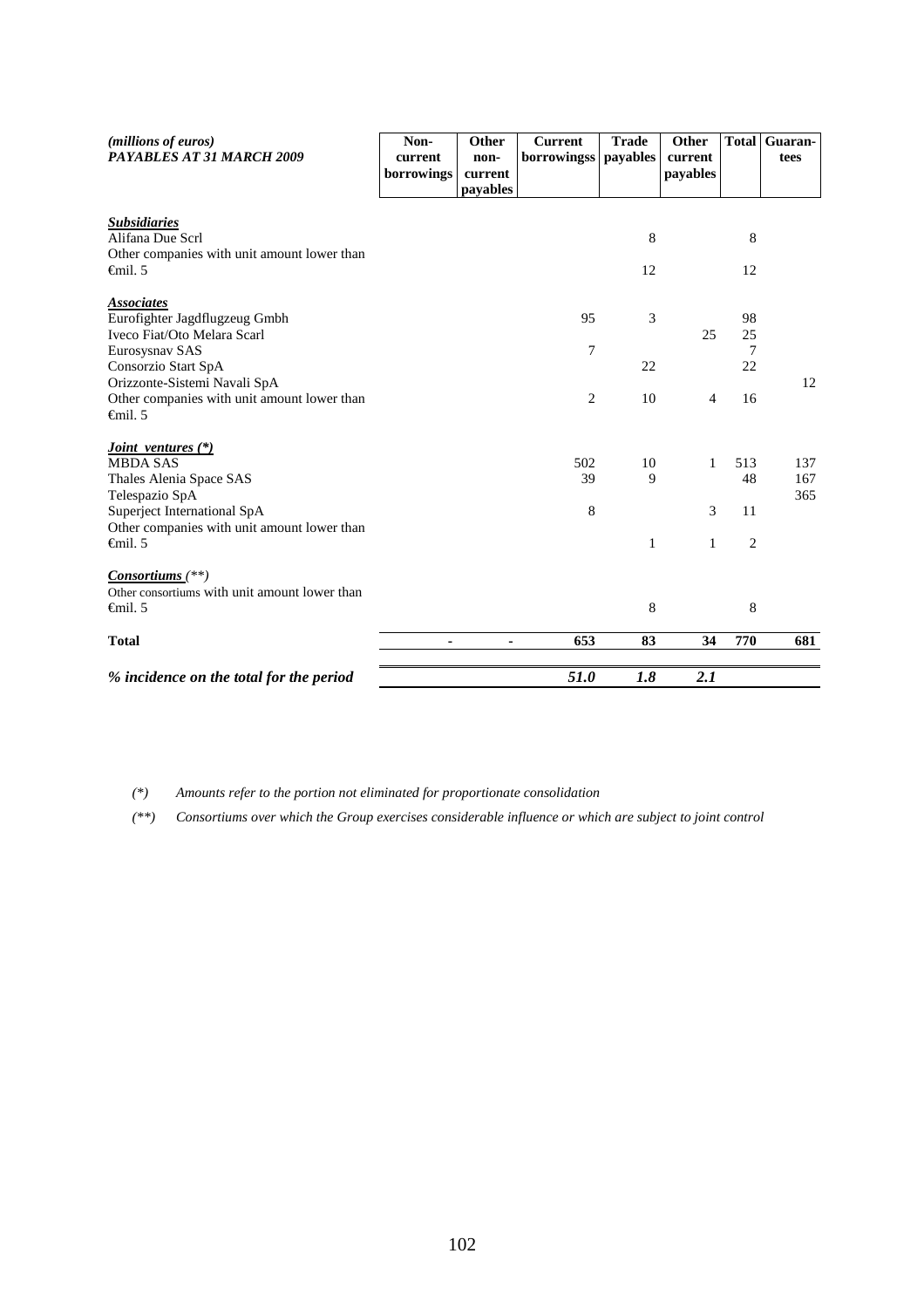| ( <i>millions of euros</i> )<br><b>RECEIVABLES AT 31 DECEMBER 2008</b> | Non-<br>current<br>financial<br>receivables | Other<br>non-<br>current<br>receivables | <b>Current</b><br>financial<br>receiva-<br>bles | <b>Trade</b><br>receiva-<br>bles | Other<br>current<br>receiva-<br>bles | <b>Total</b> |
|------------------------------------------------------------------------|---------------------------------------------|-----------------------------------------|-------------------------------------------------|----------------------------------|--------------------------------------|--------------|
| <b>Subsidiaries</b>                                                    |                                             |                                         |                                                 |                                  |                                      |              |
| Other companies with unit amount lower than $\epsilon$ mil. 5          |                                             |                                         | 13                                              | 8                                | 1                                    | 22           |
|                                                                        |                                             |                                         |                                                 |                                  |                                      |              |
| <b>Associates</b><br>Eurofighter Jagdflugzeug GmbH                     |                                             |                                         |                                                 | 92                               |                                      | 92           |
| Iveco Fiat/Oto Melara Scarl                                            |                                             |                                         |                                                 | 65                               |                                      | 65           |
| Orizzonte - Sistemi Navali SpA                                         |                                             |                                         |                                                 | 36                               |                                      | 36           |
| NH Industries Sarl                                                     |                                             |                                         |                                                 | 23                               |                                      | 23           |
| Macchi Hurel Dubois SAS                                                |                                             |                                         |                                                 | 12                               |                                      | 12           |
| Metro 5 SpA                                                            |                                             |                                         |                                                 | 19                               |                                      | 19           |
| Abruzzo Engineering Scpa                                               |                                             |                                         |                                                 | 9                                |                                      | 9            |
| Other companies with unit amount lower than $\epsilon$ mil. 5          | 2                                           |                                         | 1                                               | 28                               | 1                                    | 32           |
| <i>Joint ventures</i> (*)                                              |                                             |                                         |                                                 |                                  |                                      |              |
| <b>MBDA SAS</b>                                                        |                                             |                                         |                                                 | 77                               |                                      | 77           |
| Thales Alenia Space SAS                                                |                                             |                                         | 6                                               | 29                               |                                      | 35           |
| <b>GIE ATR</b>                                                         |                                             |                                         |                                                 | 15                               | 6                                    | 21           |
| Aviation Training International Ltd                                    | 6                                           |                                         |                                                 |                                  |                                      | 6            |
| Other companies with unit amount lower than $\epsilon$ mil. 5          | 5                                           |                                         | 1                                               | 5                                | 5                                    | 16           |
| Consortiums (**)                                                       |                                             |                                         |                                                 |                                  |                                      |              |
| Saturno                                                                |                                             |                                         |                                                 | 49                               |                                      | 49           |
| Trevi - Treno Veloce Italiano                                          |                                             |                                         |                                                 | 15                               |                                      | 15           |
| C.I.S. DEG                                                             |                                             |                                         |                                                 | 9                                |                                      | 9            |
| Elmac                                                                  |                                             |                                         |                                                 | 6                                |                                      | 6            |
| Other consortiums with unit amount lower than $\epsilon$ mil.5         |                                             |                                         | 5                                               | 21                               | 1                                    | 27           |
| <b>Total</b>                                                           | 13                                          | ÷.                                      | 26                                              | 518                              | 14                                   | 571          |
| % incidence on the total for the year                                  | 16.5                                        |                                         | 3.8                                             | 11.1                             | 2.1                                  |              |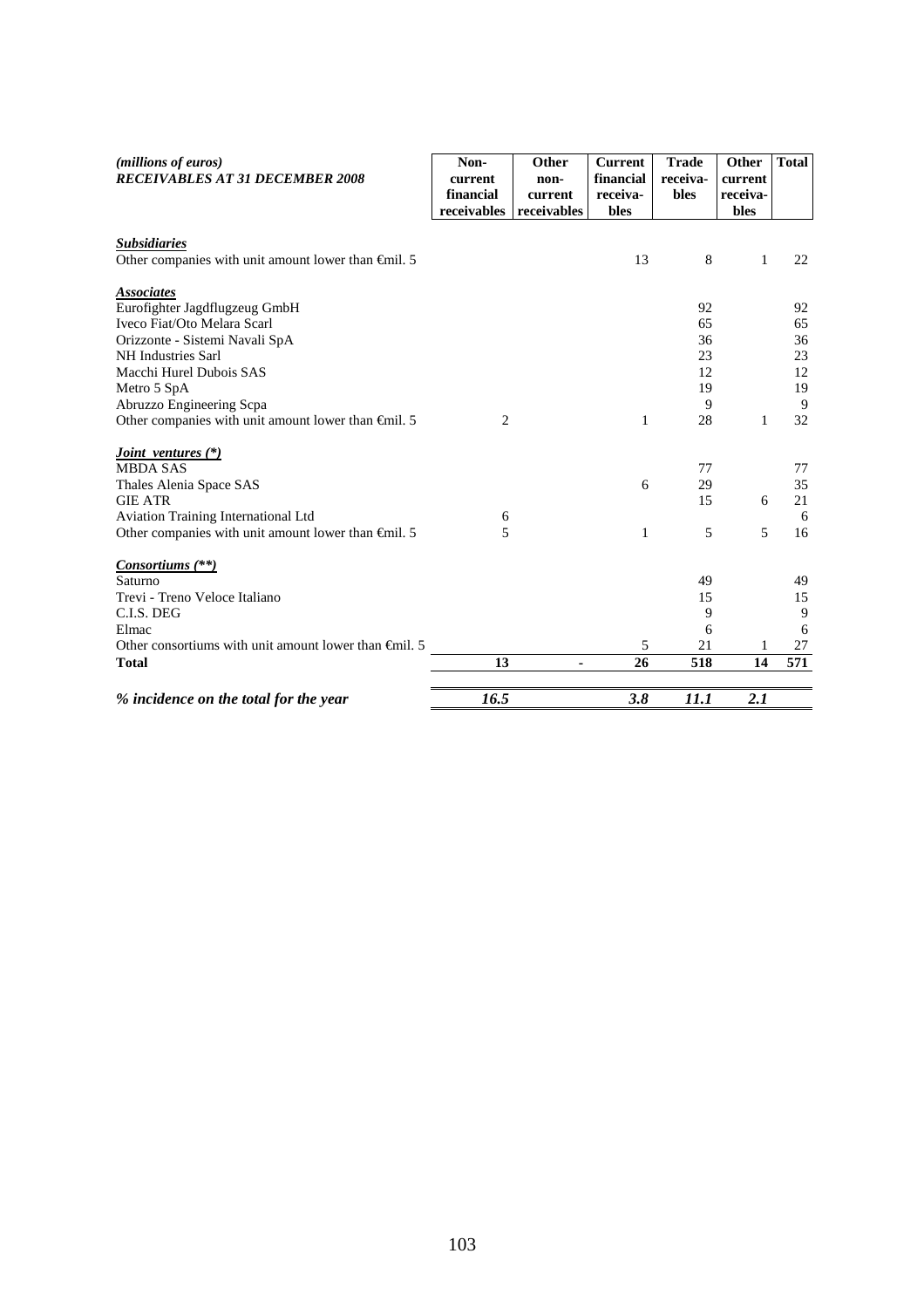| (millions of euros)<br>PAYABLES AT 31 DECEMBER 2008                                                | Non-<br>current<br>borrowings | <b>Other</b><br>non-<br>current<br>payables | <b>Current</b><br>borrowings | <b>Trade</b><br>payables | Other<br>current<br>payables | <b>Total</b> | Guaran-<br>tees |
|----------------------------------------------------------------------------------------------------|-------------------------------|---------------------------------------------|------------------------------|--------------------------|------------------------------|--------------|-----------------|
|                                                                                                    |                               |                                             |                              |                          |                              |              |                 |
| <b>Subsidiaries</b><br>Other companies with unit amount lower than<br>$\epsilon$ mil. 5            |                               |                                             | $\mathbf{1}$                 | 16                       | 1                            | 18           |                 |
| <b>Associates</b>                                                                                  |                               |                                             |                              |                          |                              |              |                 |
| Eurofighter Jagdflugzeug Gmbh<br>Iveco Fiat/Oto Melara Scarl                                       |                               |                                             | 62                           | 7                        | 25                           | 69<br>25     |                 |
| Eurosysnav SAS<br>Consorzio Start SpA                                                              |                               |                                             | 9                            | 19                       |                              | 9<br>19      |                 |
| Orizzonte - Sistemi Navali SpA<br>Other companies with unit amount lower than<br>$\epsilon$ mil. 5 |                               |                                             | $\overline{2}$               | 15                       | $\overline{4}$               | 21           | 12              |
| <i>Joint ventures</i> (*)                                                                          |                               |                                             |                              |                          |                              |              |                 |
| <b>MBDA SAS</b>                                                                                    |                               |                                             | 544                          | 10                       |                              | 554          | 161             |
| Thales Alenia Space SAS                                                                            |                               |                                             | 19                           | 8                        |                              | 27           | 3               |
| Superject International SpA                                                                        |                               |                                             | 8                            |                          |                              | 8            |                 |
| Telespazio SpA                                                                                     |                               |                                             | 7                            |                          |                              | 7            | 364             |
| Other companies with unit amount lower than<br>$\epsilon$ mil. 5                                   |                               |                                             |                              | $\mathbf{1}$             | $\overline{4}$               | 5            |                 |
| $Consortiums$ <sup>(**)</sup><br>C.I.S.DEG                                                         |                               |                                             |                              |                          |                              |              | $\mathbf{1}$    |
| Other consortiums with unit amount lower than                                                      |                               |                                             |                              |                          |                              |              |                 |
| $\epsilon$ mil. 5                                                                                  |                               |                                             |                              | 8                        |                              | 8            |                 |
| <b>Total</b>                                                                                       | ۰                             | ä,                                          | 652                          | 84                       | 34                           | 770          | 541             |
| % incidence on the total for the year                                                              |                               |                                             | 28.8                         | 1.8                      | 2.2                          |              |                 |

*(\*) Amounts refer to the portion not eliminated for proportionate consolidation* 

*(\*\*) Consortiums over which the Group exercises considerable influence or which are subject to joint control*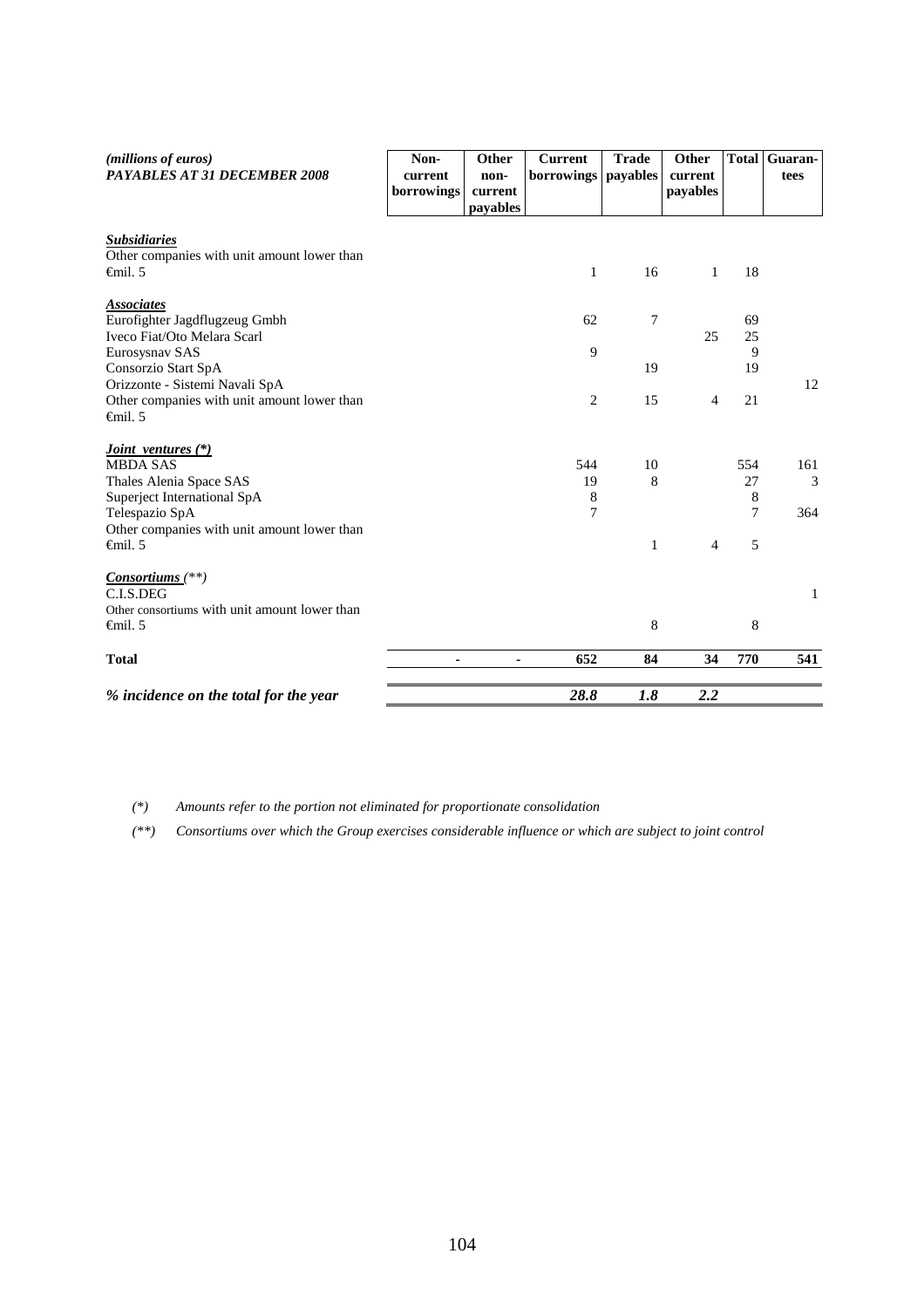| (millions of euros) 31 MARCH 2009                                                    | <b>Revenue</b> | <b>Other</b><br>operating<br>income | <b>Costs</b> | <b>Finance</b><br>income | <b>Finance</b><br>costs |
|--------------------------------------------------------------------------------------|----------------|-------------------------------------|--------------|--------------------------|-------------------------|
| <b>Subsidiaries</b><br>Other companies with unit amount lower than $\epsilon$ mil. 5 | 2              |                                     | 6            |                          |                         |
| <b>Associates</b>                                                                    |                |                                     |              |                          |                         |
| Eurofighter International Limited                                                    | 78             |                                     |              |                          |                         |
| Iveco Fiat/Oro Melara Scarl                                                          | 30             |                                     |              |                          |                         |
| Orizzonte Sistemi Navali SpA                                                         | 8              |                                     |              |                          |                         |
| Other companies with unit amount lower than $\epsilon$ mil. 5                        | 29             |                                     | 9            |                          | 1                       |
| <i>Joint ventures.</i> / $(*)$                                                       |                |                                     |              |                          |                         |
| <b>GIE ATR</b>                                                                       | 32             |                                     |              |                          |                         |
| <b>MBDA SAS</b>                                                                      | 21             |                                     |              |                          |                         |
| Thales Alenia Space SAS                                                              | 6              |                                     |              |                          |                         |
| Other companies with unit amount lower than $\epsilon$ mil. 5                        | $\mathfrak{D}$ |                                     | 1            |                          | 3                       |
| <i>Consortiums</i> (**)                                                              |                |                                     |              |                          |                         |
| Saturno                                                                              | 16             |                                     |              |                          |                         |
| Other consortiums with unit amount lower than $\epsilon$ mil. 5                      | 3              |                                     | 1            |                          |                         |
| <b>Total</b>                                                                         | 227            |                                     | 17           |                          | $\overline{\mathbf{4}}$ |
| % incidence on the total for the period                                              | 5.8            |                                     | 0.7          |                          | 1.0                     |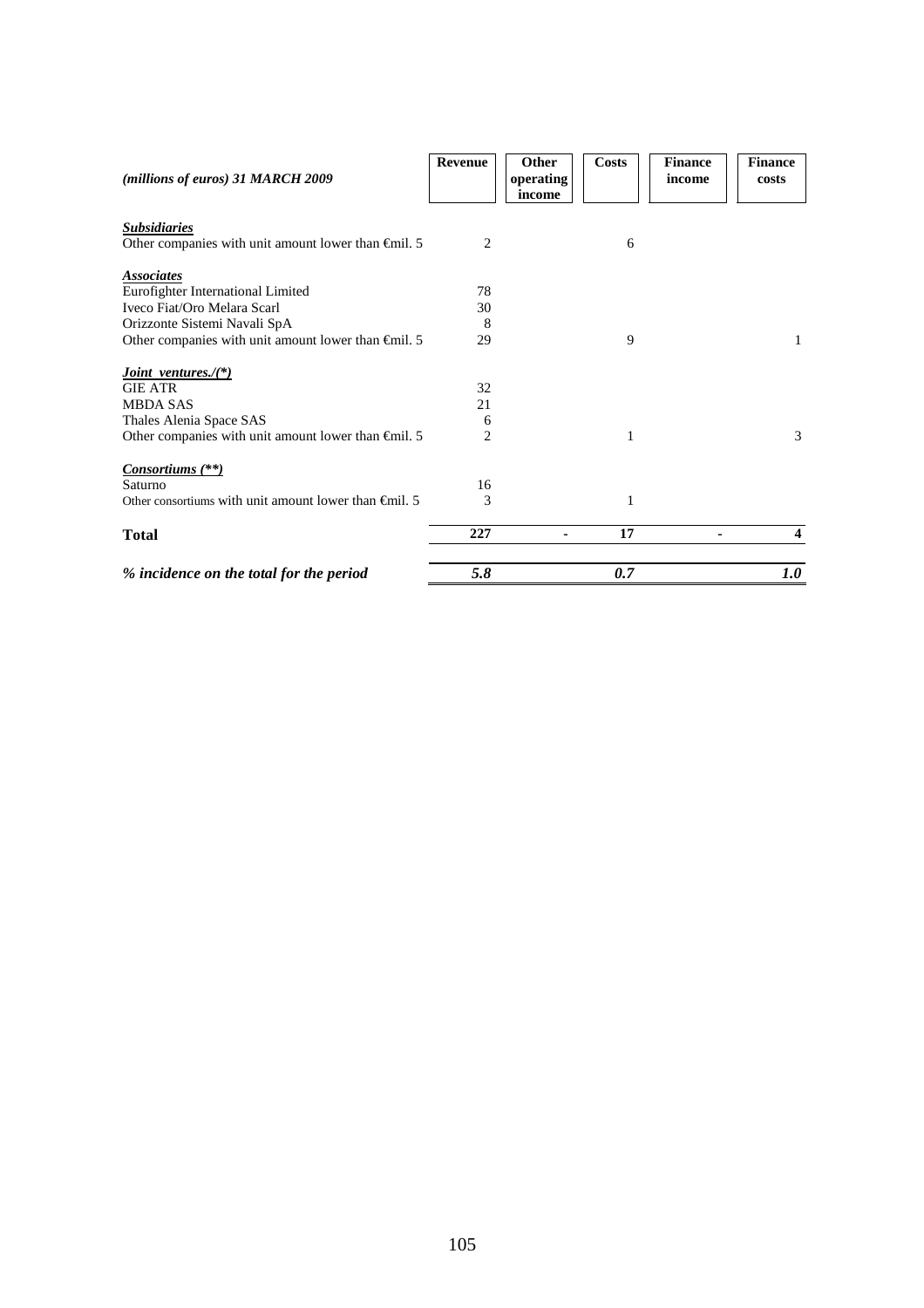| (millions of euros) 31 MARCH 2008                               | Revenue  | Other<br>operating<br>income | Costs          | <b>Finance</b><br>income | <b>Finance</b><br>costs |
|-----------------------------------------------------------------|----------|------------------------------|----------------|--------------------------|-------------------------|
| <b>Subsidiaries</b>                                             |          |                              |                |                          |                         |
| Other companies with unit amount lower than $\epsilon$ mil. 5   | 4        |                              | 3              |                          |                         |
| <b>Associates</b>                                               |          |                              |                |                          |                         |
| Eurofighter International Limited                               | 84       |                              |                |                          |                         |
| Iveco Fiat/Oro Melara Scarl                                     | 27       |                              |                |                          |                         |
| NH Industries Sarl                                              | 36       |                              |                |                          |                         |
| Macchi Hurel Dubois SAS                                         | 7        |                              |                |                          |                         |
| Euromids SaS                                                    | 7        |                              |                |                          |                         |
| Eurofighter Jagdflugzeug GmbH                                   | 6        |                              |                |                          |                         |
| Other companies with unit amount lower than $\epsilon$ mil. 5   | 16       |                              | $\overline{4}$ |                          | I                       |
|                                                                 |          |                              |                |                          |                         |
| <i>Joint ventures./(*)</i><br><b>GIE ATR</b>                    |          |                              |                |                          |                         |
| <b>MBDA SAS</b>                                                 | 28<br>16 |                              |                |                          |                         |
|                                                                 |          |                              |                |                          |                         |
| Thales Alenia Space SAS<br>Global Military Aircraft Syst LLC    | 6<br>8   |                              |                |                          |                         |
|                                                                 |          |                              |                |                          | 5                       |
| Other companies with unit amount lower than $\epsilon$ mil. 5   |          |                              |                |                          |                         |
| Consortiums $(**)$                                              |          |                              |                |                          |                         |
| Saturno                                                         | 20       |                              |                |                          |                         |
| Other consortiums with unit amount lower than $\epsilon$ mil. 5 | 5        |                              |                |                          |                         |
| <b>Total</b>                                                    | 271      |                              | $\overline{7}$ |                          | 6                       |
| % incidence on the total for the period                         | 9.29     |                              | 0.4            |                          | 2.5                     |

 $(\bar{\mathcal{E}})$ Amounts refer to the portion not eliminated for proportionate consolidation

 $($ \*\*) Consortiums over which the Group exercises considerable influence or which are subject to joint control

For the Board of Directors the Chairman and Chief Executive Officer<br>(Pier/Francesco Guarguaglini)